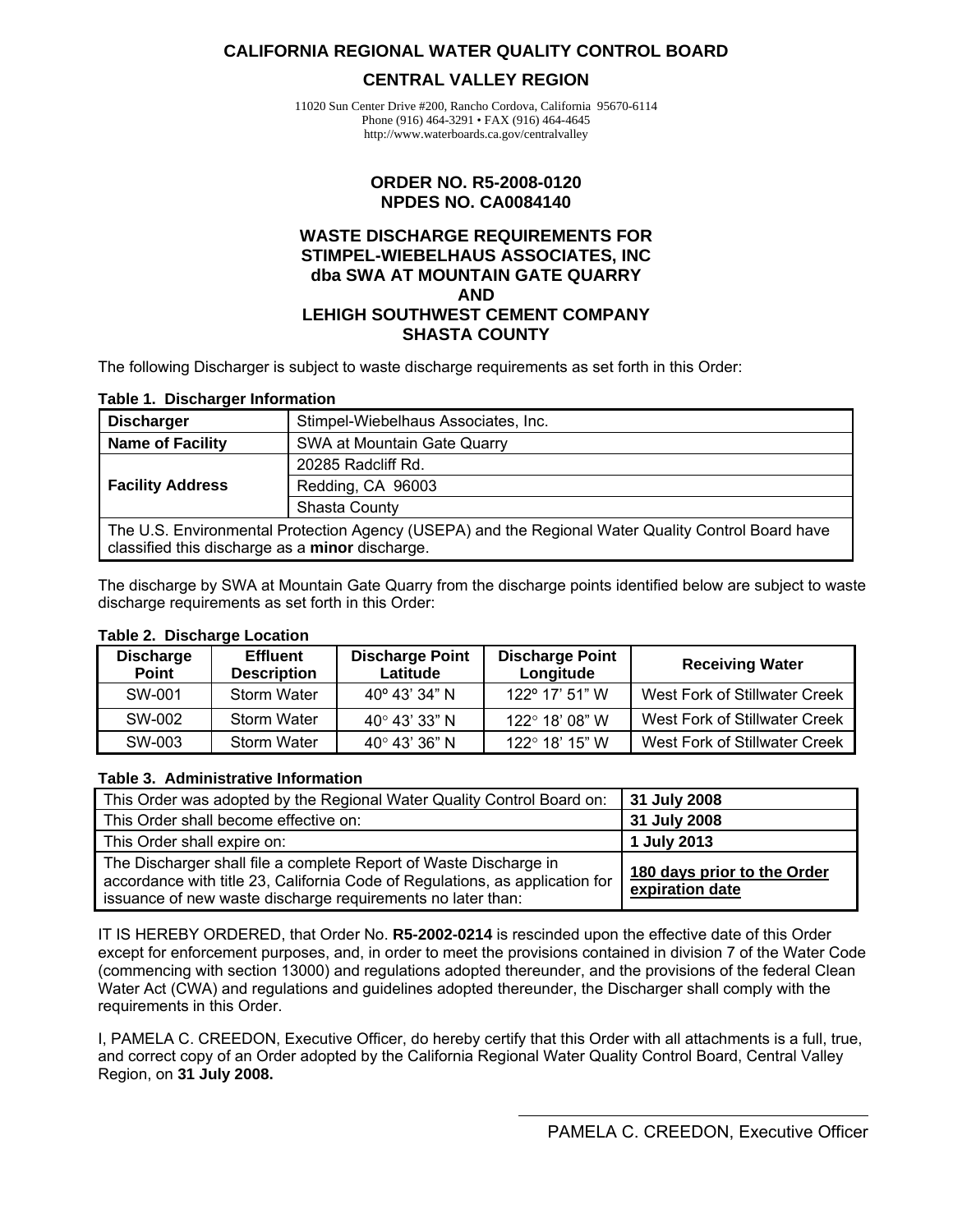## **Table of Contents**

| H.   |                                                                                    |  |
|------|------------------------------------------------------------------------------------|--|
| III. |                                                                                    |  |
| IV.  |                                                                                    |  |
|      | Effluent Limitations - Discharge Points SW-001, SW-002, and SW-003 9               |  |
|      | 1. Final Effluent Limitations - Discharge Points SW-001, SW-002, and SW-003 9      |  |
|      |                                                                                    |  |
|      | В.                                                                                 |  |
|      | C.                                                                                 |  |
| V.   |                                                                                    |  |
|      | Surface Water Limitations Applicable to EFF-001, EFF-002, EFF-003 10<br>А.         |  |
|      | $C_{\cdot}$                                                                        |  |
| VI.  |                                                                                    |  |
|      | Α.                                                                                 |  |
|      | Monitoring and Reporting Program (MRP) Requirements  19<br>В.                      |  |
|      | C.                                                                                 |  |
|      |                                                                                    |  |
|      | 2. Special Studies, Technical Reports and Additional Monitoring Requirements  20   |  |
|      |                                                                                    |  |
|      | 4.                                                                                 |  |
|      | Special Provisions for Municipal Facilities (POTWs Only) - Not Applicable 24<br>5. |  |
|      |                                                                                    |  |
|      |                                                                                    |  |
| VII. |                                                                                    |  |
|      |                                                                                    |  |
|      |                                                                                    |  |
|      |                                                                                    |  |
|      |                                                                                    |  |

# LIST OF TABLES

| Table 6. Final Effluent Limitations Discharge Points SW-001, SW-002, and SW-003.  10 |  |
|--------------------------------------------------------------------------------------|--|

# LIST OF ATTACHMENTS

| ATTACHMENT E – MONITORING AND REPORTING PROGRAM (MRP) E-1 |  |
|-----------------------------------------------------------|--|
|                                                           |  |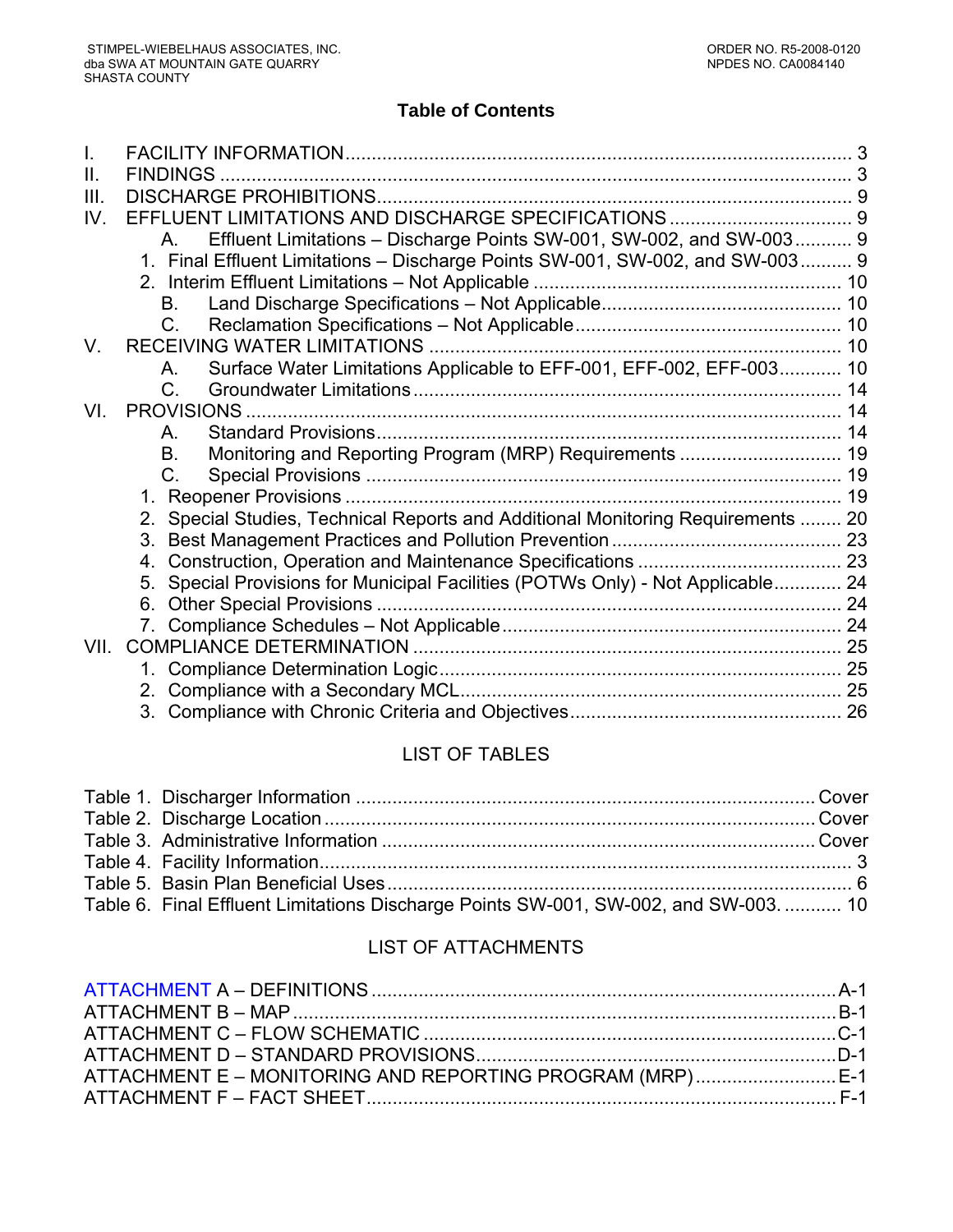## <span id="page-2-0"></span>**I. FACILITY INFORMATION**

The following Discharger is subject to waste discharge requirements as set forth in this Order:

| <b>Discharger</b>               | Stimpel-Wiebalhaus Associates, Inc. |                |  |
|---------------------------------|-------------------------------------|----------------|--|
| <b>Name of Facility</b>         | SWA at Mountain Gate Quarry         |                |  |
|                                 | 20285 Radcliff Rd.                  |                |  |
| <b>Facility Address</b>         | Redding, CA 96003                   |                |  |
|                                 | <b>Shasta County</b>                |                |  |
| <b>Facility Contact, Title,</b> | Phil George, Senior Engineer        | (530) 223-6605 |  |
| and Phone                       | Corkey Harmon, Plant Manager        | (530) 223-6605 |  |
| <b>Mailing Address</b>          | P.O. Box 492335                     |                |  |
|                                 | Redding, CA 96049-2335              |                |  |
| <b>Type of Facility</b>         | 1422 - Crushed and Broken Limestone |                |  |
| <b>Facility Design Flow</b>     | Not Applicable                      |                |  |

## **Table 4. Facility Information**

### **II. FINDINGS**

The California Regional Water Quality Control Board, Central Valley Region (hereinafter Regional Water Board), finds:

**A. Background.** Stimpel-Wiebelhaus Associates, Inc., dba SWA at Mountain Gate Quarry (hereinafter Discharger) is currently discharging pursuant to Order No. R5-2002-0214 and National Pollutant Discharge Elimination System (NPDED) Permit No. CA0084140. The Discharger submitted a Report of Waste Discharge (RWD), dated 25 May 2007 and applied for a NPDES permit renewal to discharge an unspecified volume of storm water from the Facility. The application was deemed complete on 7 June 2007.

For the purposes of this Order, references to the "Discharger" or "permittee" in applicable federal and State laws, regulations, plans, or policy are held to be equivalent to references to the Discharger herein.

**B. Facility Description.** The Discharger owns and operates a limestone quarry and rock crushing and screening plant (hereinafter Facility), approximately one mile north of the community of Mountain Gate in portions of Sections 10, 11, 14, and 15, T33N, R4W, MDB&M, as shown on Attachment B. Lehigh Southwest Cement Company owns the property (Assessor's Parcel Nos. 307-340-004, 307-340-007, and 307-350-007).

The Facility consists of a limestone quarry, rock crushing and screening plant, aggregate stockpiles, unpaved roads, office building, portable toilets, a shop building, and aboveground storage tanks. Surface water drainage from the property is to the West Fork of Stillwater Creek at Storm Water Discharge Points SW-001, SW-002, and SW-003, a water of the United States. The property is located in the Enterprise Flat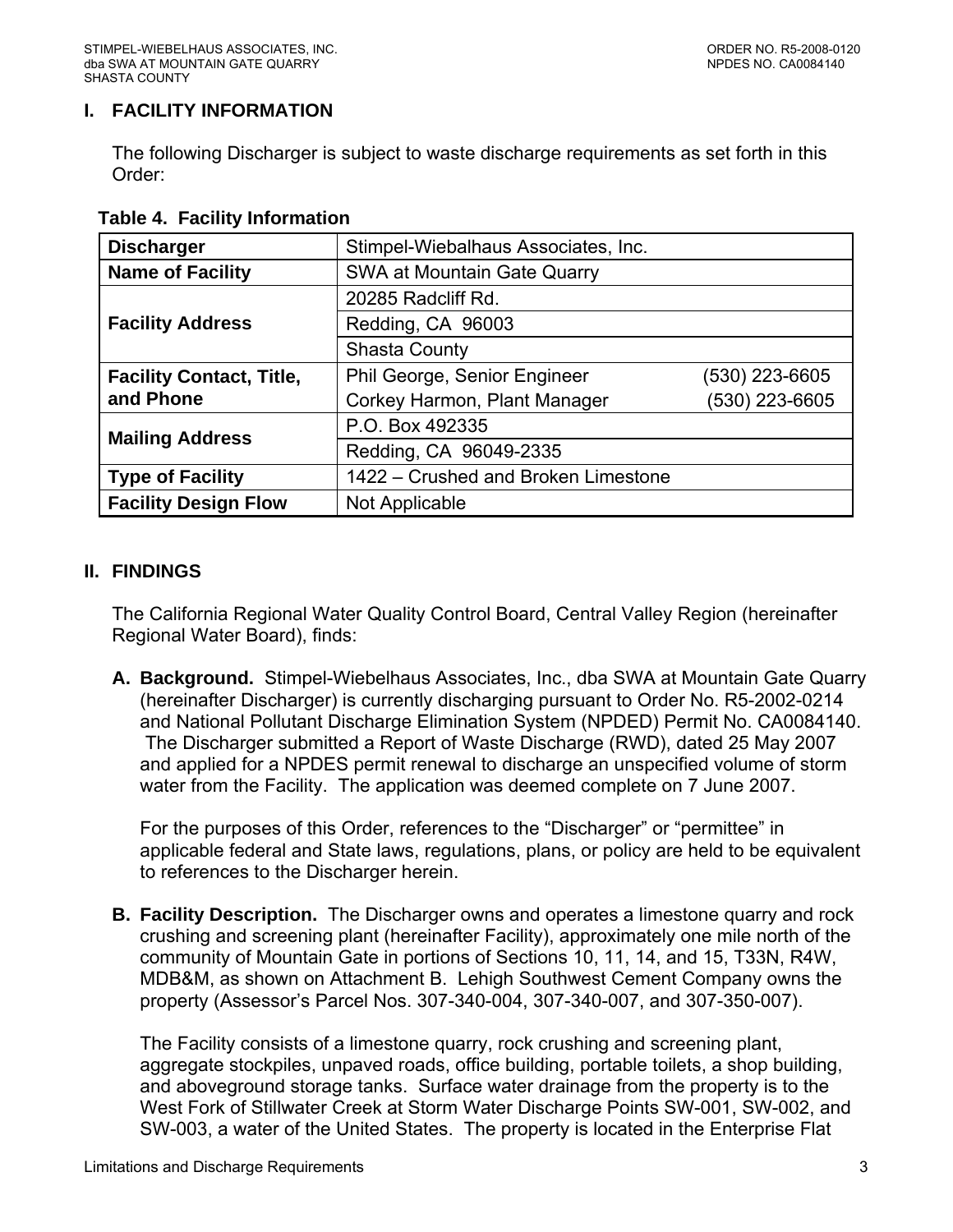Hydrologic Area (508.10) of the Redding Hydrologic Unit as defined by the interagency hydrologic map for the Sacramento Hydrologic Basin prepared by the Department of Water Resources (1986). Attachment B provides topographic maps of the Facility and surrounding area along with aerial photographs of the Facility.

- **C. Legal Authorities.** This Order is issued pursuant to section 402 of the federal Clean Water Act (CWA) and implementing regulations adopted by the U.S. Environmental Protection Agency (USEPA) and chapter 5.5, division 7 of the California Water Code (commencing with section 13370). It shall serve as a NPDES permit for point source discharges from this facility to surface waters. This Order also serves as Waste Discharge Requirements (WDRs) pursuant to article 4, chapter 4, division 7 of the Water Code (commencing with section 13260).
- **D. Background and Rationale for Requirements**. The Regional Water Board developed the requirements in this Order based on information submitted as part of the application, through monitoring and reporting programs, and other available information. The Fact Sheet (Attachment F), which contains background information and rationale for Order requirements, is hereby incorporated into this Order and constitutes part of the Findings for this Order. Attachments A through E are also incorporated into this Order.
- **E. California Environmental Quality Act (CEQA).** Under Water Code section 13389, this action to adopt an NPDES permit is exempt from the provisions of CEQA, Public Resources Code sections 21100-21177.
- **F. Technology-based Effluent Limitations***.* Section 301(b) of the CWA and implementing USEPA permit regulations at section 122.44, title 40 of the Code of Federal Regulations  $(CFR)^1$  $(CFR)^1$  require that permits include conditions meeting applicable technology-based requirements at a minimum, and any more stringent effluent limitations necessary to meet applicable water quality standards.

40 CFR Part 436, contains effluent limitation guidelines for the mining and processing point source category that are divided into thirty-eight subcategories. Subpart B-Crushed Stone Subcategory generally includes all types of rock and stone and specifically applies to the processing of calcite in conjunction with the processing of crushed and broken limestone. Subpart C-Construction Sand and Gravel is applicable to the mining and processing of sand and gravel for construction or fill uses. These regulations include a limitation for pH between 6.0 and 9.0. Overflow associated with a 10-year, 24-hour rainfall event is not subject to the pH limitation.

A detailed discussion of the technology-based effluent limitations development is included in the Fact Sheet (Attachment F).

 $\overline{a}$ 

<sup>1</sup> All further statutory references are to title 40 of the Code of Federal Regulations unless otherwise indicated.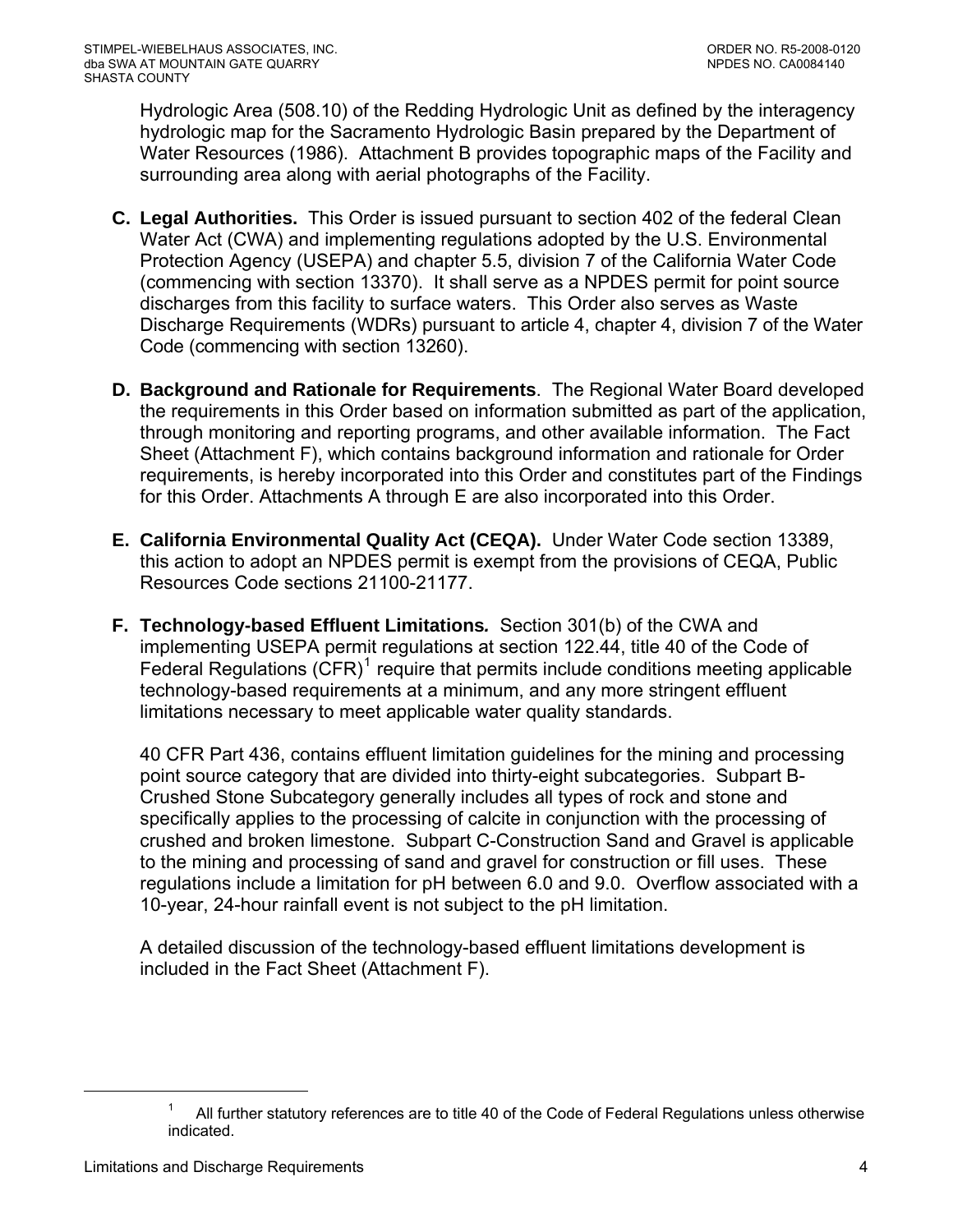**G. Water Quality-based Effluent Limitations.** Section 301(b) of the CWA and section 122.44(d) require that permits include limitations more stringent than applicable federal technology-based requirements where necessary to achieve applicable water quality standards.

Section 122.44(d)(1)(i) mandates that permits include effluent limitations for all pollutants that are or may be discharged at levels that have the reasonable potential to cause or contribute to an exceedance of a water quality standard, including numeric and narrative objectives within a standard. Where reasonable potential has been established for a pollutant, but there is no numeric criterion or objective for the pollutant, water quality-based effluent limitations (WQBELs) must be established using: (1) EPA criteria guidance under CWA section 304(a), supplemented where necessary by other relevant information; (2) an indicator parameter for the pollutant of concern; or (3) a calculated numeric water quality criterion, such as a proposed State criterion or policy interpreting the State's narrative criterion, supplemented with other relevant information, as provided in 40 CFR section 122.44(d)(1)(vi).

Also as specified in Section 122.44(K), best management practices (BMPs) may be used in lieu of numeric effluent limitations when:

- 1. authorized under section 304(e) of the CWA for control of toxic pollutants and hazardous substances from ancillary industrial activities;
- 2. authorized under section 402(p) of the CWA for the control of storm water discharges;
- 3. numeric effluent limitations are infeasible; or
- 4. the practices are reasonably necessary to achieve effluent limitations and standards or to carry out the purpose and intent of the CWA.

Section 402(p) authorizes regulation of storm water discharges associated with industrial activities. A combination of BMPs, numeric effluent limitations, and receiving water limitations are utilized in this Order to regulate the discharge of pollutants from the Discharger's Facility.

<span id="page-4-0"></span>**H. Water Quality Control Plans.** The Regional Water Board adopted a *Water Quality Control Plan, Fourth Edition (revised February 2007), for the Sacramento and San Joaquin River Basins* (hereinafter Basin Plan) that designates beneficial uses, establishes water quality objectives, and contains implementation programs and policies to achieve those objectives for all waters addressed through the plan. The Basin Plan at page II-2.00 states that the "…*beneficial uses of any specifically identified water body generally apply to its tributary streams*." The Basin Plan does not specifically identify beneficial uses for the West Fork of Stillwater Creek, but does identify present and potential uses for the Sacramento River, to which the West Fork of Stillwater Creek, via Stillwater Creek, is tributary. These beneficial uses are as follows: municipal and domestic supply (MUN); agricultural supply, including stock watering (AGR); hydropower generation (POW); water contact recreation, including canoeing and rafting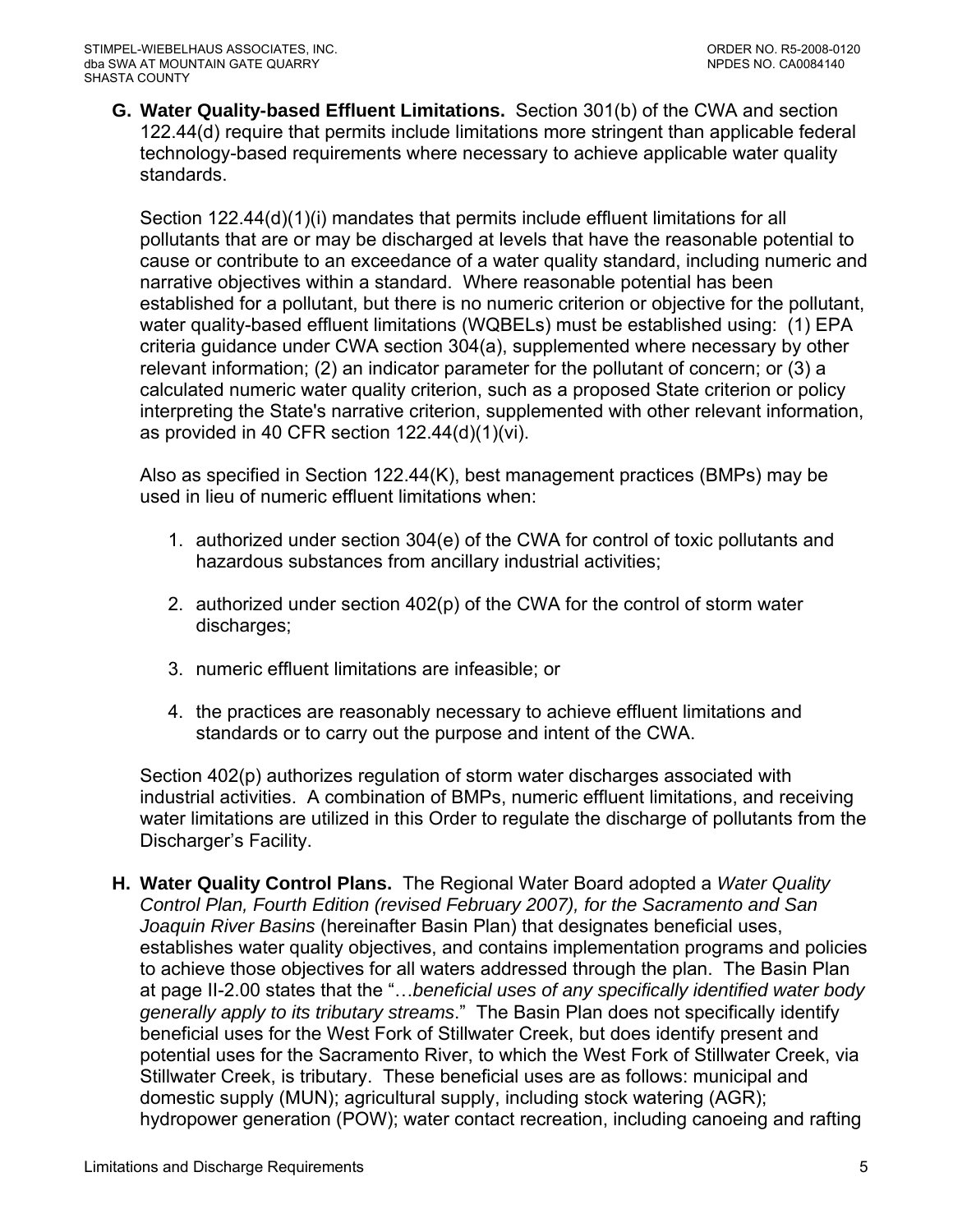<span id="page-5-0"></span>(REC-1); non-contact water recreation, including aesthetic enjoyment; commercial and sport fishing (REC-2); warm freshwater habitat (WARM); cold freshwater habitat (COLD); warm spawning, reproduction, and/or early development (SPWN); cold spawning, reproduction, and /or early development (SPWN); and wildlife habitat (WILD).

In addition, the Basin Plan implements State Water Resources Control Board (State Water Board) Resolution No. 88-63, which established state policy that all waters, with certain exceptions, should be considered suitable or potentially suitable for municipal or domestic supply. Thus, as discussed in detail in the Fact Sheet, beneficial uses applicable to the West Fork of Stillwater Creek are as summarized in Table 5, below.

| <b>Discharge</b><br><b>Points</b> | <b>Receiving Water</b><br><b>Name</b> | <b>Beneficial Use(s)</b>                                                                                                        |
|-----------------------------------|---------------------------------------|---------------------------------------------------------------------------------------------------------------------------------|
| SW-001                            | West Fork of Stillwater               | Existing:                                                                                                                       |
| SW-002                            | Creek                                 | Municipal and domestic water supply (MUN).                                                                                      |
| SW-003                            |                                       | Agricultural supply, including stock watering (AGR);<br>Industry Service Supply (IND) and Power Generation<br>$(POW)$ :         |
|                                   |                                       | Contact (REC-1) and non-contact (REC-2) water<br>recreation:                                                                    |
|                                   |                                       | Cold Freshwater Habitat (COLD);                                                                                                 |
|                                   |                                       | Warm spawning, reproduction, and/or early<br>development, cold spawning, reproduction, and /or early<br>development (SPWN); and |
|                                   |                                       | Wildlife habitat (WILD).                                                                                                        |

**Table 5. Basin Plan Beneficial Uses** 

The Basin Plan includes a list of Water Quality Limited Segments (WQLSs), which are defined as "…*those sections of lakes, streams, rivers or other fresh water bodies where water quality does not meet (or is not expected to meet) water quality standards even after the application of appropriate limitations for point sources (40 CFR 130, et seq.)*." The Basin Plan also states, "*Additional treatment beyond minimum federal standards will be imposed on dischargers to WQLSs. Dischargers will be assigned or allocated a maximum allowable load of critical pollutants so that water quality objectives can be met in the segment.*" The West Fork of Stillwater Creek is not listed as WQLS in the 303(d) list of impaired water bodies.

- **I. National Toxics Rule (NTR) and California Toxics Rule (CTR).** USEPA adopted the NTR on December 22, 1992, and later amended it on May 4, 1995 and November 9, 1999. About forty criteria in the NTR applied in California. On May 18, 2000, USEPA adopted the CTR. The CTR promulgated new toxics criteria for California and, in addition, incorporated the previously adopted NTR criteria that were applicable in the state. The CTR was amended on February 13, 2001. These rules contain water quality criteria for priority pollutants.
- **J. State Implementation Policy.** On March 2, 2000, the State Water Board adopted the *Policy for Implementation of Toxics Standards for Inland Surface Waters, Enclosed Bays, and Estuaries of California* (State Implementation Policy or SIP). The SIP became effective on April 28, 2000 with respect to the priority pollutant criteria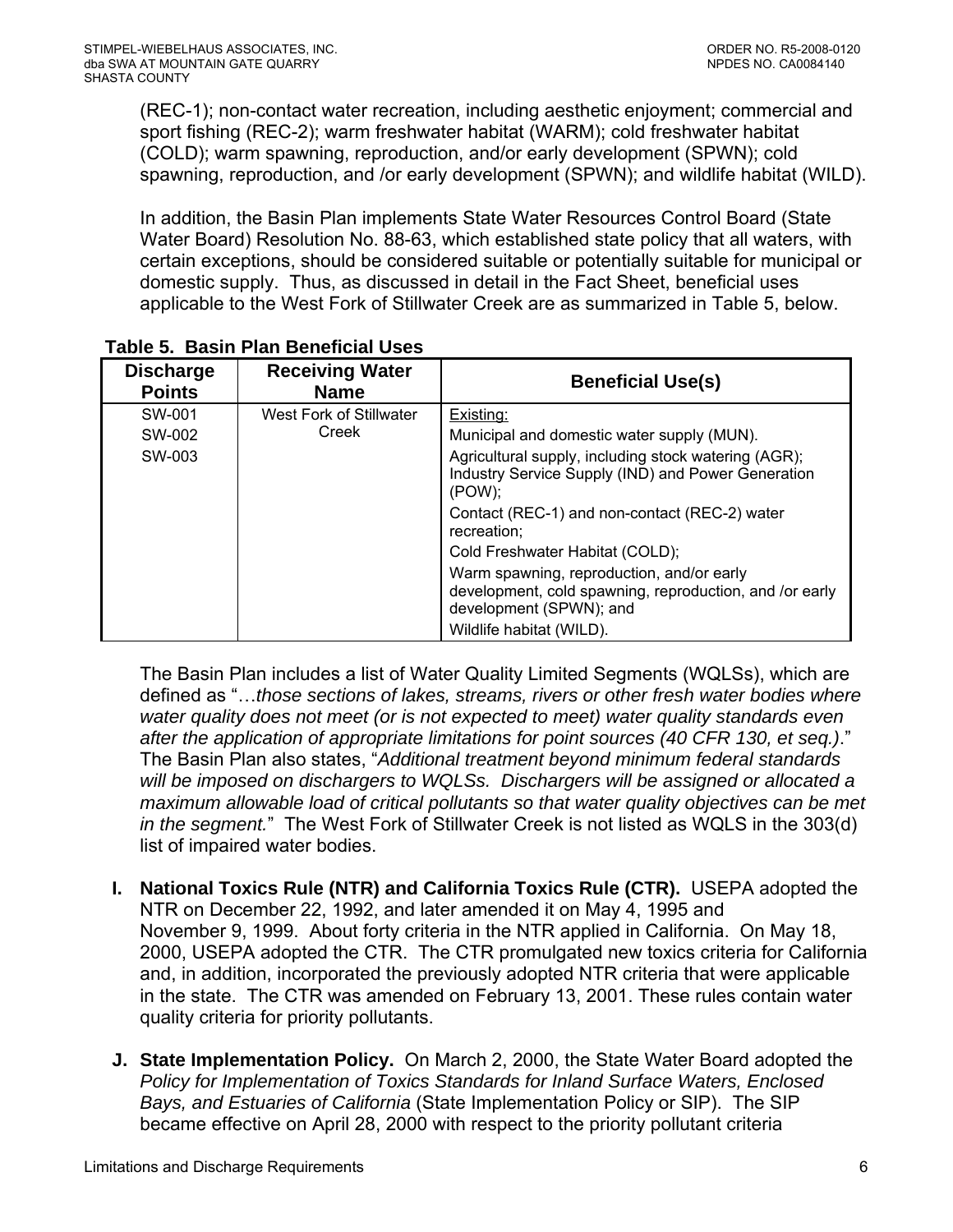promulgated for California by the USEPA through the NTR and to the priority pollutant objectives established by the Regional Water Board in the Basin Plan. The SIP became effective on May 18, 2000 with respect to the priority pollutant criteria promulgated by the USEPA through the CTR. The State Water Board adopted amendments to the SIP on February 24, 2005 that became effective on July 13, 2005. The SIP establishes implementation provisions for priority pollutant criteria and objectives and provisions for chronic toxicity control. Requirements of this Order implement the SIP.

## **K. Compliance Schedules and Interim Requirements. – Not Applicable**

- **L. Alaska Rule.** On March 30, 2000, USEPA revised its regulation that specifies when new and revised state and tribal water quality standards (WQS) become effective for CWA purposes. (40 C.F.R. § 131.21; 65 Fed. Reg. 24641 (April 27, 2000).) Under the revised regulation (also known as the Alaska rule), new and revised standards submitted to USEPA after May 30, 2000, must be approved by USEPA before being used for CWA purposes. The final rule also provides that standards already in effect and submitted to USEPA by May 30, 2000 may be used for CWA purposes, whether or not approved by USEPA.
- **M. Stringency of Requirements for Individual Pollutants.** This Order contains both technology-based and water quality-based limitations for individual pollutants. This Order's technology-based pollutant restrictions implement the minimum, applicable federal technology-based requirements. In addition, this Order contains limitations more stringent than the minimum, federal technology-based requirements that are necessary to meet water quality standards. These limitations are more stringent than required by the CWA. The rationale for including these limitations is explained in the Fact Sheet. In addition, the Regional Water Board has considered the factors in Water Code section 13241 in establishing these requirements.

Water quality-based limitations have been scientifically derived to implement water quality objectives that protect beneficial uses. Both the beneficial uses and the water quality objectives have been approved pursuant to federal law and are the applicable federal water quality standards. To the extent that toxic pollutant water quality-based limitations were derived from the CTR, the CTR is the applicable standard pursuant to 40 CFR section 131.38. All beneficial uses and water quality objectives contained in the Basin Plan were approved under state law and submitted to and approved by USEPA prior to May 30, 2000. Any water quality objectives and beneficial uses submitted to USEPA prior to May 30, 2000, but not approved by USEPA before that date, are nonetheless "*applicable water quality standards for purposes of the [Clean Water] Act*" pursuant to 40 CFR section 131.21(c)(1). Collectively, this Order's restrictions on individual pollutants are no more stringent than required to implement the technologybased requirements of the CWA and the applicable water quality standards for purposes of the CWA.

**N. Antidegradation Policy.** Section 131.12 requires that the state water quality standards include an antidegradation policy consistent with the federal policy. The State Water Board established California's antidegradation policy in State Water Board Resolution No. 68-16. Resolution No. 68-16 is consistent with the federal antidegradation policy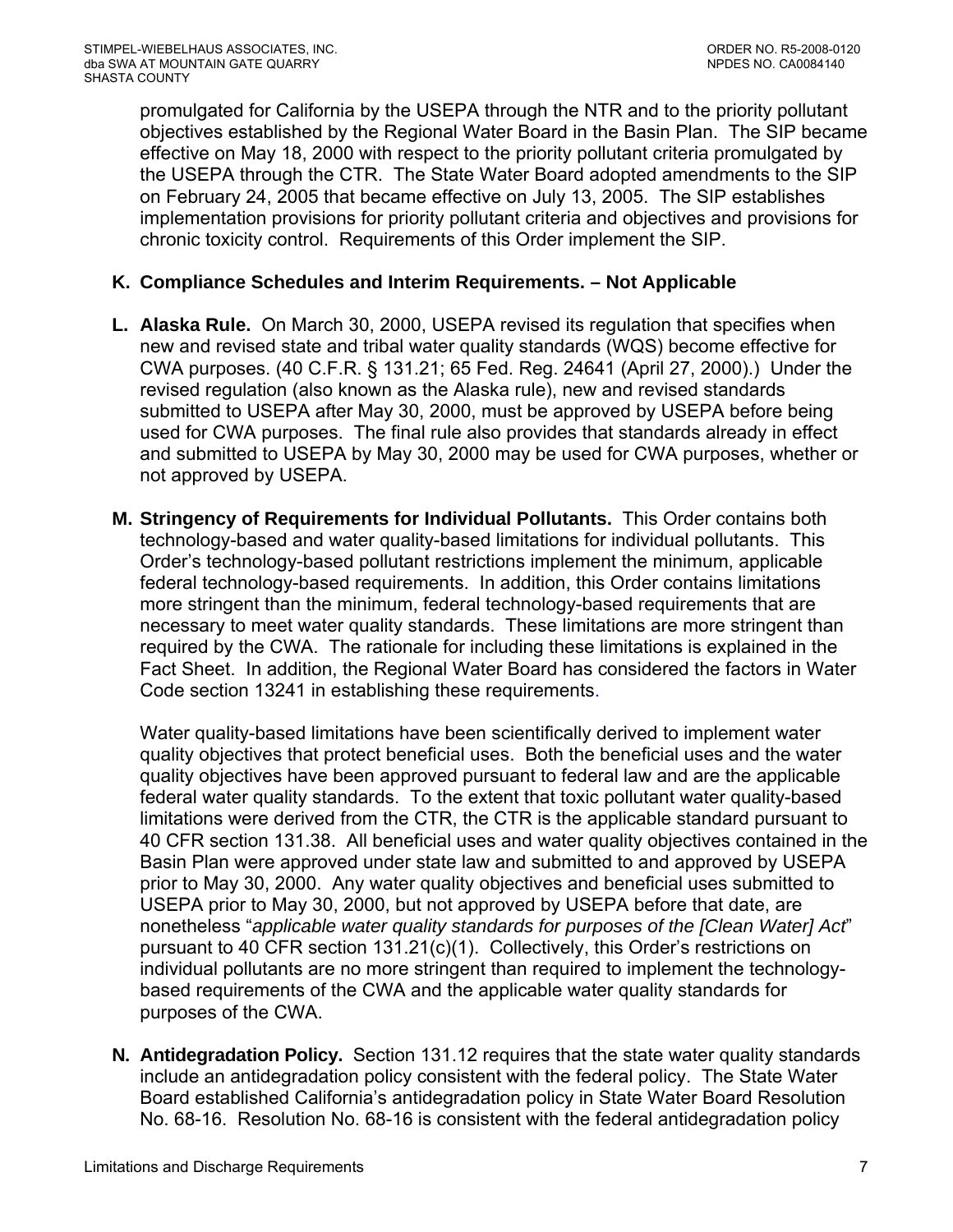where the federal policy applies under federal law. Resolution No. 68-16 requires that existing quality of waters be maintained unless degradation is justified based on specific findings. The Regional Water Board's Basin Plan implements, and incorporates by reference, both the state and federal antidegradation policies. As discussed in detail in the Fact Sheet the permitted discharge is consistent with the antidegradation provision of section 131.12 and State Water Board Resolution No. 68-16. This Order specifically prohibits the discharge from causing the water quality in the receiving water to be degraded so as to cause a designated beneficial use or water quality standard to be violated.

**O. Anti-Backsliding Requirements.** Sections 402(o)(2) and 303(d)(4) of the CWA and federal regulations at title 40, Code of Federal Regulations section 122.44(l) prohibit backsliding in NPDES permits. These anti-backsliding provisions require effluent limitations in a reissued permit to be as stringent as those in the previous permit, with some exceptions where limitations may be relaxed. All effluent limitations in this Order are at least as stringent as the effluent limitations in the previous Order. Previously applicable effluent limitations remain applicable. BMPs and receiving water limitations have been added.

All receiving water beneficial uses will be protected and all water quality standards will be met in the receiving water.

- **P. Monitoring and Reporting.** Section 122.48 requires that all NPDES permits specify requirements for recording and reporting monitoring results. Water Code sections 13267 and 13383 authorizes the Regional Water Board to require technical and monitoring reports. The Monitoring and Reporting Program establishes monitoring and reporting requirements to implement federal and State requirements. This Monitoring and Reporting Program is provided in Attachment E.
- **Q. Standard and Special Provisions.** Standard Provisions, which apply to all NPDES permits in accordance with section 122.41, and additional conditions applicable to specified categories of permits in accordance with section 122.42, are provided in Attachment D. The discharger must comply with all standard provisions and with those additional conditions that are applicable under section 122.42. The Regional Water Board has also included in this Order special provisions applicable to the Discharger. A rationale for the special provisions contained in this Order is provided in the attached Fact Sheet.
- **R. Provisions and Requirements Implementing State Law.** The provisions/requirements in subsections IV.B, IV.C, V.B, and VI.C of this Order are included to implement state law only. These provisions/requirements are not required or authorized under the federal CWA; consequently, violations of these provisions/requirements are not subject to the enforcement remedies that are available for NPDES violations.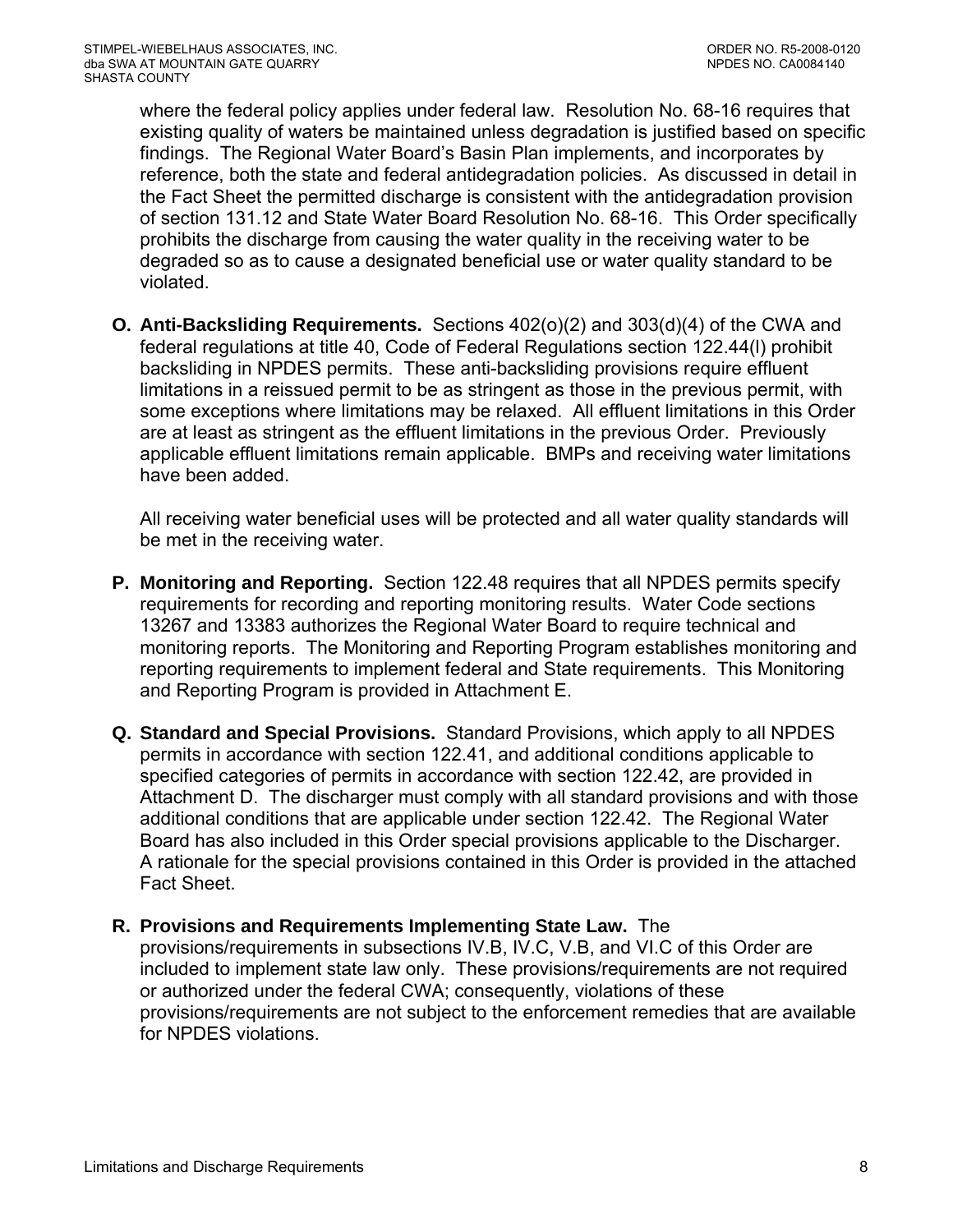- <span id="page-8-0"></span>**S. Notification of Interested Parties.** The Regional Water Board has notified the Discharger and interested agencies and persons of its intent to prescribe Waste Discharge Requirements for the discharge and has provided them with an opportunity to submit their written comments and recommendations. Details of notification are provided in the Fact Sheet of this Order.
- **T. Consideration of Public Comment.** The Regional Water Board, in a public meeting, heard and considered all comments pertaining to the discharge. Details of the Public Hearing are provided in the Fact Sheet of this Order.

# **III. DISCHARGE PROHIBITIONS**

- A. Discharge of wastewater, including industrial storm water at location or in a manner different from that described in the Findings, is prohibited.
- B. The by-pass or overflow (except by design) of wastewater, including industrial storm water to surface waters is prohibited, except as allowed by Federal Standard Provisions [I.G.](#page-34-0) and [I.H.](#page-35-0) (Attachment D).
- C. The by-pass of sediment-laden storm water around the sedimentation basins is prohibited.
- D. Neither the discharge nor its treatment shall create a nuisance as defined in Section 13050 of the California Water Code.
- E. The direct discharge of hazardous or toxic substances, including grinding aids, solvents, or petroleum products (i.e. oil, grease, gasoline, and diesel) to surface waters or groundwater is prohibited.
- F. Discharge of waste classified as "hazardous" as defined in Section 2521(a) of Title 23, California Code of Regulations (CCR), Section 2510, et seq., or "designated", as defined in Section 13173 of the California Water Code, is prohibited.

# **IV. EFFLUENT LIMITATIONS AND DISCHARGE SPECIFICATIONS**

### **A. Effluent Limitations – Discharge Points SW-001, SW-002, and SW-003**

- **1. Final Effluent Limitations Discharge Points SW-001, SW-002, and SW-003** 
	- a. The Discharger shall maintain compliance with the following effluent limitations at Discharge Points SW-001, SW-002, and SW-003, with compliance measured at Monitoring Locations EFF-001, EFF-002, and EFF-003 as described in the attached MRP: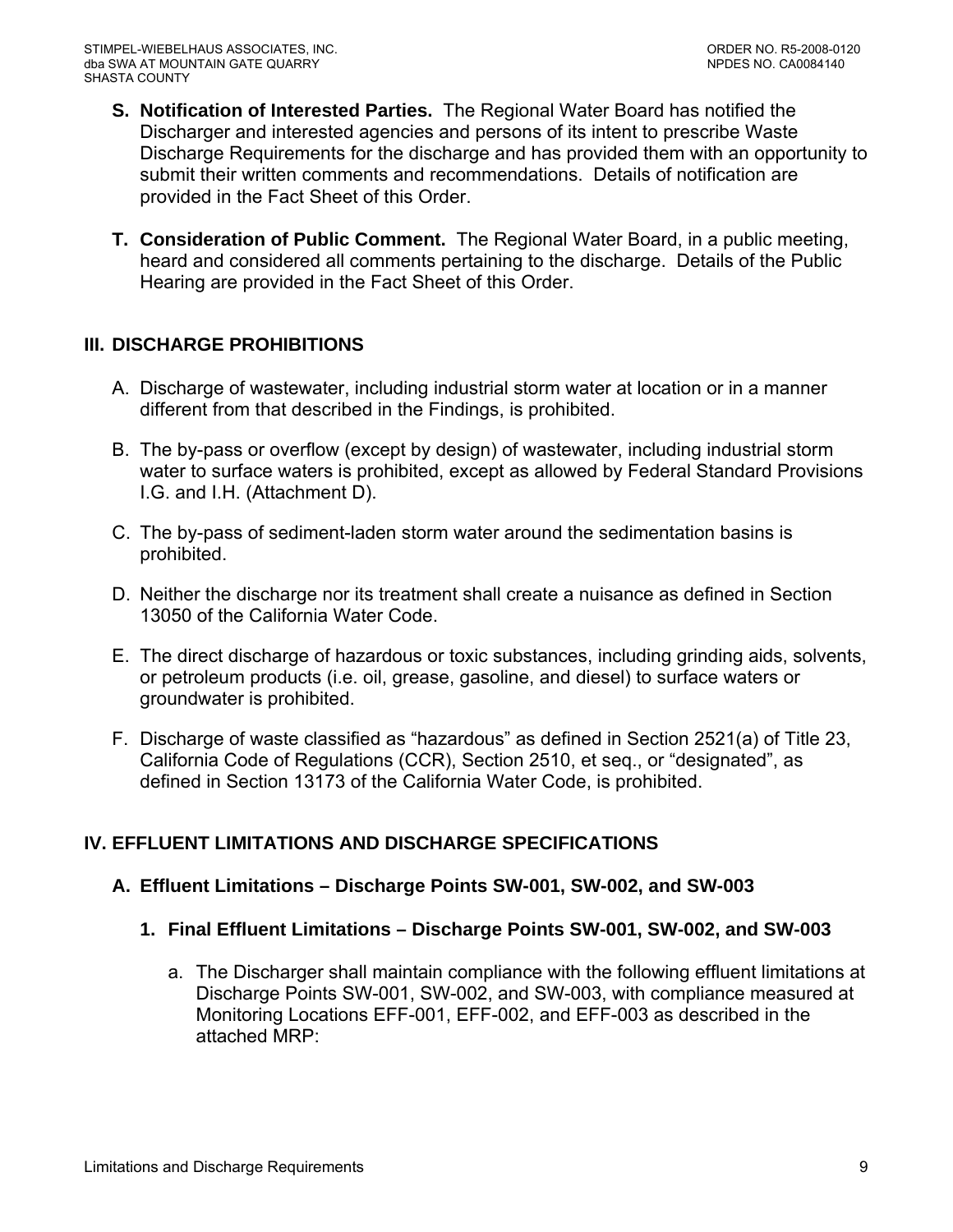#### <span id="page-9-0"></span>**Table 6. Final Effluent Limitations Discharge Points SW-001, SW-002, and SW-003.**

|                   |       | <b>Effluent Limitations</b>     |                         |                                 |                          |  |
|-------------------|-------|---------------------------------|-------------------------|---------------------------------|--------------------------|--|
| <b>Parameter</b>  | Units | Average<br>Monthly <sup>2</sup> | Maximum<br><b>Daily</b> | Instantaneous<br><b>Minimum</b> | Instantaneous<br>Maximum |  |
| Settleable Solids | mL/L  | 0.1                             | 0.2                     |                                 |                          |  |
| $pH$ <sup>1</sup> | Units |                                 |                         | 6.0                             | 9.0                      |  |

(1) Except for discharges associated with a 10-year 24-hour rainfall event, or greater.<br>(2) For calculating Monthly Averages, use Zero for Non-Detects (<0.1).

(2) For calculating Monthly Averages, use Zero for Non-Detects (<0.1).

- b. Acute Whole Effluent Toxicity. Survival of aquatic organisms in 96-hour bioassays of undiluted waste shall be no less than:
	- i. 70%, minimum for any one bioassay; and
	- ii. 90%, median for any three or more consecutive bioassays.

## **2. Interim Effluent Limitations – Not Applicable**

**B. Land Discharge Specifications – Not Applicable** 

## **C. Reclamation Specifications – Not Applicable**

# **V. RECEIVING WATER LIMITATIONS**

## **A. Surface Water Limitations Applicable to EFF-001, EFF-002, EFF-003**

Receiving water limitations are based on the Basin Plan numerical and narrative water quality objectives and California/National Toxics Rule criteria for aluminum, biostimulatory substances, chemical constituents, chromium Vl, color, copper, dissolved oxygen, floating material, iron, lead, manganese, oil and grease, pH, pesticides, radioactivity, salinity and electrical conductivity, suspended sediment, settleable material, suspended material, tastes and odors, temperature, thallium, toxicity, turbidity, and zinc are a required part of this Order. For pollutants that do not have effluent limitations, receiving water limitations are used in this permit to ensure that the regulated storm water discharge does not cause the water quality of the receiving water to exceed an applicable standard. The discharge shall not cause the following in the West Fork of Stillwater Creek at RSW-003 as compared to RSW-001 and/or RSW-002:

1. **Aluminum**. Aluminum to exceed the U.S. Environmental Protection Agency (USEPA) Secondary Maximum Contaminant Level (MCL) of 200 ug/L. A limitation of 200 ug/L for aluminum is included in this Order based on the Basin Plan's narrative chemical constituents objective. A chronic receiving water limitation for aluminum of as low as 87 ug/L (total recoverable) may be appropriate based on the U.S. EPA, National Ambient Water Quality Criteria for the protection of aquatic life. For pH between 6.5 and 9.0 use of water-effects ratios might be appropriate because: (1) aluminum is less toxic at higher pH and hardness but relationship not well quantified; (2) aluminum associated with clay particles may be less toxic than that associated with aluminum hydroxide particles; and (3) many high quality waters in U.S. exceed 87 ug/L as total or dissolved. If the Regional Board determines that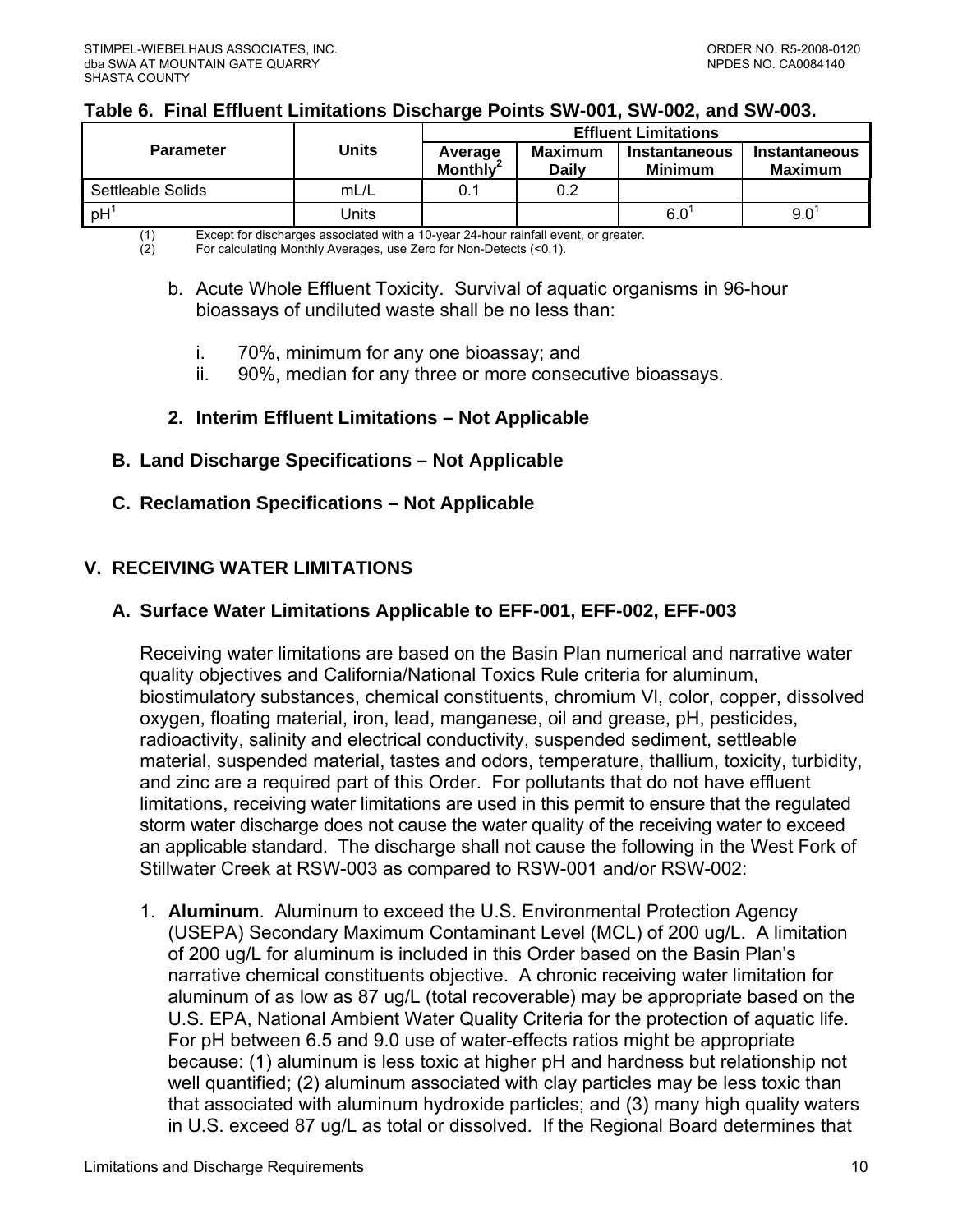implementation of this water quality objective is appropriate and necessary, this Order may be reopened.

- 2. **Biostimulatory Substances**. Water to contain biostimulatory substances which promote aquatic growths in concentrations that cause nuisance or adversely affect beneficial uses.
- 3. **Chemical Constituents**. Chemical constituents to be present in concentrations that adversely affect beneficial uses.
- 4. **Chromium Vl.** Chromium VI to exceed the CTR freshwater aquatic life, continuous concentration of 11.0 ug/L and maximum concentration of 16.0 ug/L. Limitations of 11.0 ug/L (continuous concentration) and 16.0 ug/L (maximum concentration) for dissolved chromium VI is included in this Order based on protection of freshwater aquatic life.
- 5. **Color**. Discoloration that causes nuisance or adversely affects beneficial uses.
- 6. **Copper**. The CTR and Basin Plan include hardness-dependent water quality criteria and objectives for the protection of freshwater aquatic life for copper as follows:
	- a. CTR Criteria Continuous Concentration (4-day Average, dissolved) = (exp{0.8545[ln(hardness)] – 1.702}) x(0.960);
	- b. CTR Criteria Maximum Concentration (1-hour Average, dissolved) =  $(exp{0.9422}$ [ln(hardness)]  $- 1.700$ }) x (0.960); and
	- c. Basin Plan Objective (instantaneous maximum, dissolved) = (exp{0.905[ln(hardness)] – 1.612}).

The discharge shall not cause the water quality in the West Fork of Stillwater Creek to exceed any of the above criteria or objectives.

# 7. **Dissolved Oxygen**:

- a. The monthly median of the mean daily dissolved oxygen concentration to fall below 85 percent of saturation in the main water mass;
- b. The 95 percentile dissolved oxygen concentration to fall below 75 percent of saturation; nor
- c. The dissolved oxygen concentration to be reduced below 7.0 mg/L at any time.
- 8. **Floating Material**. Floating material to be present in amounts that cause nuisance or adversely affect beneficial uses.
- 9. **Iron.** Iron to exceed the (USEPA) Secondary (MCL) of 300 ug/L. A limitation of 300 ug/L for iron is included in this Order based on the Basin Plan's narrative chemical constituents objective.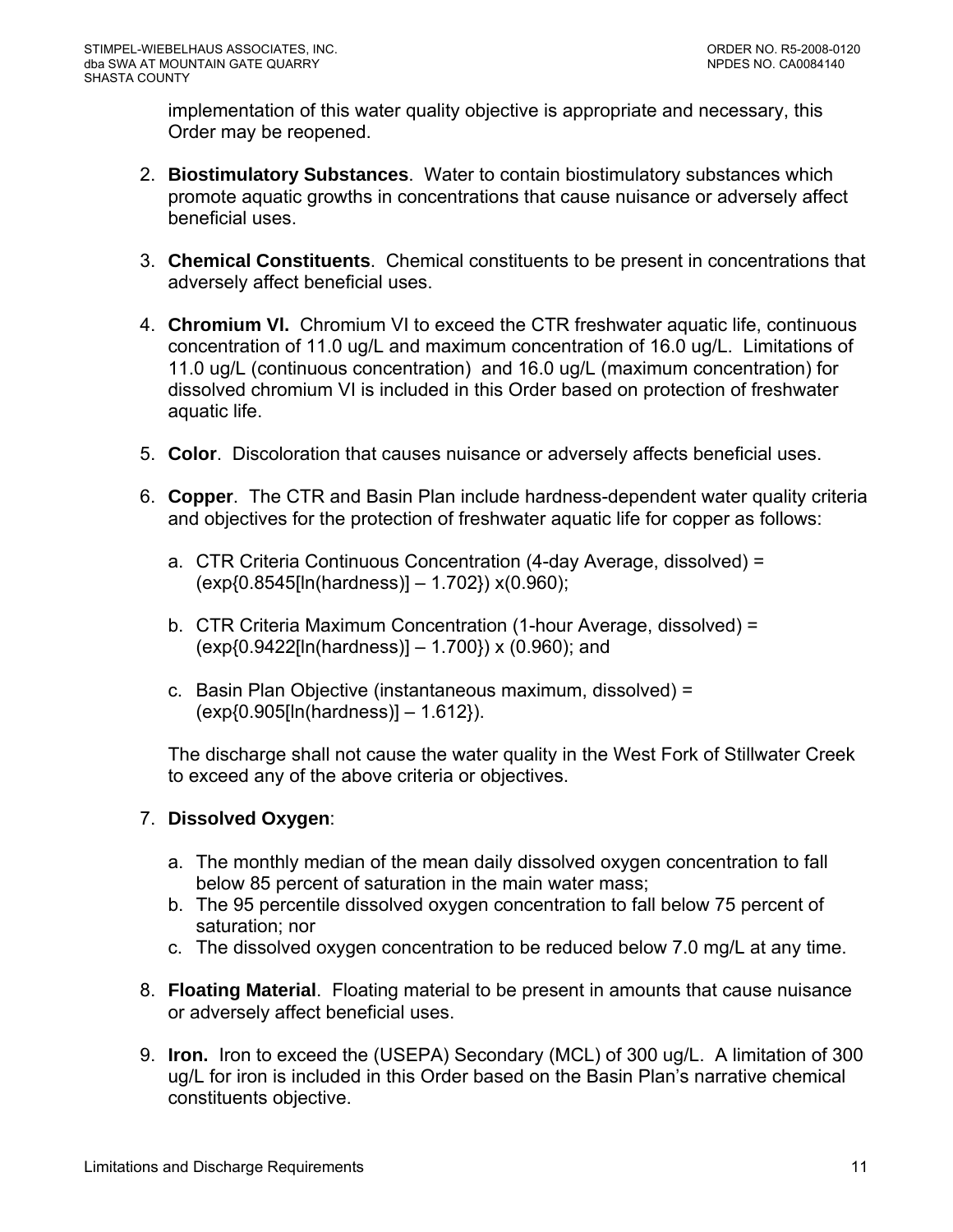- 10. **Lead.** The CTR and Basin Plan include hardness-dependent water quality criteria and objectives for the protection of freshwater aquatic life for lead as follows:
	- a. CTR Criteria Continuous Concentration (4-day Average, dissolved) = (exp{1.273[ln(hardness)] – 4.705}) x (1.46203 - {[ln(hardness)] x [0.145712]}); and
	- b. CTR Criteria Maximum Concentration (1-hour Average, dissolved = (exp{1.273[ln(hardness)] – 1.460}) x (1.46203 - {[ln(hardness)] x [0.145712]}).

The discharge shall not cause the water quality in West Fork of Stillwater Creek to exceed any of the above criteria or objectives

- 11. **Manganese**. Manganese to exceed the USEPA Secondary MCL of 50 ug/L. A limitation of 50 ug/L for manganese is included in this Order based on the Basin Plan's narrative chemical constituents objective.
- 12. **Oil and Grease**. Oils, greases, waxes, or other materials to be present in concentrations that cause nuisance, result in a visible film or coating on the surface of the water or on objects in the water, or otherwise adversely affect beneficial uses.
- 13.**pH**. The pH to be depressed below 6.5, raised above 8.5, nor changed by more than 0.5 units. An averaging period may be applied when determining compliance with the pH limitation.

# 14. **Pesticides**:

- a. Pesticides to be present, individually or in combination, in concentrations that adversely affect beneficial uses;
- b. Pesticides to be present in bottom sediments or aquatic life in concentrations that adversely affect beneficial uses;
- c. Total identifiable persistent chlorinated hydrocarbon pesticides to be present in the water column at concentrations detectable within the accuracy of analytical methods prescribed in *Standard Methods for the Examination of Water and Wastewater, 18<sup>th</sup> Edition*, or other equivalent methods approved by the Executive Officer.
- d. Pesticide concentrations to exceed those allowable by applicable antidegradation policies (see State Water Board Resolution No. 68-16 and 40 CFR §131.12.).
- e. Pesticide concentrations to exceed the lowest levels technically and economically achievable.
- f. Pesticides to be present in concentration in excess of the maximum contaminant levels set forth in California Code of Regulations, Title 22, Division 4, Chapter 15.
- g. Thiobencarb to be present in excess of 1.0 µg/L.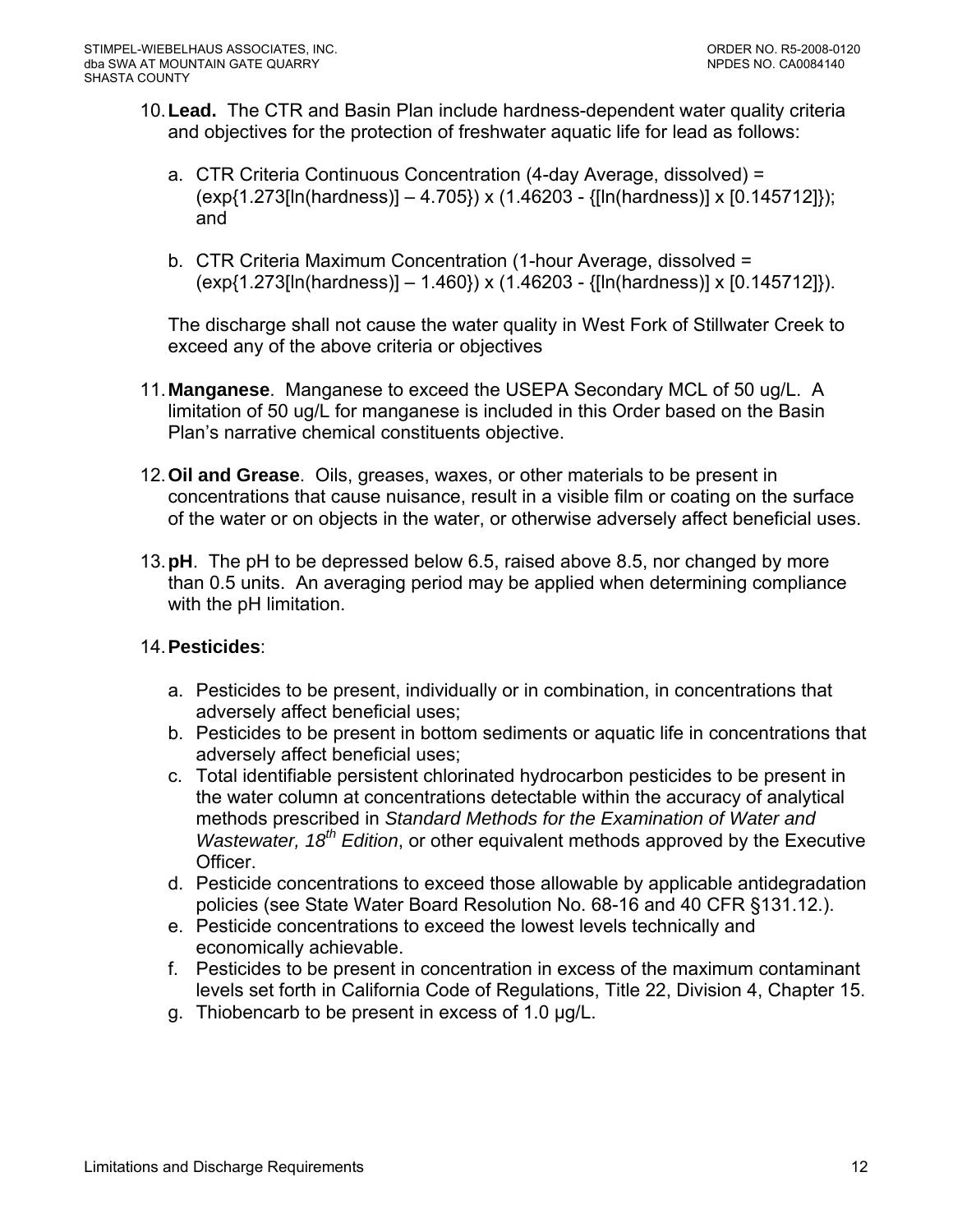## 15. **Radioactivity**:

- a. Radionuclides to be present in concentrations that are harmful**/**deleterious to human, plant, animal, or aquatic life nor that result in the accumulation of radionuclides in the food web to an extent that presents a hazard to human, plant, animal, or aquatic life.
- b. Radionuclides to be present in excess of the maximum contaminant levels specified in Table 4 (MCL Radioactivity) of Section 64443 of Title 22 of the California Code of Regulations.
- 16. **Salinity and Electrical Conductivity (EC)**. The electrical conductivity to exceed 900 umhos/cm. An averaging period may be applied when determining compliance with the EC limitation. An EC limitation between 700 and 900 umhos/cm may be set by the Regional Water Board if necessary to protect an agricultural beneficial use of the receiving water.
- 17.**Suspended Sediments**. The suspended sediment load and suspended sediment discharge rate of surface waters to be altered in such a manner as to cause nuisance or adversely affect beneficial uses.
- 18. **Settleable Substances**. Substances to be present in concentrations that result in the deposition of material that causes nuisance or adversely affects beneficial uses.
- 19.**Suspended Material**. Suspended material to be present in concentrations that cause nuisance or adversely affect beneficial uses.
- 20.**Taste and Odors**. Taste- or odor-producing substances to be present in concentrations that impart undesirable tastes or odors to fish flesh or other edible products of aquatic origin, or that cause nuisance, or otherwise adversely affect beneficial uses**/**or to domestic or municipal water supplies.
- 21.**Temperature**. The natural temperature to be increased by more than 5°F (3C).
- 22. **Thallium.** Thallium to exceed the CTR Human Health (30-day average), Drinking water sources of 1.7 ug/L. A limitation of 1.7 ug/L for total thallium is included in this Order based on protection of Human Health (30-day average).
- 23.**Toxicity**. Toxic substances to be present, individually or in combination, in concentrations that produce detrimental physiological responses in human, plant, animal, or aquatic life.
- 24. **Turbidity**. The turbidity to increase as follows:
	- a. More than 1 Nephelometric Turbidity Unit (NTU) where natural turbidity is between 0 and 5 NTUs.
	- b. More than 20 percent where natural turbidity is between 5 and 50 NTUs.
	- c. More than 10 NTU where natural turbidity is between 50 and 100 NTUs.
	- d. More than 10 percent where natural turbidity is greater than 100 NTUs.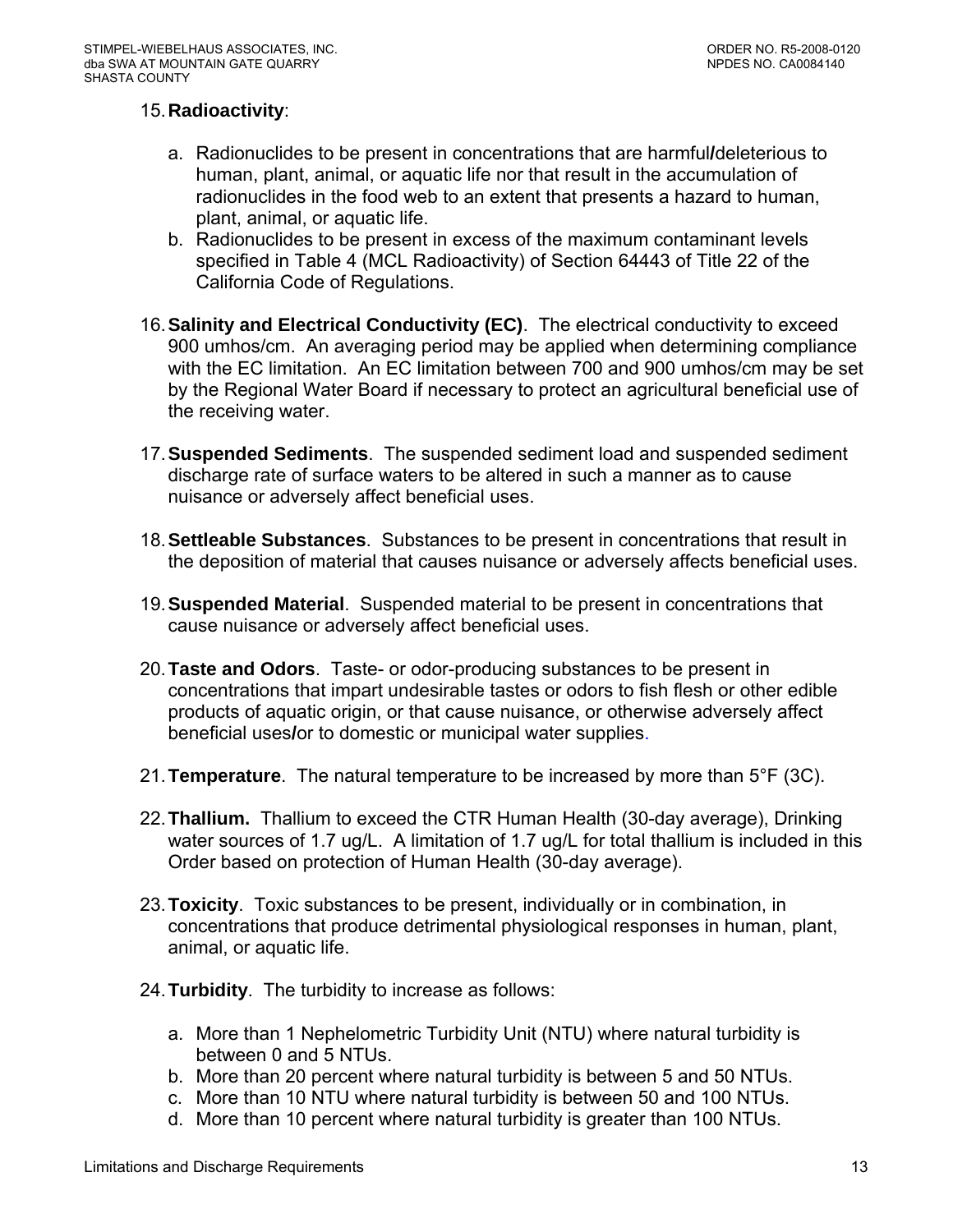<span id="page-13-0"></span>Turbidity (NTU) shall be determined by (1) individual samples or (2) by samples taken over an appropriate averaging period.

- 25. **Zinc**. The CTR and Basin Plan include hardness-dependent water quality criteria and objectives for the protection of freshwater aquatic life for zinc as follows:
	- a. CTR Criteria Continuous Concentration (4-day Average, dissolved) = (exp{0.8473[ln(hardness)] + 0.884}) x (0.986);
	- b. CTR Criteria Maximum Concentration (1-hour Average, dissolved =  $(exp{0.8473}$ [ln(hardness)] + 0.884}) x (0.978); and
	- c. Basin Plan Objective (instantaneous maximum, dissolved) = (exp{0.830[ln(hardness)] – 0.289}).

The discharge shall not cause the water quality in West Fork of Stillwater Creek to exceed any of the above criteria or objectives.

## **C. Groundwater Limitations**

The discharge as permitted herein is consistent with the provisions of Resolution No. 68-16. Domestic wastewater is retained in portable toilets that are periodically pumped for off-site disposal. In addition, the unlined basins are used to settle out sediments which are retained by the soil and do not pass to groundwater. Water for industrial use is supplied by an on-site well that was drilled in July 1988. The well casing is 8-inch diameter. The depth is approximately 160 feet below ground surface (bgs). The screened interval is from 100 to 140 feet bgs. Bottled water is supplied for drinking water purposes. First usable groundwater is anticipated at some unknown depth, primarily in fractured bedrock, where it will be difficult to obtain representative samples. For these reasons, requirements for a groundwater monitoring program are not included herein.

# **VI. PROVISIONS**

# **A. Standard Provisions**

- 1. The Discharger shall comply with all Standard Provisions included in Attachment D of this Order. Some of these Standard Provisions are not applicable to rock quarries.
- 2. The Discharger shall comply with the following provisions:
	- a. If the Discharger's wastewater treatment plant is publicly owned or subject to regulation by California Public Utilities Commission, it shall be supervised and operated by persons possessing certificates of appropriate grade according to Title 23, CCR, Division 3, Chapter 26.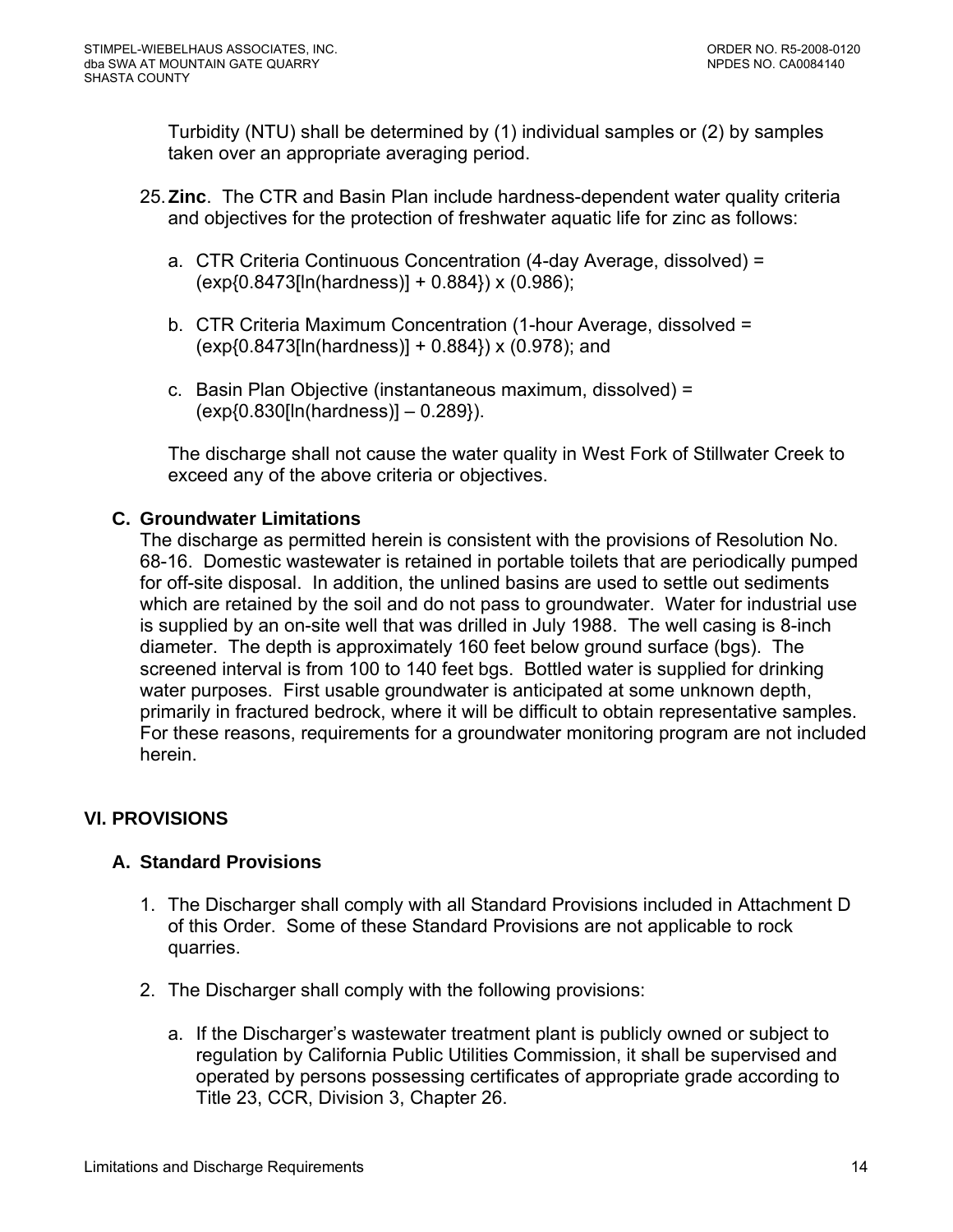- b. After notice and opportunity for a hearing, this Order may be terminated or modified for cause, including, but not limited to:
	- i. violation of any term or condition contained in this Order;
	- ii. obtaining this Order by misrepresentation or by failing to disclose fully all relevant facts;
	- iii. a change in any condition that requires either a temporary or permanent reduction or elimination of the authorized discharge; and
	- iv. a material change in the character, location, or volume of discharge.

The causes for modification include:

- *New regulations.* New regulations have been promulgated under Section 405(d) of the Clean Water Act, or the standards or regulations on which the permit was based have been changed by promulgation of amended standards or regulations or by judicial decision after the permit was issued.
- *Land application plans.* When required by a permit condition to incorporate a land application plan for beneficial reuse of sewage sludge, to revise an existing land application plan, or to add a land application plan.
- *Change in sludge use or disposal practice.* Under 40 Code of Federal Regulations (CFR) 122.62(a)(1), a change in the Discharger's sludge use or disposal practice is a cause for modification of the permit. It is cause for revocation and reissuance if the Discharger requests or agrees.

The Regional Water Board may review and revise this Order at any time upon application of any affected person or the Regional Water Board's own motion.

c. If a toxic effluent standard or prohibition (including any scheduled compliance specified in such effluent standard or prohibition) is established under Section 307(a) of the CWA, or amendments thereto, for a toxic pollutant that is present in the discharge authorized herein, and such standard or prohibition is more stringent than any limitation upon such pollutant in this Order, the Regional Water Board will revise or modify this Order in accordance with such toxic effluent standard or prohibition.

The Discharger shall comply with effluent standards and prohibitions within the time provided in the regulations that establish those standards or prohibitions, even if this Order has not yet been modified.

d. This Order shall be modified, or alternately revoked and reissued, to comply with any applicable effluent standard or limitation issued or approved under Sections 301(b)(2)(C) and (D), 304(b)(2), and 307(a)(2) of the CWA, if the effluent standard or limitation so issued or approved: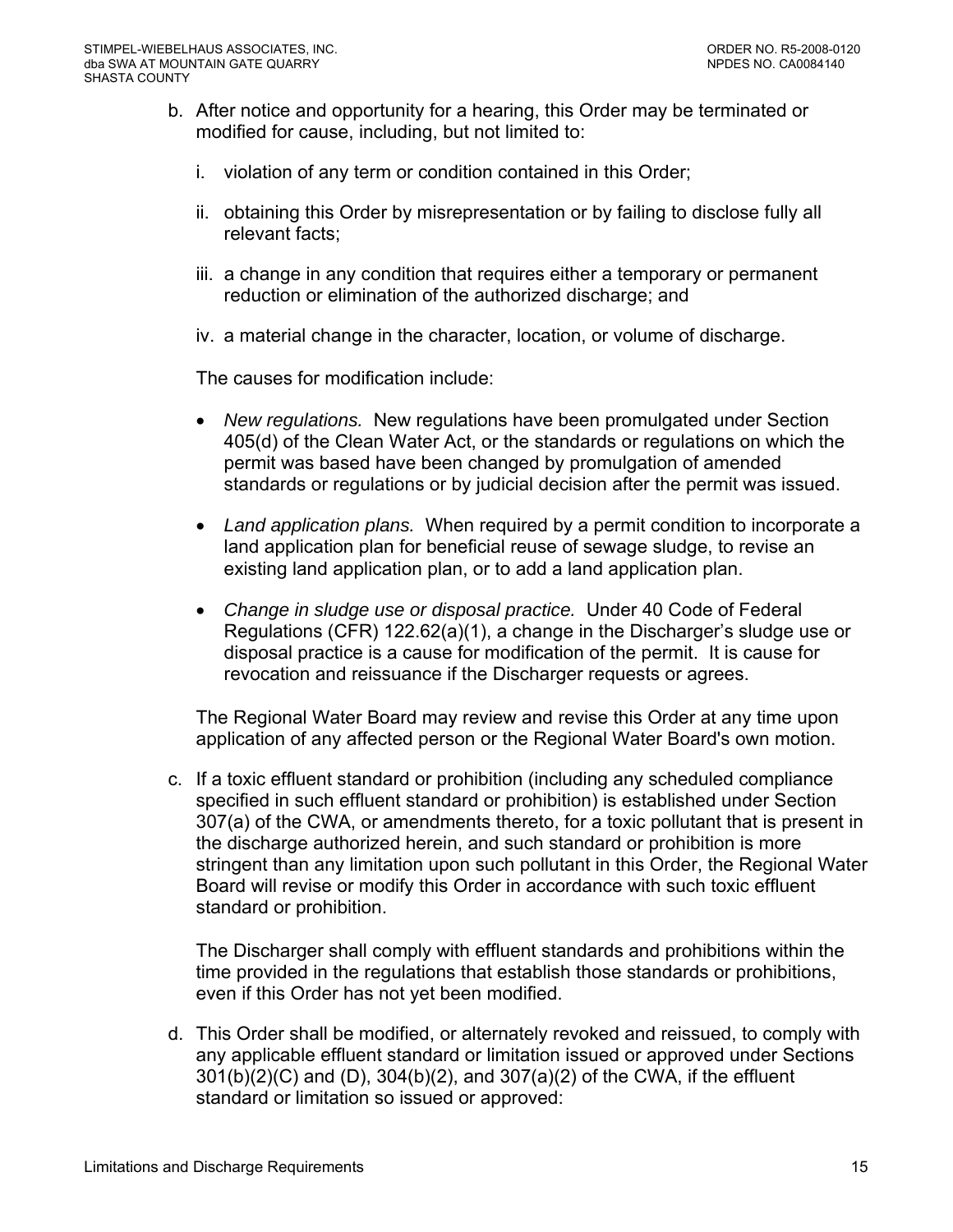- i. contains different conditions or is otherwise more stringent than any effluent limitation in the Order; or
- ii. controls any pollutant limited in the Order.

The Order, as modified or reissued under this paragraph, shall also contain any other requirements of the CWA then applicable.

- e. The provisions of this Order are severable. If any provision of this Order is found invalid, the remainder of this Order shall not be affected.
- f. The Discharger shall take all reasonable steps to minimize any adverse effects to waters of the State or users of those waters resulting from any discharge or sludge use or disposal in violation of this Order. Reasonable steps shall include such accelerated or additional monitoring as necessary to determine the nature and impact of the non-complying discharge or sludge use or disposal.
- g. The Discharger shall ensure compliance with any existing or future pretreatment standard promulgated by USEPA under Section 307 of the CWA, or amendment thereto, for any discharge to the municipal system.
- h. The discharge of any radiological, chemical or biological warfare agent or highlevel, radiological waste is prohibited.
- i. A copy of this Order shall be maintained at the discharge facility and be available at all times to operating personnel. Key operating personnel shall be familiar with its content.
- j. Safeguard to electric power failure:
	- i. The Discharger shall provide safeguards to assure that, should there be reduction, loss, or failure of electric power, the discharge shall comply with the terms and conditions of this Order.
	- ii. Upon written request by the Regional Water Board the Discharger shall submit a written description of safeguards. Such safeguards may include alternate power sources, standby generators, retention capacity, operating procedures, or other means. A description of the safeguards provided shall include an analysis of the frequency, duration, and impact of power failures experienced over the past five years on effluent quality and on the capability of the Discharger to comply with the terms and conditions of the Order. The adequacy of the safeguards is subject to the approval of the Regional Water Board.
	- iii. Should the treatment works not include safeguards against reduction, loss, or failure of electric power, or should the Regional Water Board not approve the existing safeguards, the Discharger shall, within ninety days of having been advised in writing by the Regional Water Board that the existing safeguards are inadequate, provide to the Regional Water Board and USEPA a schedule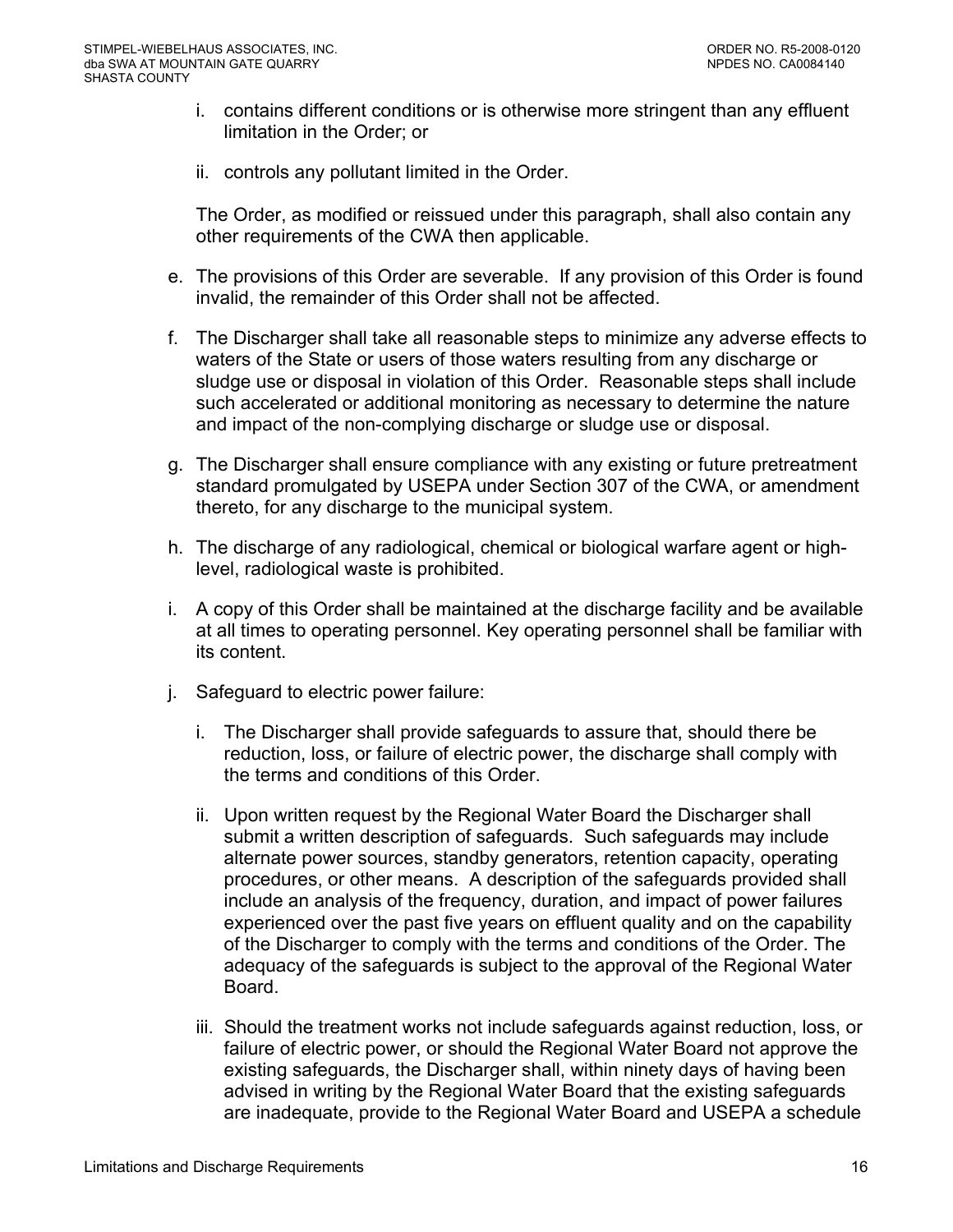of compliance for providing safeguards such that in the event of reduction, loss, or failure of electric power, the Discharger shall comply with the terms and conditions of this Order. The schedule of compliance shall, upon approval of the Regional Water Board, become a condition of this Order.

k. The Discharger, upon written request of the Regional Water Board, shall file with the Board a technical report on its preventive (failsafe) and contingency (cleanup) plans for controlling accidental discharges, and for minimizing the effect of such events. This report may be combined with that required under Regional Water Board Standard Provision VI.A.2.m.

The technical report shall:

- i. Identify the possible sources of spills, leaks, untreated waste by-pass, and contaminated drainage. Loading and storage areas, power outage, waste treatment unit outage, and failure of process equipment, tanks and pipes should be considered.
- ii. Evaluate the effectiveness of present facilities and procedures and state when they became operational.
- iii. Predict the effectiveness of the proposed facilities and procedures and provide an implementation schedule containing interim and final dates when they will be constructed, implemented, or operational.

The Regional Water Board, after review of the technical report, may establish conditions which it deems necessary to control accidental discharges and to minimize the effects of such events. Such conditions shall be incorporated as part of this Order, upon notice to the Discharger.

- l. A publicly owned treatment works (POTW) whose waste flow has been increasing, or is projected to increase, shall estimate when flows will reach hydraulic and treatment capacities of its treatment and disposal facilities. The projections shall be made in January, based on the last three years' average dry weather flows, peak wet weather flows and total annual flows, as appropriate. When any projection shows that capacity of any part of the facilities may be exceeded in four years, the Discharger shall notify the Regional Water Board by 31 January. A copy of the notification shall be sent to appropriate local elected officials, local permitting agencies and the press. Within 120 days of the notification, the Discharger shall submit a technical report showing how it will prevent flow volumes from exceeding capacity or how it will increase capacity to handle the larger flows. The Regional Water Board may extend the time for submitting the report.
- m. The Discharger shall submit technical reports as directed by the Executive Officer. All technical reports required herein that involve planning, investigation, evaluation, or design, or other work requiring interpretation and proper application of engineering or geologic sciences, shall be prepared by or under the direction of persons registered to practice in California pursuant to California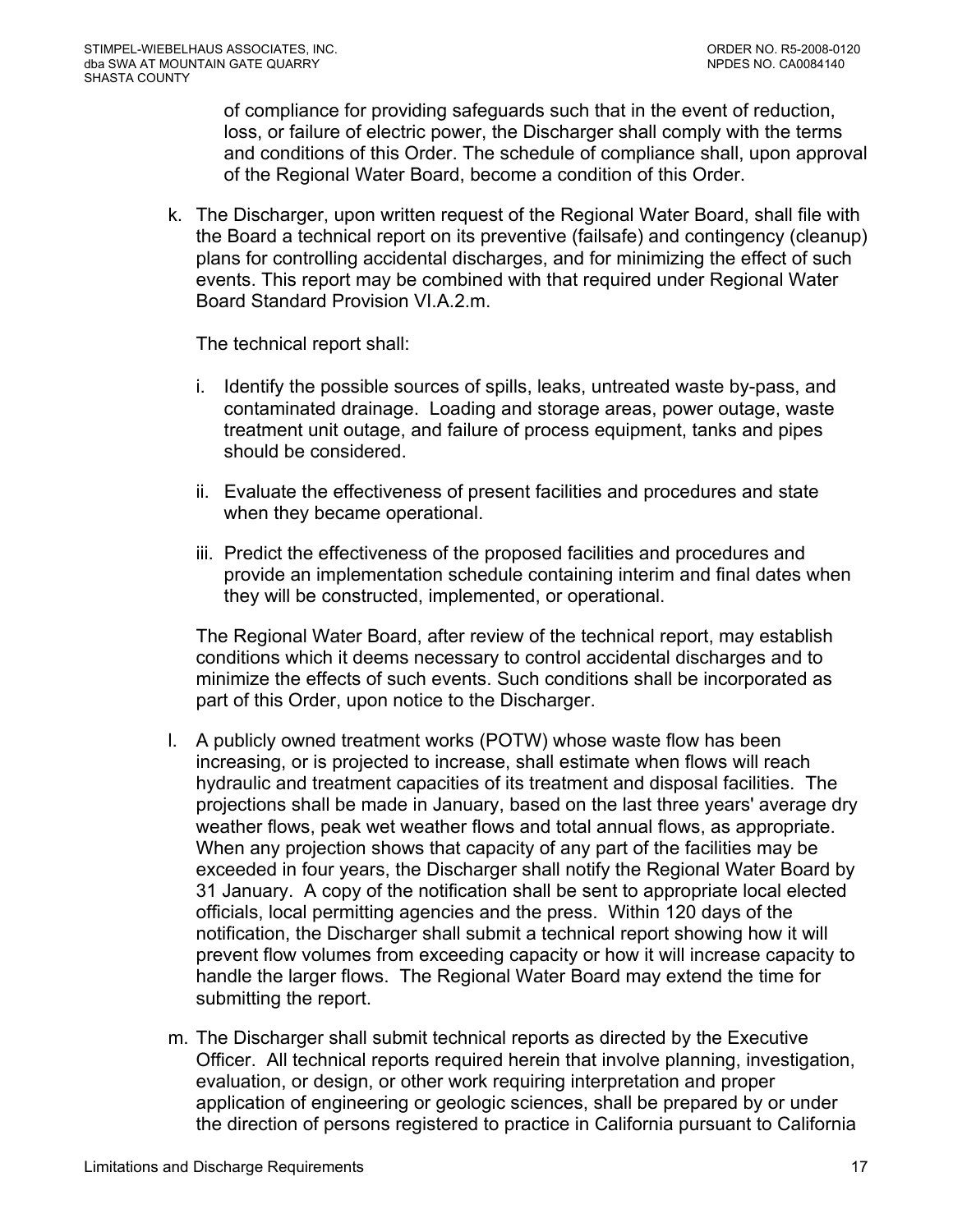Business and Professions Code, sections 6735, 7835, and 7835.1. To demonstrate compliance with Title 16, CCR, sections 415 and 3065, all technical reports must contain a statement of the qualifications of the responsible registered professional(s). As required by these laws, completed technical reports must bear the signature(s) and seal(s) of the registered professional(s) in a manner such that all work can be clearly attributed to the professional responsible for the work.

- n. Laboratories that perform sample analyses must be identified in all monitoring reports submitted to the Regional Water Board and USEPA.
- o. The Discharger shall conduct analysis on any sample provided by USEPA as part of the Discharge Monitoring Quality Assurance (DMQA) program. The results of any such analysis shall be submitted to USEPA's DMQA manager.
- p. Effluent samples shall be taken downstream of the last addition of wastes to the treatment or discharge works where a representative sample may be obtained prior to mixing with the receiving waters. Samples shall be collected at such a point and in such a manner to ensure a representative sample of the discharge.
- q. All monitoring and analysis instruments and devices used by the Discharger to fulfill the prescribed monitoring program shall be properly maintained and calibrated as necessary, at least yearly, to ensure their continued accuracy.
- r. The Discharger shall file with the Regional Water Board technical reports on selfmonitoring performed according to the detailed specifications contained in the Monitoring and Reporting Program attached to this Order.
- s. The results of all monitoring required by this Order shall be reported to the Regional Water Board, and shall be submitted in such a format as to allow direct comparison with the limitations and requirements of this Order. Unless otherwise specified, discharge flows shall be reported in terms of the monthly average and the daily maximum discharge flows.
- t. The Regional Water Board is authorized to enforce the terms of this permit under several provisions of the CWC, including, but not limited to, sections 13385, 13386, and 13387.
- u. Prior to making any change in the point of discharge, place of use, or purpose of use of treated wastewater that results in a decrease of flow in any portion of a watercourse, the Discharger must file a petition with the State Water Board, Division of Water Rights, and receive approval for such a change. (CWC section 1211)
- v. In the event the Discharger does not comply or will be unable to comply for any reason, with any prohibition, maximum daily effluent limitation, 1-hour average effluent limitation, or receiving water limitation contained in this Order, the Discharger shall notify the Regional Water Board by telephone (916) 464-3291 within 24 hours of having knowledge of such noncompliance, and shall confirm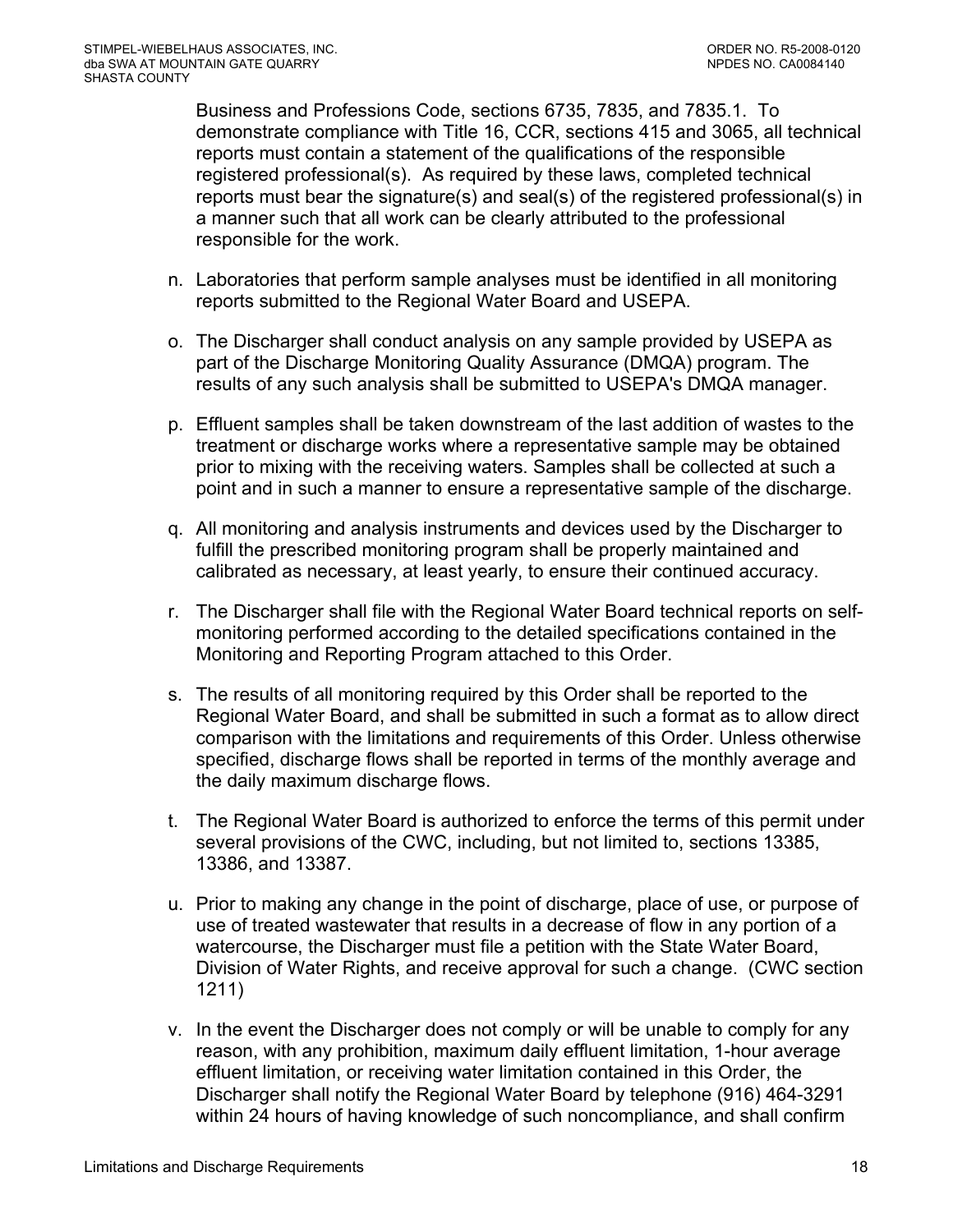this notification in writing within five days, unless the Regional Water Board waives confirmation. The written notification shall include the information required by [Attachment D, Section V.E.1](#page-0-0) [40 CFR section 122.41(l)(6)(i)].

## <span id="page-18-0"></span>**B. Monitoring and Reporting Program (MRP) Requirements**

1. The Discharger shall comply with the MRP, and future revisions thereto, in Attachment E of this Order.

### **C. Special Provisions**

### **1. Reopener Provisions**

- a. This Order may be reopened for modification, or revocation and reissuance, as a result of the detection of a reportable priority pollutant generated by special conditions included in this Order. These special conditions may be, but are not limited to, fish tissue sampling, whole effluent toxicity, monitoring requirements on internal waste stream(s), and monitoring for surrogate parameters. Additional requirements may be included in this Order as a result of the special condition monitoring data.
- b. Conditions that necessitate a major modification of a permit are described in 40 CFR section 122.62, including:
	- i. If new or amended applicable water quality standards are promulgated or approved pursuant to Section 303 of the CWA, or amendments thereto, this permit may be reopened and modified in accordance with the new or amended standards.
	- ii. When new information, that was not available at the time of permit issuance, would have justified different permit conditions at the time of issuance.
- c. **Aluminum**. A chronic receiving water limitation for aluminum of as low as 87 ug/L (total recoverable) may be appropriate based on the U.S. EPA, National Ambient Water Quality Criteria for the protection of aquatic life. For pH between 6.5 and 9.0 use of water-effects ratios might be appropriate because: (1) aluminum is less toxic at higher pH and hardness but relationship not well quantified; (2) aluminum associated with clay particles may be less toxic than that associated with aluminum hydroxide particles; and (3) many high quality waters in U.S. exceed 87 ug/L as total or dissolved. If the Regional Board determines that implementation of this water quality objective is appropriate and necessary, this Order may be reopened.
- d. **Electrical Conductivity.** If the Regional Board determines that a receiving water quality objective for electrical conductivity of less than 900 umhos/cm is required to protect an agricultural beneficial use of the receiving water, then this Order may be reopened and limitations added or modified to provide such protection.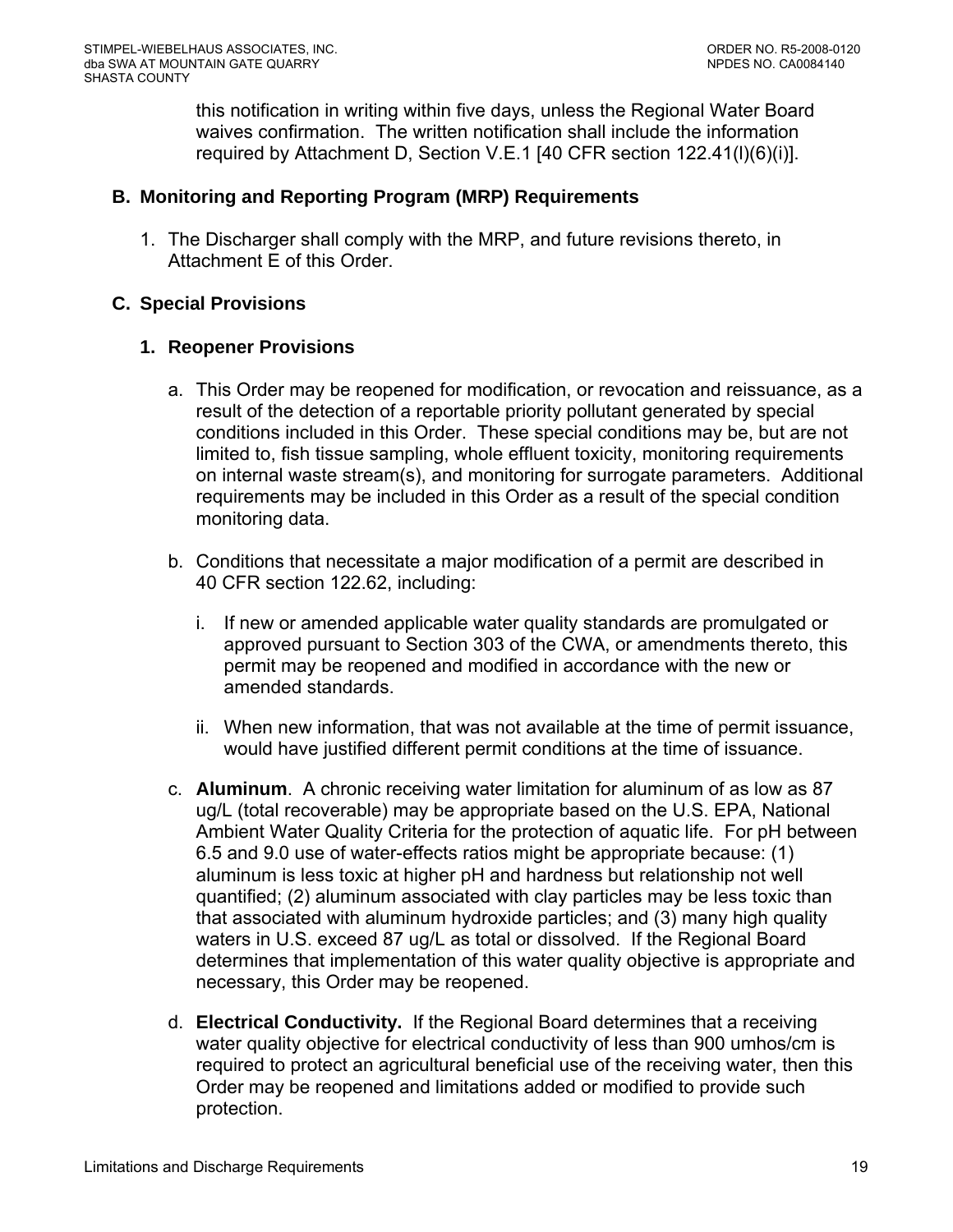- <span id="page-19-0"></span>e. **Mixing Zone and Dilution Studies.** Section 1.4 of the SIP established procedures for calculating effluent limitations. Included in the procedures is determination of a dilution credit, which the Regional Water Board may approve or disapprove at its discretion. However, the Discharger has not developed the information needed to determine a dilution credit. Consequently, this Order establishes final effluent limitations based on zero dilution. This Order also has a reopener that allows new effluent limitations to be adopted if a mixing zone and dilution study demonstrates that dilution credits are appropriate.
- f. **Water Effects Ratios (WER) and Metal Translators.** A default WER of 1.0 has been used in this Order for calculating CTR criteria for applicable priority pollutant inorganic constituents.In addition, default dissolved-to-total metal translators have been used to convert water quality objectives from dissolved to total recoverable when developing effluent limitations for arsenic, cadmium, chrome (Vl), copper, lead, and zinc. If the Discharger performs studies to determine site-specific WERs and/or site-specific dissolved-to-total metal translators, this Order may be reopened to modify the effluent limitations for the applicable inorganic constituents.
- g. **Whole Effluent Toxicity.** As a result of a Toxicity Reduction Evaluation (TRE), this Order may be reopened to include a chronic toxicity limitation, a new acute toxicity limitation, and/or a limitation for a specific toxicant identified in the TRE. Additionally, if the State Water Board revises the SIP's toxicity control provisions that would require the establishment of numeric chronic toxicity effluent limitations, this Order may be reopened to include a numeric chronic toxicity effluent limitation based on the new provisions.

# **2. Special Studies, Technical Reports and Additional Monitoring Requirements**

- a. **Salinity Evaluation and Minimization Plan**. The Discharger shall prepare a salinity evaluation and minimization plan to address sources of salinity from the Facility. The plan shall be completed and submitted to the Regional Water Board within 1 year of the effective date of this Order for the approval by the Executive Officer.
- b. **Chronic Whole Effluent Toxicity.** For compliance with the Basin Plan's narrative toxicity objective, this Order requires the Discharger to conduct chronic whole effluent toxicity testing, as specified in the Monitoring and Reporting Program (Attachment E, Section V.). Furthermore, this Provision requires the Discharger to investigate the causes of, and identify corrective actions to reduce or eliminate effluent toxicity. If the discharge exceeds the toxicity numeric monitoring trigger established in this Provision, the Discharger is required to initiate a Toxicity Reduction Evaluation (TRE), in accordance with an approved TRE Work Plan, and take actions to mitigate the impact of the discharge and prevent reoccurrence of toxicity. A TRE is a site-specific study conducted in a stepwise process to identify the source(s) of toxicity and the effective control measures for effluent toxicity. TREs are designed to identify the causative agents and sources of whole effluent toxicity, evaluate the effectiveness of the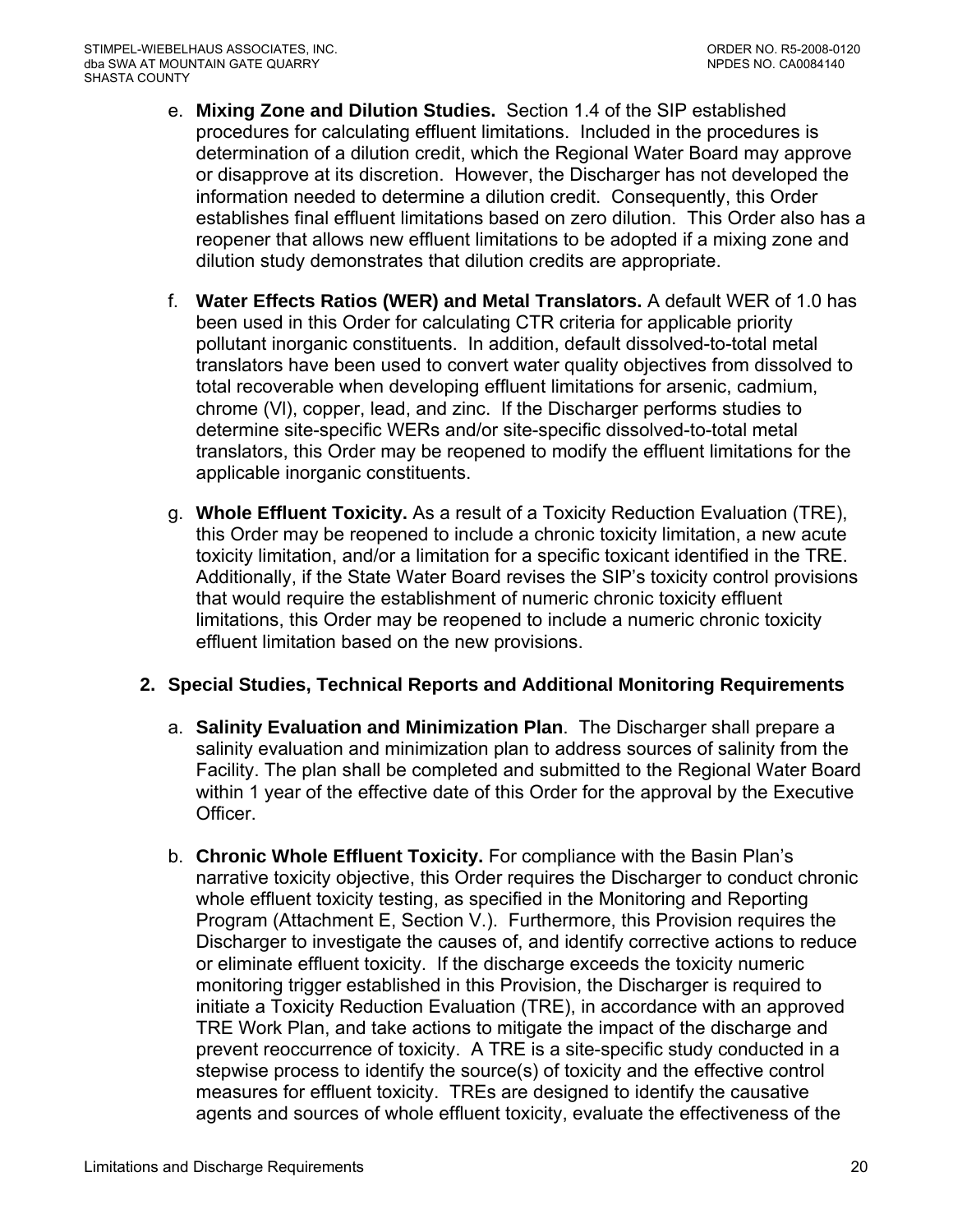toxicity control options, and confirm the reduction in effluent toxicity. This Provision includes requirements for the Discharger to develop and submit a TRE Work Plan and includes procedures for accelerated chronic toxicity monitoring and TRE initiation.

- i. **Initial Investigative Toxicity Reduction Evaluation (TRE) Work Plan. Within 90 days of the effective date of this Order,** the Discharger shall submit to the Regional Water Board an Initial Investigative TRE Work Plan for approval by the Executive Officer. This should be a one to two page document including, at minimum:
	- a) A description of the investigation and evaluation techniques that will be used to identify potential causes and sources of effluent toxicity, effluent variability, and treatment system efficiency;
	- b) A description of the facility's methods of maximizing in-house treatment efficiency and good housekeeping practices, and a list of all chemicals used in operation of the facility; and
	- c) A discussion of who will conduct the Toxicity Identification Evaluation, if necessary (i.e. an in-house expert or outside contractor).
- ii. **Accelerated Monitoring and TRE Initiation.** When the numeric toxicity monitoring trigger is exceeded during regular chronic toxicity monitoring, and the testing meets all test acceptability criteria, the Discharger shall initiate accelerated monitoring as required in the Accelerated Monitoring Specifications. WET testing results exceeding the monitoring trigger during accelerated monitoring demonstrates a pattern of toxicity and requires the Discharger to initiate a TRE to address the effluent toxicity.
- iii. **Numeric Monitoring Trigger.** The numeric toxicity monitoring trigger is > **1 TUc** (where TUc = 100/NOEC). The monitoring trigger is not an effluent limitation; it is the toxicity threshold at which the Discharger is required to begin accelerated monitoring and initiate a TRE.
- iv. **Accelerated Monitoring Specifications.** If the monitoring trigger is exceeded during regular chronic toxicity testing, within 14-days of notification by the laboratory of the test results, the Discharger shall initiate accelerated monitoring. Accelerated monitoring shall consist of four (4) chronic toxicity tests every two weeks using the species that exhibited toxicity. The following protocol shall be used for accelerated monitoring and TRE initiation:
	- a) If the results of four (4) consecutive accelerated monitoring tests do not exceed the monitoring trigger, the Discharger may cease accelerated monitoring and resume regular chronic toxicity monitoring. However, notwithstanding the accelerated monitoring results, if there is adequate evidence of a pattern of effluent toxicity, the Executive Officer may require that the Discharger initiate a TRE.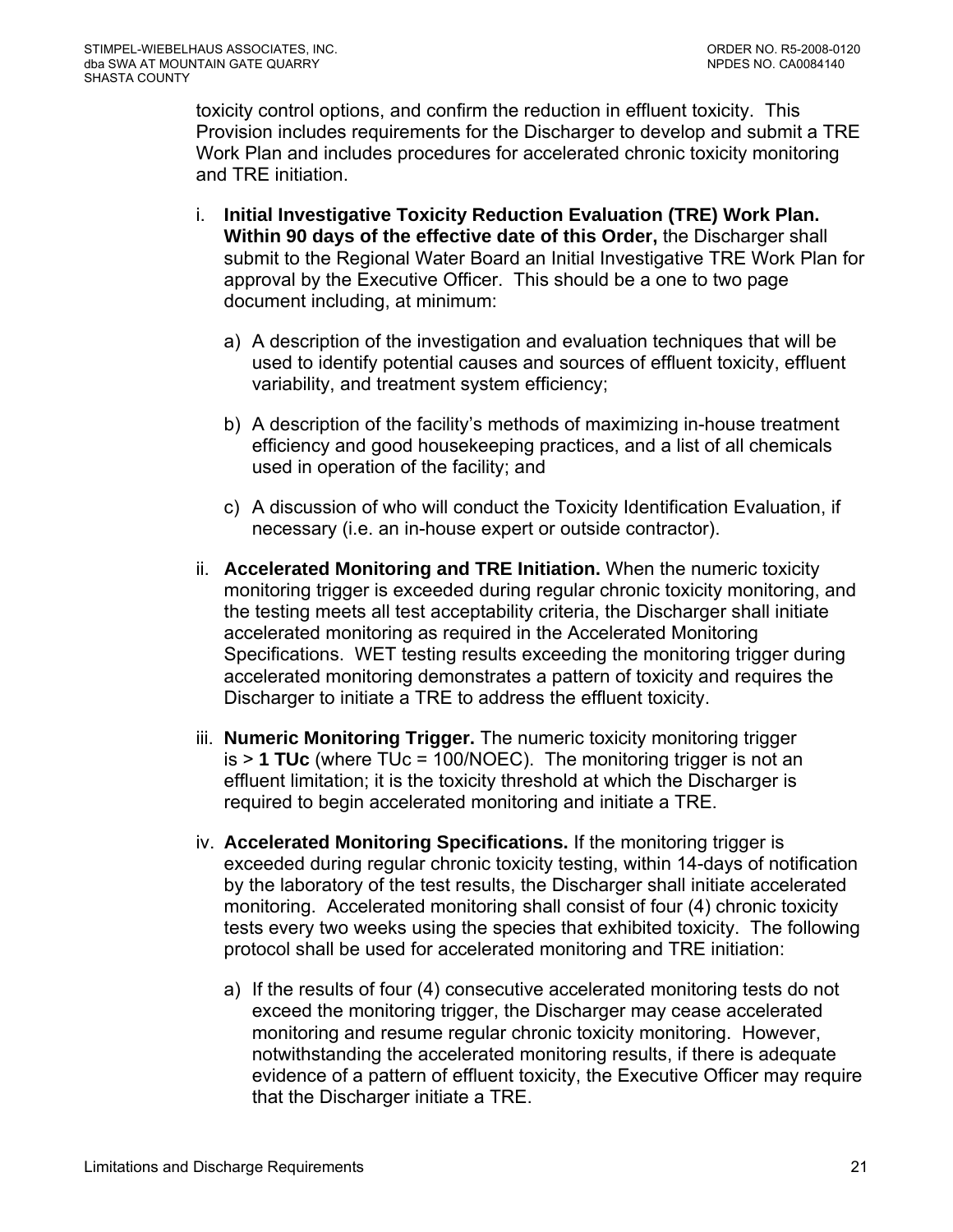- b) If the source(s) of the toxicity is easily identified (i.e. temporary plant upset), the Discharger shall make necessary corrections to the facility and shall continue accelerated monitoring until four (4) consecutive accelerated tests do not exceed the monitoring trigger. Upon confirmation that the effluent toxicity has been removed, the Discharger may cease accelerated monitoring and resume regular chronic toxicity monitoring.
- c) If the result of any accelerated toxicity test exceeds the monitoring trigger, the Discharger shall cease accelerated monitoring and initiate a TRE to investigate the cause(s) of, and identify corrective actions to reduce or eliminate effluent toxicity. Within thirty (30) days of notification by the laboratory of the test results exceeding the monitoring trigger during accelerated monitoring, the Discharger shall submit a TRE Action Plan to the Regional Water Board including, at minimum:
	- 1) Specific actions the Discharger will take to investigate and identify the cause(s) of toxicity, including TRE WET monitoring schedule;
	- 2) Specific actions the Discharger will take to mitigate the impact of the discharge and prevent the recurrence of toxicity; and
	- 3) A schedule for these actions.

## c. **Storm Water Pollution Controls.**

- i. Prior to **15 October** of each year, the Discharger shall implement necessary erosion control measures and any necessary construction, maintenance, or repairs of drainage and erosion control facilities.
- ii. The Discharger has prepared a Storm Water Pollution Prevention Plan (SWPPP) containing best management practices to reduce pollutants in the storm water discharges. The Discharger shall review and amend as appropriate the SWPPP whenever there are changes that may affect the discharge of significant quantities of pollutants to surface water, if there are violations of this permit, or if the general objective of controlling pollutants in the storm water discharges has not been achieved. The amended SWPPP shall be submitted prior to **15 October** in the year in which it was prepared.
- iii. By **1 July** of each year, the Discharger shall submit a Storm Water Annual Report for the previous fiscal year (1 July to 30 June). The report shall be signed in accordance with Standard Provisions V.B and may be submitted using the General Industrial Storm Water Annual Report Form, provided by the State Water Resources Control Board, or in a format that contains equivalent information.
- d. **Groundwater Monitoring.** Not Applicable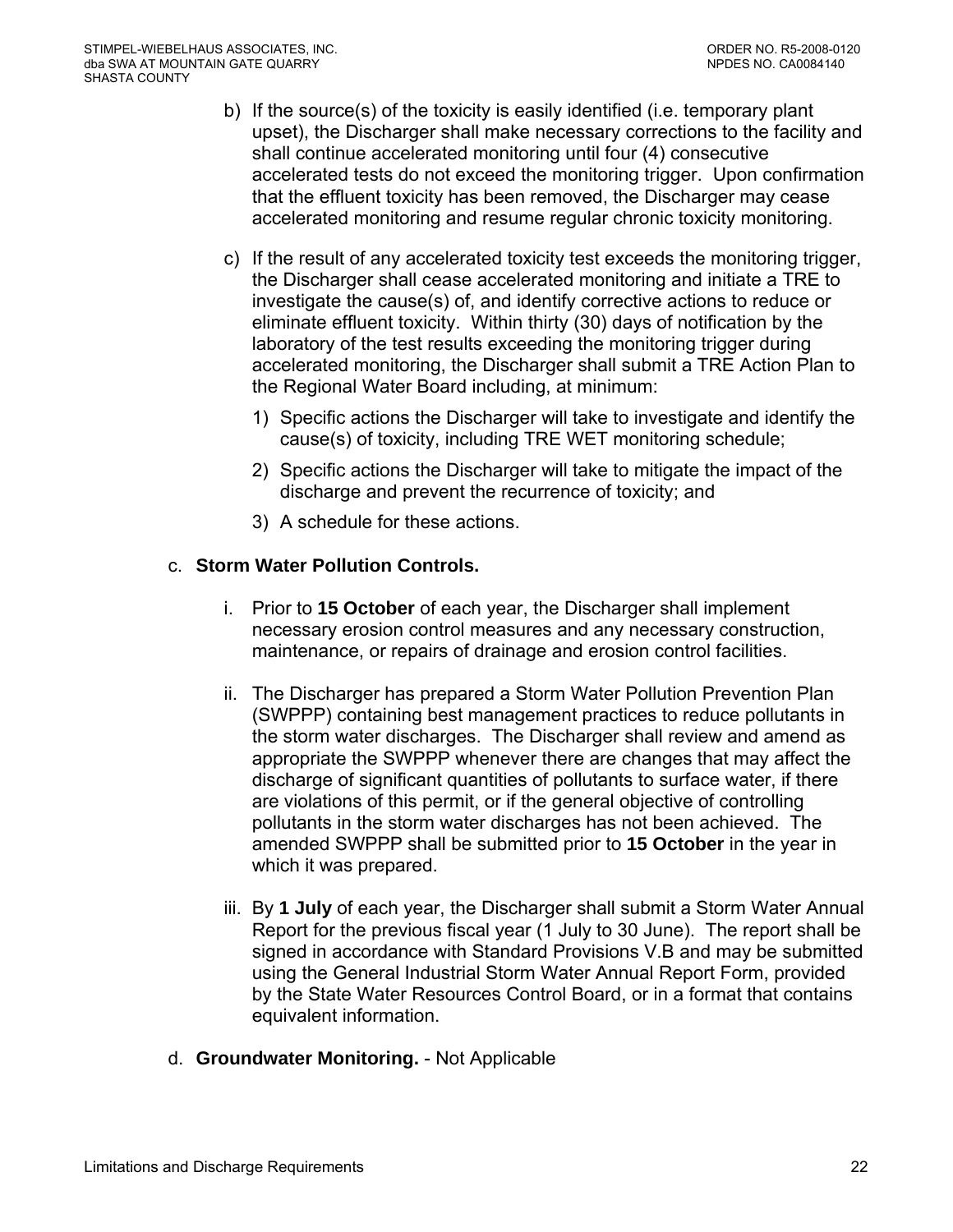### <span id="page-22-0"></span>**3. Best Management Practices and Pollution Prevention**

This permit is for the discharge of storm water only. The SIP states in footnote number 1 of the introduction, "This Policy does not apply to regulation of storm water discharges. The SWRCB has adopted precedential decisions addressing regulation of municipal storm water discharges in Orders WQ 91-03, 91-04, 96-13, 98-01, and 99-05. The SWRCB has also adopted two statewide general permits regulating the discharge of pollutants contained in storm water from industrial and construction activities." Therefore the SIP provisions for establishment of effluent limitations are not applicable. Effluent limitations for priority pollutants have not been established, however receiving water limitations and BMPs ensure that beneficial uses of the receiving water are protected and water quality standards are not exceeded. Storm water discharges could be regulated under the existing State Water Board general industrial storm water permit (Order No. 97-03-DWQ, NPDES No. CAS000001). However, due to the complexity of the Facility, the Regional Water Board has elected to regulate this Facility with an individual NPDES permit.

Applicable water quality objectives and criteria have been used as receiving water limitations, and are also utilized as benchmark values to evaluate BMPs. Direct comparison of pollutant concentrations in the West Fork of Stillwater Creek at RSW-001, RSW-002, RSW-003, and the undiluted discharge from SW-001, SW-002, and SW-003 will be used to ensure that water quality standards are not exceeded.

If any receiving water limitations are exceeded, the Discharger must conduct a BMPs Improvement Evaluation and implement BMP improvements to eliminate the receiving water violations.

The BMPs improvement evaluation and proposed BMPs improvements must be submitted to the Regional Water Board for comment **within 60 days** of the violation date. The BMPs improvements must be implemented as soon as practicable thereafter.

#### **4. Construction, Operation and Maintenance Specifications**

#### a. **Storm Water Pond Operating Requirements.**

- i. The treatment facility shall be designed, constructed, operated, and maintained to prevent inundation or washout due to floods with a 100-year return frequency.
- ii. Ponds shall be managed to prevent breeding of mosquitoes. In particular,
	- a) An erosion control program should assure that small coves and irregularities are not created around the perimeter of the water surface.
	- b) Weeds shall be minimized.
	- c) Dead algae, vegetation, and debris shall not accumulate on the water surface.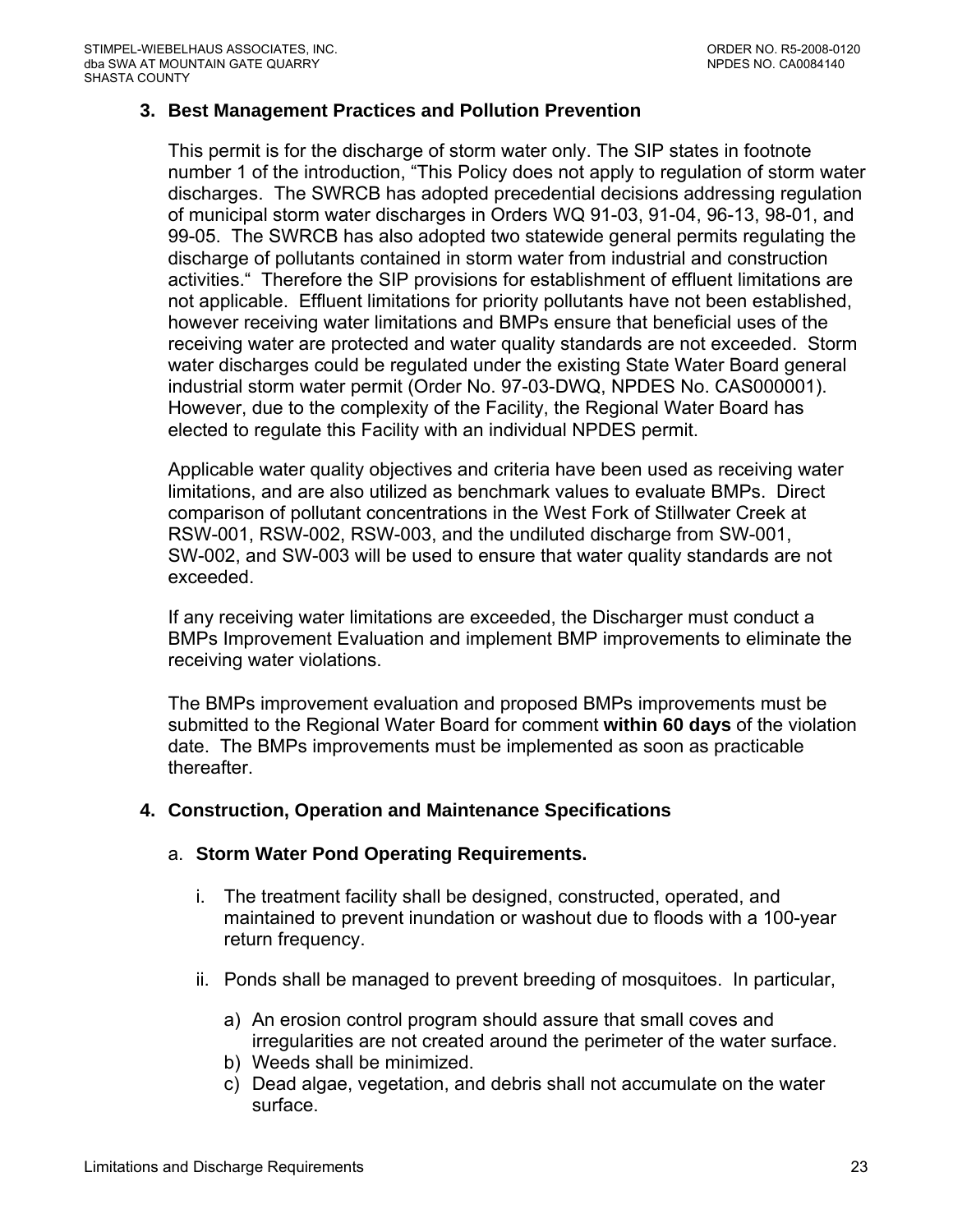<span id="page-23-0"></span>iii. Freeboard shall not be less than two feet (measured vertically to the lowest point of overflow), except if lesser freeboard does not threaten the integrity of the pond, no overflow of the pond occurs, and lesser freeboard is due to direct precipitation or storm water runoff occurring as a result of annual precipitation with greater than a 100-year recurrence interval, or a storm event with an intensity greater than a 25-year, 24-hour storm event.

# **5. Special Provisions for Municipal Facilities (POTWs Only) - Not Applicable**

### **6. Other Special Provisions**

#### **a. Sludge, Topsoil, and Overburden Management**

- i. Collected screenings, sludge and other solids removed from liquid wastes, including pond sediments, shall be disposed of in a proper manner approved by the Executive officer and consistent with the Consolidated Regulations for treatment, storage, Processing, or Disposal of Solid Waste, as set forth in Title 27, California Code of Regulations (CCR), Division 2, Subdivision 1, Section 20005, et seq.
- ii. The storage of topsoil and overburden from the limestone quarry shall be done in a manner to prevent nuisance, pollution or impairment of beneficial uses of the West Fork of Stillwater Creek.
- iii. Any proposed change in sludge disposal or topsoil and overburden storage practices shall be reported to the Executive Officer at least 90 days in advance of the change.
- **b.** In the event of any change in control or ownership of land or waste discharge facilities presently owned or controlled by the Discharger, the Discharger shall notify the succeeding owner or operator of the existence of this Order by letter, a copy of which shall be immediately forwarded to the Regional Water Board.

To assume operation under this Order, the succeeding owner or operator must apply in writing to the Executive Officer requesting transfer of the Order. The request must contain the requesting entity's full legal name, the State of incorporation if a corporation, address and telephone number of the persons responsible for contact with the Regional Water Board and a statement. The statement shall comply with the signatory and certification requirements in the Federal Standard Provisions (Attachment D, Section V.B.) and state that the new owner or operator assumes full responsibility for compliance with this Order. Failure to submit the request shall be considered a discharge without requirements, a violation of the California Water Code. Transfer shall be approved or disapproved in writing by the Executive Officer.

### **7. Compliance Schedules –** Not Applicable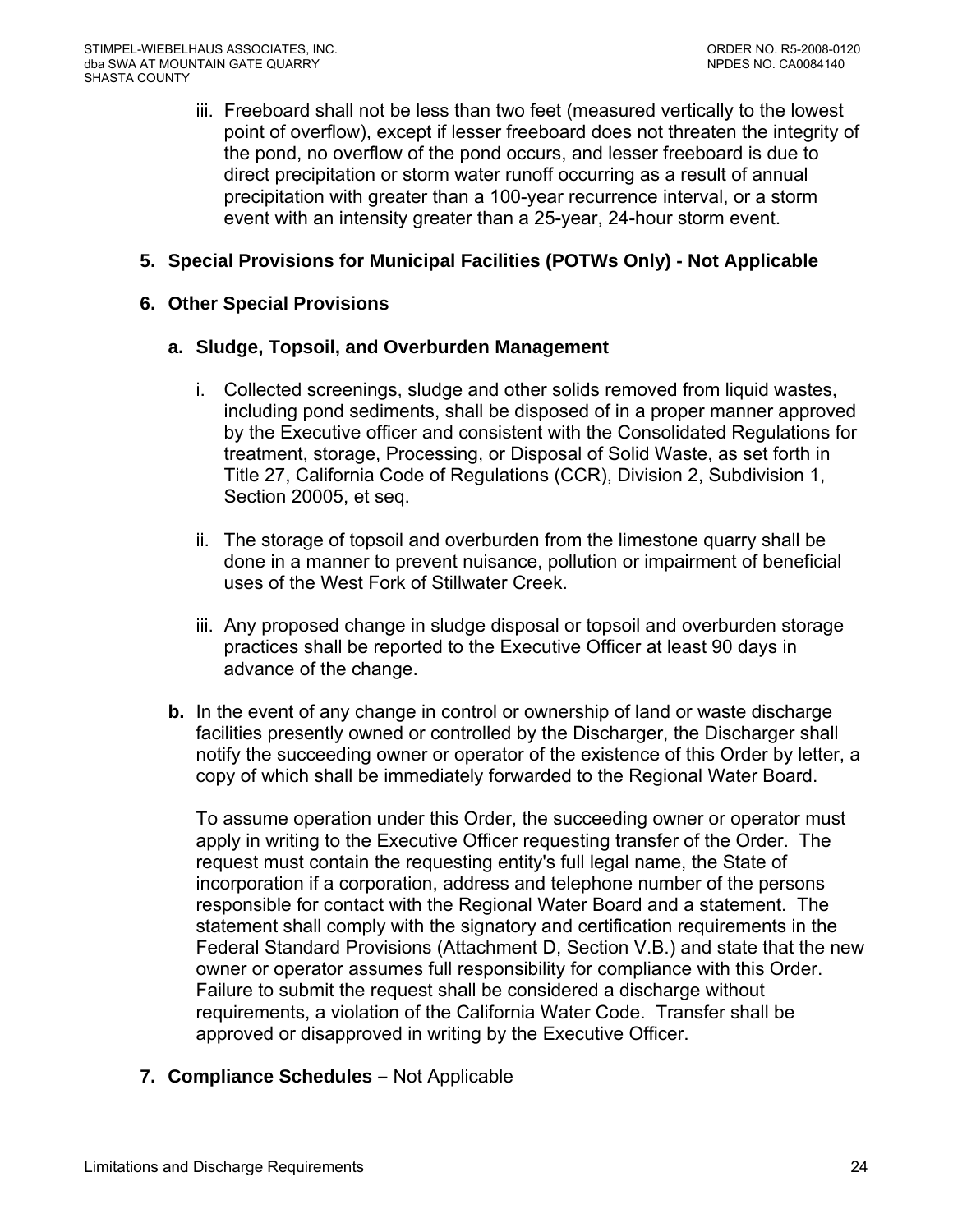### <span id="page-24-0"></span>**VII. COMPLIANCE DETERMINATION**

#### **1. Compliance Determination Logic**

The receiving water limitations contained in this Order require that the regulated storm water discharges not cause the receiving water to exceed applicable water quality criteria or objectives. If background receiving water quality already exceeds applicable criteria or objectives, the regulated storm water discharges may not cause the receiving water quality to worsen. This Order does not, however, require the Discharger to improve the receiving water quality. It is recognized that a regulated storm water discharge is most appropriately compared to background water quality, not an absolute water quality criterion or objective. Therefore, compliance is determined by comparing the concentration of a particular pollutant at the upstream receiving water monitoring location, the downstream monitoring location, and in the regulated discharge. If the concentration of the downstream sample is greater than the receiving water limit, and the concentration of the downstream sample is greater than the concentration of the upstream sample, and the concentration of the effluent sample is greater than the concentration of the upstream sample, then the regulated effluent discharge is in violation.

#### **2. Compliance with a Secondary MCL**

This Order contains receiving water limitation for some of the following pollutants, based on the indicated standards:

| <b>Water Quality Standard</b><br><b>Pollutant</b> |                                        |
|---------------------------------------------------|----------------------------------------|
| aluminum                                          | MCL (secondary)                        |
| arsenic                                           | MCL (primary)                          |
| cadmium                                           | Basin Plan max, CTR acute, CTR chronic |
| copper                                            | Basin Plan max, CTR acute, CTR chronic |
| chromium (VI)                                     | CTR acute, CTR chronic                 |
| iron                                              | MCL (secondary)                        |
| lead                                              | CTR acute, CTR chronic                 |
| manganese                                         | MCL (secondary)                        |
| mercury                                           | CTR human health                       |
| selenium                                          | CTR acute, CTR chronic                 |
| sulfate                                           | MCL (secondary)                        |
| thallium                                          | <b>CTR human health</b>                |
| zinc                                              | Basin Plan max, CTR acute, CTR chronic |

Some of the standards are the secondary MCLs. Discussions with the California Department of Public Health, Drinking Water Field Operations Division (formerly the Department of Health Services) have indicated that it is appropriate to apply the secondary MCLs for the pollutants listed above as an annual average. Therefore, compliance with the receiving water limitations for aluminum, iron, manganese, and sulfate, is determined by comparison of annual average concentrations against the secondary MCL numeric value.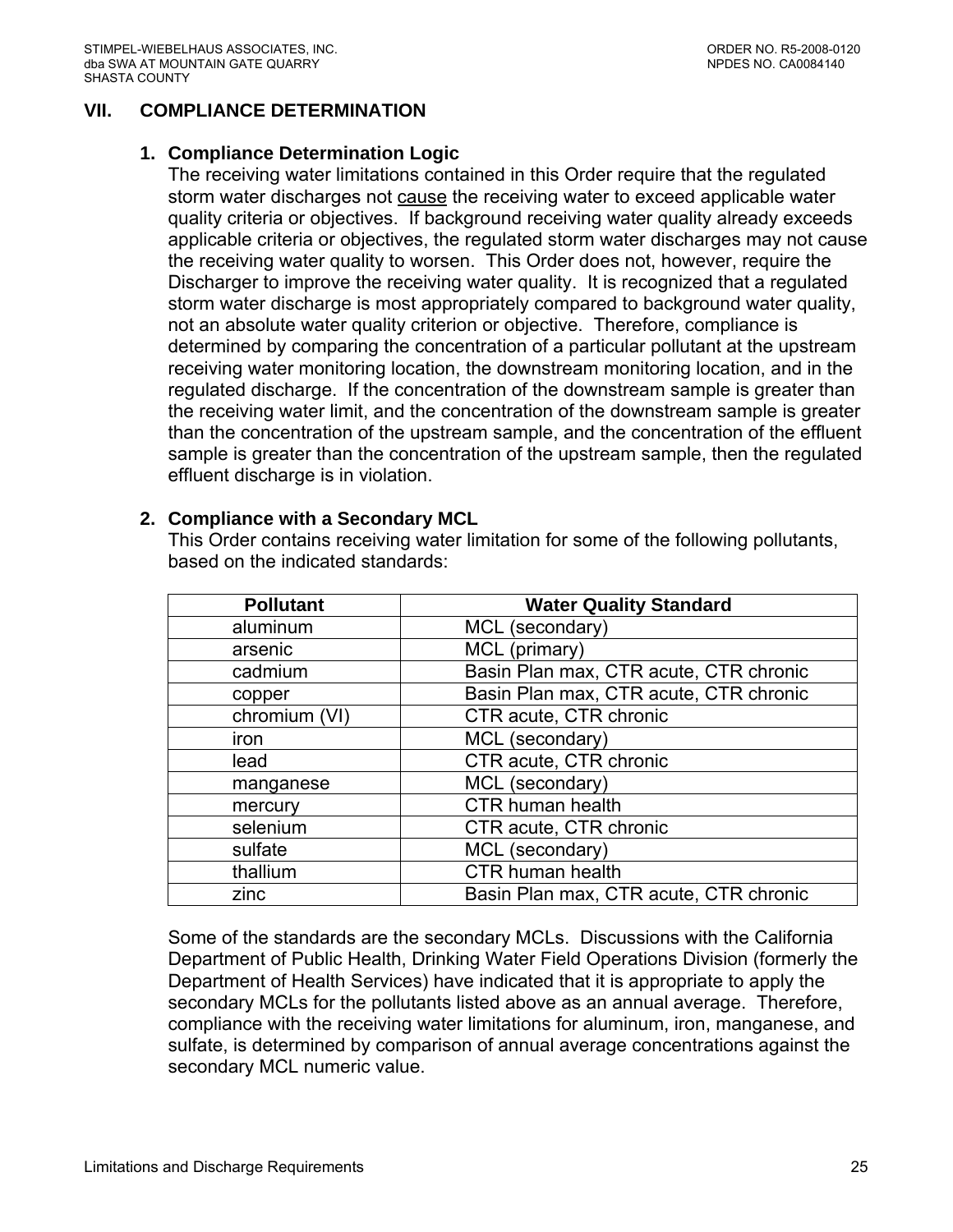## <span id="page-25-0"></span>**3. Compliance with Chronic Criteria and Objectives**

The monitoring frequencies required by the monitoring and reporting program contained in this Order consider the feasibility, expense, and need for information. It is recognized that the required monitoring frequencies for the pollutants listed above will not provide enough data for a direct determination of whether or not a chronic water quality criterion or objective (generally 4-day averages) is being attained. Basin Plan maximum concentrations and CTR acute (generally 1-hour averages) concentrations can be directly compared against grab samples of the effluent and receiving water. Nonetheless, chronic water quality criteria and objectives are applicable, must be met, and are implemented by this Order. The Regional Water Board may conduct monitoring to determine if chronic water quality criteria and objectives are being met in the receiving water, but this Order does not require the Discharger to conduct such monitoring. The intermittent nature of storm water discharges makes violations of chronic criteria and objectives unlikely.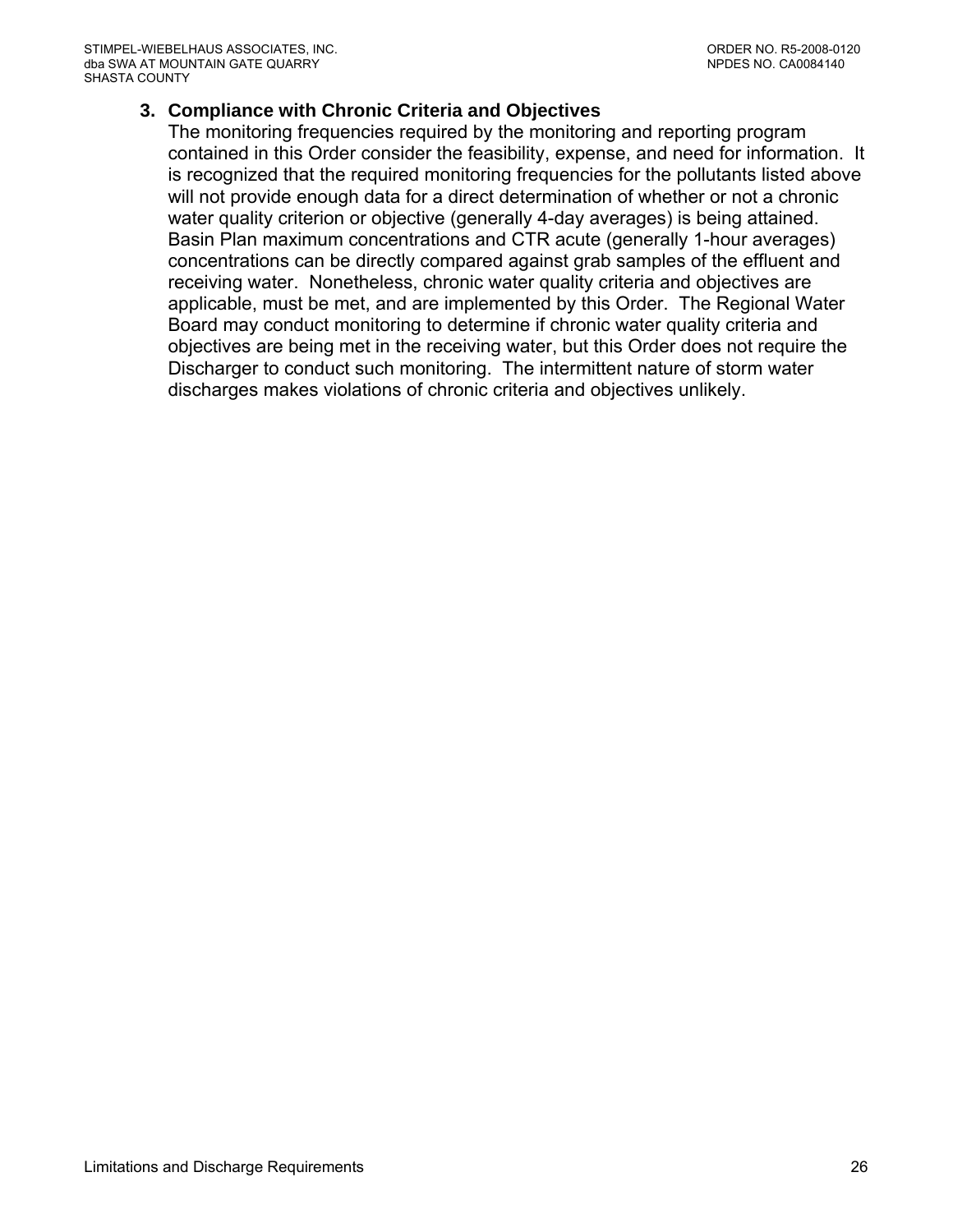# <span id="page-26-0"></span>**ATTACHMENT A – DEFINITIONS**

**Arithmetic Mean (µ),** also called the average, is the sum of measured values divided by the number of samples. For ambient water concentrations, the arithmetic mean is calculated as follows:

Arithmetic mean =  $\mu$  =  $\Sigma x / n$  where:  $\Sigma x$  is the sum of the measured ambient water concentrations, and n is the number of samples.

**Average Monthly Effluent Limitation (AMEL):** the highest allowable average of daily discharges over a calendar month, calculated as the sum of all daily discharges measured during a calendar month divided by the number of daily discharges measured during that month.

**Average Weekly Effluent Limitation (AWEL):** the highest allowable average of daily discharges over a calendar week (Sunday through Saturday), calculated as the sum of all daily discharges measured during a calendar week divided by the number of daily discharges measured during that week.

**Averaging Period:** a minimum of four samples per day from each upstream and downstream station for a period of up to 4 days during discharge. Samples collected for averaging must be spaced at least 3 hours apart.

**Best Practicable Treatment or Control (BPTC):** BPTC is a requirement of State Water Resources Control Board Resolution 68-16 – "Statement of Policy with Respect to Maintaining High Quality of Waters in California" (referred to as the "Antidegradation Policy"). BPTC is the treatment or control of a discharge necessary to assure that, *"(a) a pollution or nuisance will not occur and (b) the highest water quality consistent with maximum benefit to the people of the State will be maintained."* Pollution is defined in CWC Section 13050(I). In general, an exceedance of a water quality objective in the Basin Plan constitutes "pollution".

**Bioaccumulative** pollutants are those substances taken up by an organism from its surrounding medium through gill membranes, epithelial tissue, or from food and subsequently concentrated and retained in the body of the organism.

**Carcinogenic** pollutants are substances that are known to cause cancer in living organisms.

**Coefficient of Variation (***CV***)** is a measure of the data variability and is calculated as the estimated standard deviation divided by the arithmetic mean of the observed values.

**Daily Discharge:** Daily Discharge is defined as either: (1) the total mass of the constituent discharged over the calendar day (12:00 am through 11:59 pm) or any 24-hour period that reasonably represents a calendar day for purposes of sampling (as specified in the permit), for a constituent with limitations expressed in units of mass or; (2) the unweighted arithmetic mean measurement of the constituent over the day for a constituent with limitations expressed in other units of measurement (e.g., concentration).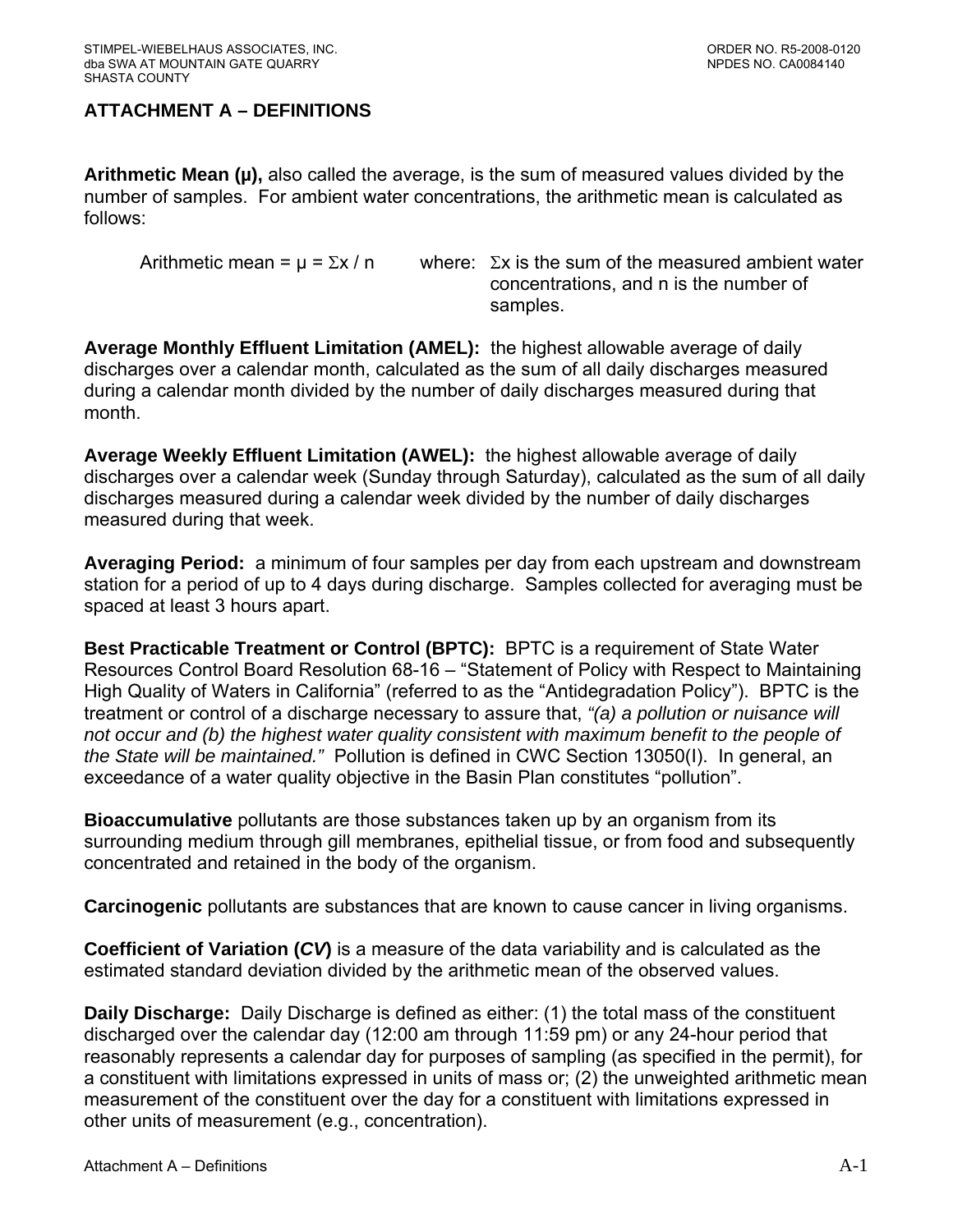The daily discharge may be determined by the analytical results of a composite sample taken over the course of one day (a calendar day or other 24-hour period defined as a day) or by the arithmetic mean of analytical results from one or more grab samples taken over the course of the day.

For composite sampling, if 1 day is defined as a 24-hour period other than a calendar day, the analytical result for the 24-hour period will be considered as the result for the calendar day in which the 24-hour period ends.

**Detected, but Not Quantified (DNQ)** are those sample results less than the RL, but greater than or equal to the laboratory's MDL.

**Dilution Credit** is the amount of dilution granted to a discharge in the calculation of a water quality-based effluent limitation, based on the allowance of a specified mixing zone. It is calculated from the dilution ratio or determined through conducting a mixing zone study or modeling of the discharge and receiving water.

**Effluent Concentration Allowance (ECA)** is a value derived from the water quality criterion/objective, dilution credit, and ambient background concentration that is used, in conjunction with the coefficient of variation for the effluent monitoring data, to calculate a longterm average (LTA) discharge concentration. The ECA has the same meaning as waste load allocation (WLA) as used in U.S. EPA guidance (Technical Support Document For Water Quality-based Toxics Control, March 1991, second printing, EPA/505/2-90-001).

**Enclosed Bays** means indentations along the coast that enclose an area of oceanic water within distinct headlands or harbor works. Enclosed bays include all bays where the narrowest distance between the headlands or outermost harbor works is less than 75 percent of the greatest dimension of the enclosed portion of the bay. Enclosed bays include, but are not limited to, Humboldt Bay, Bodega Harbor, Tomales Bay, Drake's Estero, San Francisco Bay, Morro Bay, Los Angeles-Long Beach Harbor, Upper and Lower Newport Bay, Mission Bay, and San Diego Bay. Enclosed bays do not include inland surface waters or ocean waters.

**Estimated Chemical Concentration** is the estimated chemical concentration that results from the confirmed detection of the substance by the analytical method below the ML value.

**Estuaries** means waters, including coastal lagoons, located at the mouths of streams that serve as areas of mixing for fresh and ocean waters. Coastal lagoons and mouths of streams that are temporarily separated from the ocean by sandbars shall be considered estuaries. Estuarine waters shall be considered to extend from a bay or the open ocean to a point upstream where there is no significant mixing of fresh water and seawater. Estuarine waters included, but are not limited to, the Sacramento-San Joaquin Delta, as defined in Water Code section 12220, Suisun Bay, Carquinez Strait downstream to the Carquinez Bridge, and appropriate areas of the Smith, Mad, Eel, Noyo, Russian, Klamath, San Diego, and Otay rivers. Estuaries do not include inland surface waters or ocean waters.

**Inland Surface Waters** are all surface waters of the State that do not include the ocean, enclosed bays, or estuaries.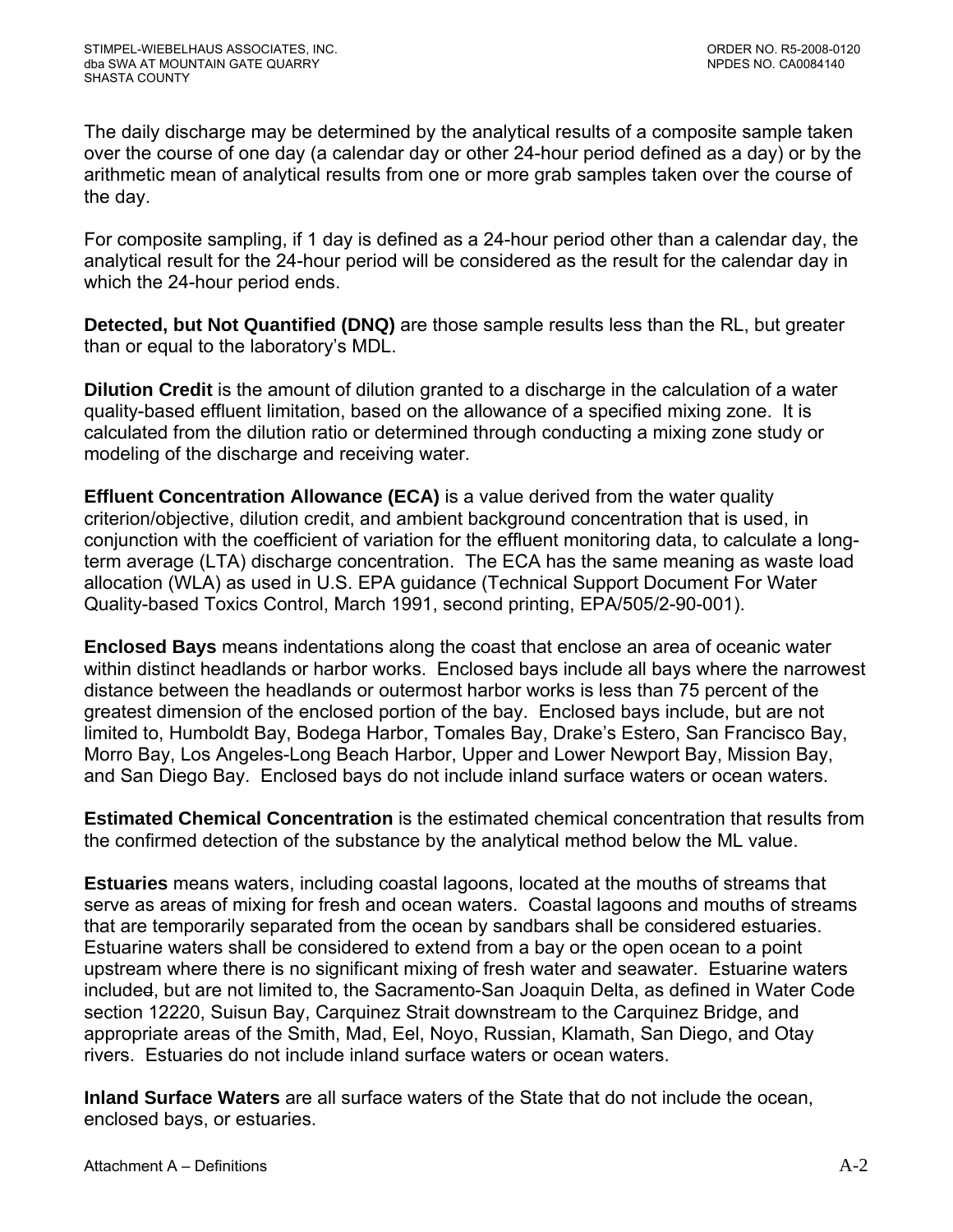**Instantaneous Maximum Effluent Limitation:** the highest allowable value for any single grab sample or aliquot (i.e., each grab sample or aliquot is independently compared to the instantaneous maximum limitation).

**Instantaneous Minimum Effluent Limitation:** the lowest allowable value for any single grab sample or aliquot (i.e., each grab sample or aliquot is independently compared to the instantaneous minimum limitation).

**Maximum Daily Effluent Limitation (MDEL)** means the highest allowable daily discharge of a pollutant, over a calendar day (or 24-hour period). For pollutants with limitations expressed in units of mass, the daily discharge is calculated as the total mass of the pollutant discharged over the day. For pollutants with limitations expressed in other units of measurement, the daily discharge is calculated as the arithmetic mean measurement of the pollutant over the day.

**Median** is the middle measurement in a set of data. The median of a set of data is found by first arranging the measurements in order of magnitude (either increasing or decreasing order). If the number of measurements (*n*) is odd, then the median =  $X_{(n+1)/2}$ . If *n* is even, then the median =  $(X_{n/2} + X_{(n/2)+1})/2$  (i.e., the midpoint between the  $n/2$  and  $n/2+1$ ).

**Method Detection Limit (MDL)** is the minimum concentration of a substance that can be measured and reported with 99 percent confidence that the analyte concentration is greater than zero, as defined in title 40 of the Code of Federal Regulations, Part 136, Attachment B, revised as of July 3, 1999.

**Minimum Level (ML)** is the concentration at which the entire analytical system must give a recognizable signal and acceptable calibration point. The ML is the concentration in a sample that is equivalent to the concentration of the lowest calibration standard analyzed by a specific analytical procedure, assuming that all the method specified sample weights, volumes, and processing steps have been followed.

**Mixing Zone** is a limited volume of receiving water that is allocated for mixing with a wastewater discharge where water quality criteria can be exceeded without causing adverse effects to the overall water body.

**Not Detected (ND)** are those sample results less than the laboratory's MDL.

**Ocean Waters** are the territorial marine waters of the State as defined by California law to the extent these waters are outside of enclosed bays, estuaries, and coastal lagoons. Discharges to ocean waters are regulated in accordance with the State Water Board's California Ocean Plan.

**Persistent** pollutants are substances for which degradation or decomposition in the environment is nonexistent or very slow.

**Pollutant Minimization Program (PMP)** means waste minimization and pollution prevention actions that include, but are not limited to, product substitution, waste stream recycling, alternative waste management methods, and education of the public and businesses. The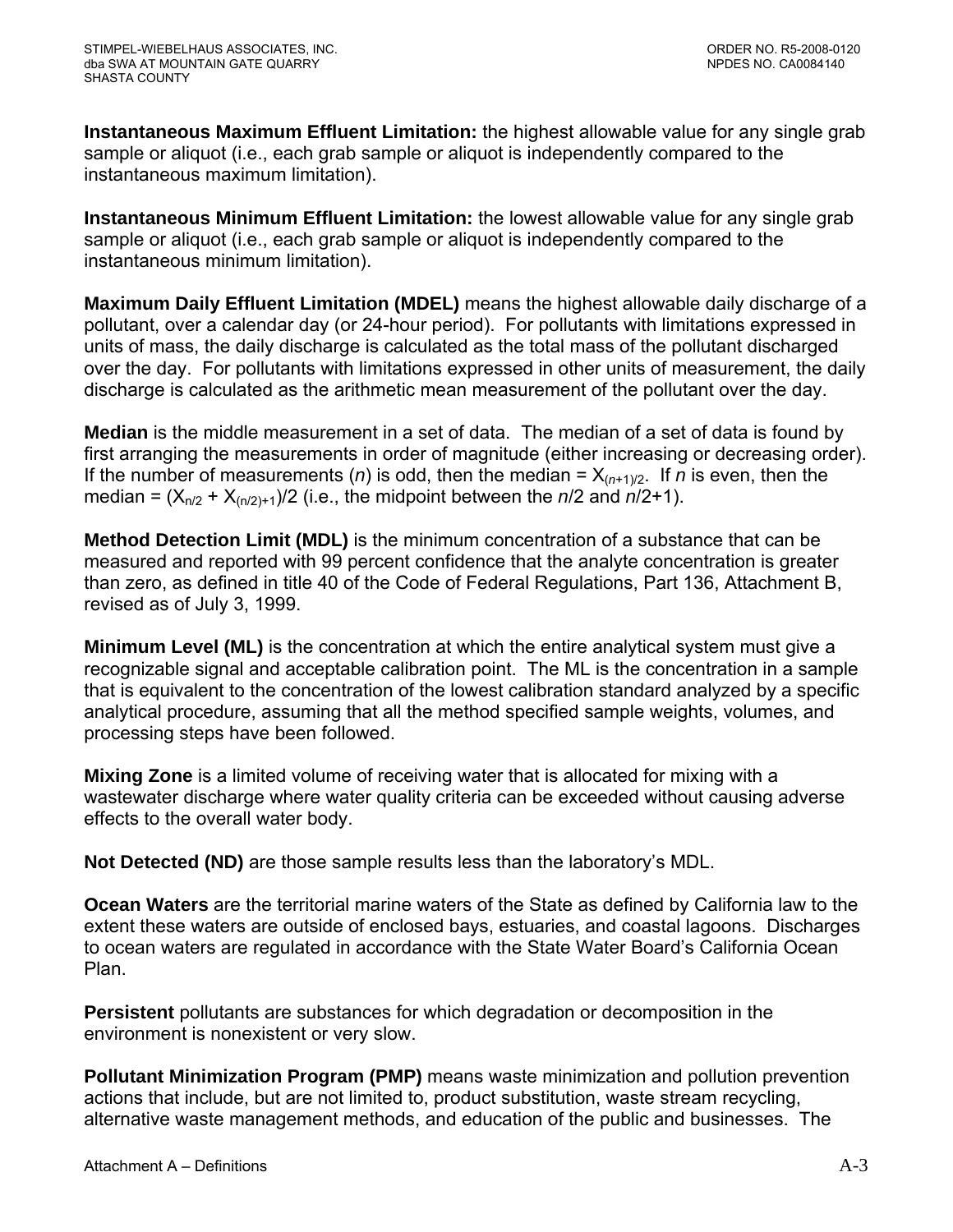goal of the PMP shall be to reduce all potential sources of a priority pollutant(s) through pollutant minimization (control) strategies, including pollution prevention measures as appropriate, to maintain the effluent concentration at or below the water quality-based effluent limitation. Pollution prevention measures may be particularly appropriate for persistent bioaccumulative priority pollutants where there is evidence that beneficial uses are being impacted. The Regional Water Board may consider cost effectiveness when establishing the requirements of a PMP. The completion and implementation of a Pollution Prevention Plan, if required pursuant to Water Code section 13263.3(d), shall be considered to fulfill the PMP requirements.

**Pollution Prevention** means any action that causes a net reduction in the use or generation of a hazardous substance or other pollutant that is discharged into water and includes, but is not limited to, input change, operational improvement, production process change, and product reformulation (as defined in Water Code section 13263.3). Pollution prevention does not include actions that merely shift a pollutant in wastewater from one environmental medium to another environmental medium, unless clear environmental benefits of such an approach are identified to the satisfaction of the State or Regional Water Board.

**Reporting Level (RL)** is the ML (and its associated analytical method) chosen by the Discharger for reporting and compliance determination from the MLs included in this Order. The MLs included in this Order correspond to approved analytical methods for reporting a sample result that are selected by the Regional Water Board either from Appendix 4 of the SIP in accordance with section 2.4.2 of the SIP or established in accordance with section 2.4.3 of the SIP. The ML is based on the proper application of method-based analytical procedures for sample preparation and the absence of any matrix interferences. Other factors may be applied to the ML depending on the specific sample preparation steps employed. For example, the treatment typically applied in cases where there are matrix-effects is to dilute the sample or sample aliquot by a factor of ten. In such cases, this additional factor must be applied to the ML in the computation of the RL.

**Satellite Collection System** is the portion, if any, of a sanitary sewer system owned or operated by a different public agency than the agency that owns and operates the wastewater treatment facility that a sanitary sewer system is tributary to.

**Source of Drinking Water** is any water designated as municipal or domestic supply (MUN) in a Regional Water Board Basin Plan.

**Standard Deviation (**σ**)** is a measure of variability that is calculated as follows:

 $\sigma = (\sum [(x - μ)^2]/(n - 1))^{0.5}$ 

where:

x is the observed value;

- µ is the arithmetic mean of the observed values; and
- n is the number of samples.

**Toxicity Reduction Evaluation (TRE)** is a study conducted in a step-wise process designed to identify the causative agents of effluent or ambient toxicity, isolate the sources of toxicity, evaluate the effectiveness of toxicity control options, and then confirm the reduction in toxicity.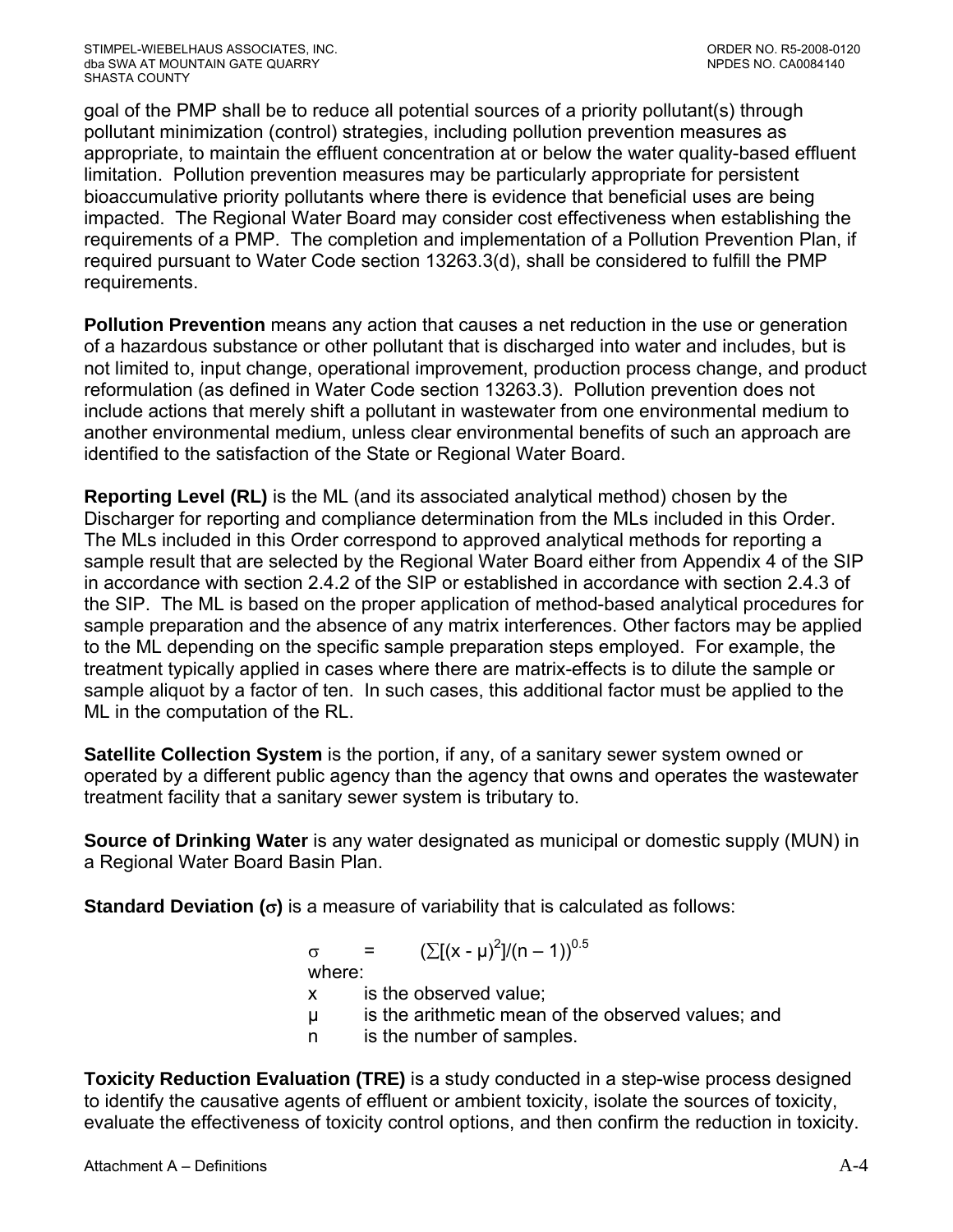The first steps of the TRE consist of the collection of data relevant to the toxicity, including additional toxicity testing, and an evaluation of facility operations and maintenance practices, and best management practices. A Toxicity Identification Evaluation (TIE) may be required as part of the TRE, if appropriate. (A TIE is a set of procedures to identify the specific chemical(s) responsible for toxicity. These procedures are performed in three phases (characterization, identification, and confirmation) using aquatic organism toxicity tests.)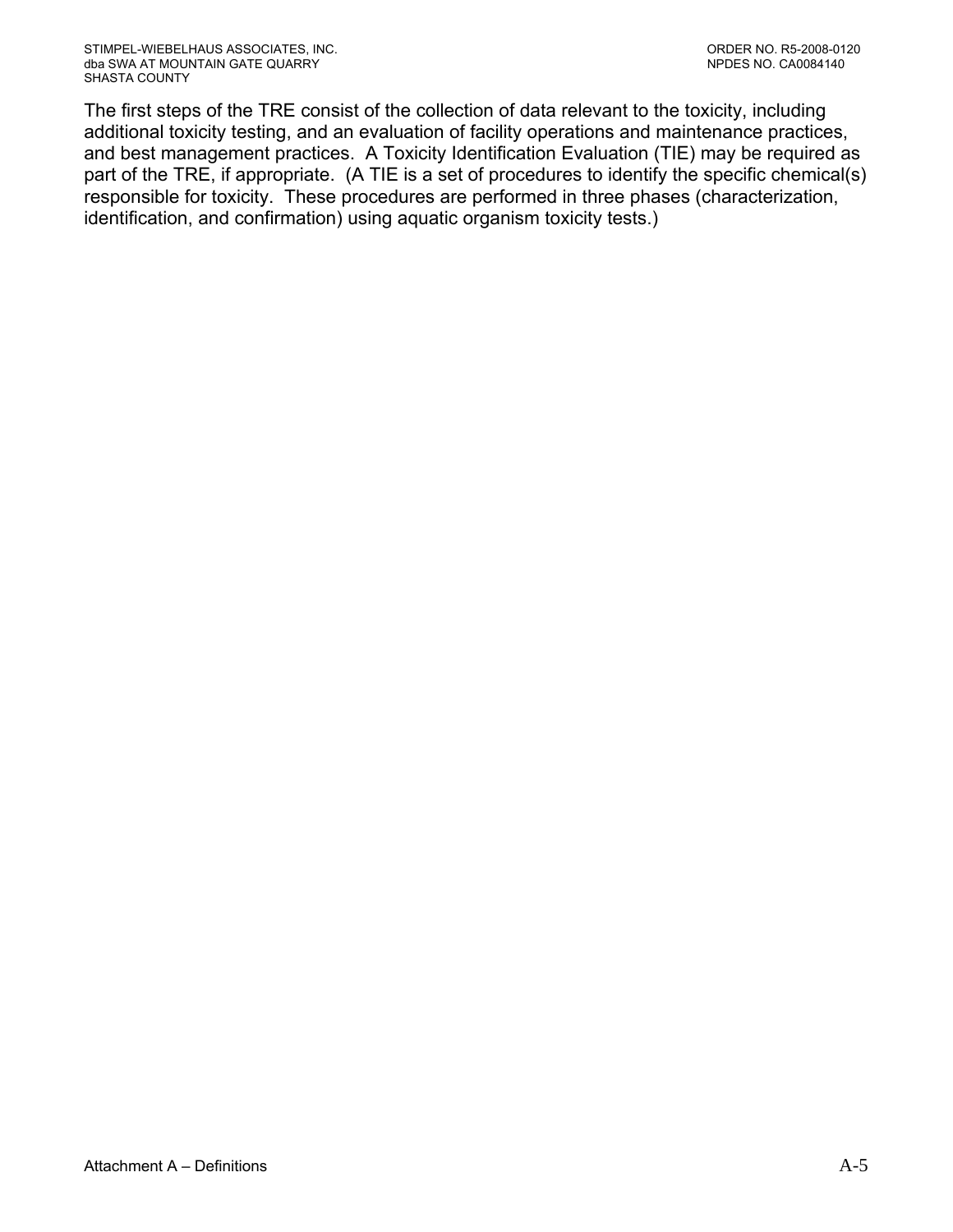# **ATTACHMENT B – TOPOGRAPHIC MAPS**

<span id="page-31-0"></span>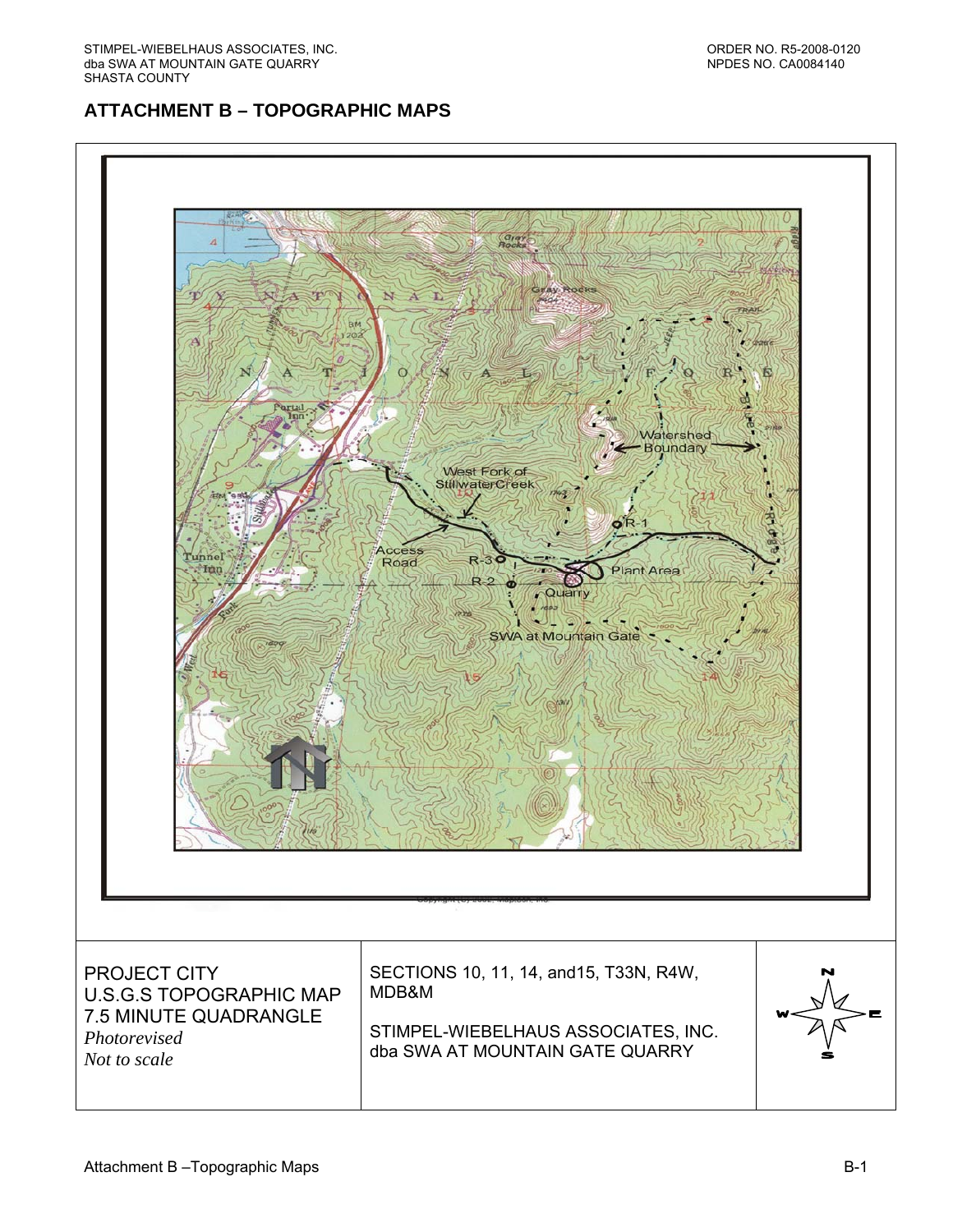# <span id="page-32-0"></span>**ATTACHMENT C – FLOW SCHEMATICS**

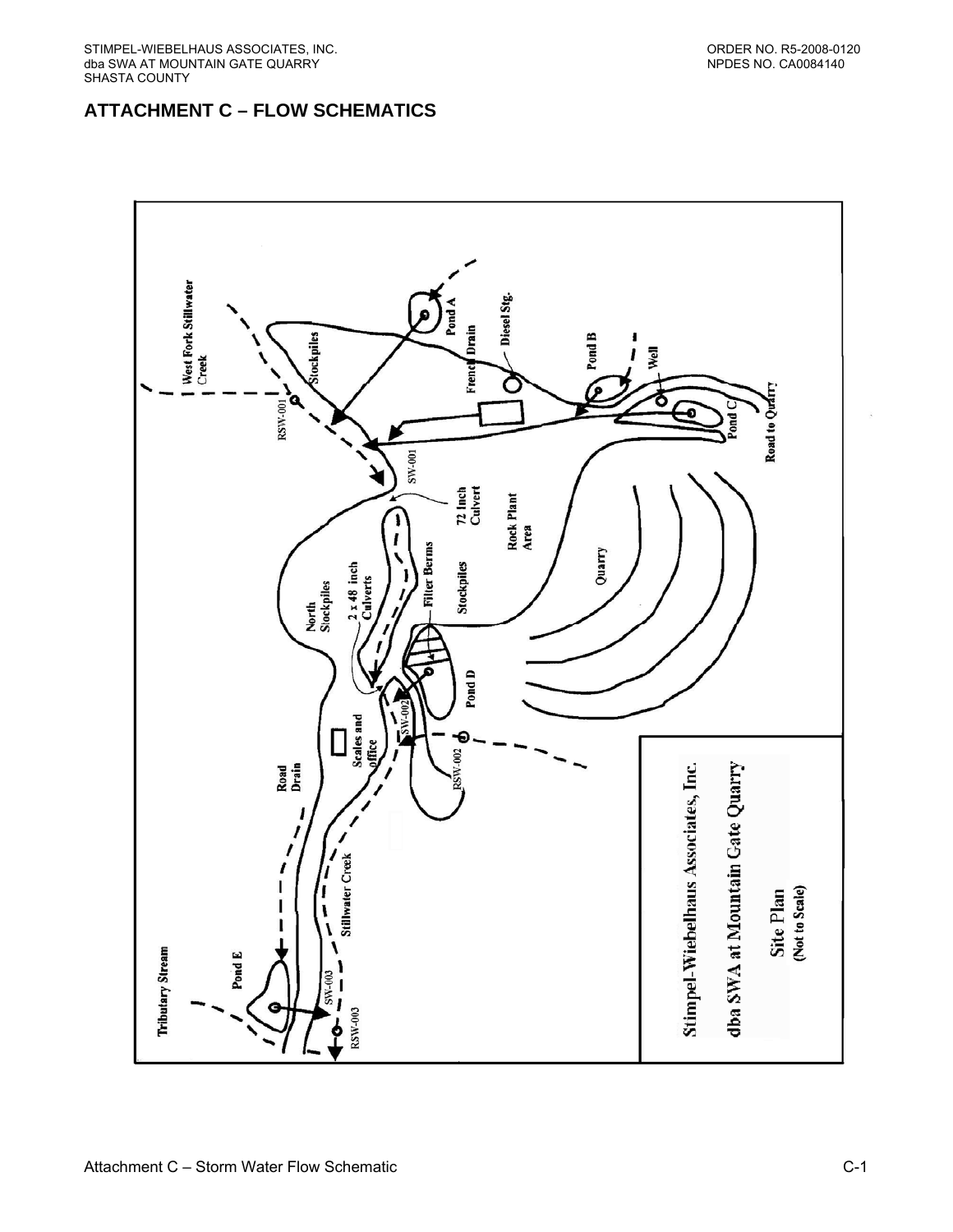## <span id="page-33-0"></span>**ATTACHMENT D –STANDARD PROVISIONS**

### **I. STANDARD PROVISIONS – PERMIT COMPLIANCE**

### **A. Duty to Comply**

- 1. The Discharger must comply with all of the conditions of this Order. Any noncompliance constitutes a violation of the Clean Water Act (CWA) and the California Water Code and is grounds for enforcement action, for permit termination, revocation and reissuance, or modification, or denial of a permit renewal application. (40 C.F.R. § 122.41(a).)
- 2. The Discharger shall comply with effluent standards or prohibitions established under Section 307(a) of the CWA for toxic pollutants and with standards for sewage sludge use or disposal established under Section 405(d) of the CWA within the time provided in the regulations that establish these standards or prohibitions, even if this Order has not yet been modified to incorporate the requirement. (40 C.F.R. § 122.41(a)(1))

#### **B. Need to Halt or Reduce Activity Not a Defense**

It shall not be a defense for a Discharger in an enforcement action that it would have been necessary to halt or reduce the permitted activity in order to maintain compliance with the conditions of this Order. (40 C.F.R. § 122.41(c))

#### **C. Duty to Mitigate**

The Discharger shall take all reasonable steps to minimize or prevent any discharge or sludge use or disposal in violation of this Order that has a reasonable likelihood of adversely affecting human health or the environment. (40 C.F.R. § 122.41(d))

#### **D. Proper Operation and Maintenance**

The Discharger shall at all times properly operate and maintain all facilities and systems of treatment and control (and related appurtenances) which are installed or used by the Discharger to achieve compliance with the conditions of this Order. Proper operation and maintenance also includes adequate laboratory controls and appropriate quality assurance procedures. This provision requires the operation of backup or auxiliary facilities or similar systems that are installed by a Discharger only when necessary to achieve compliance with the conditions of this Order. (40 C.F.R. § 122.41(e))

#### **E. Property Rights**

1. This Order does not convey any property rights of any sort or any exclusive privileges. (40 C.F.R. § 122.41(g))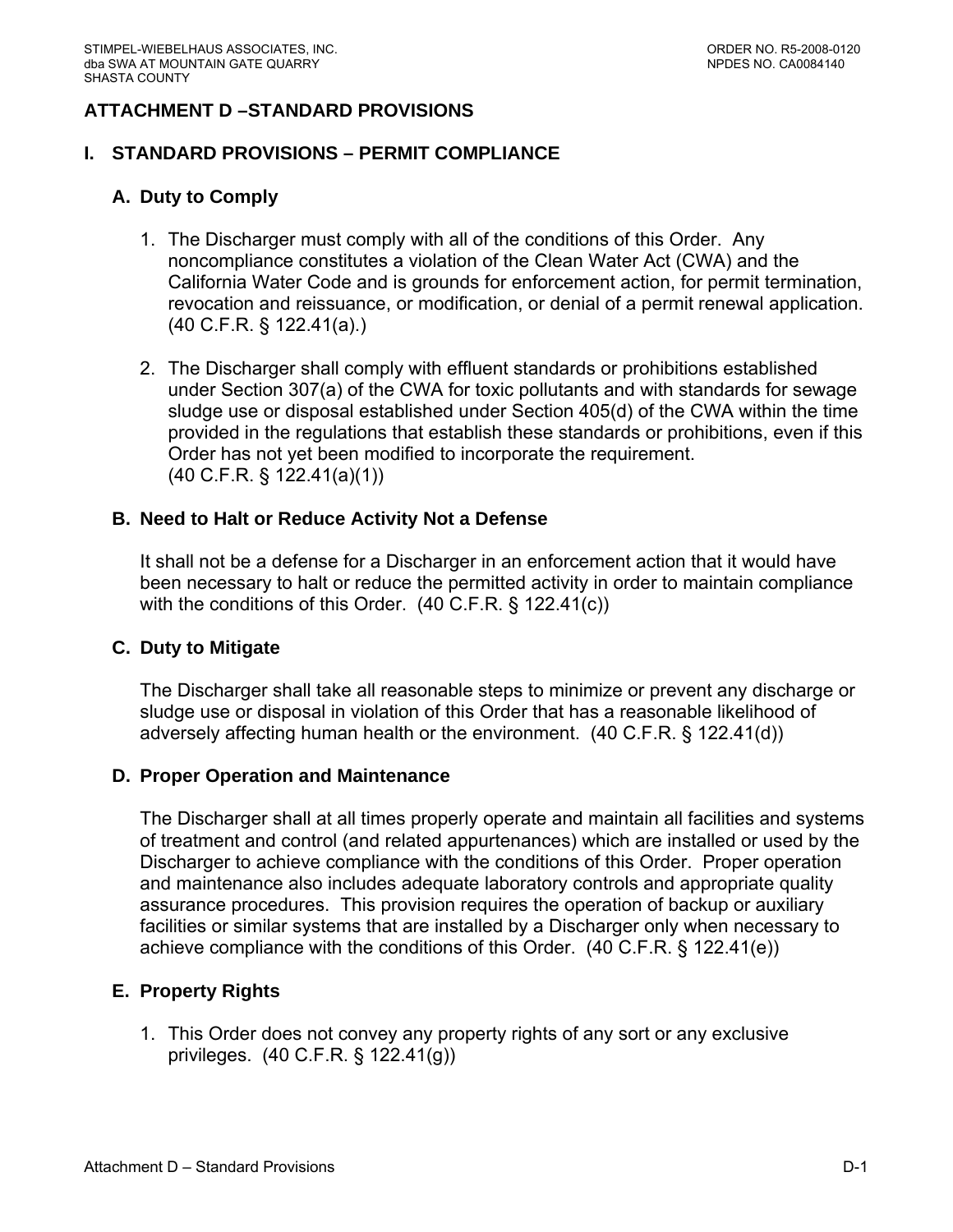<span id="page-34-0"></span>2. The issuance of this Order does not authorize any injury to persons or property or invasion of other private rights, or any infringement of state or local law or regulations. (40 C.F.R. § 122.5(c))

## **F. Inspection and Entry**

The Discharger shall allow the Regional Water Board, State Water Board, United States Environmental Protection Agency (USEPA), and/or their authorized representatives (including an authorized contractor acting as their representative), upon the presentation of credentials and other documents, as may be required by law, to (40 C.F.R. § 122.41(i); Wat. Code, § 13383):

- 1. Enter upon the Discharger's premises where a regulated facility or activity is located or conducted, or where records are kept under the conditions of this Order (40 C.F.R. § 122.41(i)(1));
- 2. Have access to and copy, at reasonable times, any records that must be kept under the conditions of this Order  $(40 \text{ C.F.R. } § 122.41(i)(2));$
- 3. Inspect and photograph, at reasonable times, any facilities, equipment (including monitoring and control equipment), practices, or operations regulated or required under this Order (40 C.F.R. § 122.41(i)(3)); and
- 4. Sample or monitor, at reasonable times, for the purposes of assuring Order compliance or as otherwise authorized by the CWA or the Water Code, any substances or parameters at any location. (40 C.F.R. § 122.41(i)(4))

### **G. Bypass**

- 1. Definitions
	- a. "Bypass" means the intentional diversion of waste streams from any portion of a treatment facility. (40 C.F.R. § 122.41(m)(1)(i))
	- b. "Severe property damage" means substantial physical damage to property, damage to the treatment facilities, which causes them to become inoperable, or substantial and permanent loss of natural resources that can reasonably be expected to occur in the absence of a bypass. Severe property damage does not mean economic loss caused by delays in production. (40 C.F.R. § 122.41(m)(1)(ii))
- 2. Bypass not exceeding limitations. The Discharger may allow any bypass to occur which does not cause exceedances of effluent limitations, but only if it is for essential maintenance to assure efficient operation. These bypasses are not subject to the provisions listed in Standard Provisions – Permit Compliance I.G.3, I.G.4, and I.G.5 below. (40 C.F.R. § 122.41(m)(2))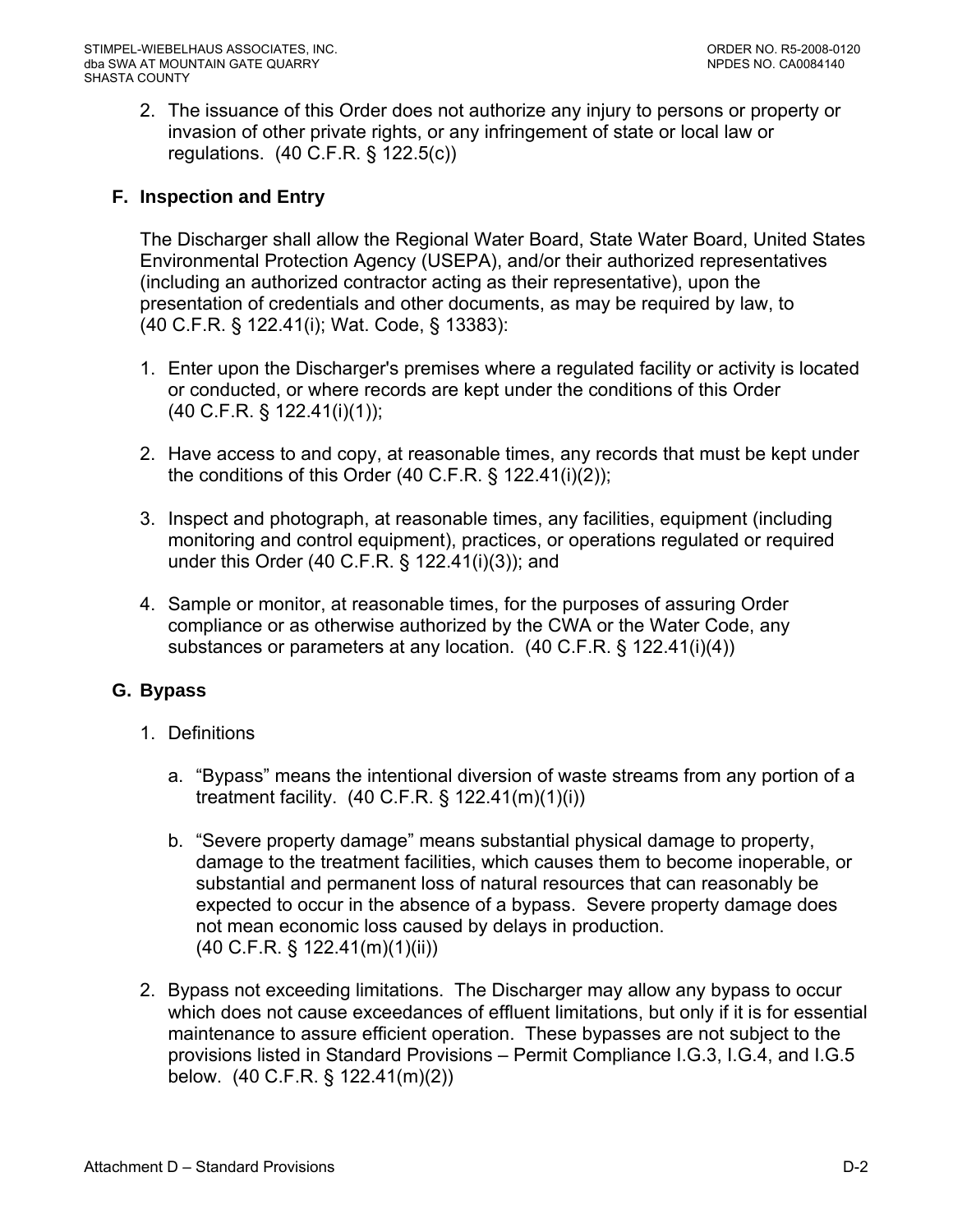- <span id="page-35-0"></span>3. Prohibition of bypass. Bypass is prohibited, and the Regional Water Board may take enforcement action against a Discharger for bypass, unless (40 C.F.R. § 122.41(m)(4)(i)):
	- a. Bypass was unavoidable to prevent loss of life, personal injury, or severe property damage (40 C.F.R. § 122.41(m)(4)(i)(A));
	- b. There were no feasible alternatives to the bypass, such as the use of auxiliary treatment facilities, retention of untreated wastes, or maintenance during normal periods of equipment downtime. This condition is not satisfied if adequate back-up equipment should have been installed in the exercise of reasonable engineering judgment to prevent a bypass that occurred during normal periods of equipment downtime or preventive maintenance (40 C.F.R. § 122.41(m)(4)(i)(B)); and
	- c. The Discharger submitted notice to the Regional Water Board as required under Standard Provisions – Permit Compliance I.G.5 below. (40 C.F.R. § 122.41(m)(4)(i)(C))
- 4. The Regional Water Board may approve an anticipated bypass, after considering its adverse effects, if the Regional Water Board determines that it will meet the three conditions listed in Standard Provisions – Permit Compliance I.G.3 above. (40 C.F.R. § 122.41(m)(4)(ii))
- 5. Notice
	- a. Anticipated bypass. If the Discharger knows in advance of the need for a bypass, it shall submit a notice, if possible at least 10 days before the date of the bypass. (40 C.F.R. § 122.41(m)(3)(i))
	- b. Unanticipated bypass. The Discharger shall submit notice of an unanticipated bypass as required in Standard Provisions - Reporting V.E below (24-hour notice). (40 C.F.R. § 122.41(m)(3)(ii))

# **H. Upset**

Upset means an exceptional incident in which there is unintentional and temporary noncompliance with technology based permit effluent limitations because of factors beyond the reasonable control of the Discharger. An upset does not include noncompliance to the extent caused by operational error, improperly designed treatment facilities, inadequate treatment facilities, lack of preventive maintenance, or careless or improper operation. (40 C.F.R. § 122.41(n)(1))

1. Effect of an upset. An upset constitutes an affirmative defense to an action brought for noncompliance with such technology based permit effluent limitations if the requirements of Standard Provisions – Permit Compliance I.H.2 below are met. No determination made during administrative review of claims that noncompliance was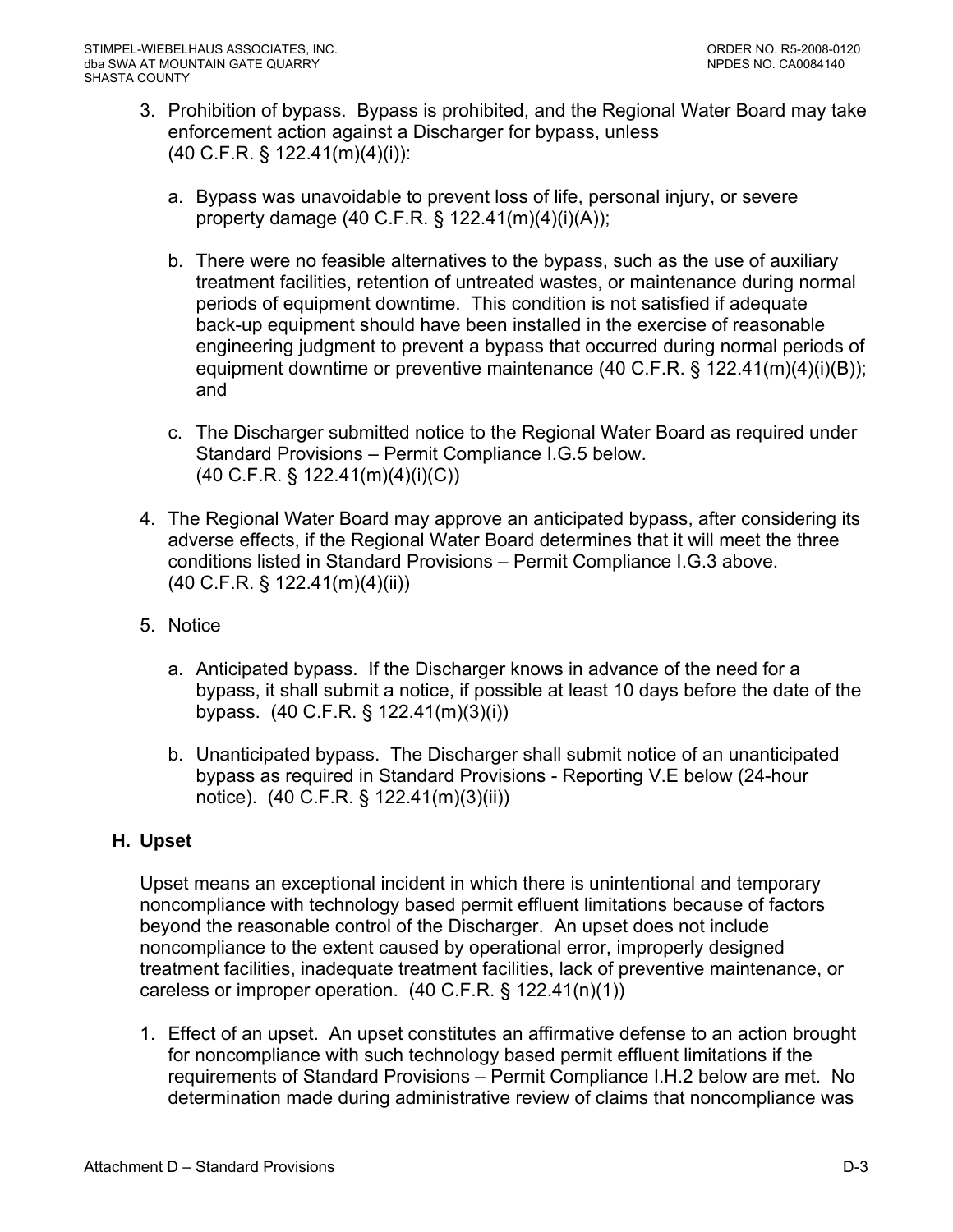caused by upset, and before an action for noncompliance, is final administrative action subject to judicial review. (40 C.F.R. § 122.41(n)(2))

- 2. Conditions necessary for a demonstration of upset. A Discharger who wishes to establish the affirmative defense of upset shall demonstrate, through properly signed, contemporaneous operating logs or other relevant evidence that (40 C.F.R. § 122.41(n)(3)):
	- a. An upset occurred and that the Discharger can identify the cause(s) of the upset (40 C.F.R. § 122.41(n)(3)(i));
	- b. The permitted facility was, at the time, being properly operated (40 C.F.R. § 122.41(n)(3)(ii));
	- c. The Discharger submitted notice of the upset as required in Standard Provisions, Reporting V.E.2.b below (24-hour notice) (40 C.F.R. § 122.41(n)(3)(iii)); and
	- d. The Discharger complied with any remedial measures required under Standard Provisions – Permit Compliance I.C above. (40 C.F.R. § 122.41(n)(3)(iv))
- 3. Burden of proof. In any enforcement proceeding, the Discharger seeking to establish the occurrence of an upset has the burden of proof. (40 C.F.R. § 122.41(n)(4))

# **II. STANDARD PROVISIONS – PERMIT ACTION**

# **A. General**

This Order may be modified, revoked and reissued, or terminated for cause. The filing of a request by the Discharger for modification, revocation and reissuance, or termination, or a notification of planned changes or anticipated noncompliance does not stay any Order condition. (40 C.F.R. § 122.41(f))

#### **B. Duty to Reapply**

If the Discharger wishes to continue an activity regulated by this Order after the expiration date of this Order, the Discharger must apply for and obtain a new permit. (40 C.F.R. § 122.41(b))

# **C. Transfers**

This Order is not transferable to any person except after notice to the Regional Water Board. The Regional Water Board may require modification or revocation and reissuance of the Order to change the name of the Discharger and incorporate such other requirements as may be necessary under the CWA and the Water Code. (40 C.F.R. § 122.41(l)(3); § 122.61.)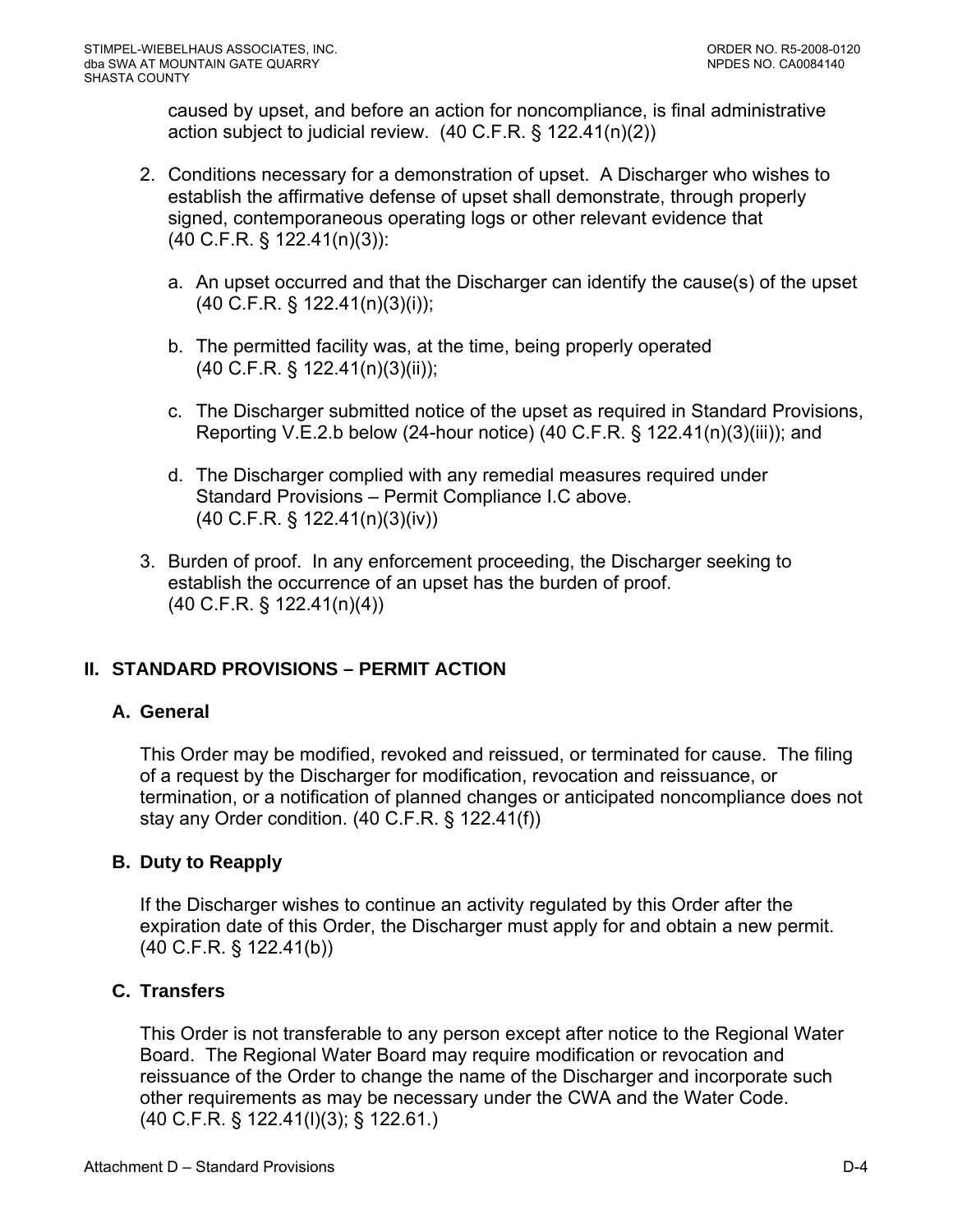# **III. STANDARD PROVISIONS – MONITORING**

- **A.** Samples and measurements taken for the purpose of monitoring shall be representative of the monitored activity.  $(40 \text{ C.F.R.} \S 122.41(j)(1))$
- **B.** Monitoring results must be conducted according to test procedures under Part 136 or, in the case of sludge use or disposal, approved under Part 136 unless otherwise specified in Part 503 unless other test procedures have been specified in this Order. (40 C.F.R. § 122.41(j)(4); § 122.44(i)(1)(iv))

# **IV. STANDARD PROVISIONS – RECORDS**

**A.** Except for records of monitoring information required by this Order related to the Discharger's sewage sludge use and disposal activities, which shall be retained for a period of at least five years (or longer as required by Part 503), the Discharger shall retain records of all monitoring information, including all calibration and maintenance records and all original strip chart recordings for continuous monitoring instrumentation, copies of all reports required by this Order, and records of all data used to complete the application for this Order, for a period of at least three (3) years from the date of the sample, measurement, report or application. This period may be extended by request of the Regional Water Board Executive Officer at any time. (40 C.F.R. § 122.41(j)(2))

### **B. Records of monitoring information shall include:**

- 1. The date, exact place, and time of sampling or measurements (40 C.F.R. § 122.41(j)(3)(i));
- 2. The individual(s) who performed the sampling or measurements (40 C.F.R. § 122.41(j)(3)(ii));
- 3. The date(s) analyses were performed (40 C.F.R. § 122.41(j)(3)(iii));
- 4. The individual(s) who performed the analyses (40 C.F.R. § 122.41(j)(3)(iv));
- 5. The analytical techniques or methods used (40 C.F.R. § 122.41(j)(3)(v)); and
- 6. The results of such analyses.  $(40 \text{ C.F.R.} \S 122.41(i)(3)(vi))$

# **C. Claims of confidentiality for the following information will be denied (40 C.F.R. § 122.7(b)):**

- 1. The name and address of any permit applicant or Discharger (40 C.F.R. § 122.7(b)(1)); and
- 2. Permit applications and attachments, permits and effluent data. (40 C.F.R. § 122.7(b)(2))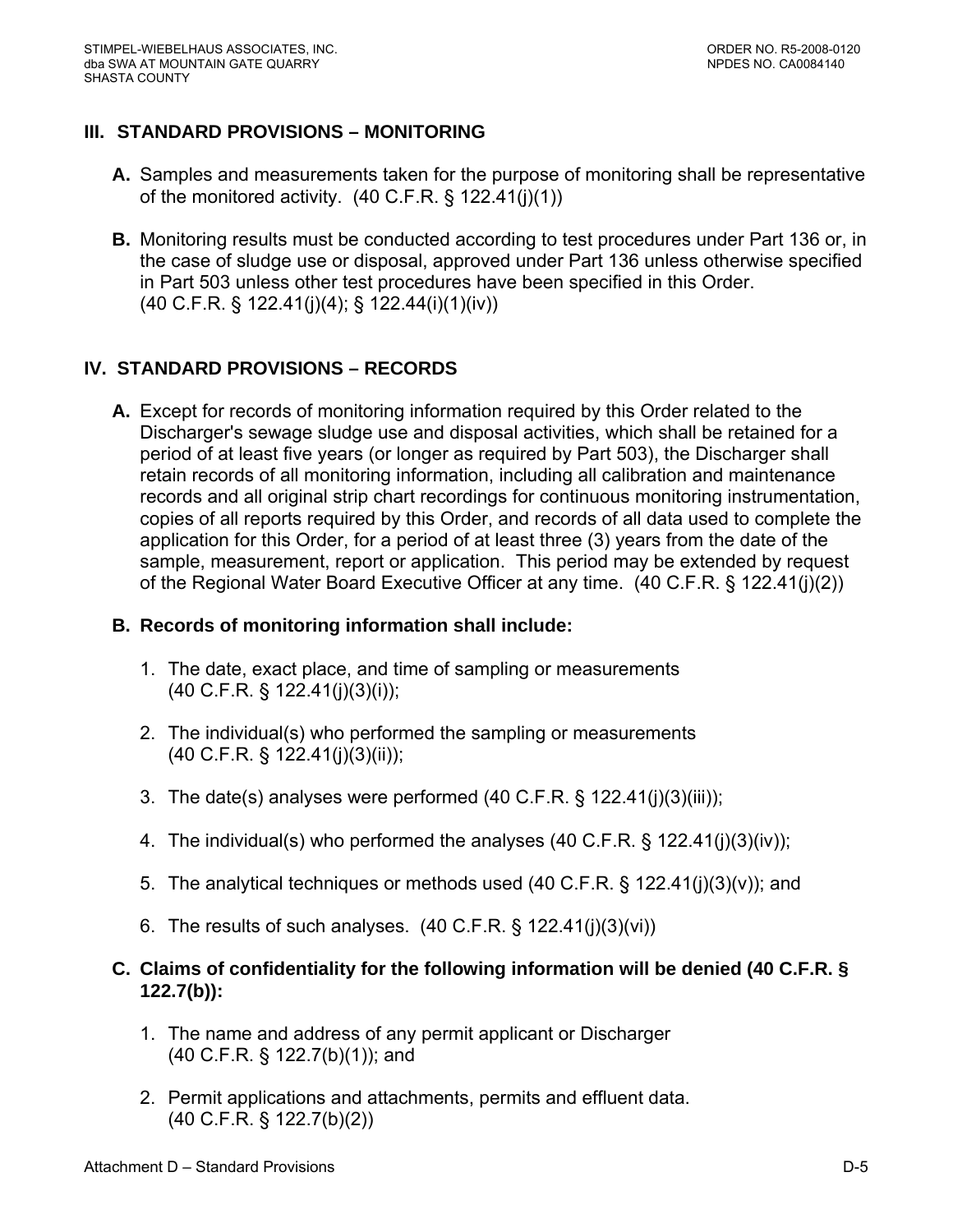# **V. STANDARD PROVISIONS – REPORTING**

## **A. Duty to Provide Information**

The Discharger shall furnish to the Regional Water Board, State Water Board, or USEPA within a reasonable time, any information which the Regional Water Board, State Water Board, or USEPA may request to determine whether cause exists for modifying, revoking and reissuing, or terminating this Order or to determine compliance with this Order. Upon request, the Discharger shall also furnish to the Regional Water Board, State Water Board, or USEPA copies of records required to be kept by this Order. (40 C.F.R. § 122.41(h); Wat. Code, § 13267.)

## **B. Signatory and Certification Requirements**

- 1. All applications, reports, or information submitted to the Regional Water Board, State Water Board, and/or USEPA shall be signed and certified in accordance with Standard Provisions – Reporting V.B.2, V.B.3, V.B.4, and V.B.5 below. (40 C.F.R. § 122.41(k))
- 2. All permit applications shall be signed by a responsible corporate officer. For the purpose of this section, a responsible corporate officer means: (i) A president, secretary, treasurer, or vice-president of the corporation in charge of a principal business function, or any other person who performs similar policy- or decisionmaking functions for the corporation, or (ii) the manager of one or more manufacturing, production, or operating facilities, provided, the manager is authorized to make management decisions which govern the operation of the regulated facility including having the explicit or implicit duty of making major capital investment recommendations, and initiating and directing other comprehensive measures to assure long term environmental compliance with environmental laws and regulations; the manager can ensure that the necessary systems are established or actions taken to gather complete and accurate information for permit application requirements; and where authority to sign documents has been assigned or delegated to the manager in accordance with corporate procedures. (40 C.F.R. § 122.22(a)(1))
- 3. All reports required by this Order and other information requested by the Regional Water Board, State Water Board, or USEPA shall be signed by a person described in Standard Provisions – Reporting V.B.2 above, or by a duly authorized representative of that person. A person is a duly authorized representative only if:
	- a. The authorization is made in writing by a person described in Standard Provisions – Reporting V.B.2 above (40 C.F.R. § 122.22(b)(1));
	- b. The authorization specifies either an individual or a position having responsibility for the overall operation of the regulated facility or activity such as the position of plant manager, operator of a well or a well field, superintendent, position of equivalent responsibility, or an individual or position having overall responsibility for environmental matters for the company. (A duly authorized representative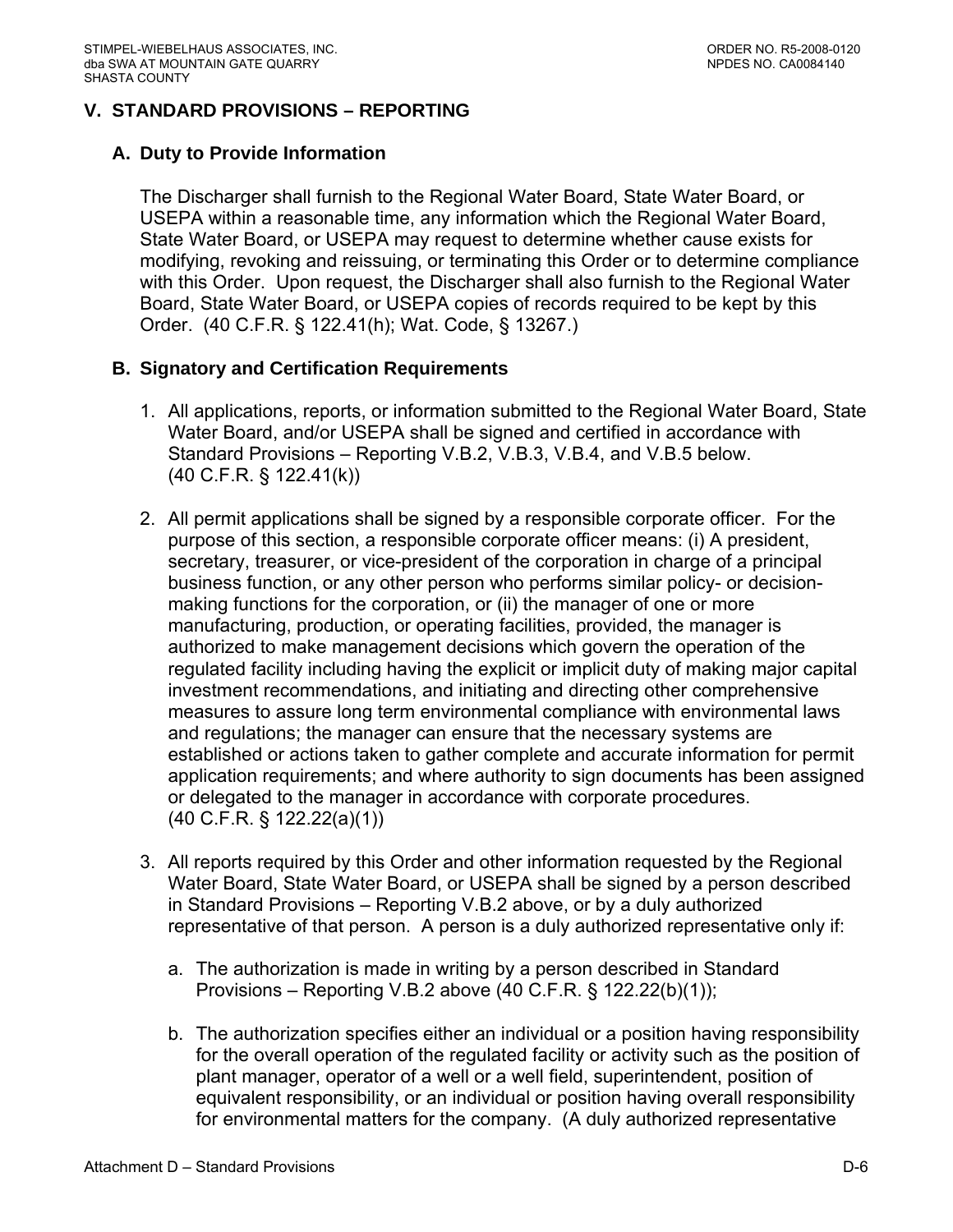may thus be either a named individual or any individual occupying a named position.) (40 C.F.R. § 122.22(b)(2)); and

- c. The written authorization is submitted to the Regional Water Board and State Water Board. (40 C.F.R. § 122.22(b)(3))
- 5. If an authorization under Standard Provisions Reporting V.B.3 above is no longer accurate because a different individual or position has responsibility for the overall operation of the facility, a new authorization satisfying the requirements of Standard Provisions – Reporting V.B.3 above must be submitted to the Regional Water Board and State Water Board prior to or together with any reports, information, or applications, to be signed by an authorized representative. (40 C.F.R. § 122.22(c))
- 6. Any person signing a document under Standard Provisions Reporting V.B.2 or V.B.3 above shall make the following certification:

"I certify under penalty of law that this document and all attachments were prepared under my direction or supervision in accordance with a system designed to assure that qualified personnel properly gather and evaluate the information submitted. Based on my inquiry of the person or persons who manage the system or those persons directly responsible for gathering the information, the information submitted is, to the best of my knowledge and belief, true, accurate, and complete. I am aware that there are significant penalties for submitting false information, including the possibility of fine and imprisonment for knowing violations." (40 C.F.R. § 122.22(d))

# **C. Monitoring Reports**

- 1. Monitoring results shall be reported at the intervals specified in the Monitoring and Reporting Program (Attachment E) in this Order. (40 C.F.R. § 122.22(l)(4))
- 2. Monitoring results must be reported on a Discharge Monitoring Report (DMR) form or forms provided or specified by the Regional Water Board or State Water Board for reporting results of monitoring of sludge use or disposal practices. (40 C.F.R. § 122.41(l)(4)(i))
- 3. If the Discharger monitors any pollutant more frequently than required by this Order using test procedures approved under Part 136 or, in the case of sludge use or disposal, approved under Part 136 unless otherwise specified in Part 503, or as specified in this Order, the results of this monitoring shall be included in the calculation and reporting of the data submitted in the DMR or sludge reporting form specified by the Regional Water Board. (40 C.F.R. § 122.41(l)(4)(ii))
- 4. Calculations for all limitations, which require averaging of measurements, shall utilize an arithmetic mean unless otherwise specified in this Order. (40 C.F.R. § 122.41(l)(4)(iii))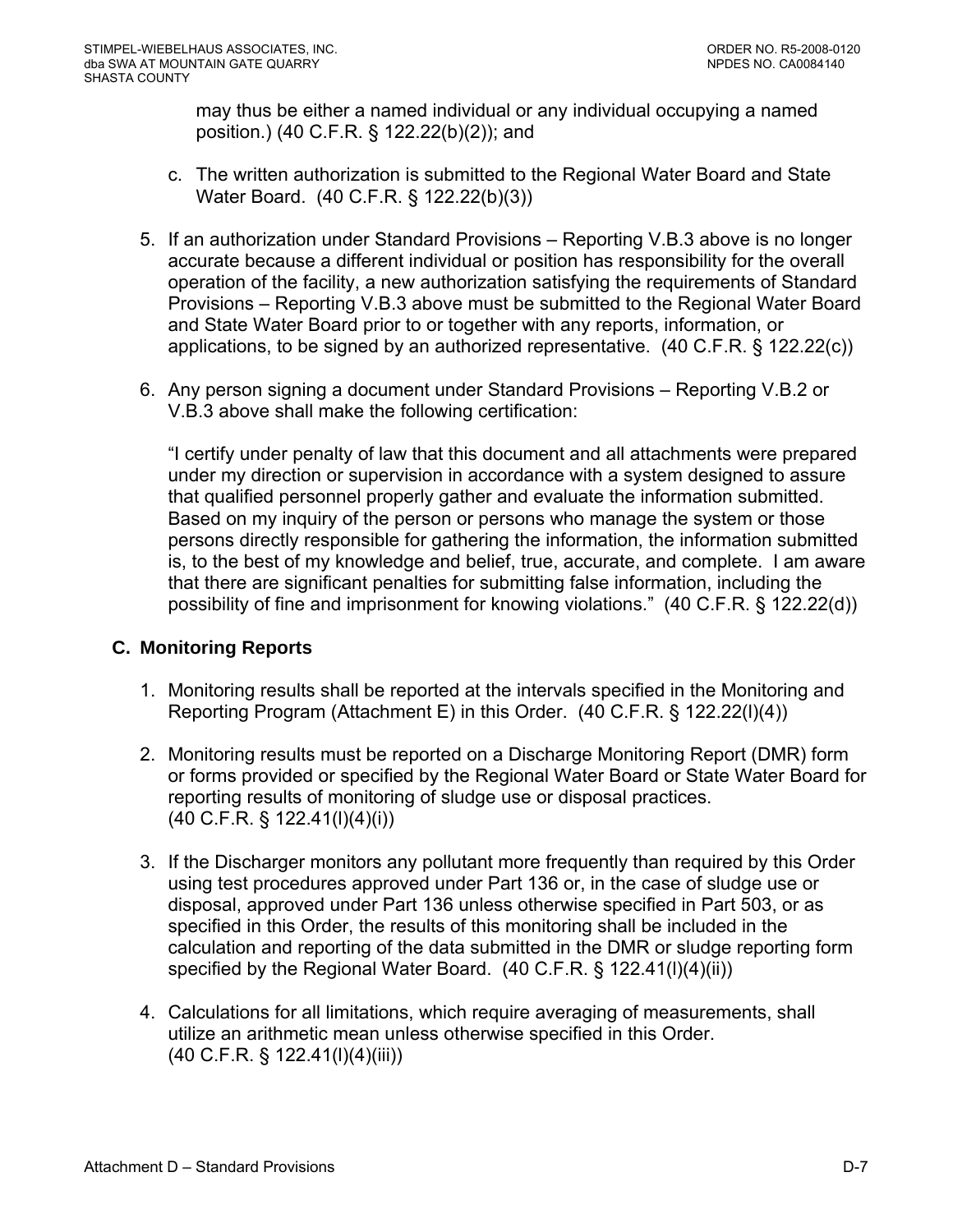# **D. Compliance Schedules**

Reports of compliance or noncompliance with, or any progress reports on, interim and final requirements contained in any compliance schedule of this Order, shall be submitted no later than 14 days following each schedule date. (40 C.F.R. § 122.41(l)(5))

# **E. Twenty-Four Hour Reporting**

- 1. The Discharger shall report any noncompliance that may endanger health or the environment. Any information shall be provided orally within 24 hours from the time the Discharger becomes aware of the circumstances. A written submission shall also be provided within five (5) days of the time the Discharger becomes aware of the circumstances. The written submission shall contain a description of the noncompliance and its cause; the period of noncompliance, including exact dates and times, and if the noncompliance has not been corrected, the anticipated time it is expected to continue; and steps taken or planned to reduce, eliminate, and prevent reoccurrence of the noncompliance.  $(40 \text{ C.F.R.}$  §  $122.41(l)(6)(i))$
- 2. The following shall be included as information that must be reported within 24 hours under this paragraph (40 C.F.R.  $\S$  122.41(l)(6)(ii)):
	- a. Any unanticipated bypass that exceeds any effluent limitation in this Order. (40 C.F.R. § 122.41(l)(6)(ii)(A))
	- b. Any upset that exceeds any effluent limitation in this Order. (40 C.F.R. § 122.41(l)(6)(ii)(B))
- 3. The Regional Water Board may waive the above-required written report under this provision on a case-by-case basis if an oral report has been received within 24 hours. (40 C.F.R. § 122.41(l)(6)(iii))

# **F. Planned Changes**

The Discharger shall give notice to the Regional Water Board as soon as possible of any planned physical alterations or additions to the permitted facility. Notice is required under this provision only when (40 C.F.R. § 122.41(l)(1)):

- 1. The alteration or addition to a permitted facility may meet one of the criteria for determining whether a facility is a new source in section 122.29(b) (40 C.F.R. § 122.41(l)(1)(i)); or
- 2. The alteration or addition could significantly change the nature or increase the quantity of pollutants discharged. This notification applies to pollutants that are subject neither to effluent limitations in this Order nor to notification requirements under section 122.42(a)(1) (see Additional Provisions—Notification Levels VII.A.1). (40 C.F.R. § 122.41(l)(1)(ii))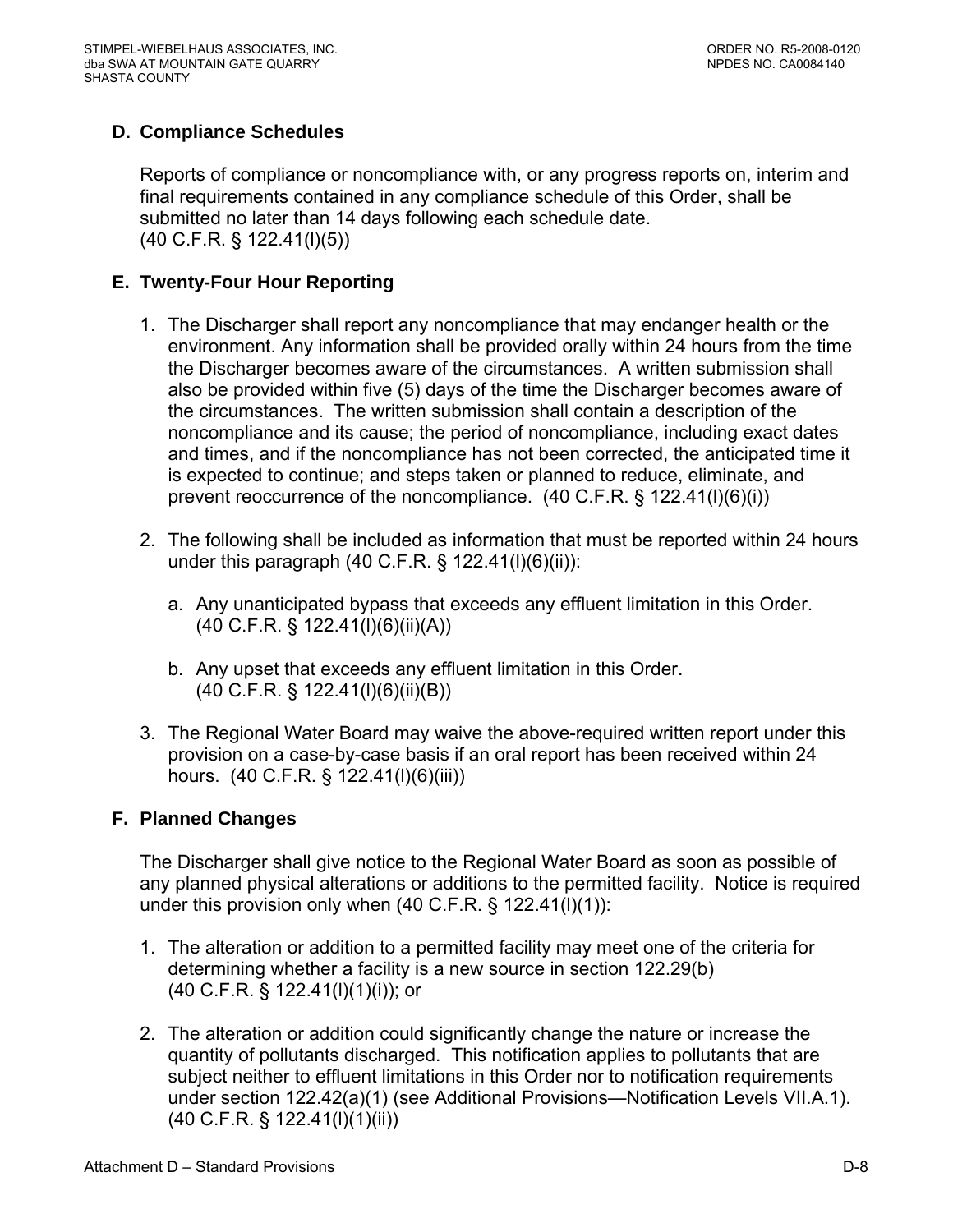3. The alteration or addition results in a significant change in the Discharger's sludge use or disposal practices, and such alteration, addition, or change may justify the application of permit conditions that are different from or absent in the existing permit, including notification of additional use or disposal sites not reported during the permit application process or not reported pursuant to an approved land application plan. (40 C.F.R.§ 122.41(l)(1)(iii))

### **G. Anticipated Noncompliance**

The Discharger shall give advance notice to the Regional Water Board or State Water Board of any planned changes in the permitted facility or activity that may result in noncompliance with General Order requirements. (40 C.F.R. § 122.41(l)(2))

## **H. Other Noncompliance**

The Discharger shall report all instances of noncompliance not reported under Standard Provisions – Reporting V.C, V.D, and V.E above at the time monitoring reports are submitted. The reports shall contain the information listed in Standard Provision – Reporting V.E above. (40 C.F.R. § 122.41(l)(7))

## **I. Other Information**

When the Discharger becomes aware that it failed to submit any relevant facts in a permit application, or submitted incorrect information in a permit application or in any report to the Regional Water Board, State Water Board, or USEPA, the Discharger shall promptly submit such facts or information. (40 C.F.R. § 122.41(l)(8))

# **VI. STANDARD PROVISIONS – ENFORCEMENT**

**A.** The Regional Water Board is authorized to enforce the terms of this permit under several provisions of the Water Code, including, but not limited to, sections 13385, 13386, and 13387.

# **VII. ADDITIONAL PROVISIONS – NOTIFICATION LEVELS**

# **A. Non-Municipal Facilities**

Existing manufacturing, commercial, mining, and silvicultural Dischargers shall notify the Regional Water Board as soon as they know or have reason to believe (40 C.F.R. § 122.42(a)):

1. That any activity has occurred or will occur that would result in the discharge, on a routine or frequent basis, of any toxic pollutant that is not limited in this Order, if that discharge will exceed the highest of the following "notification levels" (40 C.F.R. § 122.42(a)(1)):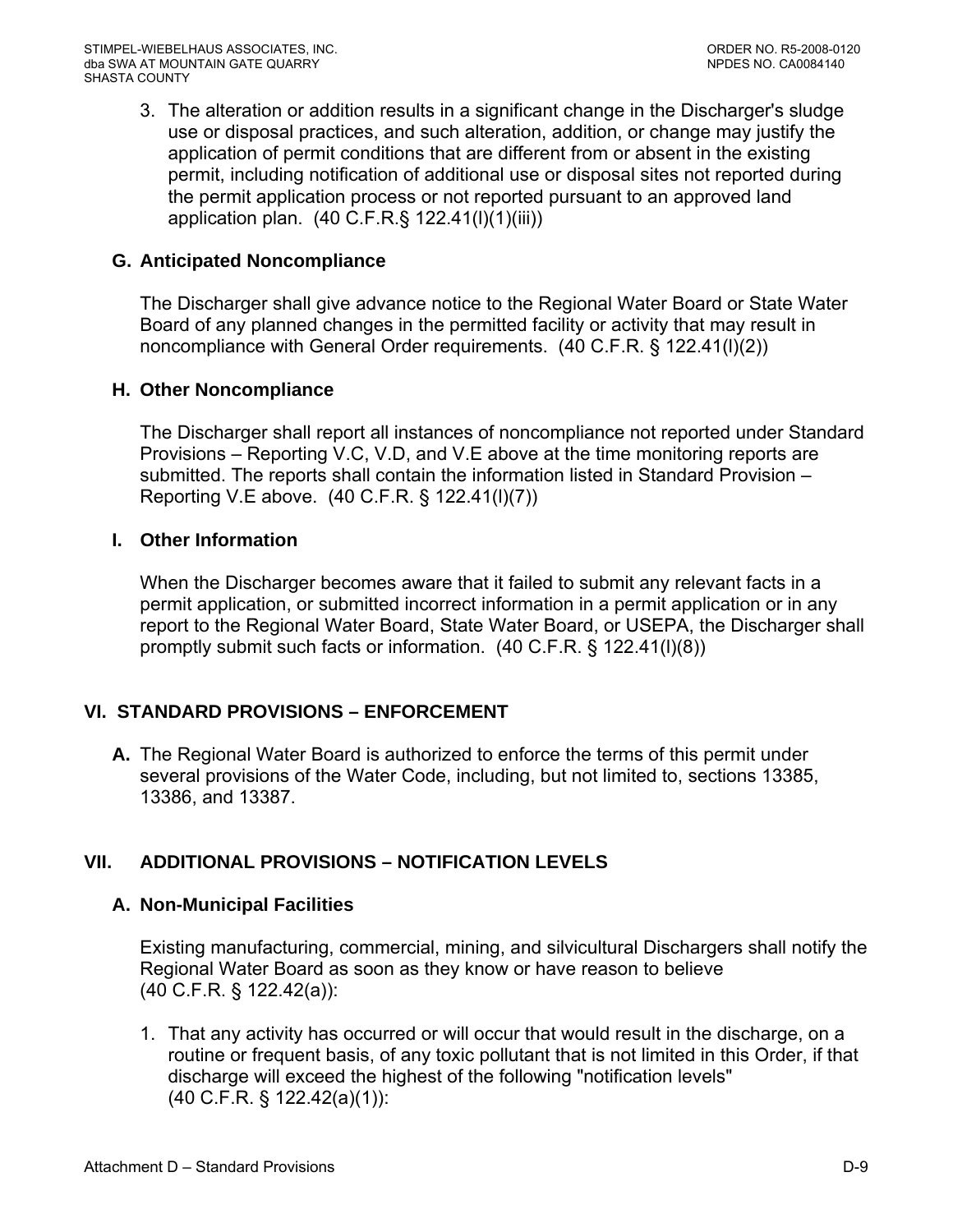- a. 100 micrograms per liter (μg/L) (40 C.F.R. § 122.42(a)(1)(i));
- b. 200 μg/L for acrolein and acrylonitrile; 500 μg/L for 2,4-dinitrophenol and 2-methyl-4,6-dinitrophenol; and 1 milligram per liter (mg/L) for antimony (40 C.F.R. § 122.42(a)(1)(ii));
- c. Five (5) times the maximum concentration value reported for that pollutant in the Report of Waste Discharge (40 C.F.R. § 122.42(a)(1)(iii)); or
- d. The level established by the Regional Water Board in accordance with section 122.44(f). (40 C.F.R. § 122.42(a)(1)(iv))
- 2. That any activity has occurred or will occur that would result in the discharge, on a non-routine or infrequent basis, of any toxic pollutant that is not limited in this Order, if that discharge will exceed the highest of the following "notification levels" (40 C.F.R. § 122.42(a)(2)):
	- a. 500 micrograms per liter (μg/L) (40 C.F.R. § 122.42(a)(2)(i));
	- b. 1 milligram per liter (mg/L) for antimony (40 C.F.R.  $\S$  122.42(a)(2)(ii));
	- c. Ten (10) times the maximum concentration value reported for that pollutant in the Report of Waste Discharge (40 C.F.R. § 122.42(a)(2)(iii)); or
	- d. The level established by the Regional Water Board in accordance with section 122.44(f). (40 C.F.R. § 122.42(a)(2)(iv))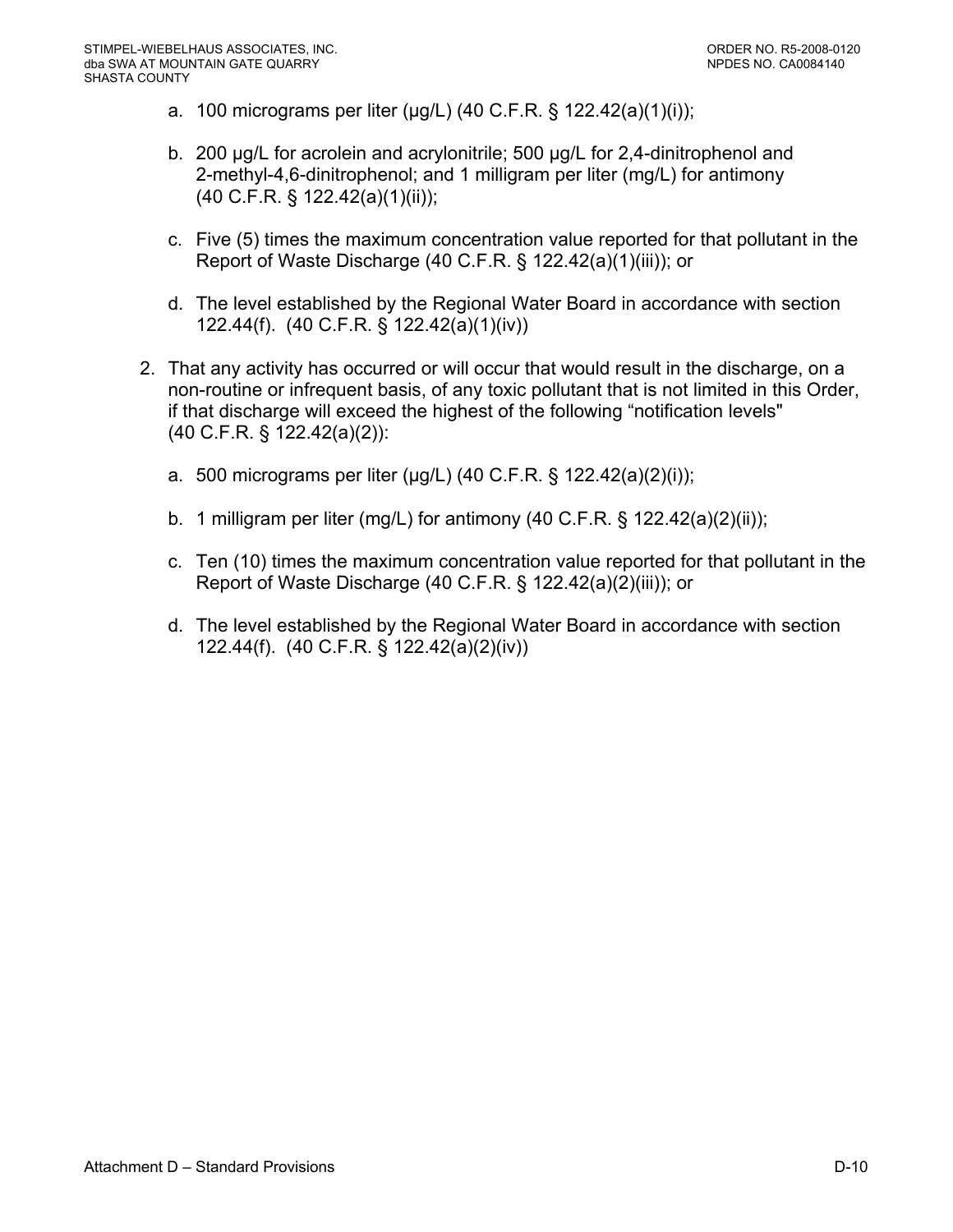## **ATTACHMENT E – MONITORING AND REPORTING PROGRAM**

#### **Table of Contents**

|              |    | ATTACHMENT E – MONITORING AND REPORTING PROGRAM (MRP)        | $E-1$  |
|--------------|----|--------------------------------------------------------------|--------|
| $\mathbf{L}$ |    |                                                              | $E-1$  |
| II.          |    | <b>MONITORING LOCATIONS</b>                                  | $E-2$  |
| III.         |    | INFLUENT MONITORING REQUIREMENTS - NOT APPLICABLE            | $E-2$  |
|              | A. |                                                              | $E-2$  |
| IV.          |    |                                                              | $E-2$  |
|              | A. |                                                              | $E-2$  |
| V.           |    |                                                              | $E-4$  |
| VI.          |    | LAND DISCHARGE MONITORING REQUIREMENTS - NOT APPLICABLE      | $E-7$  |
| VII.         |    | RECLAMATION MONITORING REQUIREMENTS - NOT APPLICABLE E-7     |        |
| VIII.        |    | RECEIVING WATER MONITORING REQUIREMENTS - SURFACE WATER  E-7 |        |
| IX           |    |                                                              | $E-9$  |
|              | A. |                                                              | $E-9$  |
| $X_{-}$      |    |                                                              | $E-9$  |
|              | А. |                                                              |        |
|              | B. |                                                              | $E-10$ |
|              | C. |                                                              |        |
|              | D. |                                                              | $E-13$ |
|              |    |                                                              |        |

### **List of Tables**

| Table E-2. Effluent Monitoring Locations EFF-001, EFF-002, and EFF-003 E-3         |  |
|------------------------------------------------------------------------------------|--|
|                                                                                    |  |
| Table E-4. Receiving Water Monitoring Requirements (RSW-001, RSW-002, RSW-003) E-8 |  |
|                                                                                    |  |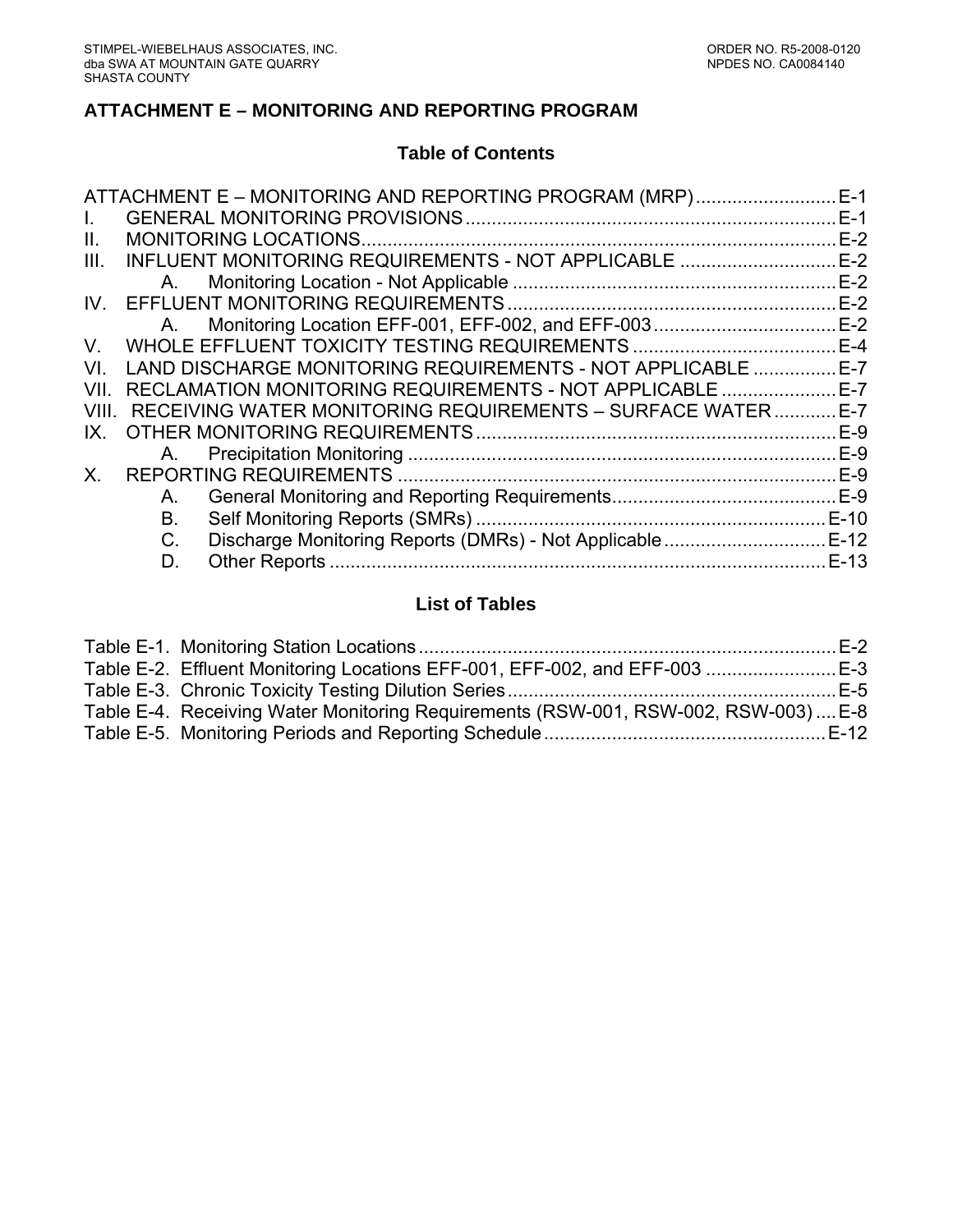# <span id="page-44-0"></span>**ATTACHMENT E – MONITORING AND REPORTING PROGRAM (MRP)**

The Code of Federal Regulations section 122.48 requires that all NPDES permits specify monitoring and reporting requirements. Water Code Sections 13267 and 13383 also authorize the Regional Water Quality Control Board (Regional Water Board) to require technical and monitoring reports. This MRP establishes monitoring and reporting requirements, which implement the federal and state regulations.

# **I. GENERAL MONITORING PROVISIONS**

- A. Samples and measurements taken as required herein shall be representative of the volume and nature of the monitored discharge. All samples shall be taken at the monitoring locations specified below and, unless otherwise specified, before the monitored flow joins or is diluted by any other waste stream, body of water, or substance. Monitoring locations shall not be changed without notification to and the approval of this Regional Water Board.
- B. Chemical, bacteriological, and bioassay analyses shall be conducted at a laboratory certified for such analyses by the State Department of Health Services. In the event a certified laboratory is not available to the Discharger, analyses performed by a noncertified laboratory will be accepted provided a Quality Assurance-Quality Control Program is instituted by the laboratory. A manual containing the steps followed in this program must be kept in the laboratory and shall be available for inspection by Regional Water Board staff. The Quality Assurance-Quality Control Program must conform to USEPA guidelines or to procedures approved by the Regional Water Board.
- C. All analyses shall be performed in a laboratory certified to perform such analyses by the California Department of Health Services. Laboratories that perform sample analyses shall be identified in all monitoring reports.
- D. Appropriate flow measurement devices and methods consistent with accepted scientific practices shall be selected and used to ensure the accuracy and reliability of measurements of the volume of monitored discharges. All monitoring instruments and devices used by the Discharger to fulfill the prescribed monitoring program shall be properly maintained and calibrated as necessary to ensure their continued accuracy. All flow measurement devices shall be calibrated at least once per year to ensure continued accuracy of the devices.
- E. Monitoring results, including noncompliance, shall be reported at intervals and in a manner specified in this Monitoring and Reporting Program.
- F. The sampling frequency trigger of "½-inch or more precipitation" contained in this monitoring program may be adjusted up to "1-inch or more precipitation" after 12 months of sampling, at the discretion of the Executive Officer.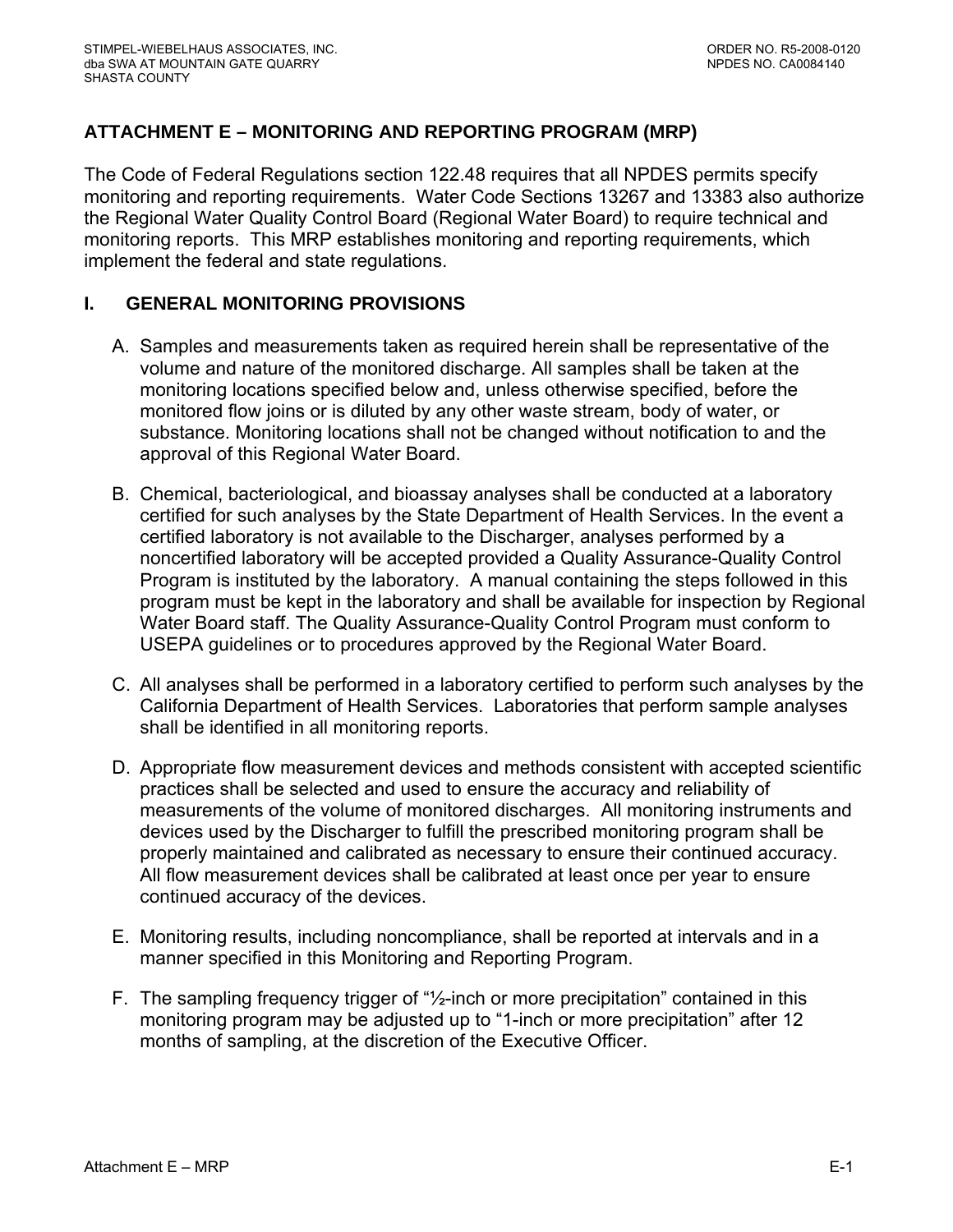## <span id="page-45-0"></span>**II. MONITORING LOCATIONS**

The Discharger shall establish the following monitoring locations to demonstrate compliance with the effluent limitations, discharge specifications, and other requirements in this Order:

| <b>Discharge Point</b><br><b>Name</b> | <b>Monitoring Location</b><br><b>Name</b> | Monitoring Location Description (include Latitude and<br>Longitude when available)     |
|---------------------------------------|-------------------------------------------|----------------------------------------------------------------------------------------|
|                                       |                                           | Outfall from Storm Water Sedimentation Ponds B and C                                   |
| SW-001                                | EFF-001                                   | (includes storm water from French drain)                                               |
|                                       |                                           | Latitude 40 $\degree$ 43' 33" N and Longitude 122 $\degree$ 18' 08" W                  |
| SW-002                                | EFF-002                                   | Outfall from Storm Water Sedimentation Pond D                                          |
|                                       |                                           | Latitude 40 $\degree$ 43' 36" N, Longitude 122 $\degree$ 18' 15" W.                    |
| SW-003                                | EFF-003                                   | Outfall from Storm Water Sedimentation Pond E                                          |
|                                       |                                           | Latitude 40 $\degree$ 43' 32" N and Longitude 122 $\degree$ 19' 54" W.                 |
|                                       | <b>RSW-001</b>                            | West Fork of Stillwater Creek, above monitoring location EFF-001.                      |
|                                       | <b>RSW-002</b>                            | Tributary to West Fork of Stillwater Creek, above monitoring<br>location EFF-002.      |
|                                       | <b>RSW-003</b>                            | West Fork of Stillwater Creek, approximately 50' below monitoring<br>location EFF-003. |

#### **III. INFLUENT MONITORING REQUIREMENTS -** NOT APPLICABLE

**A. Monitoring Location -** Not Applicable

# **IV. EFFLUENT MONITORING REQUIREMENTS**

#### **A. Monitoring Location EFF-001, EFF-002, and EFF-003**

1. The Discharger shall monitor the outfall from the sedimentation basins at Monitoring Location EFF-001, EFF-002, and EFF-003 as follows. If more than one analytical test method is listed for a given parameter, the Discharger must select from the listed methods and corresponding Minimum Level: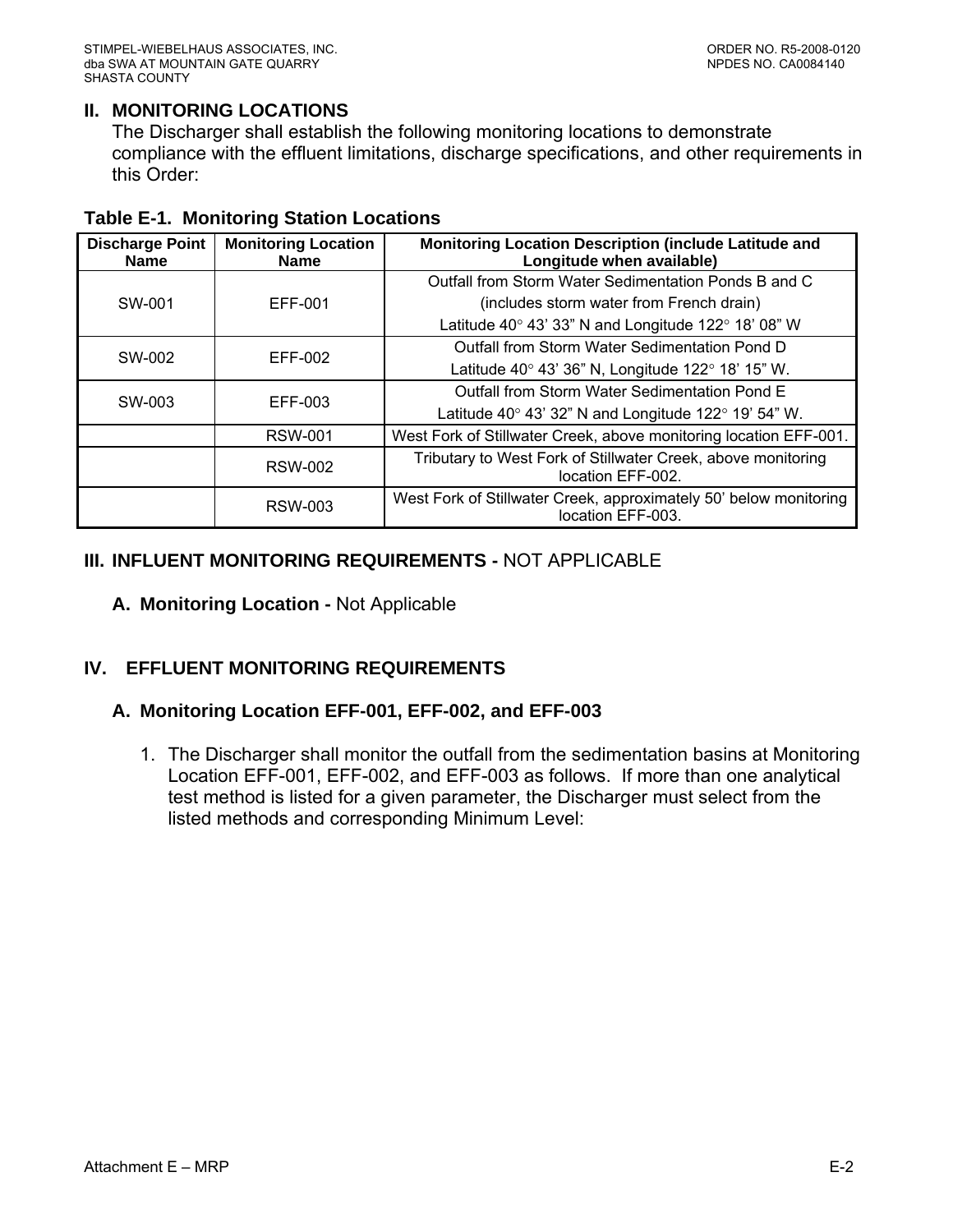#### <span id="page-46-0"></span>**Table E-2. Effluent Monitoring Locations EFF-001, EFF-002, and EFF-003**

| Parameter                                | <b>Units</b> | <b>Sample</b><br><b>Type</b> | <b>Minimum</b><br><b>Sampling</b><br><b>Frequency</b>                  | <b>Required Analytical Test</b><br><b>Method and (Minimum</b><br>Level, units), respectively |
|------------------------------------------|--------------|------------------------------|------------------------------------------------------------------------|----------------------------------------------------------------------------------------------|
| <b>Estimated Flow</b>                    | gal/min      | Visual                       | Weekly during<br>discharge <sup>1, 7, 8</sup>                          |                                                                                              |
| Turbidity                                | <b>NTU</b>   | Grab                         | Weekly during<br>discharge <sup>1, 7, 8</sup>                          |                                                                                              |
| pH                                       | units        | Grab                         | Weekly during<br>discharge <sup>1, 7, 8</sup>                          |                                                                                              |
| Settleable Solids                        | mL/L         | Grab                         | Weekly during<br>discharge <sup>1, 7, 8</sup>                          |                                                                                              |
| <b>Total Suspended Solids</b>            | mg/L         | Grab                         | Weekly during<br>discharge <sup>1, <math>8</math></sup>                |                                                                                              |
| Chromium (VI), dissolved                 | ug/L         | Grab                         | Monthly during<br>discharge <sup>1, 6, <math>\overline{8}</math></sup> |                                                                                              |
| Copper, dissolved                        | ug/L         | Grab                         | Monthly during<br>discharge <sup>1, 6, 8</sup>                         |                                                                                              |
| Lead, dissolved                          | ug/L         | Grab                         | Monthly during<br>discharge <sup>1, 6, <math>8</math></sup>            |                                                                                              |
| Thallium, total                          | ug/L         | Grab                         | Monthly during<br>discharge <sup>1, 6, 8</sup>                         |                                                                                              |
| Zinc, dissolved                          | ug/L         | Grab                         | Monthly during<br>discharge <sup>1, 6, 8</sup>                         |                                                                                              |
| Hardness                                 | mg/L         | Grab                         | Monthly during<br>discharge <sup>1, 6, 8</sup>                         |                                                                                              |
| Alkalinity                               | mg/L         | Grab                         | Monthly during<br>discharge <sup>1, 6, 8</sup>                         |                                                                                              |
| Electrical Conductivity @ 25°C           | umhos/cm     | Grab                         | Annually                                                               |                                                                                              |
| Aluminum                                 | ug/L         | Grab                         | Annually                                                               |                                                                                              |
| Iron                                     | ug/L         | Grab                         | Annually                                                               |                                                                                              |
| Manganese                                | ug/L         | Grab                         | Annually                                                               |                                                                                              |
| <b>Total Dissolved Solids</b>            | mg/L         | Grab                         | Annually                                                               |                                                                                              |
| Oil & Grease                             | mg/L         | Grab                         | Annually                                                               |                                                                                              |
| Acute Toxicity <sup>9</sup>              | % Survival   | Grab                         | Annually                                                               |                                                                                              |
| 2, 3<br><b>Priority Pollutant Metals</b> | ug/L         | Grab                         | Annually                                                               |                                                                                              |
| Chronic Toxicity <sup>9</sup>            | % Survival   | Grab                         | Annually                                                               |                                                                                              |
| Priority Pollutants <sup>2,4,5</sup>     | ug/L         | Grab                         | Bi-annually                                                            |                                                                                              |

(1) Initial samples shall be collected during daylight hours during the first discharge after the dry season.<br>(2) Detection limits shall be at or below the lowest minimum level (ML) published in Appendix 4 of the Po

Detection limits shall be at or below the lowest minimum level (ML) published in Appendix 4 of the Policy for Implementation of Toxics Standards for Inland Surface Waters, Enclosed Bays, and Estuaries of California (State Implementation Plan or SIP).

(3) Antimony, arsenic, beryllium, cadmium, chromium III, chromium IV, copper, lead, mercury (EPA Method 1669/1631), nickel, selenium, silver, thallium, zinc, and cyanide.

(4) Priority Pollutants – one set during 1st 2-years of the permit, and one set during the 2nd 2-years of the permit.

(5) 126 Priority Pollutants except asbestos, and dioxins/furans.

(6) Samples shall be collected during the first rainfall event that produces ½-inch or greater precipitation per day (if one occurs during the month).

(7) Daily when rainfall events produce a ½-inch or greater precipitation per day, up to a total of four samples per calendar week.

(8) Sampling (routine sampling) other than when a ½-inch or greater precipitation per day occurs is only required during 15 October through 15 May.

(9) Acute and Chronic Toxicity monitoring is only required for monitoring location EFF-002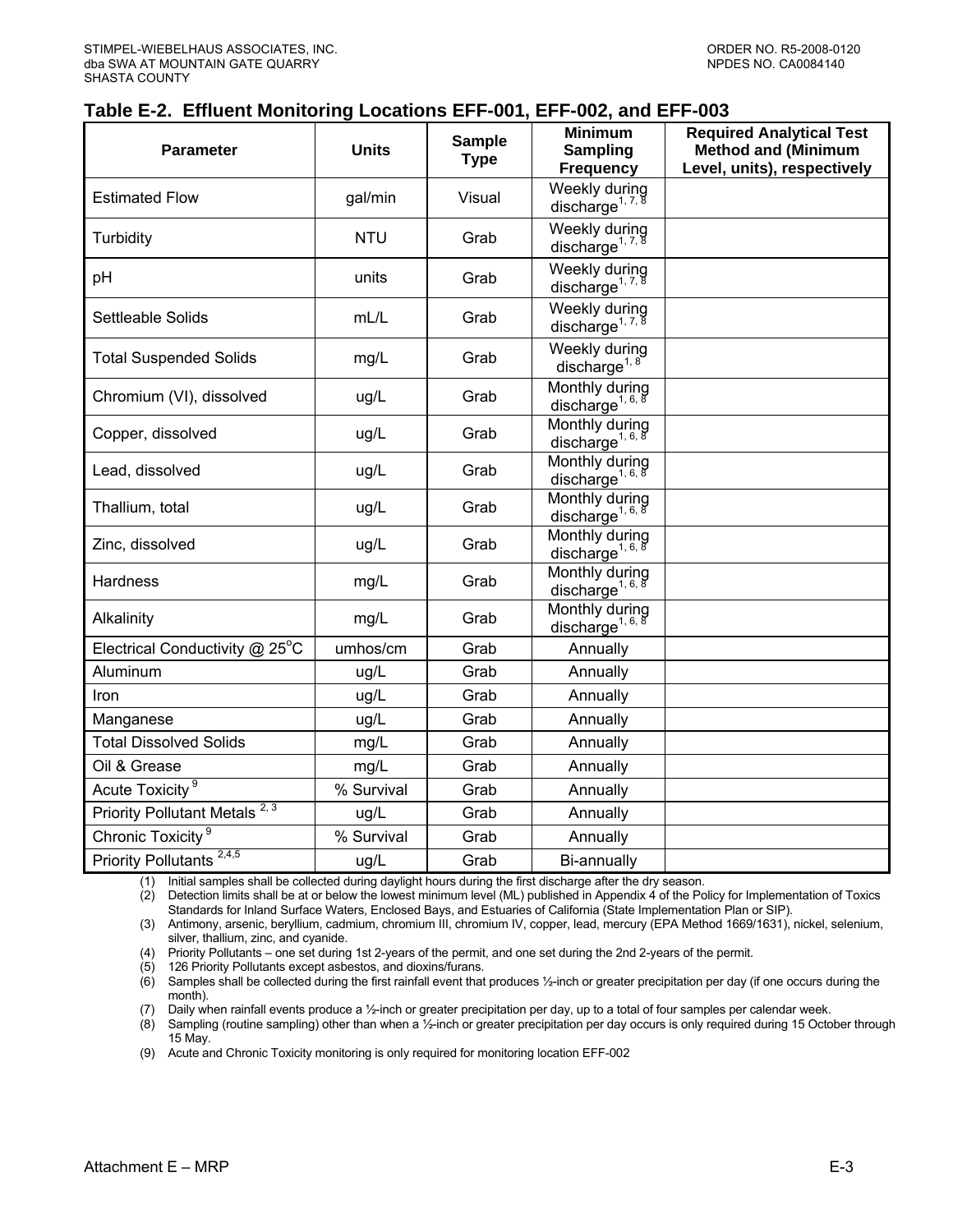# <span id="page-47-0"></span>**V. WHOLE EFFLUENT TOXICITY TESTING REQUIREMENTS**

- A. **Acute Toxicity Testing.** The Discharger shall conduct acute toxicity testing to determine whether the effluent is contributing acute toxicity to the receiving water. The Discharger shall meet the following acute toxicity testing requirements:
	- 1. *Monitoring Frequency* the Discharger shall perform **annual** acute toxicity testing.
	- 2. *Sample Types* For static non-renewal and static renewal testing, the samples shall be grab samples and shall be representative of the volume and quality of the discharge. The effluent samples shall be taken at the effluent monitoring location EFF-002.
	- 3. *Test Species* Test species shall be rainbow trout (*Oncorhychus mykiss*).
	- 4. *Methods* The acute toxicity testing samples shall be analyzed using EPA-821-R-02-012, Fifth Edition. Temperature, total residual chlorine, and pH shall be recorded at the time of sample collection. No pH adjustment may be made unless approved by the Executive Officer.
	- 5. *Test Failure* If an acute toxicity test does not meet all test acceptability criteria, as specified in the test method, the Discharger must re-sample and re-test as soon as possible, not to exceed 7 days following notification of test failure.
- B. **Chronic Toxicity Testing**. The Discharger shall conduct three species chronic toxicity testing to determine whether the effluent is contributing chronic toxicity to the receiving water. The Discharger shall meet the following chronic toxicity testing requirements:
	- 1. *Monitoring Frequency* the Discharger shall perform **bi-annual** three species chronic toxicity testing*.*
	- 2. *Sample Types* Effluent samples shall be grab samples and shall be representative of the volume and quality of the discharge. The effluent samples shall be taken at effluent monitoring location EFF-002 as specified in the Monitoring and Reporting Program. The receiving water control shall be a grab sample obtained from the RSW-001 sampling location, as identified in the Monitoring and Reporting Program.
	- 3. *Sample Volumes* Adequate sample volumes shall be collected to provide renewal water to complete the test in the event that the discharge is intermittent.
	- 4. *Test Species* Chronic toxicity testing measures sublethal (e.g. reduced growth, reproduction) and/or lethal effects to test organisms exposed to an effluent compared to that of the control organisms. The Discharger shall conduct chronic toxicity tests with:
		- The cladoceran, water flea, *Ceriodaphnia dubia* (survival and reproduction test);
		- The fathead minnow, *Pimephales promelas* (larval survival and growth test); and
		- The green alga, *Selenastrum capricornutum* (growth test).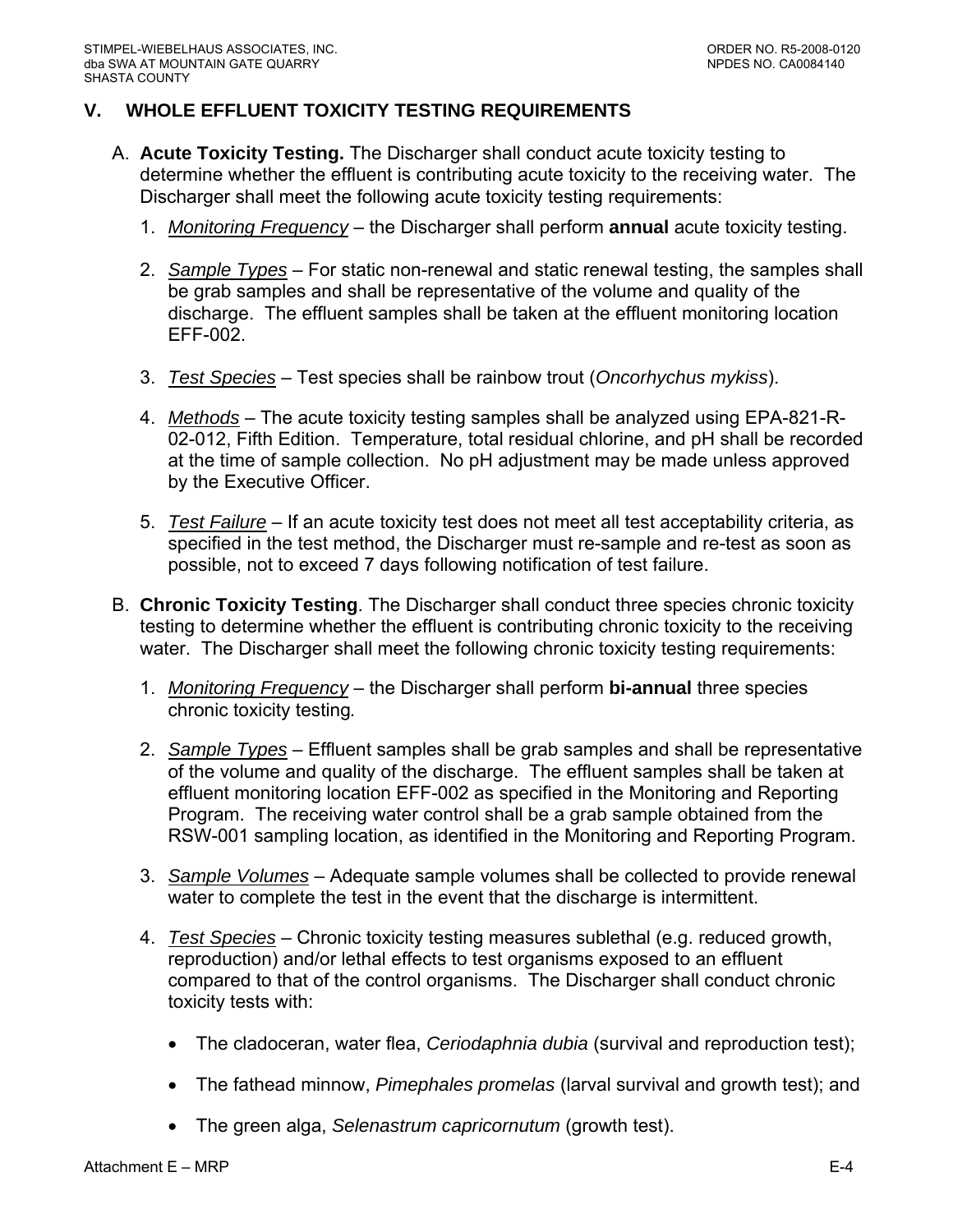- <span id="page-48-0"></span>5. *Methods* – The presence of chronic toxicity shall be estimated as specified in *Shortterm Methods for Estimating the Chronic Toxicity of Effluents and Receiving Waters to Freshwater Organisms, Fourth Edition,* EPA/821-R-02-013, October 2002.
- 6. *Reference Toxicant* As required by the SIP, all chronic toxicity tests shall be conducted with concurrent testing with a reference toxicant and shall be reported with the chronic toxicity test results.
- 7. *Dilutions* The chronic toxicity testing shall be performed using 100% effluent and two controls. If toxicity is found in any effluent test, the Discharger must immediately retest using the dilution series identified in Table E-3, below. The receiving water control shall be used as the diluent (unless the receiving water is toxic).
- 8. *Test Failure* –The Discharger must re-sample and re-test as soon as possible, but no later than fourteen (14) days after receiving notification of a test failure. A test failure is defined as follows:
	- a. The reference toxicant test or the effluent test does not meet all test acceptability criteria as specified in the *Short-term Methods for Estimating the Chronic Toxicity of Effluents and Receiving Waters to Freshwater Organisms, Fourth Edition*, EPA/821-R-02-013, October 2002 (Method Manual), and its subsequent amendments or revisions; or
	- b. The percent minimum significant difference (PMSD) measured for the test exceeds the upper PMSD bound variability criterion in Table 6 on page 52 of the Method Manual. (A retest is only required in this case if the test results do not exceed the monitoring trigger specified in Provisions VI.C.2.c.iii)

|                    |     | Dilutions (%) |    |    |      | <b>Controls</b>    |                     |  |
|--------------------|-----|---------------|----|----|------|--------------------|---------------------|--|
| <b>Sample</b>      | 100 | 75            | 50 | 25 | 12.5 | Receiving<br>Water | Laboratory<br>Water |  |
| % Effluent         | 100 | 75            | 50 | 25 | 12.5 |                    |                     |  |
| % Receiving Water  |     | 25            | 50 | 75 | 87.5 | 100                |                     |  |
| % Laboratory Water |     |               |    |    |      |                    | 100                 |  |

**Table E-3. Chronic Toxicity Testing Dilution Series**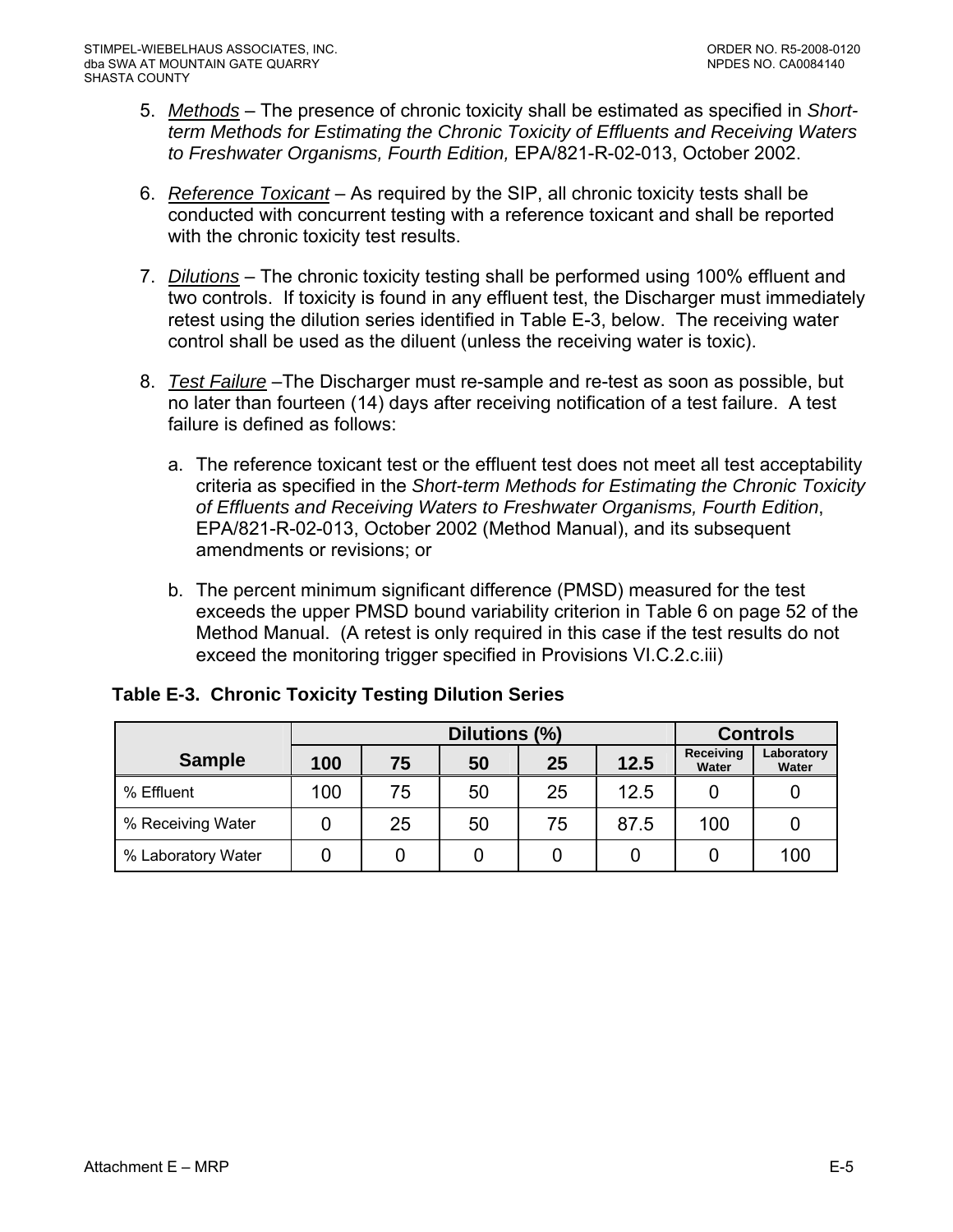- C. **WET Testing Notification Requirements**. The Discharger shall notify the Regional Water Board within 24-hrs after the receipt of test results exceeding the monitoring trigger during regular or accelerated monitoring, or an exceedance of the acute toxicity effluent limitation.
- D. **WET Testing Reporting Requirements**. All toxicity test reports shall include the contracting laboratory's complete report provided to the Discharger and shall be in accordance with the appropriate "Report Preparation and Test Review" sections of the method manuals. At a minimum, whole effluent toxicity monitoring shall be reported as follows:
	- 1. **Chronic WET Reporting.** Regular chronic toxicity monitoring results shall be reported to the Regional Water Board within 30 days following completion of the test, and shall contain, at minimum:
		- a. The results expressed in TUc, measured as 100/NOEC, and also measured as 100/LC<sub>50</sub>, 100/EC<sub>25</sub>, 100/IC<sub>25</sub>, and 100/IC<sub>50</sub>, as appropriate.
		- b. The statistical methods used to calculate endpoints;
		- c. The statistical output page, which includes the calculation of the percent minimum significant difference (PMSD);
		- d. The dates of sample collection and initiation of each toxicity test; and
		- e. The results compared to the numeric toxicity monitoring trigger.

Additionally, the monthly discharger self-monitoring reports shall contain an updated chronology of chronic toxicity test results expressed in TUc, and organized by test species, type of test (survival, growth or reproduction), and monitoring frequency, i.e., either quarterly, monthly, accelerated, or TRE. (Note: items a through c, above, are only required when testing is performed using the full dilution series.)

- 2. **Acute WET Reporting.** Acute toxicity test results shall be submitted with the monthly discharger self-monitoring reports and reported as percent survival.
- 3. **TRE Reporting.** Reports for Toxicity Reduction Evaluations shall be submitted in accordance with the schedule contained in the Discharger's approved TRE Work Plan.
- 4. **Quality Assurance (QA).** The Discharger must provide the following information for QA purposes (If applicable):
	- a. Results of the applicable reference toxicant data with the statistical output page giving the species, NOEC, LOEC, type of toxicant, dilution water used, concentrations used, PMSD, and dates tested.
	- b. The reference toxicant control charts for each endpoint, which include summaries of reference toxicant tests performed by the contracting laboratory.
	- c. Any information on deviations or problems encountered and how they were dealt with.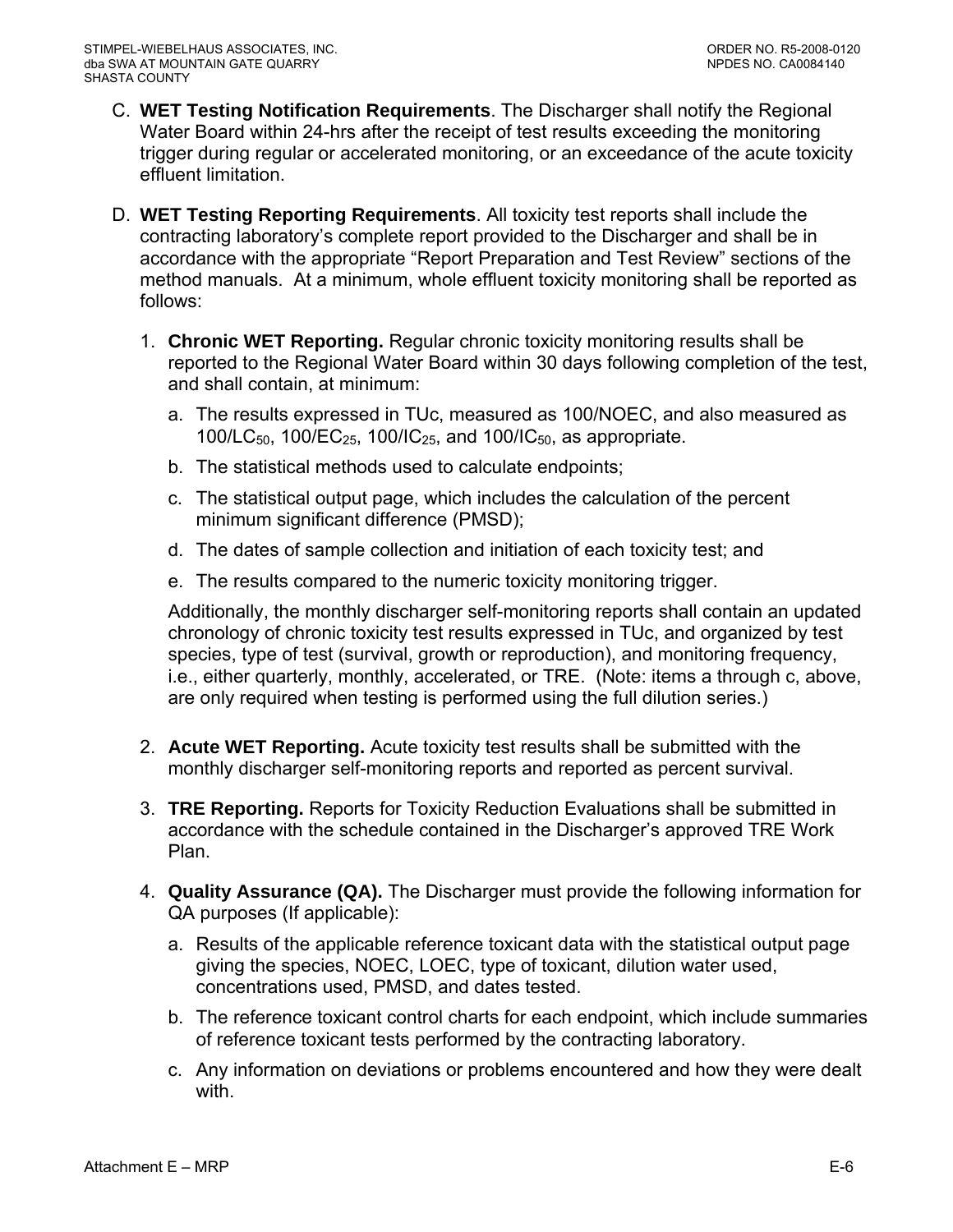## <span id="page-50-0"></span>**VI. LAND DISCHARGE MONITORING REQUIREMENTS -** NOT APPLICABLE

## **VII. RECLAMATION MONITORING REQUIREMENTS -** NOT APPLICABLE

#### **VIII. RECEIVING WATER MONITORING REQUIREMENTS – SURFACE WATER**

- A. The Discharger shall monitor the West Fork of Stillwater Creek at monitoring locations RSW-001, RSW-002, and RSW-003 during periods of discharge from SW-001, SW-002, or SW-003, attention shall be given to the visual appearance of the West Fork of Stillwater Creek.. Visual observations shall document the presence or absence of:
	- a. Upstream Flow e. Scum or foam
	- b. Floating or suspended matter d. Bottom deposits
	- c. Oil sheen or slick e. Aquatic life
	- c. Discoloration f. Odor
- 
- 
- -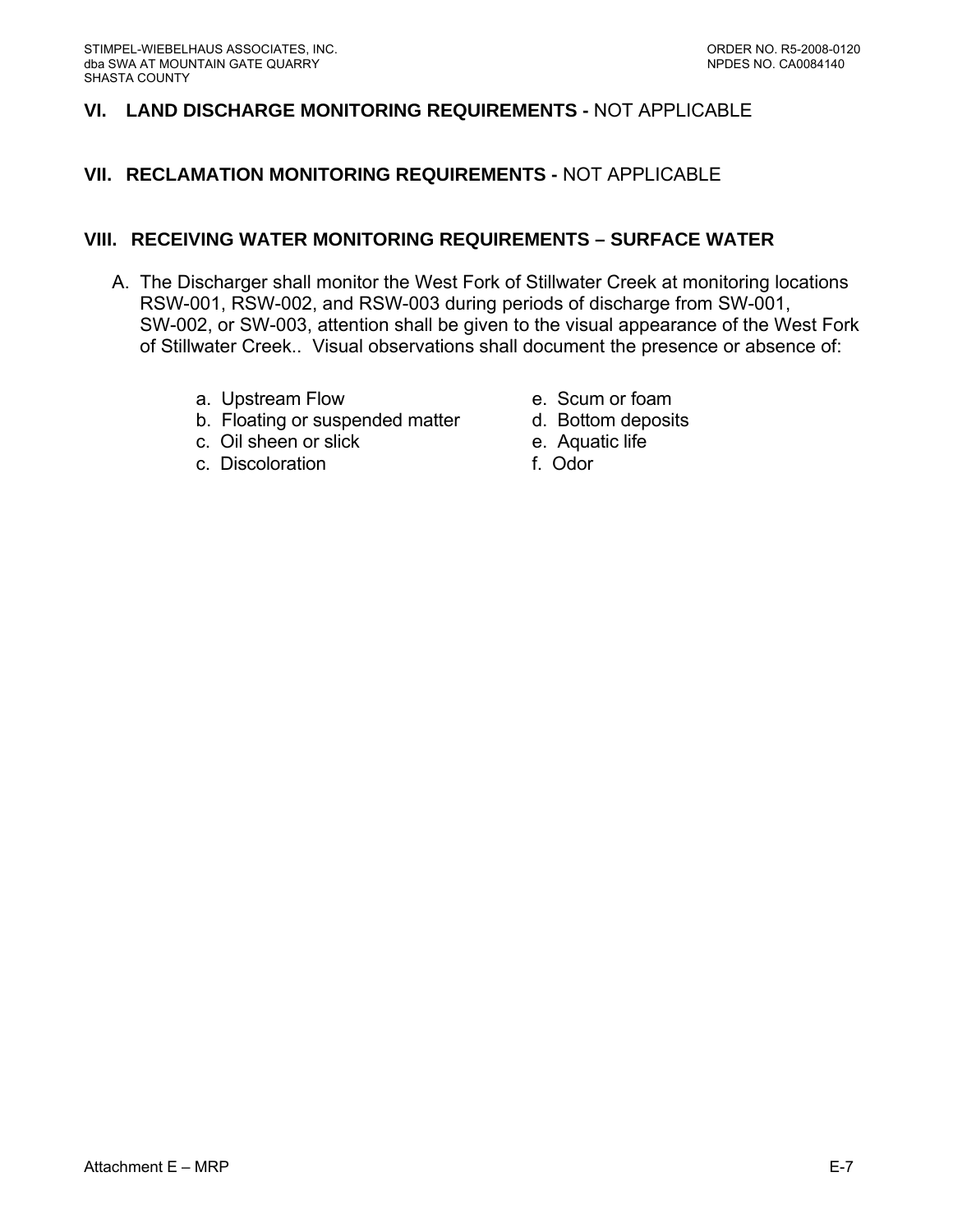<span id="page-51-0"></span>B. The Discharger shall monitor the West Fork of Stillwater Creek at RSW-001, RSW-002, and RSW-003 as follows:

| <b>Parameter</b>                          | <b>Units</b> | <b>Sample</b><br><b>Type</b> | <b>Minimum</b><br><b>Sampling</b><br><b>Frequency</b>                | <b>Required Analytical Test</b><br><b>Method and (Minimum</b><br>Level, units), respectively |
|-------------------------------------------|--------------|------------------------------|----------------------------------------------------------------------|----------------------------------------------------------------------------------------------|
| <b>Estimated Flow</b>                     | gal/min      | Visual                       | Weekly during<br>discharge <sup>1, 7, <math>\frac{8}{3}</math></sup> |                                                                                              |
| Turbidity                                 | <b>NTU</b>   | Grab                         | Weekly during<br>discharge <sup>1, 7, 8</sup>                        |                                                                                              |
| pH                                        | units        | Grab                         | Weekly during<br>discharge <sup>1, 7, 8</sup>                        |                                                                                              |
| <b>Total Suspended Solids</b>             | mg/L         | Grab                         | Weekly during<br>discharge <sup>1, 8</sup>                           |                                                                                              |
| Chromium (VI), dissolved                  | ug/L         | Grab                         | Monthly during<br>discharge <sup>1, 6, 8</sup>                       |                                                                                              |
| Copper, dissolved                         | ug/L         | Grab                         | Monthly during<br>discharge <sup>1, 6, 8</sup>                       |                                                                                              |
| Lead, dissolved                           | ug/L         | Grab                         | Monthly during<br>discharge <sup>1, 6, 8</sup>                       |                                                                                              |
| Thallium, total                           | ug/L         | Grab                         | Monthly during<br>discharge <sup>1, 6, 8</sup>                       |                                                                                              |
| Zinc, dissolved                           | ug/L         | Grab                         | Monthly during<br>discharge <sup>1, 6, 8</sup>                       |                                                                                              |
| <b>Hardness</b>                           | mg/L         | Grab                         | Monthly during<br>discharge <sup>1, 6, 8</sup>                       |                                                                                              |
| Electrical Conductivity @ 25°C            | umhos/cm     | Grab                         | Annually                                                             |                                                                                              |
| Aluminum                                  | ug/L         | Grab                         | Annually                                                             |                                                                                              |
| Iron                                      | ug/L         | Grab                         | Annually                                                             |                                                                                              |
| Manganese                                 | ug/L         | Grab                         | Annually                                                             |                                                                                              |
| <b>Total Dissolved Solids</b>             | mg/L         | Grab                         | Annually                                                             |                                                                                              |
| Priority Pollutant Metals <sup>2, 3</sup> | ug/L         | Grab                         | Annually                                                             |                                                                                              |
| Priority Pollutants <sup>2,4,5</sup>      | ug/L         | Grab                         | Bi-annually                                                          |                                                                                              |

#### **Table E-4. Receiving Water Monitoring Requirements (RSW-001, RSW-002, RSW-003)**

(1) Initial samples shall be collected during daylight hours during the first discharge after the dry season.

 $(2)$  Detection limits shall be at or below the lowest minimum level (ML) published in Appendix  $\acute{4}$  of the Policy for Implementation of Toxics Standards for Inland Surface Waters, Enclosed Bays, and Estuaries of California (State Implementation Plan or SIP).

(3) Antimony, arsenic, beryllium, cadmium, chromium III, chromium IV, copper, lead, mercury (EPA Method 1669/1631), nickel, selenium, silver, thallium, zinc, and cyanide.

(4) Priority Pollutants – one set during 1st 2-years of the permit, and one set during the 2nd 2-years of the permit.

(5) 126 Priority Pollutants except asbestos, and dioxins/furans.

(6) Samples shall be collected during the first rainfall event that produces ½-inch or greater precipitation per day (if one occurs during the month).

(7) Daily when rainfall events produce a ½-inch or greater precipitation per day, up to a total of four samples per calendar week.

(8) Sampling (routine sampling) other than when a ½-inch or greater precipitation per day occurs is only required during 15 October through 15 May.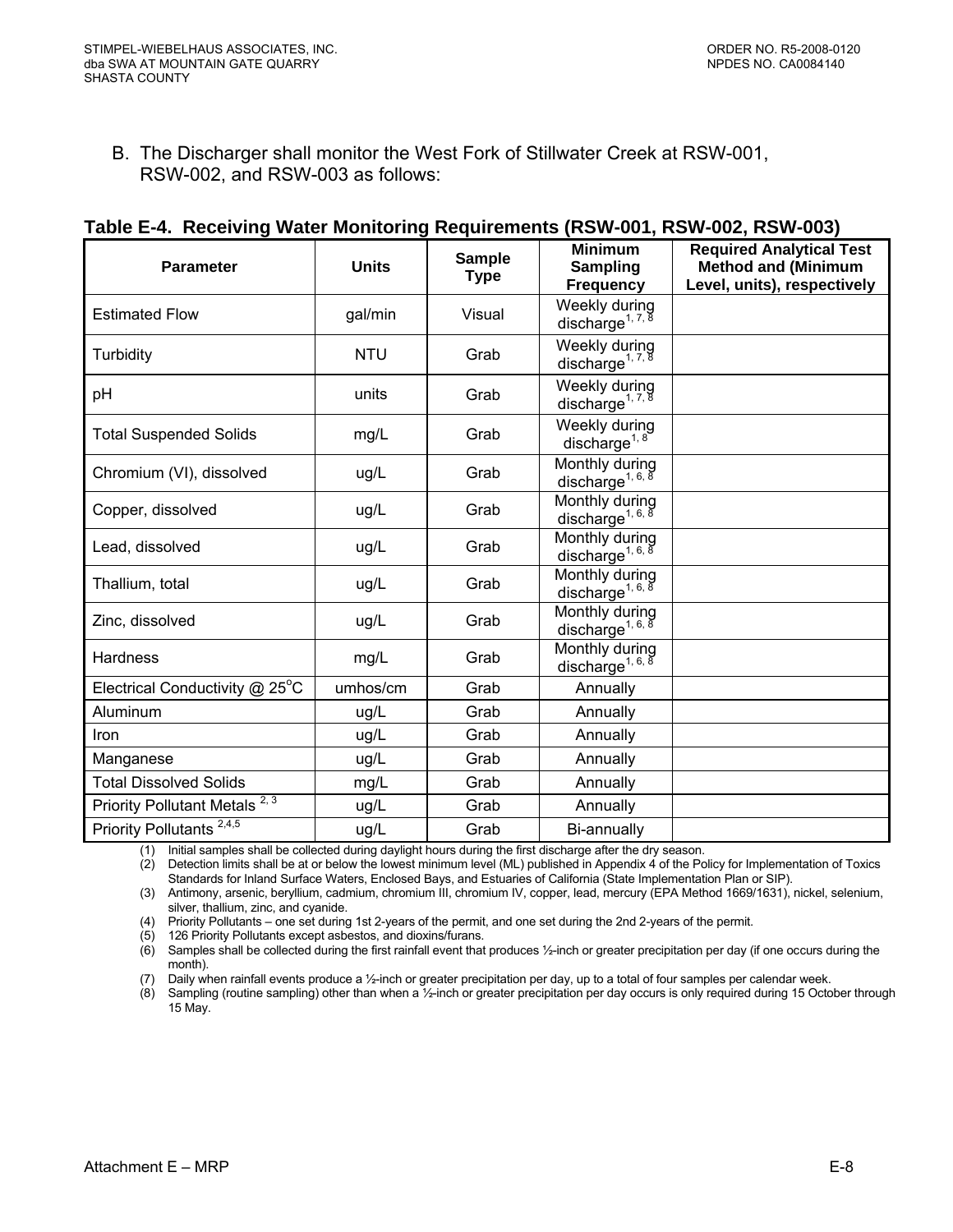## <span id="page-52-0"></span>**IX. OTHER MONITORING REQUIREMENTS**

### **A. Precipitation Monitoring**

The daily precipitation at the SWA at Mountain Gate Quarry facility shall be recorded on weekdays and weekends. The reading shall be taken at the same time each day and submitted as follows:

| Constituent   | Jnits              | <b>Type of Sample</b> | Sampling<br><b>Frequency</b> | Reporting<br>Frequency |
|---------------|--------------------|-----------------------|------------------------------|------------------------|
| Precipitation | Inches $(+/- 0.1)$ | ∨isual                | Dailv                        | Monthly                |

## **X. REPORTING REQUIREMENTS**

#### **A. General Monitoring and Reporting Requirements**

- 1. The Discharger shall comply with all Standard Provisions (Attachment D) related to monitoring, reporting, and recordkeeping.
- 2. Upon written request of the Regional Water Board, the Discharger shall submit a summary monitoring report. The report shall contain both tabular and graphical summaries of the monitoring data obtained during the previous year(s).
- 3. **Compliance Time Schedules.** For compliance time schedules included in the Order, the Discharger shall submit to the Regional Water Board, on or before each compliance due date, the specified document or a written report detailing compliance or noncompliance with the specific date and task. If noncompliance is reported, the Discharger shall state the reasons for noncompliance and include an estimate of the date when the Discharger will be in compliance. The Discharger shall notify the Regional Water Board by letter when it returns to compliance with the compliance time schedule.
- 4. The Discharger shall report to the Regional Water Board any toxic chemical release data it reports to the State Emergency Response Commission within 15 days of reporting the data to the Commission pursuant to section 313 of the "Emergency Planning and Community Right to Know Act of 1986.
- 5. **Reporting Protocols.** The Discharger shall report with each sample result the applicable Reporting Level (RL) and the current Method Detection Limit (MDL), as determined by the procedure in Part 136.

The Discharger shall report the results of analytical determinations for the presence of chemical constituents in a sample using the following reporting protocols:

a. Sample results greater than or equal to the RL shall be reported as measured by the laboratory (i.e., the measured chemical concentration in the sample).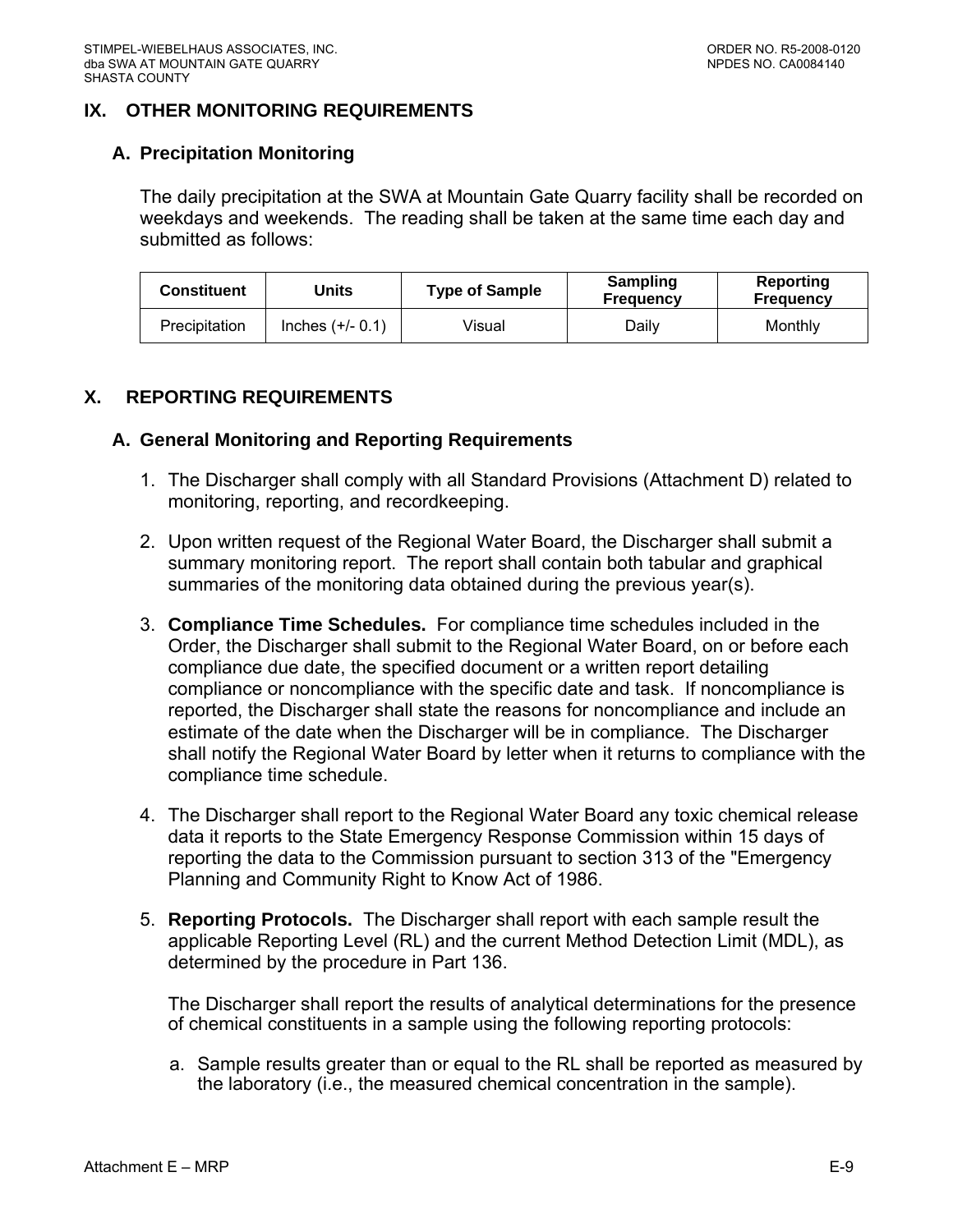<span id="page-53-0"></span>b. Sample results less than the RL, but greater than or equal to the laboratory's MDL, shall be reported as "Detected, but Not Quantified," or DNQ. The estimated chemical concentration of the sample shall also be reported.

For the purposes of data collection, the laboratory shall write the estimated chemical concentration next to DNQ as well as the words "Estimated Concentration" (may be shortened to "Est. Conc."). The laboratory may, if such information is available, include numerical estimates of the data quality for the reported result. Numerical estimates of data quality may be percent accuracy  $($  + a percentage of the reported value), numerical ranges (low to high), or any other means considered appropriate by the laboratory.

- c. Sample results less than the laboratory's MDL shall be reported as "Not Detected," or ND.
- d. Dischargers are to instruct laboratories to establish calibration standards so that the ML value (or its equivalent if there is differential treatment of samples relative to calibration standards) is the lowest calibration standard. At no time is the Discharger to use analytical data derived from *extrapolation* beyond the lowest point of the calibration curve.
- 6. **Multiple Sample Data.** When determining compliance with an AMEL, AWEL, or MDEL for priority pollutants and more than one sample result is available, the Discharger shall compute the arithmetic mean unless the data set contains one or more reported determinations of "Detected, but Not Quantified" (DNQ) or "Not Detected" (ND). In those cases, the Discharger shall compute the median in place of the arithmetic mean in accordance with the following procedure:
	- a. The data set shall be ranked from low to high, ranking the reported ND determinations lowest, DNQ determinations next, followed by quantified values (if any). The order of the individual ND or DNQ determinations is unimportant.
	- b. The median value of the data set shall be determined. If the data set has an odd number of data points, then the median is the middle value. If the data set has an even number of data points, then the median is the average of the two values around the middle unless one or both of the points are ND or DNQ, in which case the median value shall be the lower of the two data points where DNQ is lower than a value and ND is lower than DNQ.

# **B. Self Monitoring Reports (SMRs)**

1. At any time during the term of this permit, the State or Regional Water Board may notify the Discharger to electronically submit Self-Monitoring Reports (SMRs) using the State Water Board's California Integrated Water Quality System (CIWQS) Program Web site (http://www.waterboards.ca.gov/ciwqs/index.html). Until such notification is given, the Discharger shall submit hard copy SMRs. The CIWQS Web site will provide additional directions for SMR submittal in the event there will be service interruption for electronic submittal.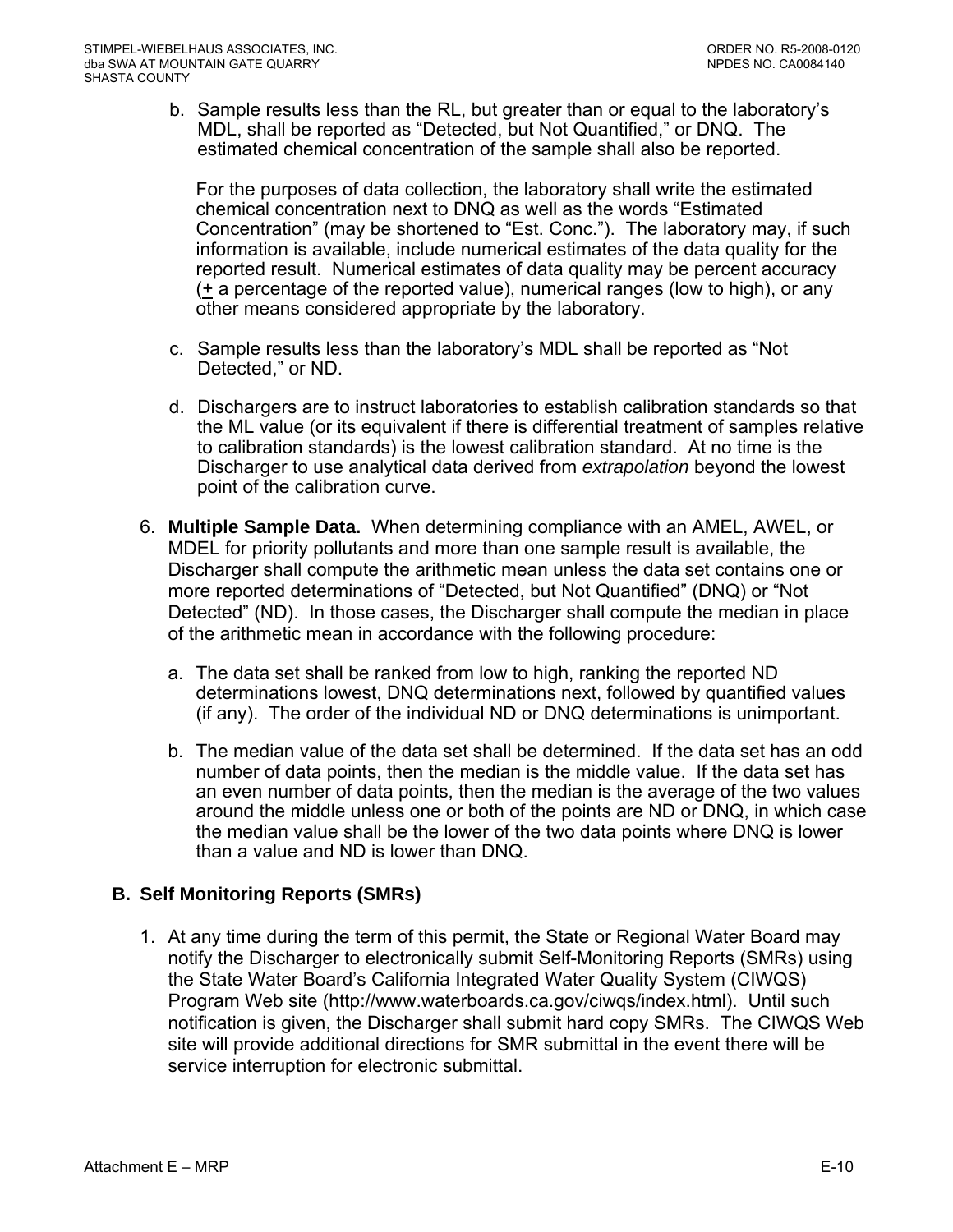- 2. Monitoring results shall be submitted to the Regional Water Board by the **first day** of the second month following sample collection. Quarterly and annual monitoring results shall be submitted by the **first day of the second month following each calendar quarter, semi-annual period, and year**, respectively.
- 3. In reporting the monitoring data, the Discharger shall arrange the data in tabular form so that the date, the constituents, and the concentrations are readily discernible. The data shall be summarized in such a manner to illustrate clearly whether the discharge complies with waste discharge requirements. The highest daily maximum for the month, monthly and weekly averages, and medians shall be determined and recorded as needed to demonstrate compliance.
- 4. With the exception of flow, all constituents monitored on a continuous basis (metered), shall be reported as daily maximums, daily minimums, and daily averages; flow shall be reported as the total volume discharged per day for each day of discharge.
- 5. If the Discharger monitors any pollutant at the locations designated herein more frequently than is required by this Order, the results of such monitoring shall be included in the calculation and reporting of the values required in the discharge monitoring report form. Such increased frequency shall be indicated on the discharge monitoring report form.
- 6. A letter transmitting the self-monitoring reports shall accompany each report. Such a letter shall include a discussion of requirement violations found during the reporting period, and actions taken or planned for correcting noted violations, such as operation or facility modifications. If the Discharger has previously submitted a report describing corrective actions and/or a time schedule for implementing the corrective actions, reference to the previous correspondence will be satisfactory. The transmittal letter shall contain the penalty of perjury statement by the Discharger, or the Discharger's authorized agent, as described in the Standard Provisions.
- 7. SMRs must be submitted to the Regional Water Board, signed and certified as required by the Standard Provisions (Attachment D), to the address listed below:

Regional Water Quality Control Board Central Valley Region 415 Knollcrest Drive, Suite 100 Redding, CA 96002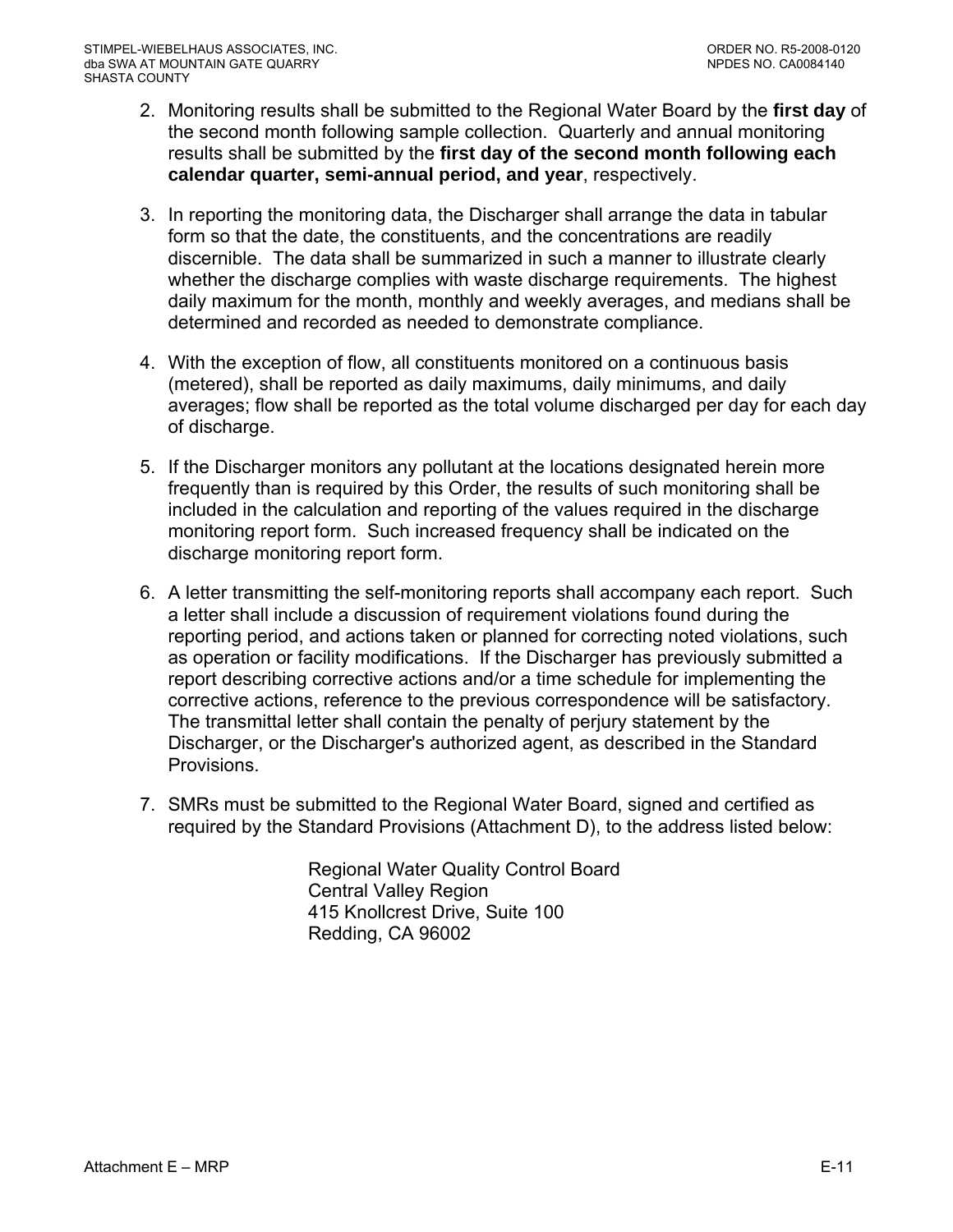<span id="page-55-0"></span>8. Monitoring periods and reporting for all required monitoring shall be completed according to the following schedule:

| <b>Sampling</b><br><b>Frequency</b> | <b>Monitoring Period Begins On</b>                                                                                                      | <b>Monitoring Period</b>                                                                                                          | <b>SMR Due Date</b>                                                |
|-------------------------------------|-----------------------------------------------------------------------------------------------------------------------------------------|-----------------------------------------------------------------------------------------------------------------------------------|--------------------------------------------------------------------|
| <b>Continuous</b>                   | Permit effective date                                                                                                                   | All                                                                                                                               | <b>Submit with monthly</b><br><b>SMR</b>                           |
| <b>Hourly</b>                       | <b>Permit effective date</b>                                                                                                            | <b>Hourly</b>                                                                                                                     | <b>Submit with monthly</b><br><b>SMR</b>                           |
| <b>Daily</b>                        | Permit effective date                                                                                                                   | (Midnight through 11:59<br>PM) or any 24-hour period<br>that reasonably represents<br>a calendar day for purposes<br>of sampling. | Submit with monthly<br><b>SMR</b>                                  |
| <b>Weekly</b>                       | <b>Sunday following permit effective</b><br>date or on permit effective date if on a<br>Sunday                                          | <b>Sunday through Saturday</b>                                                                                                    | <b>Submit with monthly</b><br><b>SMR</b>                           |
| <b>Monthly</b>                      | First day of calendar month following<br>permit effective date or on permit<br>effective date if that date is first day<br>of the month | 1 <sup>st</sup> day of calendar month<br>through last day of calendar<br>month                                                    | First day of the<br>second month<br>following month of<br>sampling |
| Quarterly                           | Closest of January 1, April 1, July 1,<br>or October 1 following (or on) permit<br>effective date                                       | January 1 through March 31<br>April 1 through June 30<br>July 1 through<br>September 30<br>October 1 through<br>December 31       | May 1<br><b>August 1</b><br>November 1<br><b>February 1</b>        |
| Semi-annually                       | <b>Closest of January 1 or July 1</b><br>following (or on) permit effective date                                                        | January 1 through June 30<br>July 1 through December 31                                                                           | <b>August 1</b><br>February 1                                      |
| <b>Annually</b>                     | January 1 following (or on) permit<br>effective date                                                                                    | January 1 through<br>December 31                                                                                                  | <b>February 1</b>                                                  |
| <b>Bi-annually</b>                  | January 1 following (or on) permit<br>effective date                                                                                    | 1 <sup>st</sup> two years of permit, and<br>2 <sup>nd</sup> two years of permit                                                   | <b>February 1</b>                                                  |

#### **Table E-5. Monitoring Periods and Reporting Schedule**

#### **C. Discharge Monitoring Reports (DMRs) -** Not Applicable

- 1. As described in Section X.B.1 above, at any time during the term of this permit, the State or regional Water Board may notify the Discharger to electronically submit SMRs that will satisfy federal requirements for submittal of Discharge monitoring Reports (DMRs). Until such notification is given, the Discharger shall submit DMRs in accordance with the requirements described below.
- 2. DMRs must be signed and certified as required by the standard provisions (Attachment D). The Discharger shall submit the original DMR and one copy of the DMR to the address listed below:

State Water Resources Control Board Discharge Monitoring Report Processing Center Post Office Box 671 Sacramento, CA 95812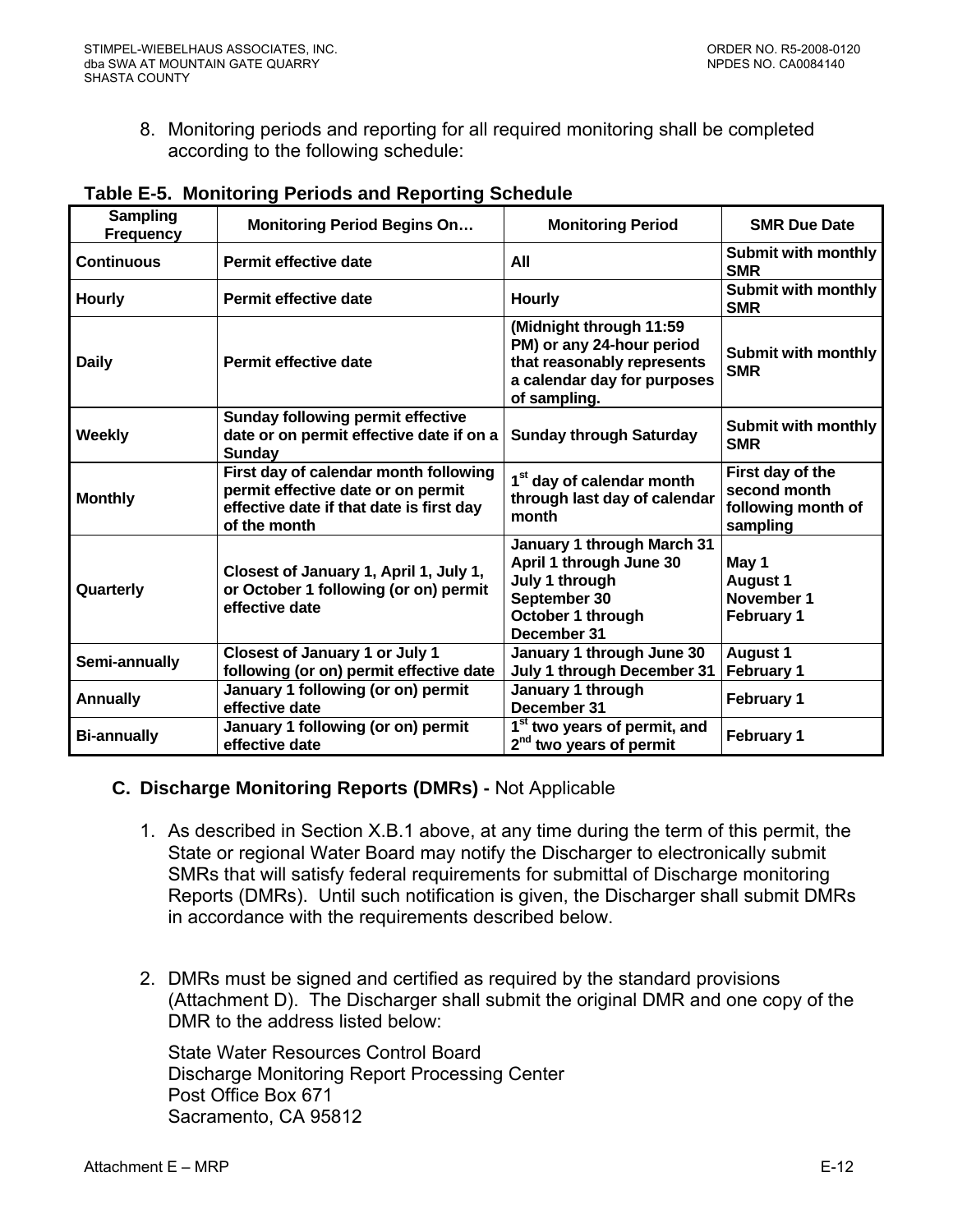<span id="page-56-0"></span>3. All discharge monitoring results must be reported on official USEPA pre-printed DMR forms (EPA Form 3320-1). Forms that are self-generated or modified cannot be accepted.

# **D. Other Reports**

- 1. **Progress Reports.** As specified in the compliance time schedules required in Special Provisions VI, progress reports shall be submitted in accordance with the following reporting requirements. At minimum, the progress reports shall include a discussion of the status of final compliance, whether the Discharger is on schedule to meet the final compliance date, and the remaining tasks to meet the final compliance date.
- 2. Within **60 days** of permit adoption, the Discharger shall submit a report outlining minimum levels, method detection limits, and analytical methods for approval, with a goal to achieve detection levels below applicable water quality criteria. At a minimum, the Discharger shall comply with the monitoring requirements for CTR constituents as outlined in Section 2.3 and 2.4 of the *Policy for Implementation of Toxics Standards for Inland Surface Waters, Enclosed Bays, and Estuaries of California*, adopted 2 March 2000 by the State Water Resources Control Board. All peaks identified by analytical methods shall be reported.
- 3. **Annual Operations Report**. By **1 July** of each year, the Discharger shall submit a written report to the Executive Officer containing the following:
	- a. The names and telephone numbers of persons to contact regarding the facility for emergency and routine situations.
	- b. The Discharger may also be requested to submit an annual report to the Regional Water Board with both tabular and graphical summaries of the monitoring data obtained during the previous year. Any such request shall be made in writing. The report shall discuss the compliance record. If violations have occurred, the report shall also discuss the corrective actions taken and planned to bring the discharge into full compliance with the waste discharge requirements.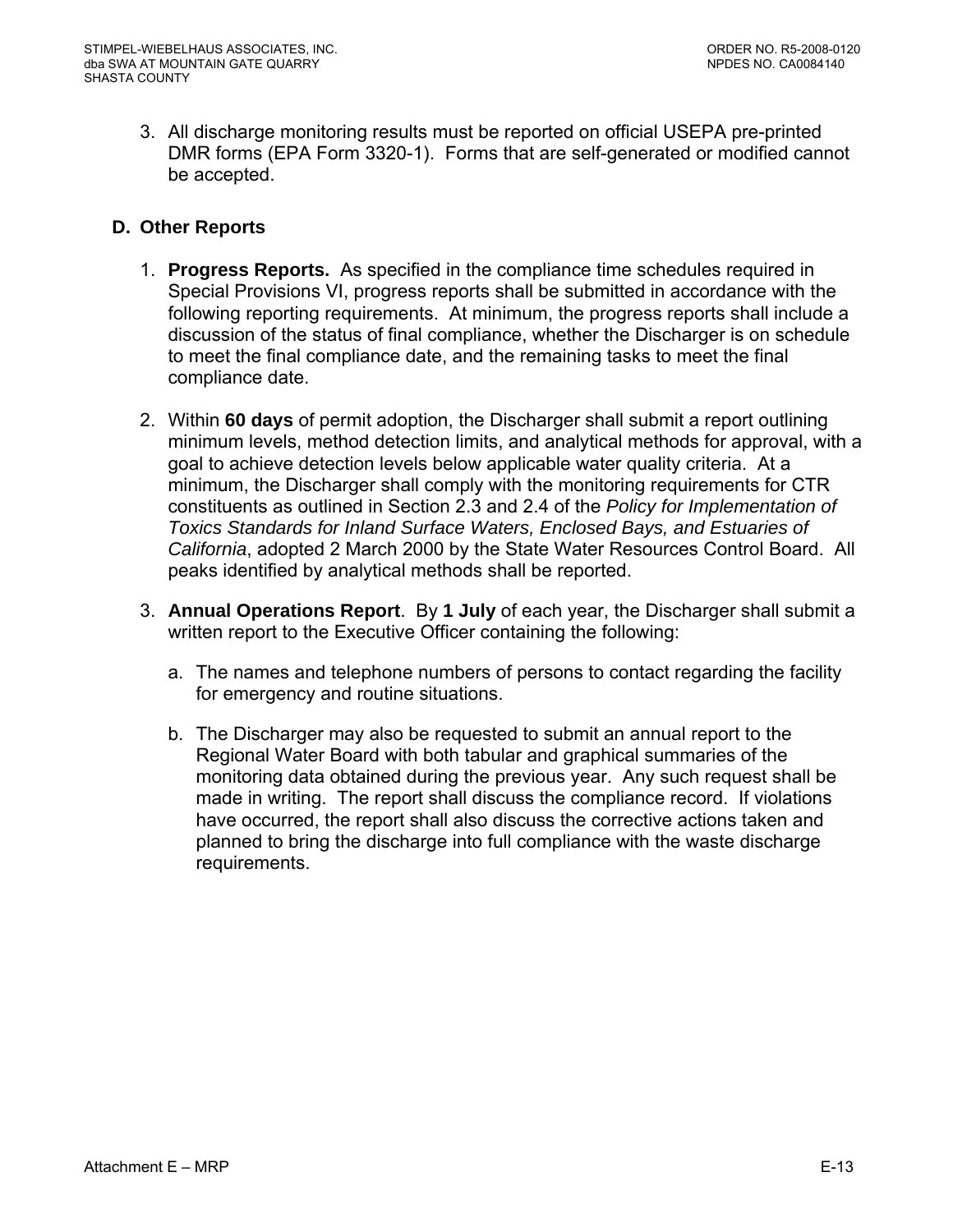# **ATTACHMENT F – FACT SHEET**

# **Table of Contents**

| $\mathbf{II}$ . |                                                                                  |  |
|-----------------|----------------------------------------------------------------------------------|--|
|                 | А.                                                                               |  |
|                 | В.                                                                               |  |
|                 | Summary of Existing Requirements and Self-Monitoring Report (SMR) Data F-7<br>C. |  |
|                 | D.                                                                               |  |
|                 | Е.                                                                               |  |
| III.            |                                                                                  |  |
|                 | А.                                                                               |  |
|                 | B.                                                                               |  |
|                 | $C_{\cdot}$                                                                      |  |
|                 | D.                                                                               |  |
|                 | Е.                                                                               |  |
| IV.             | RATIONALE FOR EFFLUENT LIMITATIONS AND DISCHARGE SPECIFICATIONS F-11             |  |
|                 | A.                                                                               |  |
|                 | В.                                                                               |  |
|                 |                                                                                  |  |
|                 |                                                                                  |  |
|                 | C. Water Quality-Based Effluent Limitations (WQBELs)  F-14                       |  |
|                 |                                                                                  |  |
|                 | 2. Applicable Beneficial Uses and Water Quality Criteria and Objectives F-15     |  |
|                 |                                                                                  |  |
|                 |                                                                                  |  |
|                 |                                                                                  |  |
|                 | D.                                                                               |  |
|                 |                                                                                  |  |
|                 |                                                                                  |  |
|                 |                                                                                  |  |
|                 |                                                                                  |  |
|                 | Е.                                                                               |  |
|                 | F.                                                                               |  |
|                 | G.                                                                               |  |
|                 | Best Management Practices. See Fact Sheet, Section VII.B.3 F-20<br>Η.            |  |
| V.              |                                                                                  |  |
|                 | Α.                                                                               |  |
|                 | B.                                                                               |  |
| VI.             | RATIONALE FOR MONITORING AND REPORTING REQUIREMENTS F-30                         |  |
|                 | A.                                                                               |  |
|                 | B.                                                                               |  |
|                 | C.                                                                               |  |
|                 | D.                                                                               |  |
|                 |                                                                                  |  |
|                 |                                                                                  |  |
|                 |                                                                                  |  |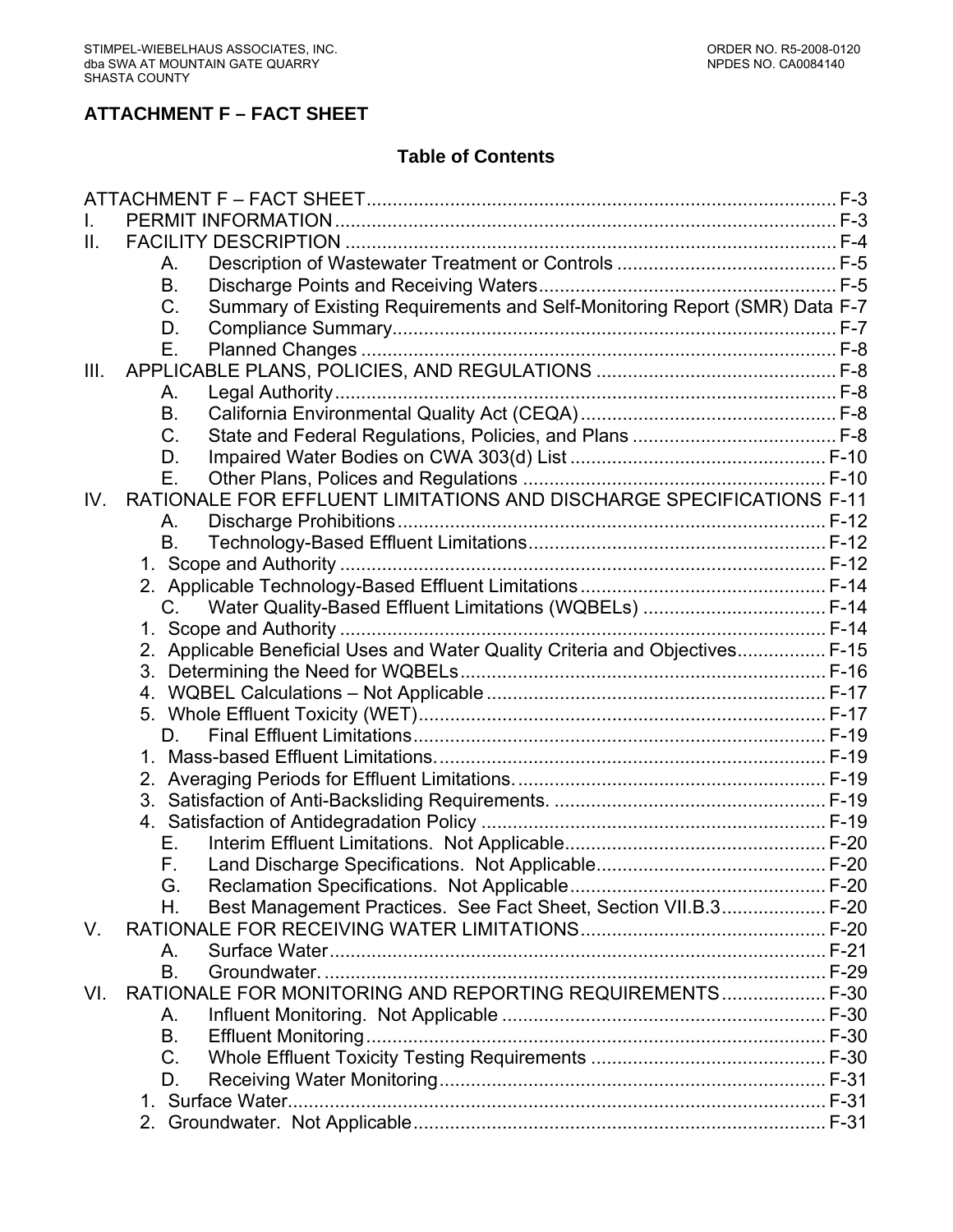|      | Е. |                                                                                    |  |
|------|----|------------------------------------------------------------------------------------|--|
|      |    |                                                                                    |  |
|      |    |                                                                                    |  |
| VII. |    |                                                                                    |  |
|      | Α. |                                                                                    |  |
|      | B. |                                                                                    |  |
|      |    |                                                                                    |  |
|      |    |                                                                                    |  |
|      |    |                                                                                    |  |
|      |    | 4. Construction, Operation, and Maintenance Specifications  F-38                   |  |
|      |    | 5. Special Provisions for Municipal Facilities (POTWs Only). - Not Applicable F-38 |  |
|      |    |                                                                                    |  |
|      |    |                                                                                    |  |
|      |    |                                                                                    |  |
|      | А. |                                                                                    |  |
|      | Β. |                                                                                    |  |
|      | C. |                                                                                    |  |
|      | D. |                                                                                    |  |
|      | Е. |                                                                                    |  |
|      | F. |                                                                                    |  |
|      | G. |                                                                                    |  |
|      |    |                                                                                    |  |

# **List of Tables**

| Table F-3. Summary of Technology-based Effluent Limitations – SW-001, SW-002, and SW-   |  |
|-----------------------------------------------------------------------------------------|--|
|                                                                                         |  |
|                                                                                         |  |
| Table F-5. Summary of Water Quality-based Effluent Limitations - SW-001, SW-002, SW-003 |  |
|                                                                                         |  |
| Table F-6. Summary of Final Effluent Limitations - SW-001, SW-002, and SW-003  F-20     |  |
|                                                                                         |  |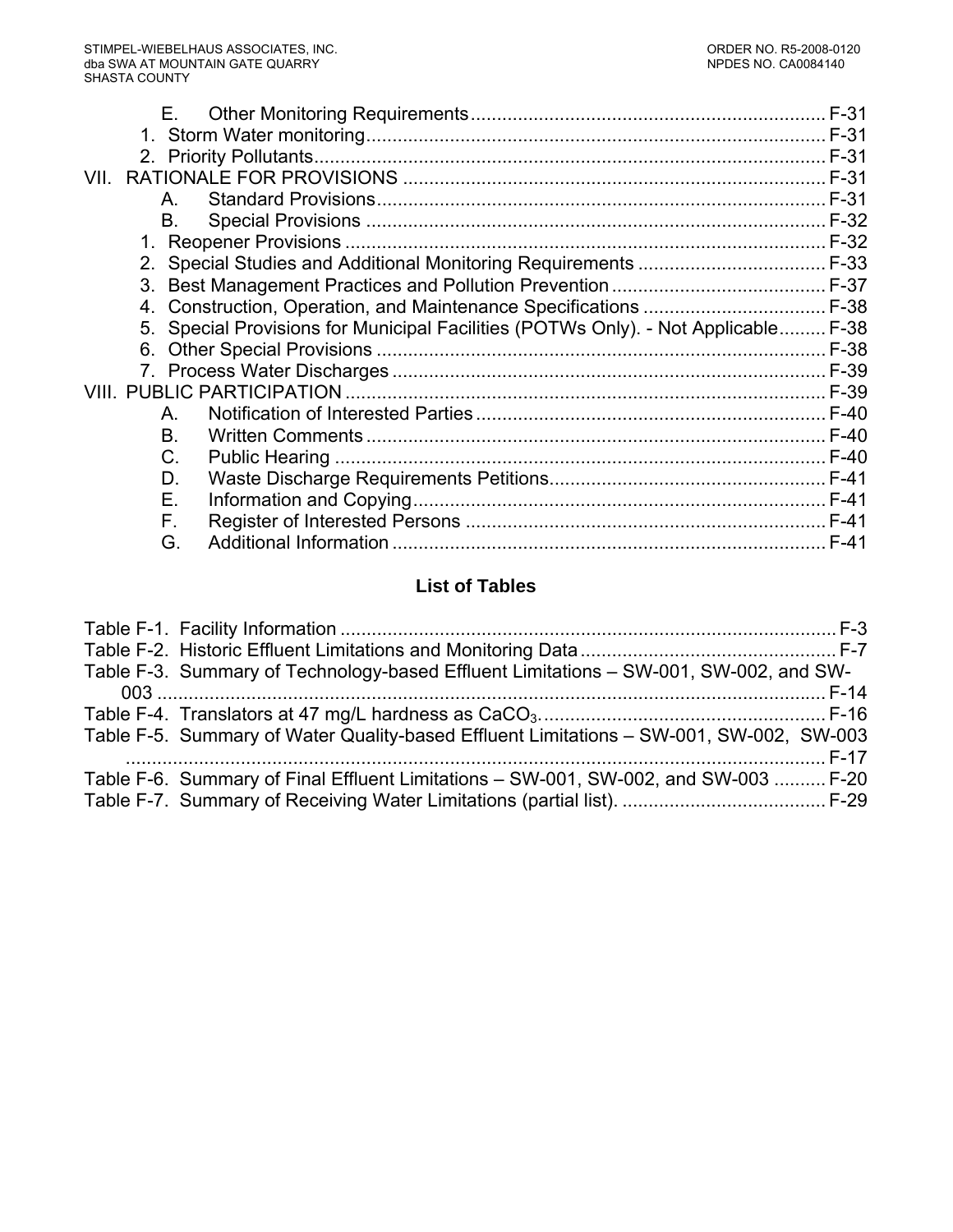# <span id="page-59-0"></span>**ATTACHMENT F – FACT SHEET**

As described in section II of this Order, this Fact Sheet includes the legal requirements and technical rationale that serve as the basis for the requirements of this Order.

This Order has been prepared under a standardized format to accommodate a broad range of discharge requirements for Dischargers in California. Only those sections or subsections of this Order that are specifically identified as "not applicable" have been determined not to apply to this Discharger. Sections or subsections of this Order not specifically identified as "not applicable" are fully applicable to this Discharger.

#### **I. PERMIT INFORMATION**

The following table summarizes administrative information related to the facility.

| <b>WDID</b>                    | 5A452049001                                                                   |  |  |  |  |
|--------------------------------|-------------------------------------------------------------------------------|--|--|--|--|
| <b>Discharger</b>              | Stimpel-Wiebelhaus                                                            |  |  |  |  |
| <b>Name of Facility</b>        | SWA at Mountain Gate Quarry                                                   |  |  |  |  |
|                                | 20285 Radcliff Rd.                                                            |  |  |  |  |
| <b>Facility Address</b>        | Redding, CA 96003                                                             |  |  |  |  |
|                                | Shasta County                                                                 |  |  |  |  |
| <b>Facility Contact, Title</b> | Phil George, Senior Engineer (530) 223-6605                                   |  |  |  |  |
| and Phone                      | Corkey Harmon, Plant Manager (530) 223-6605                                   |  |  |  |  |
| <b>Authorized Person to</b>    | Phil George, Senior Engineer (530) 223-6605                                   |  |  |  |  |
| <b>Sign and Submit</b>         | Corkey Harmon, Plant Manager (530) 223-6605                                   |  |  |  |  |
| <b>Reports</b>                 |                                                                               |  |  |  |  |
| <b>Mailing Address</b>         | P.O. Box 492335, Redding, 96049-2335                                          |  |  |  |  |
| <b>Billing Address</b>         | P.O. Box 492335, Redding, 96049-2335                                          |  |  |  |  |
| <b>Type of Facility</b>        | 1422 - Crushed and Broken Limestone                                           |  |  |  |  |
| <b>Major or Minor Facility</b> | Minor                                                                         |  |  |  |  |
| <b>Threat to Water Quality</b> | $\overline{2}$                                                                |  |  |  |  |
| <b>Complexity</b>              | C                                                                             |  |  |  |  |
| <b>Pretreatment Program</b>    | Not Applicable                                                                |  |  |  |  |
| <b>Reclamation</b>             | Not Applicable                                                                |  |  |  |  |
| <b>Requirements</b>            |                                                                               |  |  |  |  |
| <b>Facility Permitted Flow</b> | Not Applicable                                                                |  |  |  |  |
| <b>Facility Design Flow</b>    | Not Applicable                                                                |  |  |  |  |
|                                | Shasta Dam Hydraulic Unit (506.00), Shasta Lake Drainage Hydraulic            |  |  |  |  |
| Watershed                      | Area (506.20); and                                                            |  |  |  |  |
|                                | Redding Hydrologic Unit (508.00), Enterprise Flat Hydrologic Area<br>(508.10) |  |  |  |  |
| <b>Receiving Water</b>         | <b>West Fork Stillwater Creek</b>                                             |  |  |  |  |
| <b>Receiving Water Type</b>    | <b>Inland Surface Water</b>                                                   |  |  |  |  |

#### **Table F-1. Facility Information**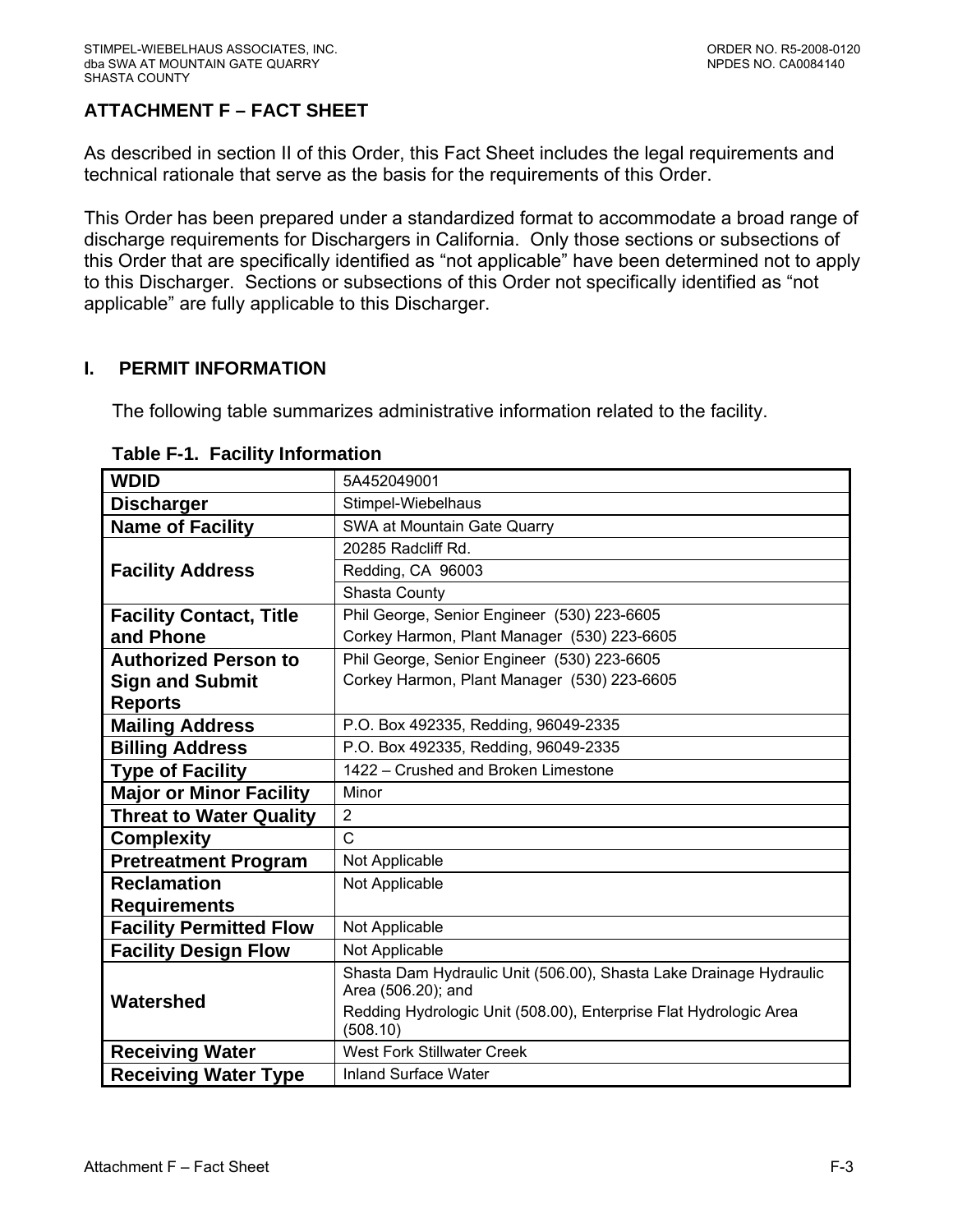<span id="page-60-0"></span>**A. Stimpel-Wiebelhaus Associates, Inc., dba SWA at Mountain Gate Quarry**, (hereinafter Discharger) is the owner and operator of a limestone quarry and rock crushing and screening plant (hereinafter Facility), approximately one mile north of the community of Mountain Gate in portions of Sections 10, 11, 14, and 15, T33N, R4W, MDB&M, as shown on Attachment B.

For the purposes of this Order, references to the "discharger" or "permittee" in applicable federal and state laws, regulations, plans, or policy are held to be equivalent to references to the Discharger herein.

- **B.** The Facility discharges storm water to the West Fork of Stillwater Creek, a water of the United States, and is currently regulated by Order No. R5-2002-0214 and National Pollutant Discharge Elimination System (NPDES) permit No. CA0084140, which was adopted on 6 December 2002. The terms and conditions of the current NPDES permit and General Construction Permit have been automatically continued and remain in effect until new Waste Discharge Requirements and NPDES permit are adopted pursuant to this Order.
- **C.** The Discharger filed a Report of Waste Discharge (RWD) and submitted an application for renewal of its Waste Discharge Requirements (WDRs) and NPDES permit on 25 May 2007. A site visit was conducted on 24 January 2008, to observe operations and collect additional data to develop permit limitations and conditions. The application was deemed complete on 7 June 2007.

# **II. FACILITY DESCRIPTION**

The Facility consists of a limestone quarry, rock crushing and screening plant, aggregate stockpiles, unpaved roadways, office buildings, portable toilets, a shop building, and aboveground petroleum storage.

The limestone quarry is used to obtain aggregate for manufacturing construction grade sand and gravel. The rock is mined in bench sections using conventional techniques: drilling, blasting, loading and hauling. Prior to mining, overburden is stockpiled in the quarry or on the haul road until it is sold. To fracture the quarry face, rows of blast holes are drilled, loaded with explosives, and detonated. The broken rock is then processed through the screening plant, located in the middle of the facility. Following detonation, the broken limestone is picked up by a loader and deposited into the primary crusher or to sorted riprap stockpiles. The primary crusher can reduce a 42" diameter boulder to 6" minus rocks.

Mining operations occur during daylight hours. Access to the quarry is through a gated unpaved road at the east end of Radcliff Road. Wastes generated at the facility include: waste rock, domestic wastewater, and waste petroleum products. Potential wastes include: dust control wastewater, groundwater interflow, and storm water runoff.

The Discharger has submitted Material Safety Data Sheets for explosives used at the quarry. Dry blasting agents contain ammonium nitrate, fuel oil, and aluminum.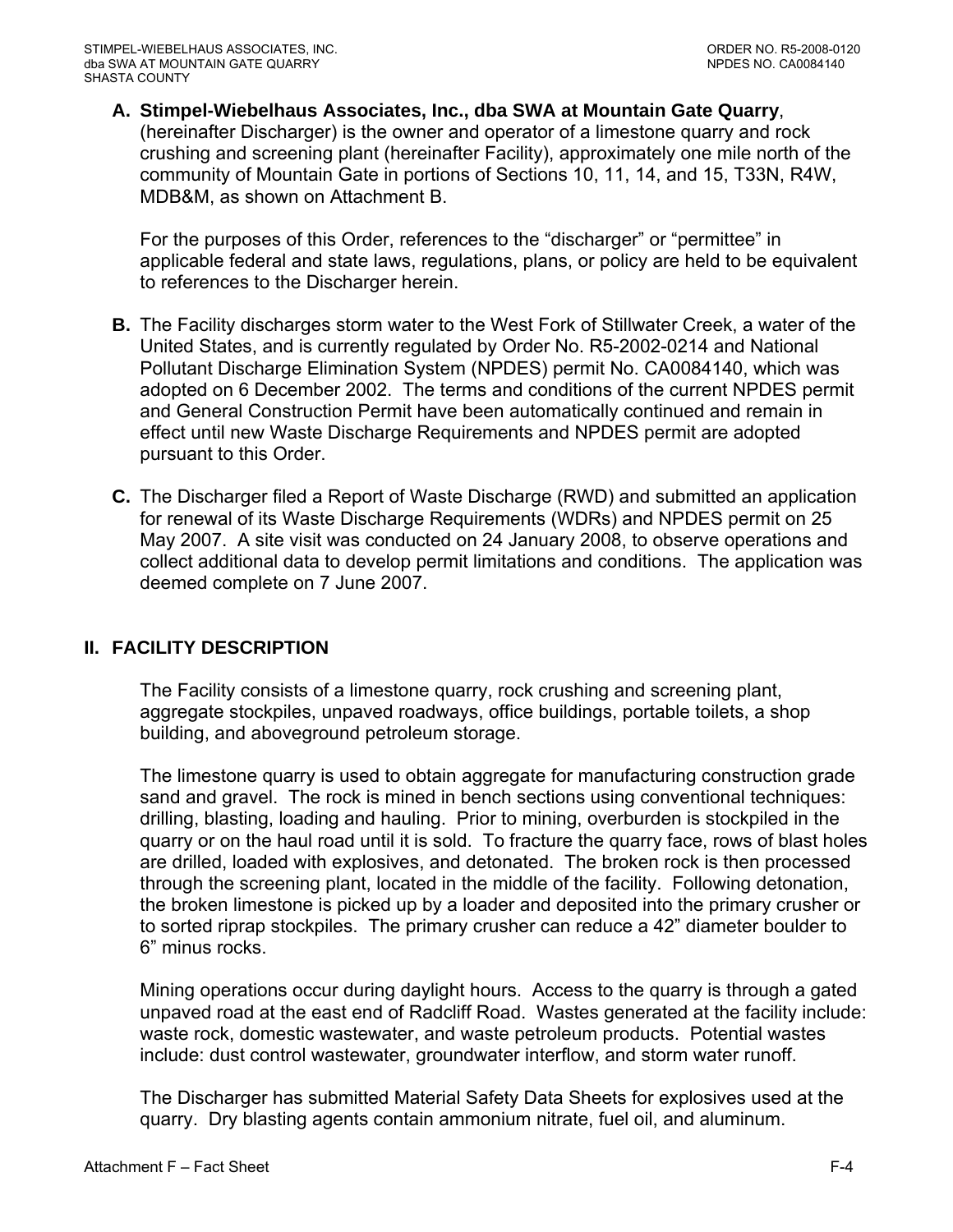<span id="page-61-0"></span>Various petroleum products are used at the limestone quarry to maintain the Discharger's equipment. The aboveground storage tanks have secondary containment. The Discharger has submitted a Spill Prevention Control and Countermeasure Plan dated 5 September 2007 for the aboveground petroleum storage at the limestone quarry. The SPCC plan lists all petroleum storage containers greater than 200-gallons and drum storage as follows:

| PETROLEUM CONTAINER                                                                      | <b>LOCATION</b>                                      |
|------------------------------------------------------------------------------------------|------------------------------------------------------|
| 10,000-gallon Diesel #2                                                                  | Secondary Containment Area East of Grinding<br>Plant |
| 1,000-gallon Unleaded Fuel                                                               | Secondary Containment Area East of Grinding<br>Plant |
| 250-gallon Transmision Fluid                                                             | Secondary Containment Area East of Grinding<br>Plant |
| 250-gallon SEA 15W-40 Oil                                                                | Secondary Containment Area East of Grinding<br>Plant |
| 500-gallon Waste Oil                                                                     | Secondary Containment Area East of Grinding<br>Plant |
| 20 drums @55 gallons Small<br>Volume Storage.<br>1,500-gallon Oil Transfer<br>Operations | Secondary Containment Area East of Grinding<br>Plant |
| 8,500-gallon Main Bulk Diesel<br><b>Storage for Generator</b>                            | Secondary Containment Area West of Rock<br>Plant     |
| 2,056-gallon Bulk Diesel<br>Storage for Generator                                        | Secondary Containment Area West of Rock<br>Plant     |

#### **A. Description of Wastewater Treatment or Controls**

1. The Discharger has constructed five sedimentation basins (basins A through E) to retain solids carried in storm water runoff, as shown in Attachment C. Storm water from northeast of the crushing and screening plant from an area that is mostly undisturbed enters sedimentation basin A. Storm water from the quarry road and southeast of the quarry is retained in sedimentation basins B and C. Storm water from the plant, stockpiles, and quarry are retained in sedimentation basin D. Sedimentation basin E receives storm water from the scale and entrance roadway. When capacity is reached in the basins, an undetermined amount of storm water is discharged to the West Fork of Stillwater Creek via SW-001, SW-002, and SW-003.

# **B. Discharge Points and Receiving Waters**

1. The Facility (Assessor's Parcel Nos. 307-340-004, 307-340-007, and 307-350-007) is located one mile east of the community of Mountain Gate in portions of Sections 10, 11, 14, and 15, T33N, R4W, MDB&M, as shown on Attachment B, a part of this Order.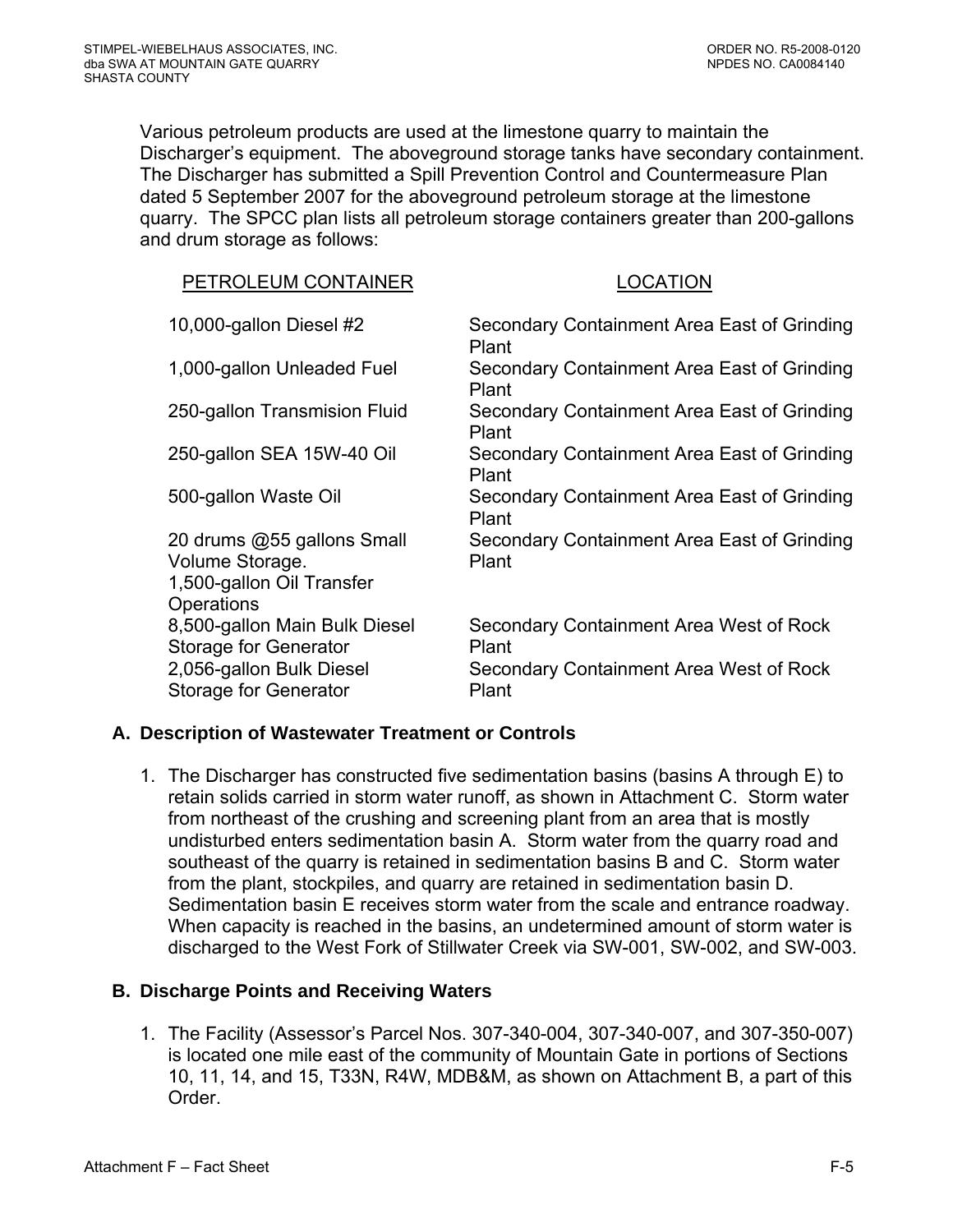- 2. The Discharger has constructed five sedimentation basins (basins a through E) to retain solids carried in storm water runoff, as shown in Attachment B. Discharges from the sedimentation basins are as follow:
	- a. Sedimentation Basin A, northeast of the crushing and screening plant, collects storm water runoff from an area that is undisturbed.
	- b. Sedimentation Basins B and C are immediately east of the quarry and have a combined discharge through an 18 inch corrugated metal pipe to the West Fork of Stillwater Creek at latitude 40° 43' 33" N and longitude 122° 18' 08" W. The discharge from sedimentation basins B and C is designated as SW-001. In addition, SW-001 receives storm water runoff from the eastern stockpiles and screening plant via a french drain.
	- c. Sedimentation Basin D, northwest of the quarry, collects storm water runoff from most of the rock crushing and screening plant, stockpiles, and quarry and discharges to the West Fork of Stillwater Creek at latitude 40° 43' 36" N, longitude 122° 18' 15" W. The Discharge from sedimentation Basin D is designated as SW-002.
	- d. Sedimentation Basin E, northwest of the scale house, collects storm water runoff from the scale and entrance roadway and discharges it to the West Fork of Stillwater Creek at latitude 40° 43' 36" N and longitude 122° 18' 15" W.
- 3. Storm Water Discharge Points SW-001, SW-002, and SW-003 are all located within the Enterprise Flat Hydrologic Area (508.10) of the Redding Hydrologic Unit as defined by the interagency hydrologic map for the Sacramento Hydrologic Basin prepared by the Department of Water Resources (1986).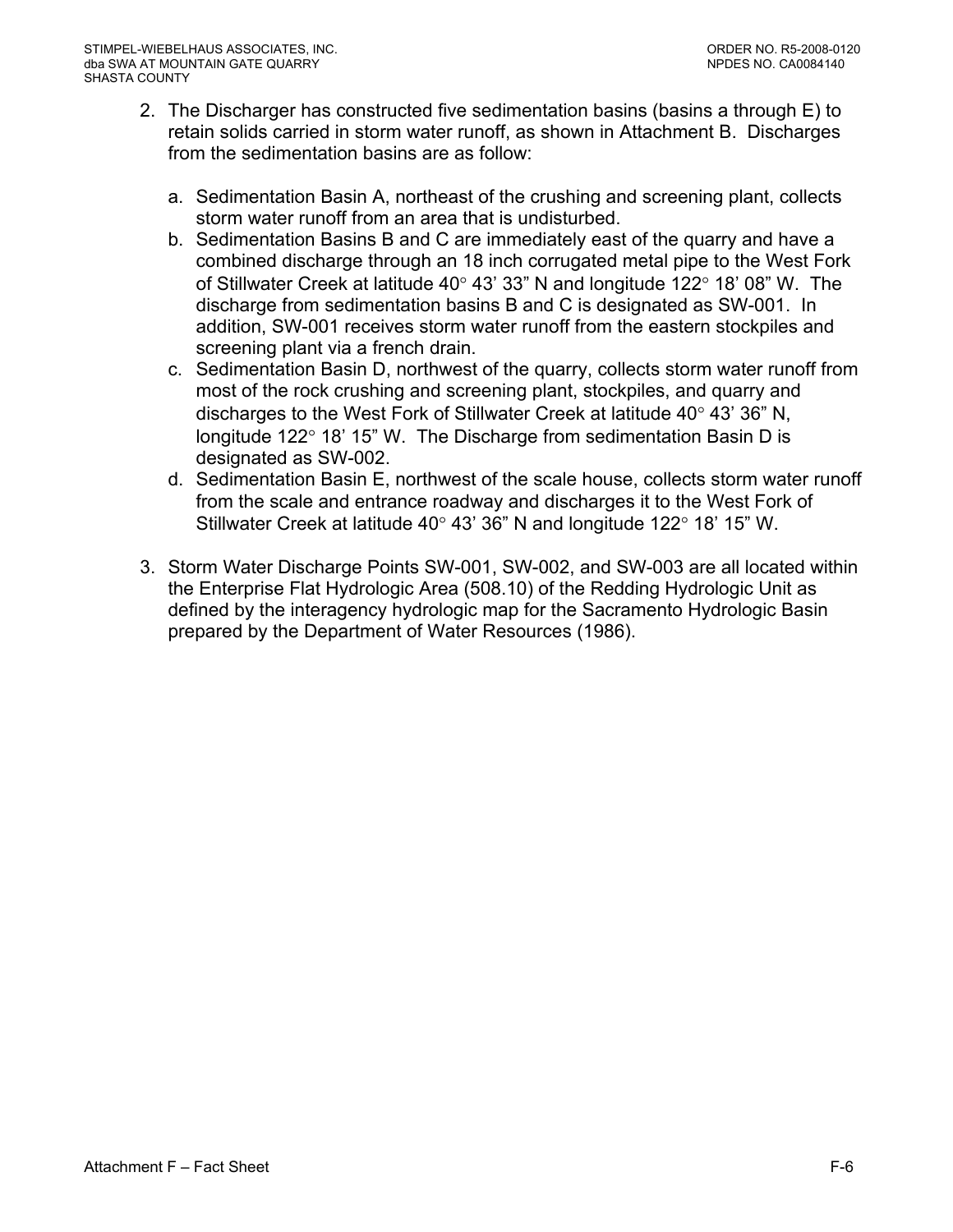<span id="page-63-0"></span>**C. Summary of Existing Requirements and Self-Monitoring Report (SMR) Data** 

Effluent Limitations and Discharge Specifications contained in the existing Order for discharges from storm water discharge point SW-001, SW-002, and SW-003 (Monitoring Location EFF-001, EFF-002, EFF-003) and representative monitoring data from the term of the previous Order are as follows:

| <b>Parameter</b>                          | <b>Units</b> | <b>Effluent Limitation</b>                                      |                   |                                | <b>Monitoring Data</b><br>$(1/2005 - 12/2007)$                   |                                                                |                                                                |  |
|-------------------------------------------|--------------|-----------------------------------------------------------------|-------------------|--------------------------------|------------------------------------------------------------------|----------------------------------------------------------------|----------------------------------------------------------------|--|
|                                           |              | Average<br><b>Monthly</b>                                       | Average<br>Weekly | <b>Maximum</b><br><b>Daily</b> | <b>Highest</b><br><b>Daily</b><br><b>Discharge</b><br>$(SW-001)$ | <b>Highest</b><br><b>Daily</b><br><b>Discharge</b><br>(SW-002) | <b>Highest</b><br><b>Daily</b><br><b>Discharge</b><br>(SW-003) |  |
| Settleable<br>Solids                      | mL/L         |                                                                 |                   | 0.2                            | 0.1                                                              | 0.2                                                            | < 0.1                                                          |  |
| Total<br>Suspended<br>Solids              | mg/L         |                                                                 |                   |                                | 290                                                              | 206                                                            | 293                                                            |  |
| Turbidity                                 | <b>NTU</b>   |                                                                 |                   |                                | 289                                                              | 228                                                            | 362                                                            |  |
| Electrical<br>Conductivity<br>$@$ 25 $°C$ | umhos/<br>cm |                                                                 |                   |                                | 243                                                              | 200                                                            | 222                                                            |  |
| Aluminum                                  | ug/L         |                                                                 |                   |                                | 400                                                              | 1140                                                           | 465                                                            |  |
| Arsenic, total                            | ug/L         |                                                                 |                   |                                | 0.2                                                              | 0.40                                                           | 0.4                                                            |  |
| Cadmium,<br>total                         | ug/L         |                                                                 |                   |                                | < 0.06                                                           | < 0.06                                                         | 0.06                                                           |  |
| Chromium<br>VI, total                     | ug/L         |                                                                 |                   |                                | 2.0                                                              | 2.0                                                            | 2.0                                                            |  |
| Copper, total                             | ug/L         |                                                                 |                   |                                | 1.4                                                              | 1.1                                                            | 1.3                                                            |  |
| Iron                                      | ug/L         |                                                                 |                   |                                | 298                                                              | 689                                                            | 308                                                            |  |
| Lead, total                               | ug/L         |                                                                 |                   |                                | 0.40                                                             | 0.50                                                           | 0.50                                                           |  |
| Manganese                                 | ug/L         |                                                                 |                   |                                | 17.9                                                             | 56.9                                                           | 21.3                                                           |  |
| Thallium                                  | ug/L         |                                                                 |                   |                                | < 0.20                                                           | < 0.20                                                         | < 0.20                                                         |  |
| Zinc, total                               | ug/L         |                                                                 |                   |                                | 16.8                                                             | 9.0                                                            | 4.9                                                            |  |
| <b>Hardness</b>                           | mg/L         |                                                                 |                   |                                | 122                                                              | 83                                                             | 78                                                             |  |
| pH                                        | pH<br>units  | pH shall remain within the range of 6.0<br>and 9.0 at all times |                   | (8.47,<br>$7.50^{(1)}$         | (8.45,<br>$(7.94)^{(1)}$                                         | (8.45,<br>$7.87)^{(1)}$                                        |                                                                |  |

|  |  |  | Table F-2. Historic Effluent Limitations and Monitoring Data |
|--|--|--|--------------------------------------------------------------|
|--|--|--|--------------------------------------------------------------|

(1) Instantaneous Maximum and Instantaneous Minimum.

#### **D. Compliance Summary**

Based on the monitoring data submitted by the Discharger from January 2004 through December 2007, the Discharger appears to have been in compliance with the permit with the exeption of 11 alleged receiving water turbidity violations. The Discharger submitted supplemental information to show that they were not responsible for the turbidity exceedences. The alleged violations were subsequently dismissed by the Regional Board. No other effluent or receiving water violations set by Order No. R5- 2002-0214 have been documented.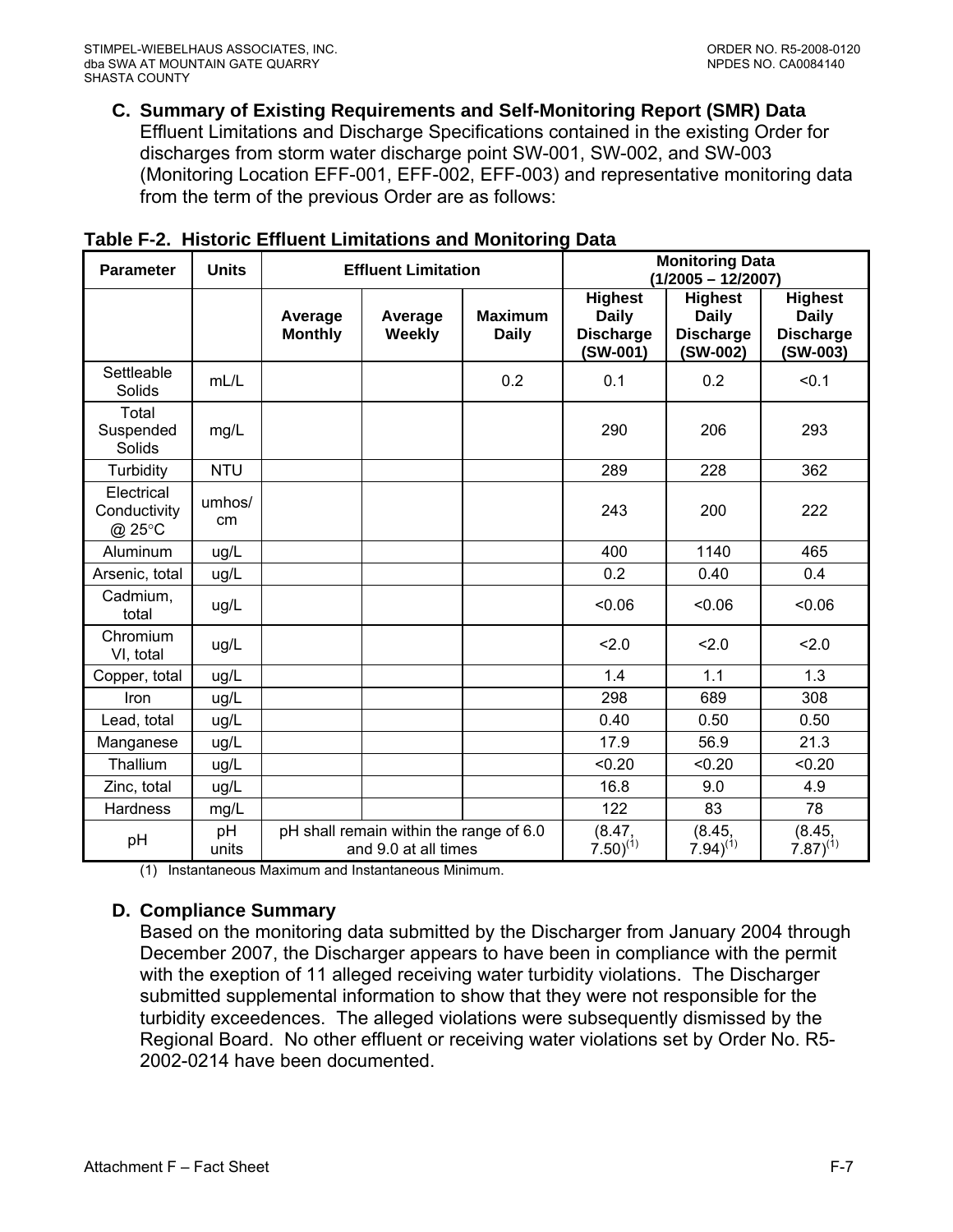#### <span id="page-64-0"></span>**E. Planned Changes**

The Facility does not anticipate any planned changes within the next five years that would affect surface water quality.

### **III. APPLICABLE PLANS, POLICIES, AND REGULATIONS**

The requirements contained in this Order are based on the applicable plans, policies, and regulations identified in section II of the Limitations and Discharge Requirements ([Findings](#page-2-0)). This section provides supplemental information, where appropriate, for the plans, policies, and regulations relevant to the discharge.

#### **A. Legal Authority**

See Limitations and Discharge Requirements - [Findings, Section II.C.](#page-3-0) 

**B. California Environmental Quality Act (CEQA)**  See Limitations and Discharge Requirements - [Findings, Section II.E.](#page-3-0)

#### **C. State and Federal Regulations, Policies, and Plans**

1. **Water Quality Control Plans**. As explained in Findings, Section II. H, the Regional Water Board adopted a *Water Quality Control Plan, Fourth Edition (Revised February 2007), for the Sacramento and San Joaquin River Basins* (Basin Plan) that designates beneficial uses, establishes water quality objectives, and contains implementation programs and policies to achieve those objectives for all waters addressed through the plan. The Basin Plan at page II-2.00 states that the "…*beneficial uses of any specifically identified water body generally apply to its tributary streams*." The Basin Plan does not specifically identify beneficial uses for the unnamed tributary or the West Fork of Stillwater Creek, but does identify present and potential uses for the Sacramento River, to which the West Fork of Stillwater Creek, via Stillwater Creek, is tributary. In addition, State Water Board Resolution No. 88-63 requires that, with certain exceptions, the Regional Water Board assign the municipal and domestic supply use to water bodies that do not have beneficial uses listed in the Basin Plan. The beneficial uses of the unnamed tributary and the West Fork of Stillwater Creek downstream of the discharge are municipal and domestic supply, agricultural irrigation, agricultural stock watering, industrial power water supply, water contact recreation including canoeing and rafting, other noncontact water recreation, warm freshwater aquatic habitat, cold freshwater aquatic habitat, warm spawning habitat, cold spawning habitat, and wildlife habitat.

The Basin Plan on page II-1.00 states: "*Protection and enhancement of existing and potential beneficial uses are primary goals of water quality planning…*" and with respect to disposal of wastewaters states that "...*disposal of wastewaters is [not] a prohibited use of waters of the State; it is merely a use which cannot be satisfied to the detriment of beneficial uses.*"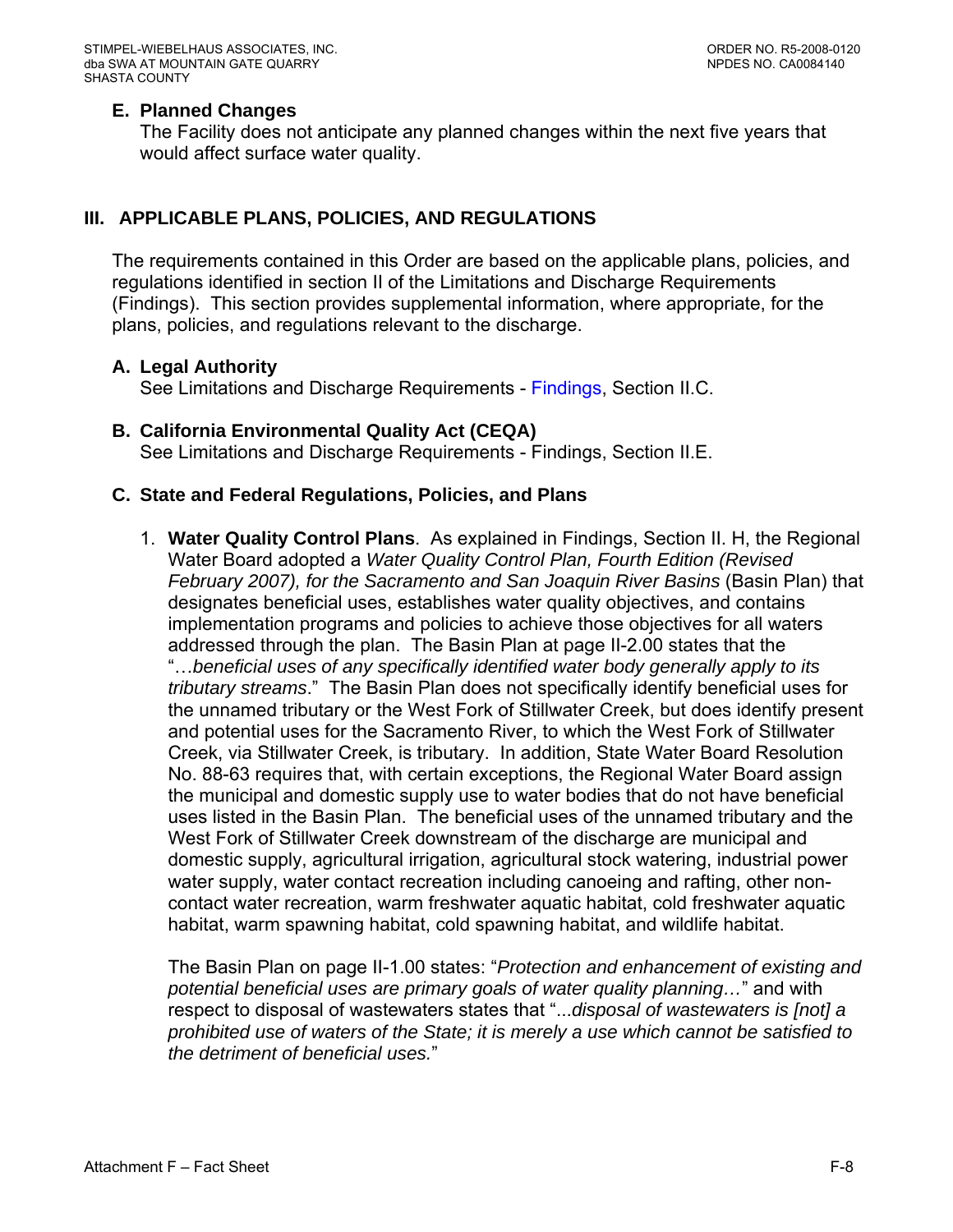The federal CWA section 101(a)(2), states: "*it is the national goal that wherever attainable, an interim goal of water quality which provides for the protection and propagation of fish, shellfish, and wildlife, and for recreation in and on the water be achieved by July 1, 1983.*" Federal Regulations, developed to implement the requirements of the CWA, create a rebuttable presumption that all waters be designated as fishable and swimmable. Federal Regulations, 40 CFR sections 131.2 and 131.10, require that all waters of the State regulated to protect the beneficial uses of public water supply, protection and propagation of fish, shell fish and wildlife, recreation in and on the water, agricultural, industrial and other purposes including navigation. Section 131.3(e), 40 CFR, defines existing beneficial uses as those uses actually attained after November 28, 1975, whether or not they are included in the water quality standards. Federal Regulation, 40 CFR section 131.10 requires that uses be obtained by implementing effluent limitations, requires that all downstream uses be protected and states that in no case shall a state adopt waste transport or waste assimilation as a beneficial use for any waters of the United States.

- 2. **Thermal Plan. Not Applicable.**
- 3. **Bay-Delta Plan. Not Applicable.**
- 4. **Antidegradation Policy.** Section 131.12, 40 CFR, requires that the state water quality standards include an antidegradation policy consistent with the federal policy. The State Water Board established California's antidegradation policy in State Water Board Resolution No. 68-16. Resolution No. 68-16 incorporates the federal antidegradation policy where the federal policy applies under federal law. Resolution No. 68-16 requires that existing water quality be maintained unless degradation is justified based on specific findings. The Regional Water Board's Basin Plan implements, and incorporates by reference, both the State and federal antidegradation policies. As discussed in detail in the Fact Sheet ([Attachment F,](#page-75-0)  [Section IV.D.4.](#page-75-0)) the discharge is consistent with the antidegradation provisions of 40 CFR section 131.12 and State Water Board Resolution 68-16. This Order specifically prohibits the discharge from causing the water quality in the receiving water to be degraded so as to cause a designated beneficial use or water quality standard to be violated.
- 5. **Anti-Backsliding Requirements.** Sections 402(o)(2) and 303(d)(4) of the CWA and federal regulations at title 40, Code of Federal Regulations section 122.44(l) prohibit backsliding in NPDES permits. These anti-backsliding provisions require that effluent limitations in a reissued permit must be as stringent as those in the previous permit, with some exceptions in which limitations may be relaxed. Compliance with the Anti-Backsliding requirements is discussed in [Section IV.D.3.](#page-75-0)  Previously applicable effluent limitations remain applicable. BMPs and receiving water limitations have been added.

All receiving water beneficial uses will be protected and all water quality standards will be met in the receiving water.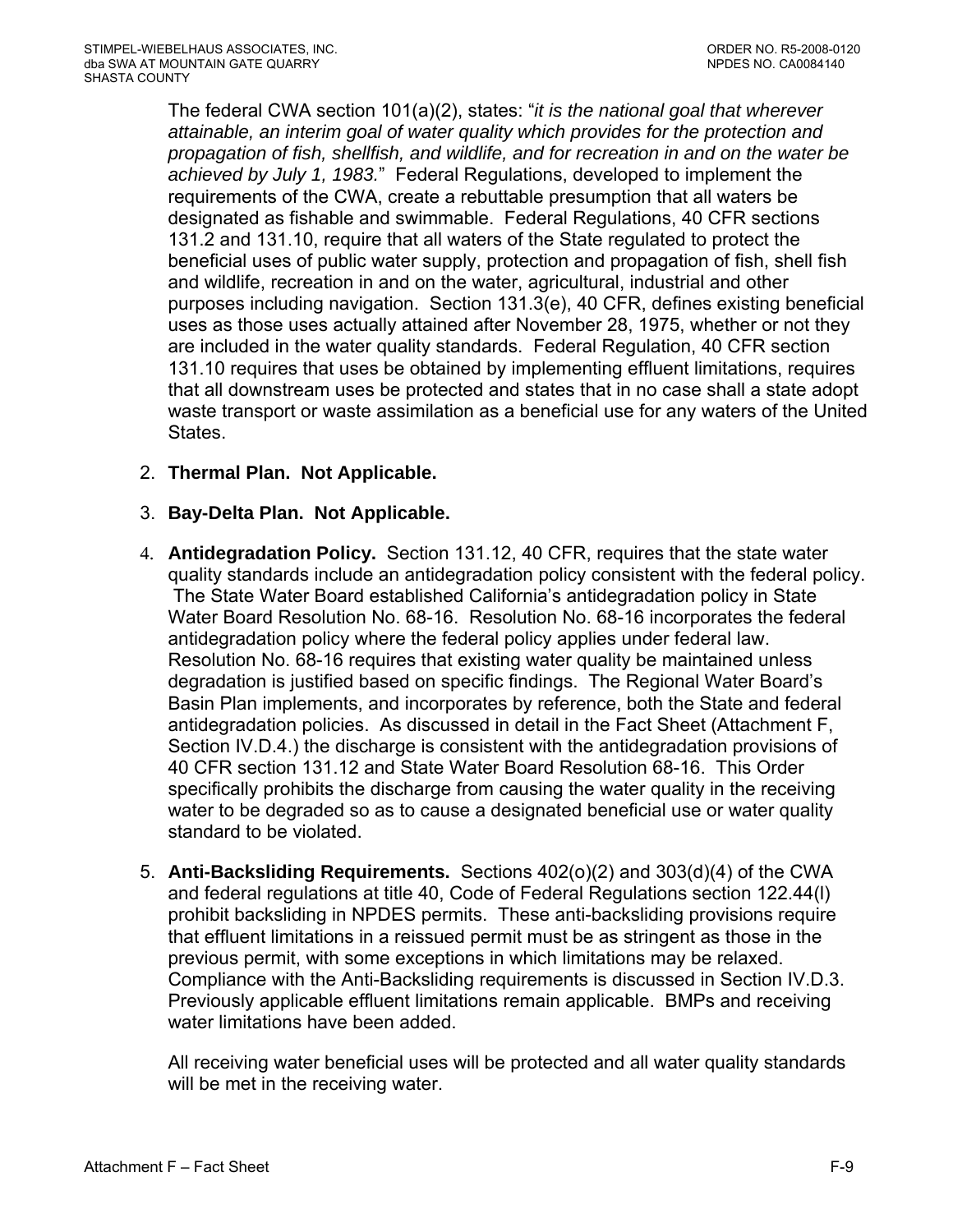- <span id="page-66-0"></span>6. **Emergency Planning and Community Right to Know Act. Not Applicable**. Facility is not a POTW, and does not discharge wastes, other than domestic wastes, into a POTW collection system.
- 7. **Storm Water Requirements.** USEPA promulgated Federal Regulations for storm water on 16 November 1990 in 40 CFR Parts 122, 123, and 124. The NPDES Industrial Storm Water Program regulates storm water discharges from industrial facilities. This site-specific, individual Order implements the requirements of the Industrial Storm Water Program.
- 8. **Endangered Species Act***.* This Order does not authorize any act that results in the taking of a threatened or endangered species or any act that is now prohibited, or becomes prohibited in the future, under either the California Endangered Species Act (Fish and Game Code sections 2050 to 2097) or the Federal Endangered Species Act (16 U.S.C.A. sections 1531 to 1544). This Order requires compliance with effluent limits, receiving water limits, and other requirements to protect the beneficial uses of waters of the state. The Discharger is responsible for meeting all requirements of the applicable Endangered Species Act.

# **D. Impaired Water Bodies on CWA 303(d) List**

- 1. Under Section 303(d) of the 1972 Clean Water Act, states, territories and authorized tribes are required to develop lists of water quality limited segments. The waters on these lists do not meet water quality standards, even after point sources of pollution have installed the minimum required levels of pollution control technology. On July 25, 2003 USEPA gave final approval to California's 2002 Section 303(d) List of Water Quality Limited Segments. The Basin Plan references this list of Water Quality Limited Segments (WQLSs), which are defined as "…*those sections of lakes, streams, rivers or other fresh water bodies where water quality does not meet (or is not expected to meet) water quality standards even after the application of appropriate limitations for point sources (40 CFR 130, et seq.)*." The Basin Plan also states, "*Additional treatment beyond minimum federal standards will be imposed on dischargers to [WQLSs]. Dischargers will be assigned or allocated a maximum allowable load of critical pollutants so that water quality objectives can be met in the segment.*" The receiving water has not been 303d-listed.
- 2. **Total Maximum Daily Loads.** No TMDL has been adopted for the receiving water.

# **E. Other Plans, Polices and Regulations**

1. The State Water Board adopted the *Water Quality Control Policy for the Enclosed Bays and Estuaries of California*. The requirements within this Order are consistent with the Policy.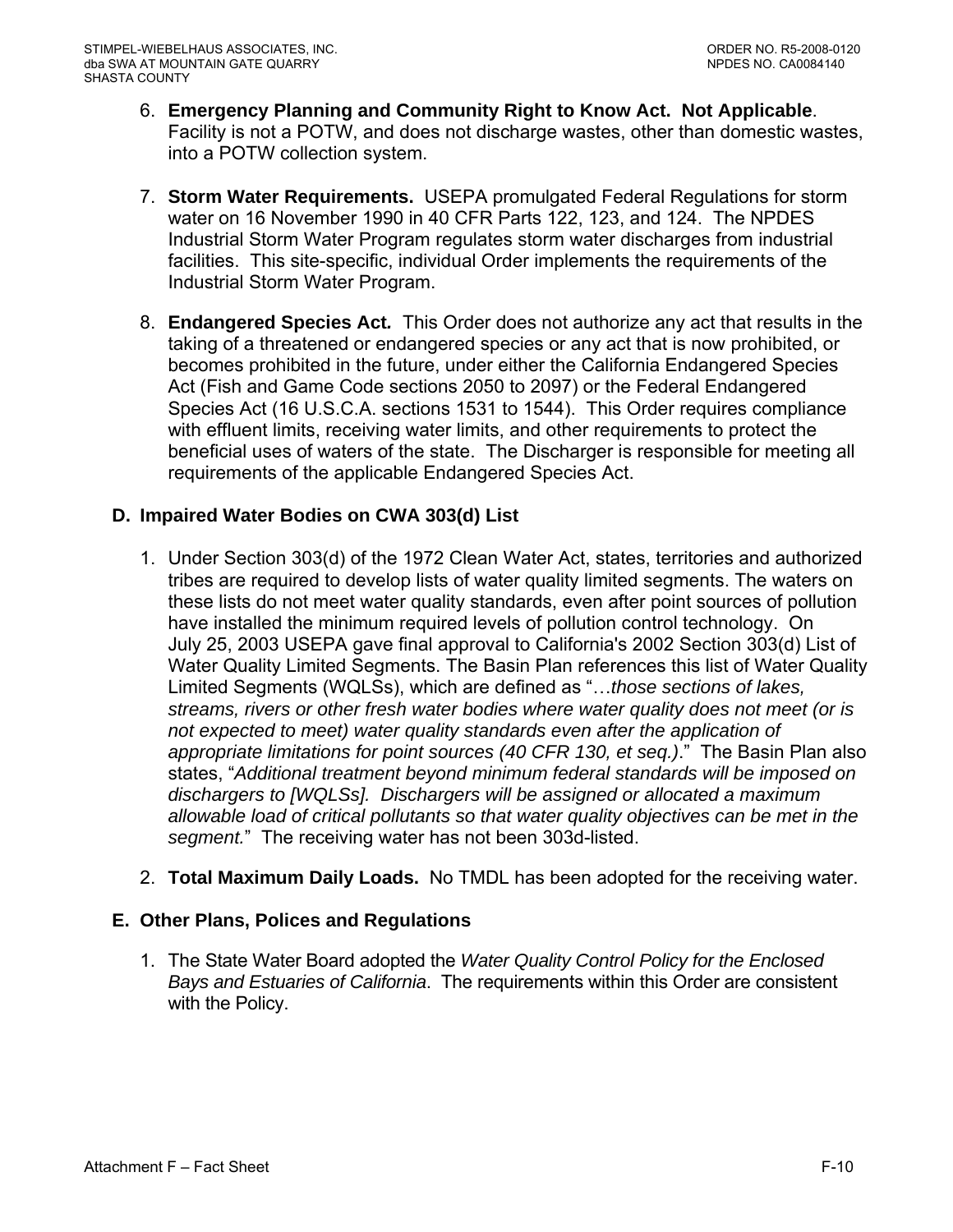#### <span id="page-67-0"></span>**IV. RATIONALE FOR EFFLUENT LIMITATIONS AND DISCHARGE SPECIFICATIONS**

Effluent limitations and toxic and pretreatment effluent standards established pursuant to Sections 301 (Effluent Limitations), 302 (Water Quality Related Effluent Limitations), 304 (Information and Guidelines), and 307 (Toxic and Pretreatment Effluent Standards) of the Clean Water Act (CWA) and amendments thereto are applicable to the discharge.

The Federal CWA mandates the implementation of effluent limitations that are as stringent as necessary to meet water quality standards established pursuant to state or federal law [33 U.S.C., § 1311(b)(1)(C); 40 CFR, § 122.44(d)(1)]. NPDES permits must incorporate discharge limits necessary to ensure that water quality standards are met. This requirement applies to narrative criteria as well as to criteria specifying maximum amounts of particular pollutants. Pursuant to Federal Regulations, 40 CFR Section 122.44(d)(1)(i), NPDES permits must contain limits that control all pollutants that "*are or may be discharged at a level which will cause, have the reasonable potential to cause, or contribute to an excursion above any state water quality standard, including state narrative criteria for water quality*." Federal Regulations, 40 CFR, §122.44(d)(1)(vi), further provide that "[w]*here a state has not established a water quality criterion for a specific chemical pollutant that is present in an effluent at a concentration that causes, has the reasonable potential to cause, or contributes to an excursion above a narrative criterion within an applicable State water quality standard, the permitting authority must establish effluent limits.*"

The CWA requires point source discharges to control the amount of conventional, nonconventional, and toxic pollutants that are discharged into the waters of the United States. The control of pollutants discharged is established through effluent limitations and other requirements in NPDES permits. There are two principal bases for effluent limitations: 40 CFR §122.44(a) requires that permits include applicable technology-based limitations and standards, and 40 CFR §122.44(d) requires that permits include water quality-based effluent limitations to attain and maintain applicable numeric and narrative water quality criteria to protect the beneficial uses of the receiving water where numeric water quality objectives have not been established. The Regional Water Board's Basin Plan, page IV-17.00, contains an implementation policy ("Policy for Application of Water Quality Objectives") that specifies that the Regional Water Board "*will, on a case-by-case basis, adopt numerical limitations in orders which will implement the narrative objectives*." This Policy complies with 40 CFR §122.44(d)(1). With respect to narrative objectives, the Regional Water Board must establish effluent limitations using one or more of three specified sources, including (1) EPA's published water quality criteria, (2) a proposed state criterion (*i.e*., water quality objective) or an explicit state policy interpreting its narrative water quality criteria (*i.e*., the Regional Water Board's "Policy for Application of Water Quality Objectives")(40 CFR 122.44(d)(1) (vi) (A), (B) or (C)), or (3) an indicator parameter. The Basin Plan contains a narrative objective requiring that: "*All waters shall be maintained free of toxic substances in concentrations that produce detrimental physiological responses in human, plant, animal, or aquatic life*" (narrative toxicity objective). The Basin Plan requires the application of the most stringent objective necessary to ensure that surface water and groundwater do not contain chemical constituents, discoloration, toxic substances, radionuclides, or taste and odor producing substances that adversely affect beneficial uses. The Basin Plan states that material and relevant information, including numeric criteria, and recommendations from other agencies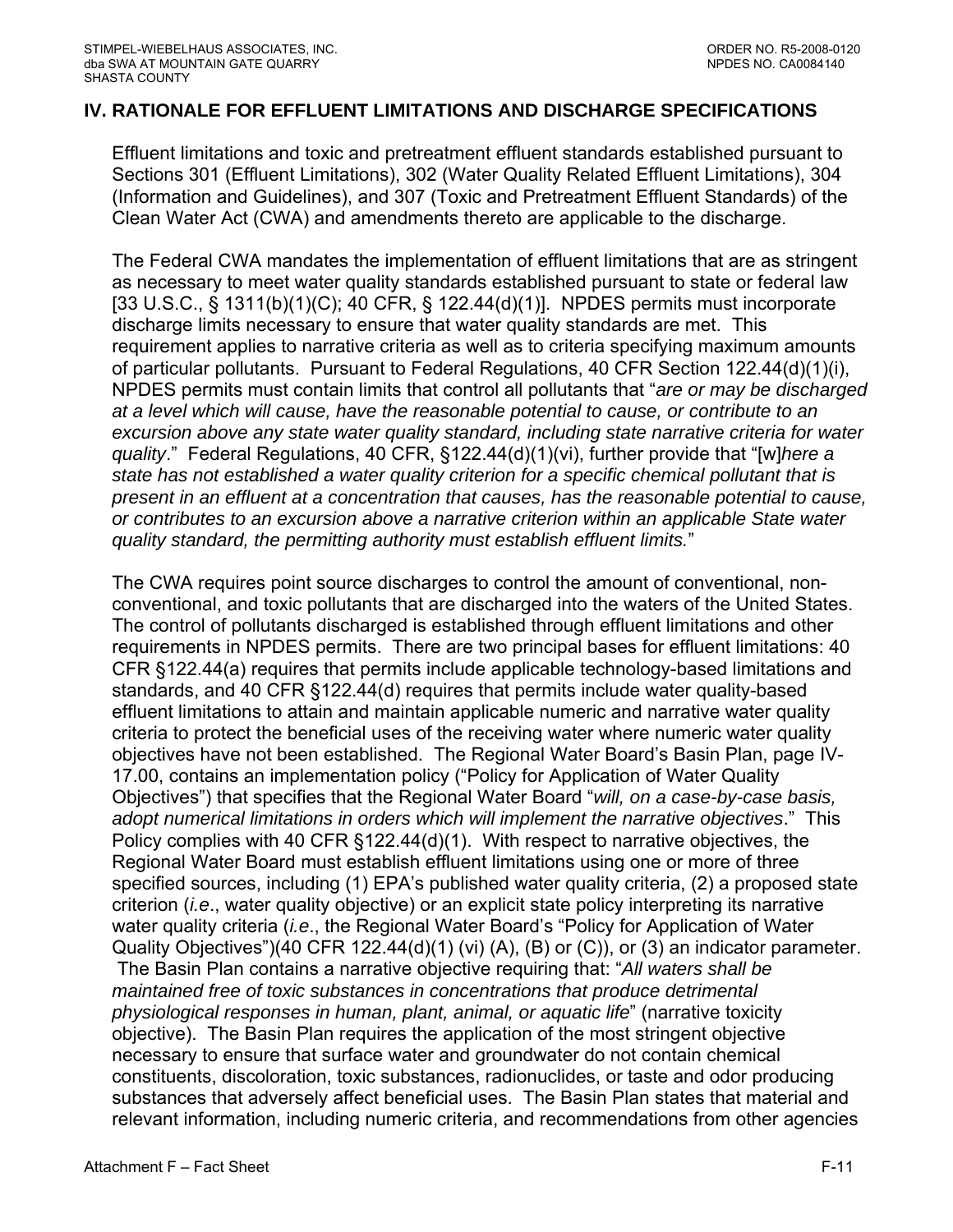<span id="page-68-0"></span>and scientific literature will be utilized in evaluating compliance with the narrative toxicity objective. The Basin Plan also limits chemical constituents in concentrations that adversely affect surface water beneficial uses. For waters designated as municipal, the Basin Plan specifies that, at a minimum, waters shall not contain concentrations of constituents that exceed Maximum Contaminant Levels (MCL) of CCR Title 22. The Basin Plan further states that, to protect all beneficial uses, the Regional Water Board may apply limits more stringent than MCLs.

# **A. Discharge Prohibitions**

As stated in section I.G of Attachment D, Standard Provisions, this Order prohibits bypass from any portion of the treatment facility. Federal Regulations, 40 CFR 122.41 (m), define "bypass" as the intentional diversion of waste streams from any portion of a treatment facility. This section of the Federal Regulations, 40 CFR 122.41 (m)(4), prohibits bypass unless it is unavoidable to prevent loss of life, personal injury, or severe property damage. In considering the Regional Water Board's prohibition of bypasses, the State Water Board adopted a precedential decision, Order No. WQO 2002-0015, which cites the Federal Regulations, 40 CFR 122.41(m), as allowing bypass only for essential maintenance to assure efficient operation.

- 1. Discharge of wastewater, including industrial storm water at a location or in a manner different from that described in the Findings, is prohibited.
- 2. The by-pass or overflow (except by design) of wastewater, including industrial storm water to surface waters is prohibited, except as allowed by Federal Standard Provisions [I.G.](#page-34-0) and [I.H.](#page-35-0) (Attachment D).
- 3. The by-pass of sediment-laden storm water around the sedimentation basins is prohibited.
- 4. Neither the discharge nor its treatment shall create a nuisance as defined in Section 13050 of the California Water Code.
- 5. The discharge of hazardous or toxic substances, including storm water treatment chemicals, grinding aid, solvents or petroleum products (i.e. oil, grease, gasoline, and diesel) to surface waters or groundwater is prohibited.
- 6. Discharge of wastes classified as "hazardous" as defined in Section 2521(a) of Title 23, California Code of Regulations (CCR), Section 2510, et seq., or "designated", as defined in Section 13173 of the California Water Code is prohibited.

# **B. Technology-Based Effluent Limitations**

#### **1. Scope and Authority**

The CWA requires that technology-based effluent limitations be established based on several levels of controls:

a. Best practicable treatment control technology (BPT) represents the average of the best performance by plants within an industrial category or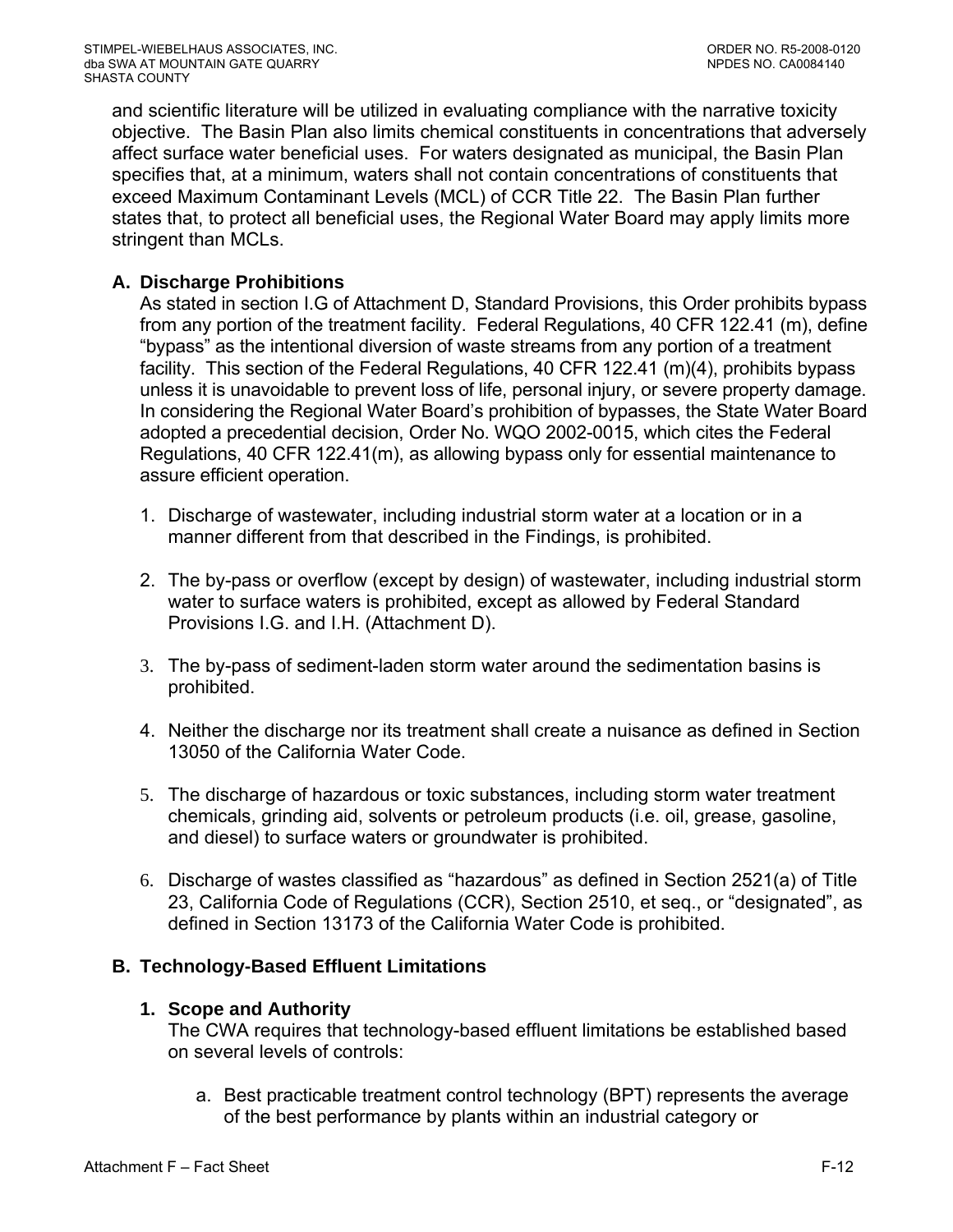subcategory. BPT standards apply to toxic, conventional, and nonconventional pollutants.

- b. Best available technology economically achievable (BAT) represents the best existing performance of treatment technologies that are economically achievable within an industrial point source category. BAT standards apply to toxic and non-conventional pollutants.
- c. Best conventional pollutant control technology (BCT) represents the control from existing industrial point sources of conventional pollutants including BOD, TSS, fecal coliform, pH, and oil and grease. The BCT standard is established after considering the "cost reasonableness" of the relationship between the cost of attaining a reduction in effluent discharge and the benefits that would result, and also the cost effectiveness of additional industrial treatment beyond BPT.
- d. New source performance standards (NSPS) represent the best available demonstrated control technology standards. The intent of NSPS guidelines is to set limitations that represent state-of-the-art treatment technology for new sources.

The CWA requires USEPA to develop effluent limitations, guidelines and standards (ELGs) representing application of BPT, BAT, BCT, and NSPS. Section 402(a)(1) of the CWA and section 125.3 of the Code of Federal Regulations authorize the use of best professional judgment (BPJ) to derive technology-based effluent limitations on a case-by-case basis where ELGs are not available for certain industrial categories and/or pollutants of concern. Where BPJ is used, the permit writer must consider specific factors outlined in section 125.3.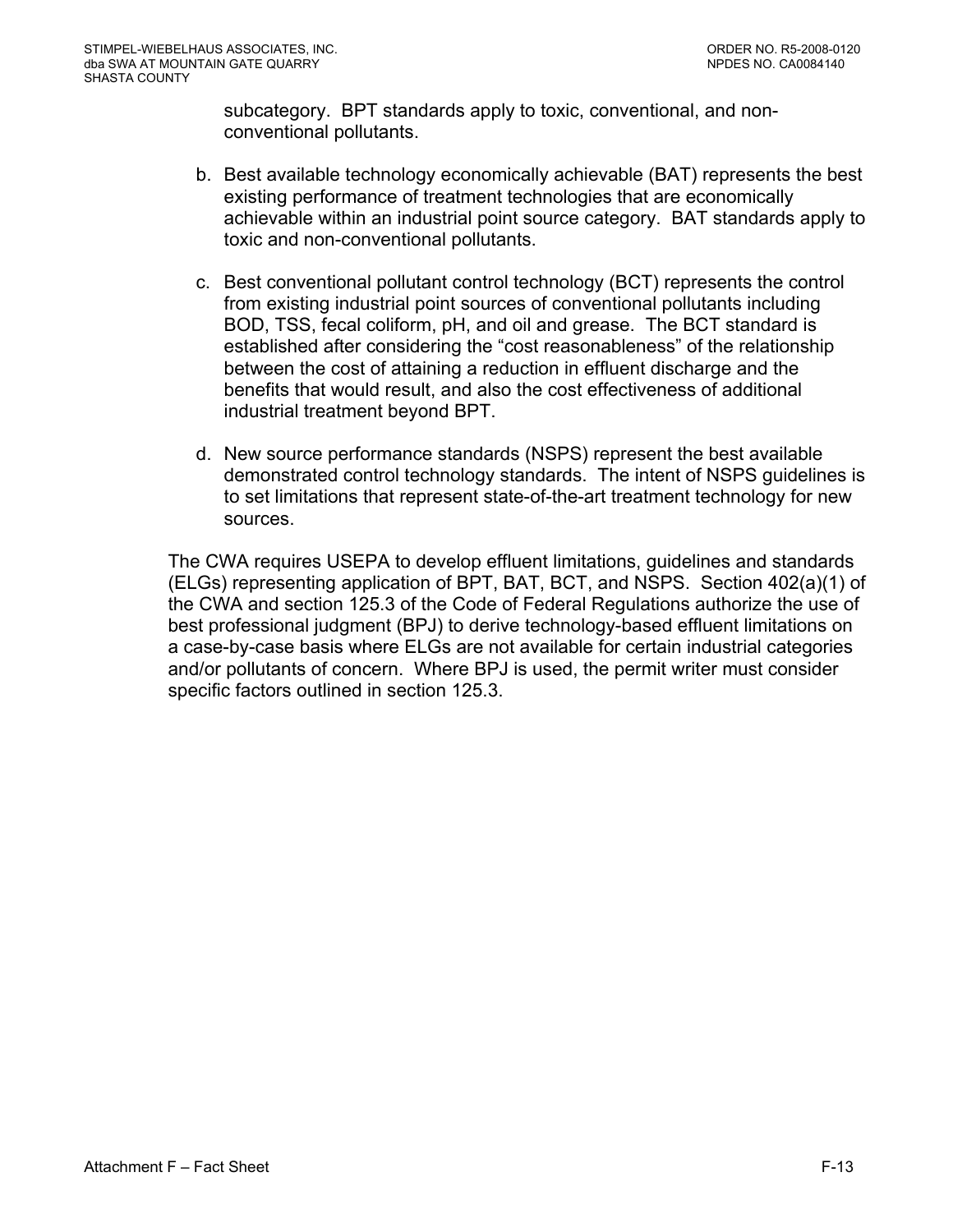## <span id="page-70-0"></span>**2. Applicable Technology-Based Effluent Limitations**

The Discharger owns and operates a "rock crushing and screening plant" and a "limestone quarry." Therefore, effluent limitations established in Mineral Mining and Processing Point Source Category (40 CFR Part 436) are applicable to this discharge. Specifically, Subpart B (Crushed Stone) and Subpart C (Sand and Gravel) apply.

Except as provided in 40 CFR §125.30 through §125.32, and subject to the provisions of paragraphs (b) and (c) of this section, any existing point source subject to this subpart shall achieve the following effluent limitations representing the degree of effluent reduction attainable by the application of best practicable control technology currently available (BPT).

The following effluent limitations apply to Discharge Point SW-001, SW-002, and SW-003:

- Crushed Stone The pH shall be within the range of 6.0 to 9.0 at all times.
- Construction Sand and Gravel The pH shall be within the range of 6.0 to 9.0 at all times.

Overflow associated with a 10-year, 24-hour rainfall event is not subject to the pH limitation.

#### **Table F-3. Summary of Technology-based Effluent Limitations – SW-001, SW-002, and SW-003**

| <b>Parameter</b> |          | <b>Effluent Limitations</b> |                   |                  |                                 |                                        |
|------------------|----------|-----------------------------|-------------------|------------------|---------------------------------|----------------------------------------|
|                  | Units    | Average<br><b>Monthly</b>   | Average<br>Weekly | Maximum<br>Dailv | Instantaneous<br><b>Minimum</b> | <b>Instantaneous</b><br><b>Maximum</b> |
| рH               | pH units |                             |                   |                  | 6.0                             | 9.0                                    |

(1) Overflow associated with a 10-year, 24-hour rainfall event is not subject to the pH limitation.

# **C. Water Quality-Based Effluent Limitations (WQBELs)**

#### **1. Scope and Authority**

As specified in section 122.44(d)(1)(i), permits are required to include WQBELs for pollutants (including toxicity) that are or may be discharged at levels that cause, have reasonable potential to cause, or contribute to an in-stream excursion above any state water quality standard. The process for determining reasonable potential and calculating WQBELs when necessary is intended to protect the designated uses of the receiving water as specified in the Basin Plan, and achieve applicable water quality objectives and criteria that are contained in other state plans and policies, or any applicable water quality criteria contained in the CTR and NTR.

Also as specified in Section 122.44(K), best management practices (BMPs) may be used in lieu of numeric effluent limitations when: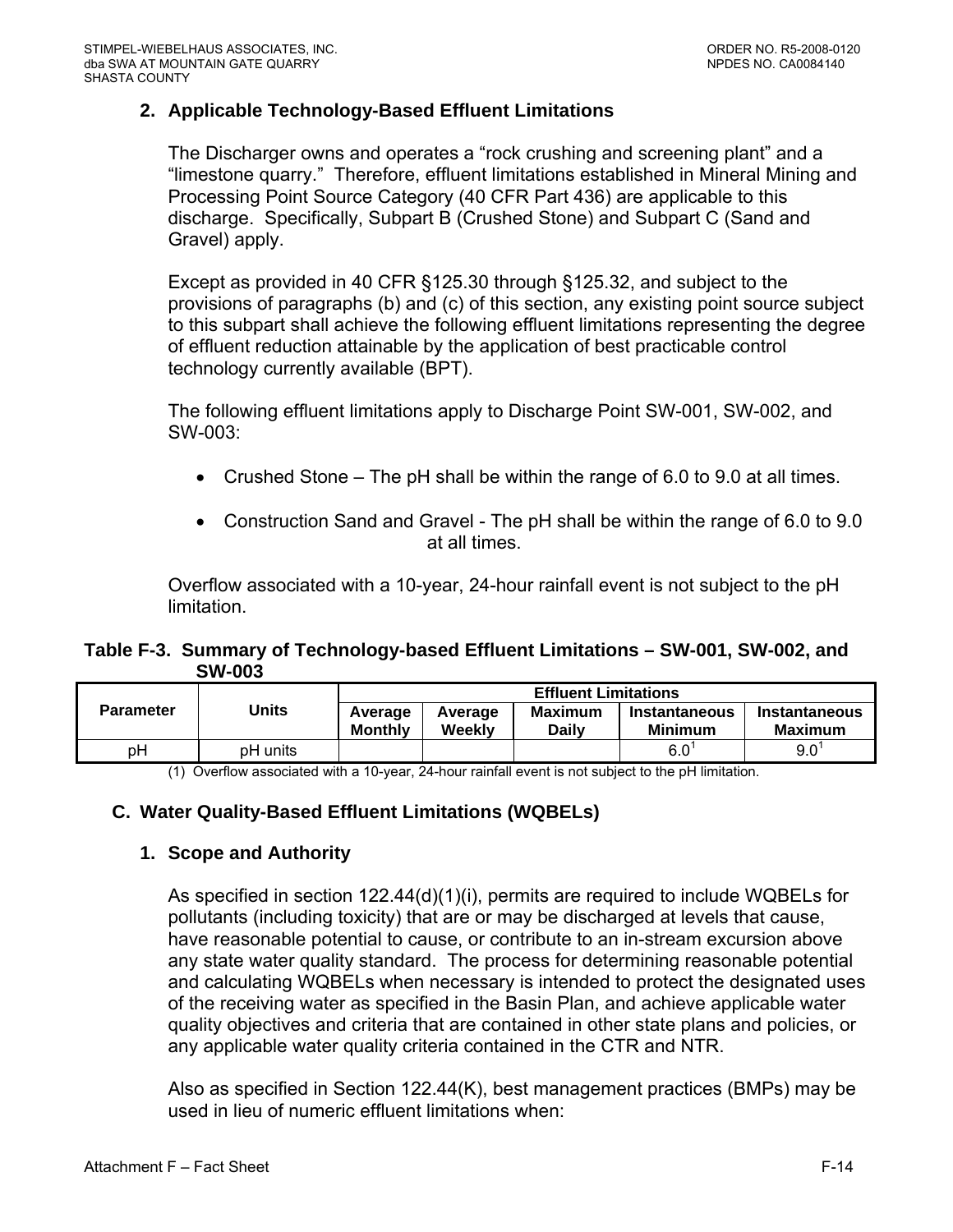- <span id="page-71-0"></span>a. authorized under section 304(e) of the CWA for control of toxic pollutants and hazardous substances from ancillary industrial activities;
- b. authorized under section 402(p) of the CWA for the control of storm water discharges;
- c. numeric effluent limitations are infeasible; or
- d. the practices are reasonably necessary to achieve effluent limitations and standards or to carry out the purpose and intent of the CWA.

Section 402(p) authorizes regulation of storm water discharges associated with industrial activities. A combination of BMPs, numeric effluent limitations, and receiving water limitations are utilized in this Order to regulate the discharge of pollutants from the Discharger's Facility.

#### **2. Applicable Beneficial Uses and Water Quality Criteria and Objectives**

- a. **Receiving Water.** The beneficial uses of the West Fork of Stillwater Creek and its tributaries downstream of the discharge are municipal and domestic supply, agricultural irrigation, agricultural stock watering, industrial service supply, power generation, water contact recreation, including canoeing and rafting, other noncontact water recreation, including aesthetic enjoyment, warm freshwater aquatic habitat, cold freshwater aquatic habitat, warm spawning habitat, reproduction and/or early development, cold spawning, reproduction and/or early development, and wildlife habitat.
- b. **Hardness.** While no effluent limitation for hardness is necessary in this Order, hardness is critical to the assessment of the need for, and the development of, limitations for certain metals. The *California Toxics Rule*, at (c)(4), states the following:

"Application of metals criteria. (i) *For purposes of calculating freshwater aquatic life criteria for metals from the equations in paragraph (b)(2) of this section, for waters with a hardness of 400 mg/L or less as calcium carbonate, the actual ambient hardness of the surface water shall be used in those equations*."

The State Water Board, in footnote 19 to Water Quality Order No. 2004-0013, stated: "*We note that…the Regional Water Board…applied a variable hardness value whereby effluent limitations will vary depending on the actual, current hardness values in the receiving water. We recommend that the Regional Water Board establish either fixed or seasonal effluent limitations for metals, as provided in the SIP, rather than 'floating' effluent limitations*."

Limitations for the discharge must be set to protect the beneficial uses of the receiving water for all discharge conditions. In the absence of the option of including condition-dependent, "floating" limitations that are reflective of actual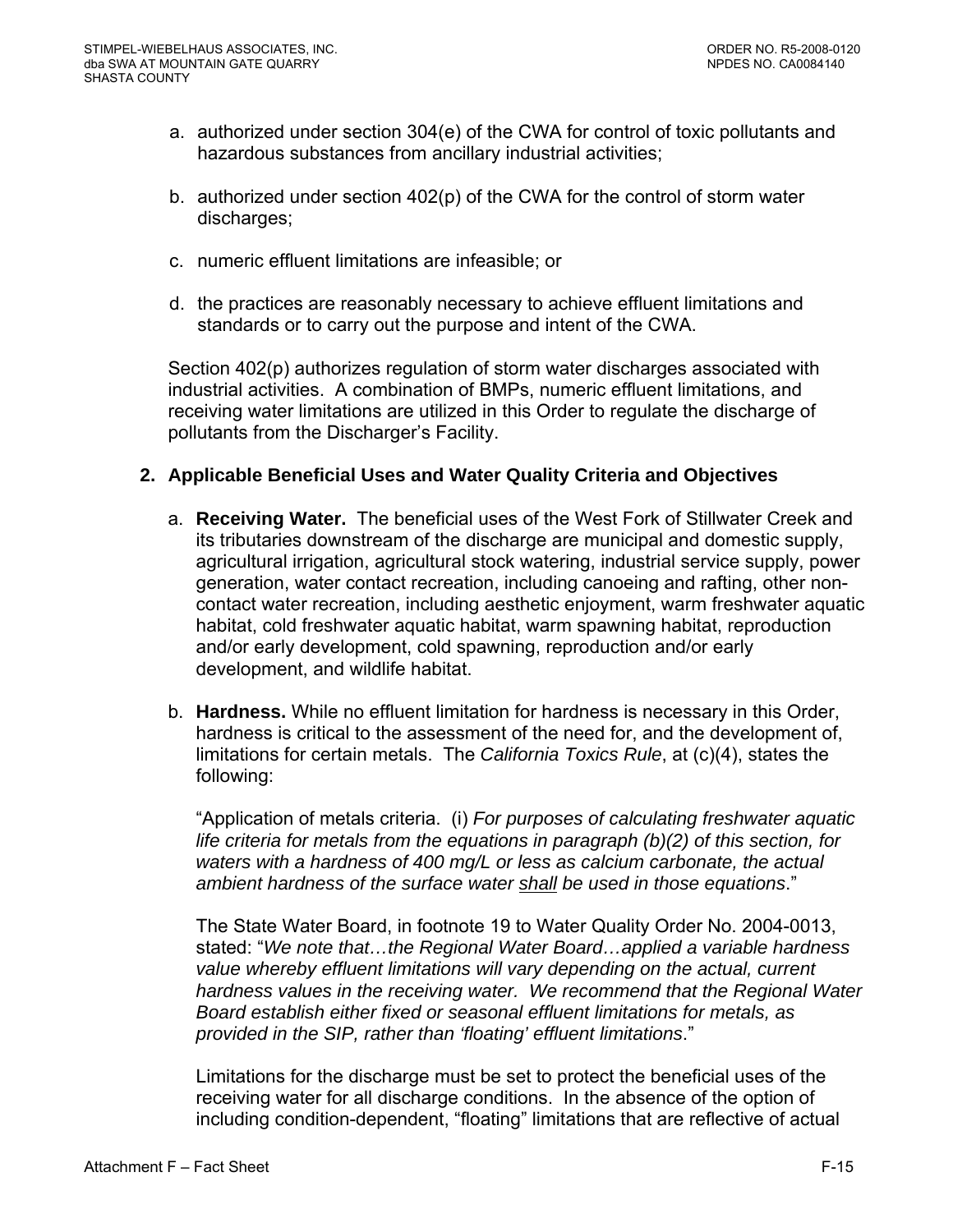conditions at the time of discharge, limitations must be set using the worst-case condition (*e.g*., lowest ambient hardness) in order to protect beneficial uses for all discharge conditions. For purposes of establishing water quality-based limitations, a reported hardness value of 47 mg/L (lowest upstream receiving water hardness) as  $CaCO<sub>3</sub>$  was used.

### c. **Assimilative Capacity/Mixing Zone.**

Based on the available information, the worst-case dilution is assumed to be zero to provide protection for the receiving water beneficial uses. The impact of assuming zero dilution/assimilative capacity within the receiving water is that the discharge limitations are end-of-pipe limits with no allowance for dilution within the receiving water.

### d. **Translators.**

USEPA regulations at 40 CFR 122.45(c) require effluent limitations for metals to be expressed as total recoverable metal, and therefore, attention must be given to ensure that analytical data and water quality standards for metals are expressed accordingly. Appendix 3 of the SIP provides Conversion Factors (CFs) or translators, for certain metals including copper to convert total recoverable concentrations to dissolved concentrations and vice versa. Since the Discharger has not provided translators specific to the receiving water, this Order used CFs from the SIP summarized in Table F-4 below:

| <b>Parameter</b>     | <b>Conversion Factor</b><br><b>Freshwater Acute Criteria</b> | <b>Conversion Factors</b><br><b>Freshwater Chronic Criteria</b> |
|----------------------|--------------------------------------------------------------|-----------------------------------------------------------------|
| Arsenic <sup>1</sup> | 1.00                                                         | 1.00                                                            |
| Cadmium              | 0.976                                                        | 0.941                                                           |
| Chromium (VI)        | 0.982                                                        | 0.962                                                           |
| Copper               | 0.960                                                        | 0.960                                                           |
| Lead                 | 0.901                                                        | 0.901                                                           |
| Thallium             |                                                              |                                                                 |
| Zinc                 | 0.978                                                        | 0.986                                                           |

#### Table F-4. Translators at 47 mg/L hardness as CaCO<sub>3</sub>.

1) Bioaccumulative compound and inappropriate to adjust to percent dissolved.

### **3. Determining the Need for WQBELs**

- a. **pH.** The Basin Plan includes a water quality objective for surface waters (except for Goose Lake) that the "…*pH shall not be depressed below 6.5 nor raised above 8.5. Changes in normal ambient pH levels shall not exceed 0.5 in fresh waters with designated COLD or WARM beneficial uses.*" Effluent Limitations for pH are included in this Order based on the Basin Plan objectives for pH. A range of 6.0 to 9.0 is allowed in the effluent, recognizing the mixing potential in the receiving water, and the protective receiving water limitation.
- b. **Settleable Solids.** For inland surface waters, the Basin Plan states that "[w]ater shall not contain substances in concentrations that result in the deposition of material that causes nuisance or adversely affects beneficial uses."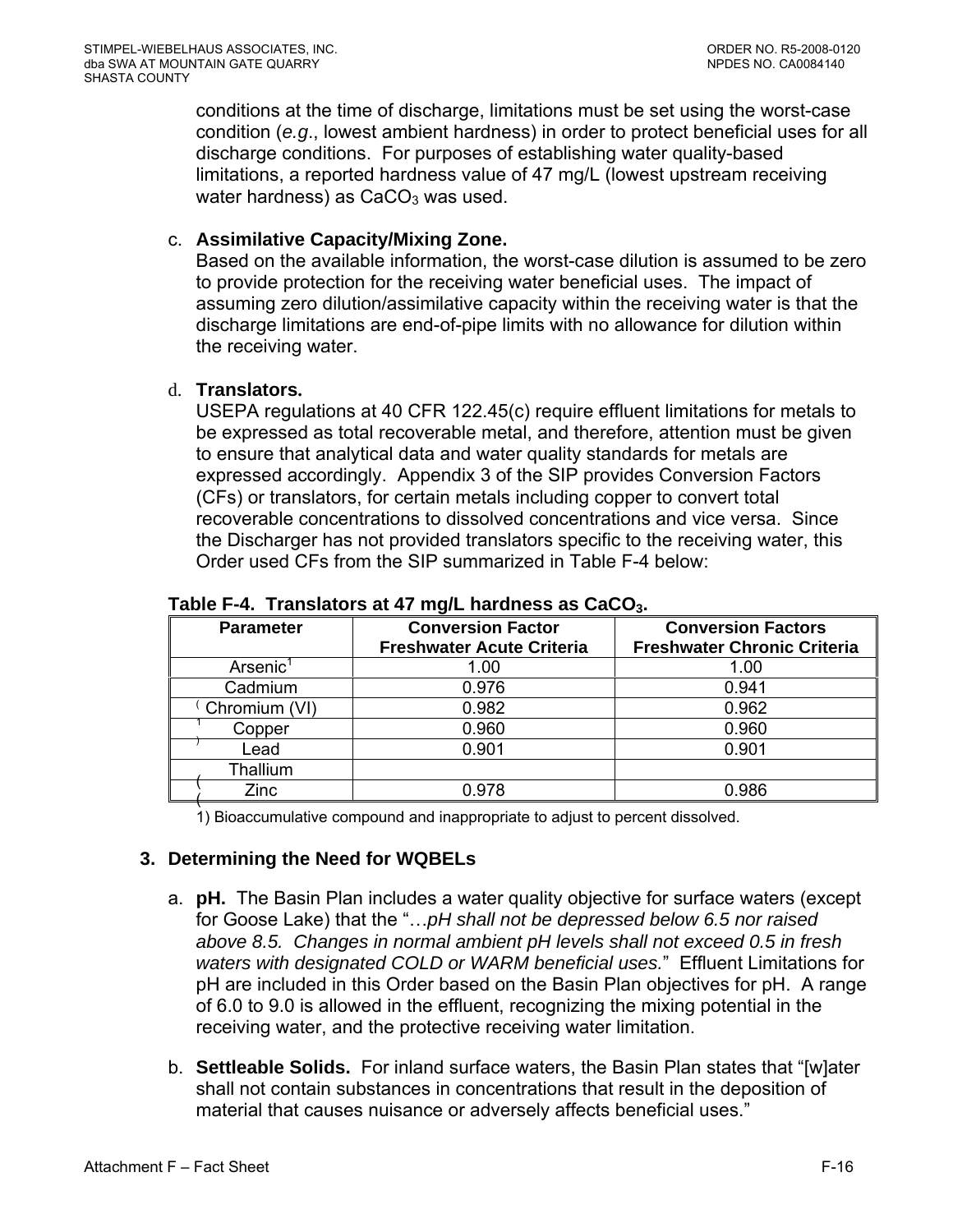# **4. WQBEL Calculations – Not Applicable**

### **Summary of Water Quality-based Effluent Limitations**

**Table F-5. Summary of Water Quality-based Effluent Limitations – SW-001, SW-002, SW-003** 

|                      |                 | <b>Effluent Limitations</b> |                   |                                |                                        |                                 |  |
|----------------------|-----------------|-----------------------------|-------------------|--------------------------------|----------------------------------------|---------------------------------|--|
| <b>Parameter</b>     | <b>Units</b>    | Average<br><b>Monthly</b>   | Average<br>Weekly | <b>Maximum</b><br><b>Daily</b> | <b>Instantaneous</b><br><b>Minimum</b> | Instantaneous<br><b>Maximum</b> |  |
| Settleable<br>Solids | mL/L            | 0.1                         |                   | 0.2                            |                                        |                                 |  |
| pH                   | <b>pH</b> units |                             |                   |                                | 6.0                                    | 9.0                             |  |

### **5. Whole Effluent Toxicity (WET)**

For compliance with the Basin Plan's narrative toxicity objective, this Order requires the Discharger to conduct whole effluent toxicity testing for acute and chronic toxicity, as specified in the Monitoring and Reporting Program (Attachment E, Section V.). This Order also contains effluent limitations for acute toxicity and requires the Discharger to implement best management practices to investigate the causes of, and identify corrective actions to reduce or eliminate effluent toxicity.

a. **Acute Aquatic Toxicity.** The Basin Plan contains a narrative toxicity objective that states, "*All waters shall be maintained free of toxic substances in concentrations that produce detrimental physiological responses in human, plant, animal, or aquatic life.*" (Basin Plan at III-8.00. The Basin Plan also states that, "…*effluent limits based upon acute biotoxicity tests of effluents will be prescribed where appropriate*…". USEPA Region 9 provided guidance for the development of acute toxicity effluent limitations in the absence of numeric water quality objectives for toxicity in its document titled "Guidance for NPDES Permit Issuance", dated February 1994. In section B.2. "Toxicity Requirements" (pgs. 14-15) it states that, "*In the absence of specific numeric water quality objectives for acute and chronic toxicity, the narrative criterion 'no toxics in toxic amounts' applies. Achievement of the narrative criterion, as applied herein, means that ambient waters shall not demonstrate for acute toxicity: 1) less than 90% survival, 50% of the time, based on the monthly median, or 2) less than 70% survival, 10% of the time, based on any monthly median. For chronic toxicity, ambient waters shall not demonstrate a test result of greater than 1 TUc."* Accordingly, effluent limitations for acute toxicity have been included in this Order as follows:

**Acute Toxicity.** Survival of aquatic organisms in 96-hour bioassays of undiluted waste shall be no less than:

|                                                                  | 70% |
|------------------------------------------------------------------|-----|
| Median for any three or more consecutive bioassays --------- 90% |     |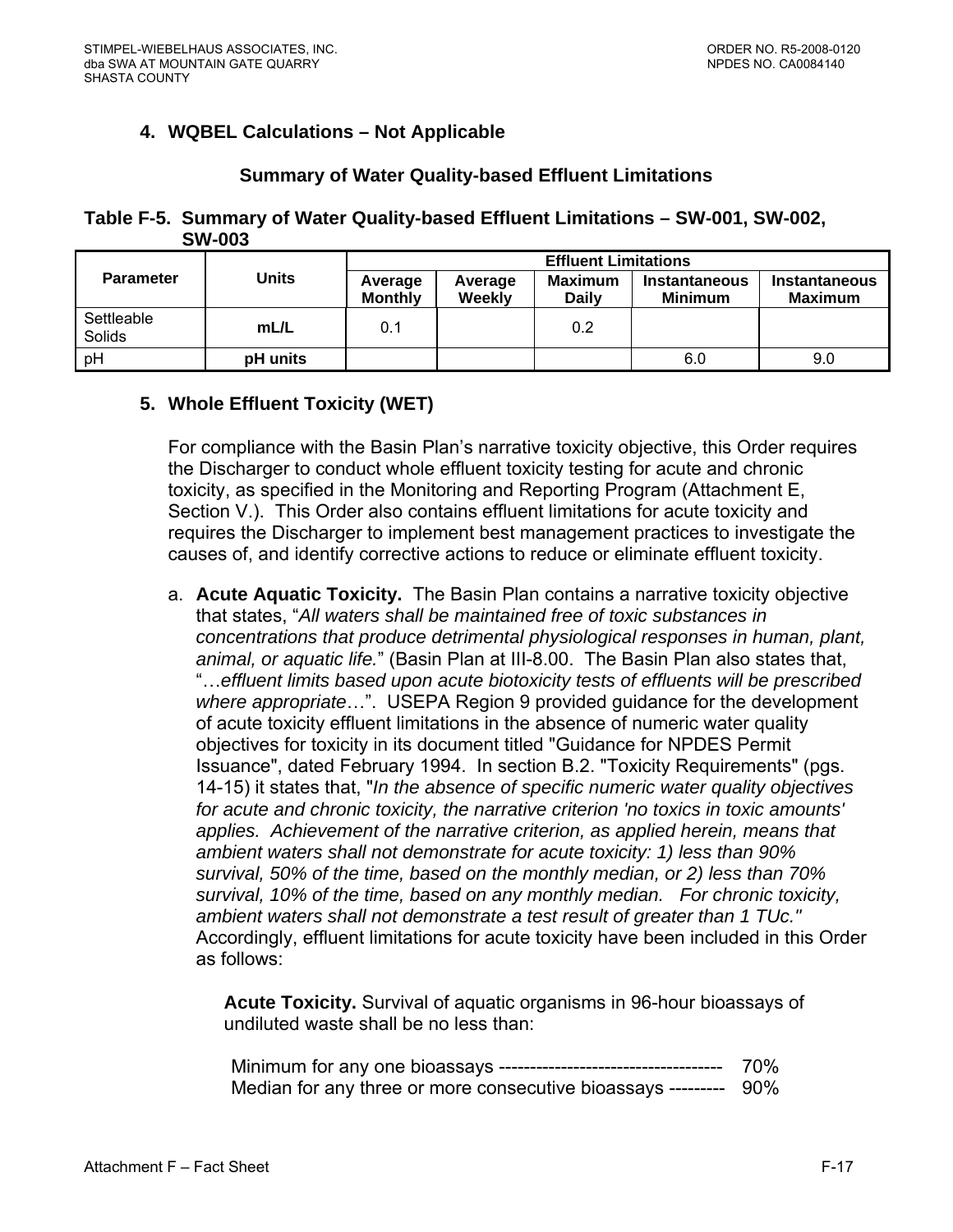b. **Chronic Aquatic Toxicity.** The Basin Plan contains a narrative toxicity objective that states, "*All waters shall be maintained free of toxic substances in concentrations that produce detrimental physiological responses in human, plant, animal, or aquatic life.*" (Basin Plan at III-8.00). Based on annual whole effluent chronic toxicity testing performed by the Discharger on 8 December 2005, the discharge has reasonable potential to cause or contribute to an to an in-stream excursion above of the Basin Plan's narrative toxicity objective.

No dilution has been granted for the chronic condition. Therefore, chronic toxicity testing results exceeding 1 chronic toxicity unit (TUc) demonstrates the discharge has a reasonable potential to cause or contribute to an exceedance of the Basin Plan's narrative toxicity objective. Numeric chronic WET effluent limitations have not been included in this order.

The SIP contains implementation gaps regarding the appropriate form and implementation of chronic toxicity limits. This has resulted in the petitioning of a  $N$ PDES permit in the Los Angeles Region<sup>[1](#page-75-0)</sup> that contained numeric chronic toxicity effluent limitations. To address the petition, the State Water Board adopted WQO 2003-012 directing its staff to revise the toxicity control provisions in the SIP. The State Water Board states the following in WQO 2003-012*, "In reviewing this petition and receiving comments from numerous interested persons on the propriety of including numeric effluent limitations for chronic toxicity in NPDES permits for publicly-owned treatment works that discharge to inland waters, we have determined that this issue should be considered in a regulatory setting, in order to allow for full public discussion and deliberation. We intend to modify the SIP to specifically address the issue. We anticipate that review will occur within the next year. We therefore decline to make a determination here regarding the propriety of the final numeric effluent limitations for chronic toxicity contained in these permits."* The process to revise the SIP is currently underway. Proposed changes include clarifying the appropriate form of effluent toxicity limits in NPDES permits and general expansion and standardization of toxicity control implementation related to the NPDES permitting process. Since the toxicity control provisions in the SIP are under revision it is infeasible to develop numeric effluent limitations for chronic toxicity. Therefore, this Order requires that the Discharger meet best management practices for compliance with the Basin Plan's narrative toxicity objective, as allowed under 40 CFR 122.44(k).

To ensure compliance with the Basin Plan's narrative toxicity objective, the Discharger is required to conduct chronic whole effluent toxicity testing, as specified in the Monitoring and Reporting Program (Attachment E, Section V.). Furthermore, Special Provisions VI.C.2.a. of this Order requires the Discharger to investigate the causes of, and identify and implement corrective actions to

 $\overline{a}$ 

<sup>1</sup> In the Matter of the Review of Own Motion of Waste Discharge Requirements Order Nos. R4-2002- 0121 [NPDES No. CA0054011] and R4-2002-0123 [NPDES NO. CA0055119] and Time Schedule Order Nos. R4-2002-0122 and R4-2002-0124 for Los Coyotes and Long Beach Wastewater Reclamation Plants Issued by the California Regional Water Quality Control Board, Los Angeles Region SWRCB/OCC FILES A-1496 AND 1496(a)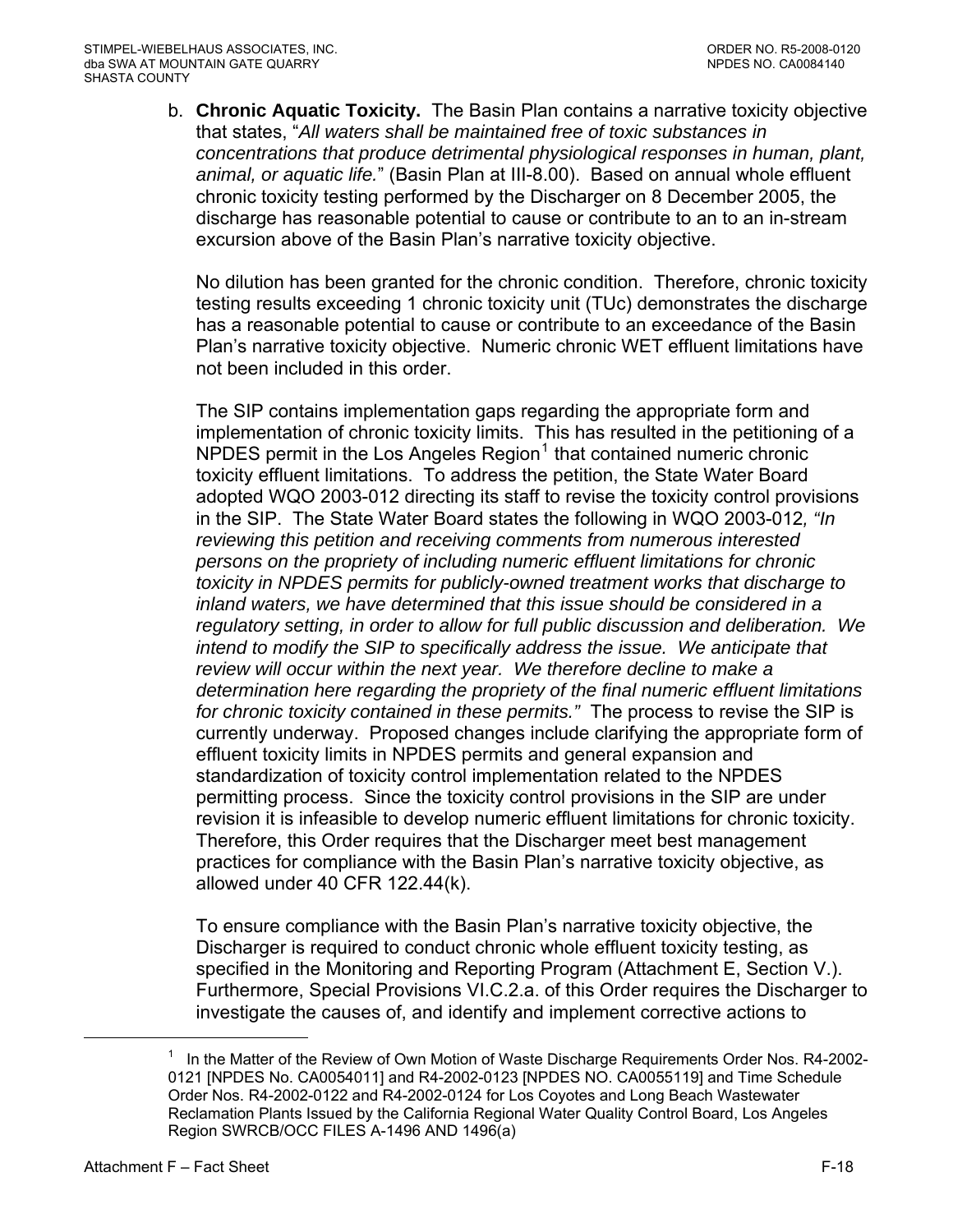reduce or eliminate effluent toxicity. If the discharge demonstrates a pattern of toxicity exceeding the numeric toxicity monitoring trigger, the Discharger is required to initiate a Toxicity Reduction Evaluation (TRE), in accordance with an approved TRE work plan. The numeric toxicity monitoring trigger is not an effluent limitation, it is the toxicity threshold at which the Discharger is required to perform accelerated chronic toxicity monitoring, as well as, the threshold to initiate a TRE if a pattern of effluent toxicity has been demonstrated.

## **D. Final Effluent Limitations**

## **1. Mass-based Effluent Limitations.**

Title 40 CFR 122.45(f)(1) requires effluent limitations be expressed in terms of mass, with some exceptions, and 40 CFR 122.45(f)(2) allows pollutants that are limited in terms of mass to additionally be limited in terms of other units of measurement. This Order includes effluent limitations expressed in terms of mass and concentration. In addition, pursuant to the exceptions to mass limitations provided in 40 CFR 122.45(f)(1), some effluent limitations are not expressed in terms of mass, such as pH and temperature, and when the applicable standards are expressed in terms of concentration (e.g. CTR criteria and MCLs) and mass limitations are not necessary to protect the beneficial uses of the receiving water.

# **2. Averaging Periods for Effluent Limitations.**

An Averaging period for compliance with the pH limitation may be used upon approval by the Executive Officer.

# **3. Satisfaction of Anti-Backsliding Requirements.**

Previously applicable effluent limitations remain applicable. BMPs and receiving water limitations have been added.

All receiving water beneficial uses are protected and all water quality standards will be met in the receiving water.

# **4. Satisfaction of Antidegradation Policy**

<span id="page-75-0"></span>The permitted discharge is consistent with the antidegradation provisions of 40 CFR 131.12 and State Water Board Resolution 68-16. Compliance with these requirements will result in the use of best practicable treatment or control of the discharge. Unlined basins are used for sediments which are retained by the soil and do not pass to groundwater. There are no operational changes proposed. The impact on existing water quality will be insignificant. This Order specifically prohibits the discharge from causing the water quality in the receiving water to be degraded so as to cause a designated beneficial use or water quality standard to be violated.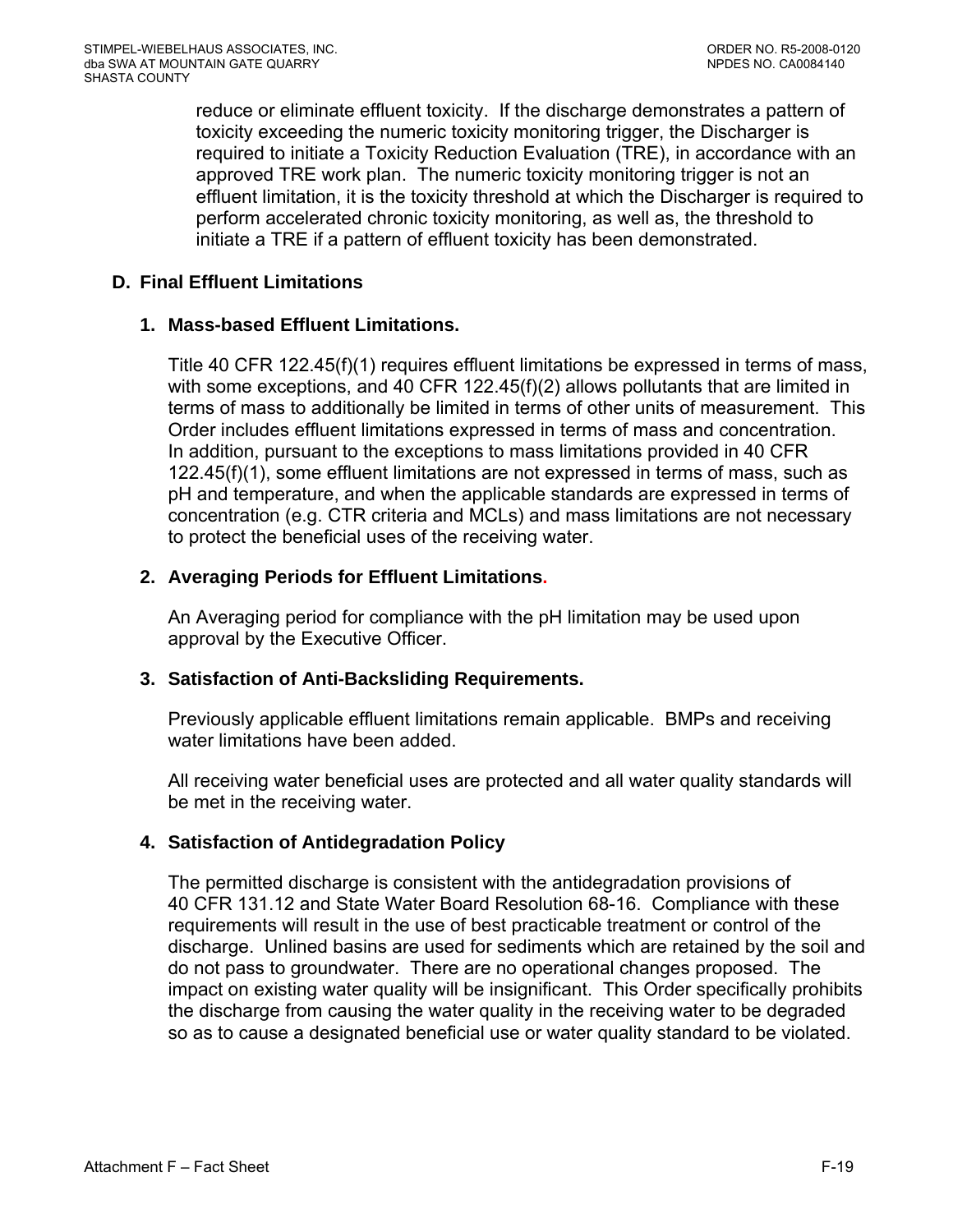### **Table F-6. Summary of Final Effluent Limitations – SW-001, SW-002, and SW-003**

|                      |              | <b>Effluent Limitations</b> |                   |                                |                                        |                                        |              |
|----------------------|--------------|-----------------------------|-------------------|--------------------------------|----------------------------------------|----------------------------------------|--------------|
| <b>Parameter</b>     | <b>Units</b> | Average<br><b>Monthly</b>   | Average<br>Weekly | <b>Maximum</b><br><b>Daily</b> | <b>Instantaneous</b><br><b>Minimum</b> | <b>Instantaneous</b><br><b>Maximum</b> | <b>Basis</b> |
| Settleable<br>Solids | mL/L         | 0.1                         |                   | 0.2                            |                                        |                                        |              |
| pH <sup>1</sup>      | pH units     |                             |                   |                                | 6.0                                    | 9.0                                    |              |

(1) Except for discharges associated with a 10-year 24-hour rainfall event, or greater.

- Acute Whole Effluent Toxicity. Survival of aquatic organisms in 96-hour bioassays of undiluted waste shall be no less than:
	- i. 70%, minimum for any one bioassay; and
	- ii. 90%, median for any three consecutive bioassays.
- **E. Interim Effluent Limitations.** Not Applicable
- **F. Land Discharge Specifications.** Not Applicable
- **G. Reclamation Specifications.** Not Applicable
- **H. Best Management Practices. See Fact Sheet, Section VII.B.3**

### **V. RATIONALE FOR RECEIVING WATER LIMITATIONS**

Basin Plan water quality objectives to protect the beneficial uses of surface water and groundwater include numeric objectives and narrative objectives, including objectives for chemical constituents, toxicity, and tastes and odors. The toxicity objective requires that surface water and groundwater be maintained free of toxic substances in concentrations that produce detrimental physiological responses in humans, plants, animals, or aquatic life. The chemical constituent objective requires that surface water and groundwater shall not contain chemical constituents in concentrations that adversely affect any beneficial use or that exceed the maximum contaminant levels (MCLs) in Title 22, CCR. The tastes and odors objective states that surface water and groundwater shall not contain taste- or odorproducing substances in concentrations that cause nuisance or adversely affect beneficial uses. The Basin Plan requires the application of the most stringent objective necessary to ensure that surface water and groundwater do not contain chemical constituents, toxic substances, radionuclides, or taste and odor producing substances in concentrations that adversely affect domestic drinking water supply, agricultural supply, or any other beneficial use.

Receiving water limitations are also used in this permit to ensure that the regulated storm water discharge does not cause the water quality of the receiving water to exceed an applicable standard.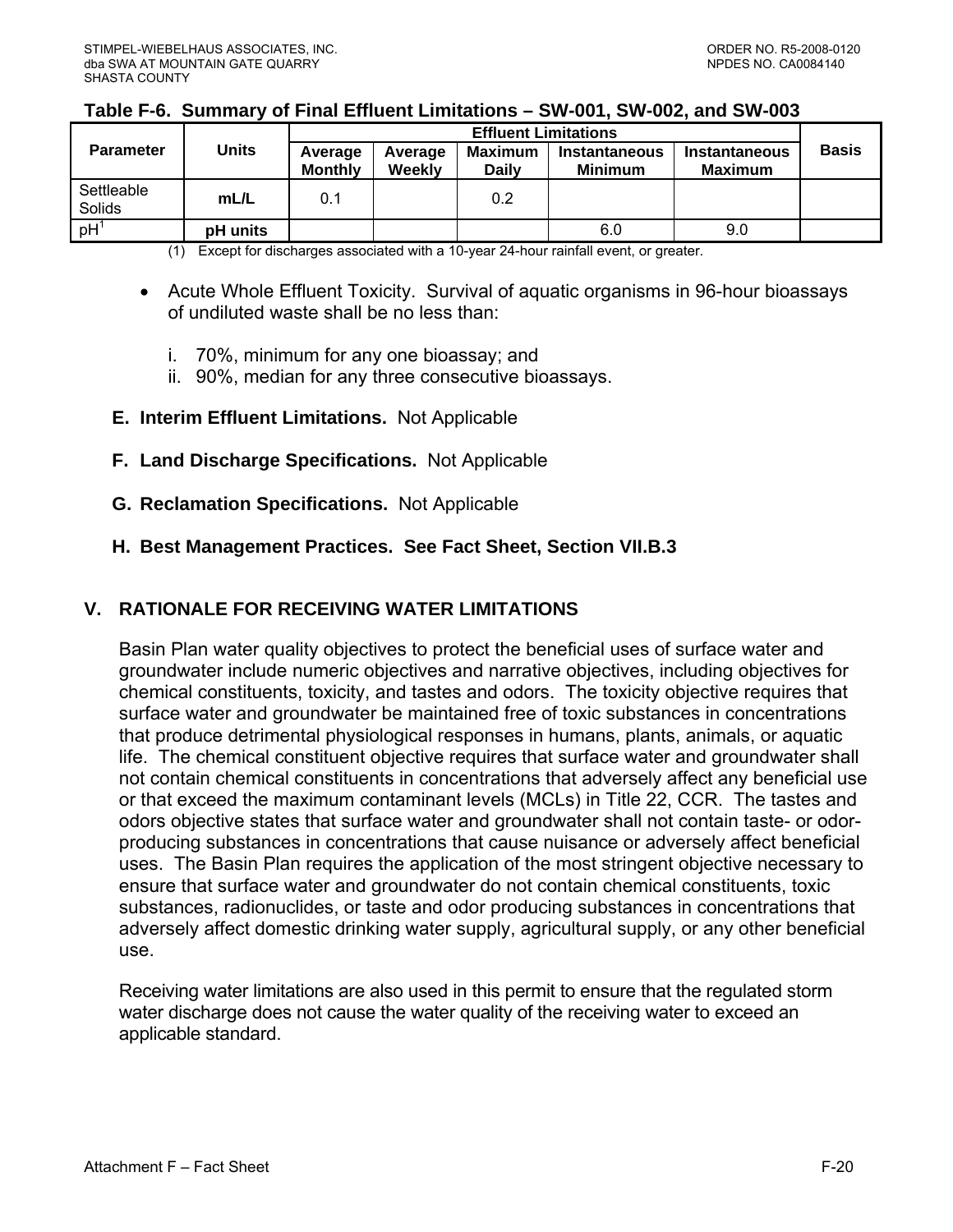## **A. Surface Water**

- 1. CWA section 303(a-c), requires states to adopt water quality standards, including criteria where they are necessary to protect beneficial uses. The Regional Water Board adopted water quality criteria as water quality objectives in the Basin Plan. The Basin Plan states that "*[t]he numerical and narrative water quality objectives define the least stringent standards that the Regional Board will apply to regional waters in order to protect the beneficial uses*." The Basin Plan includes numeric and narrative water quality objectives for various beneficial uses and water bodies. This Order contains Receiving Surface Water Limitations based on the Basin Plan numerical and narrative water quality objectives and California/National Toxics Rule criteria for aluminum, biostimulatory substances, chemical constituents, chromium VI (Hexavalent Chromium), color, copper, dissolved oxygen, floating material, iron, lead, manganese, oil and grease, pH, pesticides, radioactivity, salinity and electrical conductivity, suspended sediment, settleable material, suspended material, tastes and odors, temperature, thallium, toxicity, turbidity, and zinc.
	- a. **Aluminum**. The U.S. Environmental Protection Agency (USEPA) Secondary Maximum Contaminant Limit (MCL) for aluminum is a range from 50 to 200 ug/L The observed MEC for aluminum was 10,000 µg/L, based on seven samples collected from SW-001 through SW-003 between October 2004 and December 2006, while the maximum observed upstream receiving water aluminum concentration was 2,890 ug/L, based on seven samples collected between October 2004 and December 2006. A receiving water limitation of 200 ug/L for aluminum is included in this Order based on the Basin Plan's narrative chemical constituents objective. A chronic receiving water limitation for aluminum of as low as 87 ug/L (total recoverable) may be appropriate based on the U.S. EPA, National Ambient Water Quality Criteria for the protection of aquatic life. For pH between 6.5 and 9.0 use of water-effects ratios might be appropriate because: (1) aluminum is less toxic at higher pH and hardness but relationship not well quantified; (2) aluminum associated with clay particles may be less toxic than that associated with aluminum hydroxide particles; and (3) many high quality waters in U.S. exceed 87 ug/L as total or dissolved. If the Regional Board determines that implementation of this water quality objective is appropriate and necessary, this Order may be reopened.
	- b. **Biostimulatory Substances**. The Basin Plan includes a water quality objective that "*[W]ater shall not contain biostimulatory substances which promote aquatic growths in concentrations that cause nuisance or adversely affect beneficial uses."* Receiving Water Limitations for biostimulatory substances are included in this Order and are based on the Basin Plan objective.
	- c. **Chemical Constituents**. The Basin Plan includes a water quality objective that *"[W]aters shall not contain chemical constituents in concentrations that adversely affect beneficial uses."* Receiving Water Limitations for chemical constituents are included in this Order and are based on the Basin Plan objective.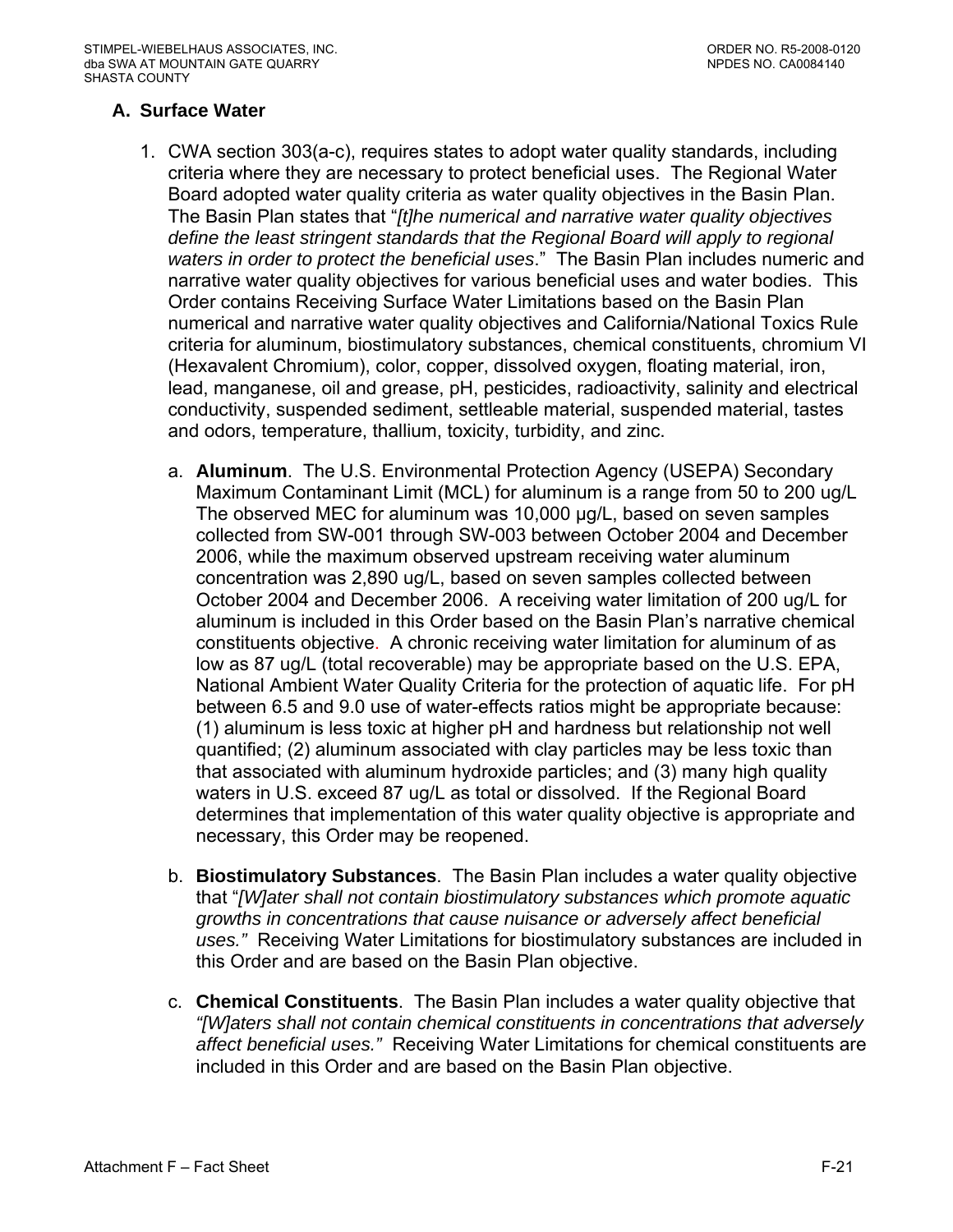d. **Chromium VI (Hexavalent Chromium).** The CTR includes maximum 1-hour average and 4-day average total recoverable chromium VI concentrations of 16 µg/L and 11 µg/L, respectively, for the protection of freshwater aquatic life. The observed MEC for chromium VI was 16 µg/L, based on seven samples collected between October 2004 and December 2006, while the maximum observed upstream receiving water chromium VI concentration was <2.0 µg/L, based on three samples collected between October 2004 and December 2006. Therefore, the discharge has a reasonable potential to cause or contribute to an in-stream excursion above the CTR criteria.

This Order contains a receiving water limitation of 11.0 ug/L for the continuous concentration and 16.0 ug/L for the maximum concentration for dissolved chromium VI based on the CTR criteria for the protection of freshwater aquatic life.

- e. **Color**. The Basin Plan includes a water quality objective that "*[W]ater shall be free of discoloration that causes nuisance or adversely affects beneficial uses."*  Receiving Water Limitations for color are included in this Order and are based on the Basin Plan objective.
- f. **Copper***.* The CTR and Basin Plan include hardness-dependent water quality criteria and objectives for the protection of freshwater aquatic life for copper as follows:
	- CTR Criteria Continuous Concentration (4-day Average, dissolved) = (exp{0.8545[ln(hardness)] – 1.702}) x(0.960);
	- CTR Criteria Maximum Concentration (1-hour Average, dissolved) = (exp{0.9422[ln(hardness)] – 1.700}) x (0.960);
	- Basin Plan Objective (instantaneous maximum, dissolved) = (exp{0.905[ln(hardness)] – 1.612}).

The discharge shall not cause the water quality in the West Fork of Stillwater Creek to exceed any of the above criteria or objectives.

For example, using the lowest (worst-case) measured hardness from the receiving water (47 mg/L as  $CaCO<sub>3</sub>$ ), the calculated criterion and objectives from the equations above would be:

- CTR Criteria Chronic Concentration  $= 4.698$  ug/L (dissolved);
- CTR Criteria Maximum Concentration =  $6.598$  ug/L (dissolved);
- $\bullet$  Basin Plan Objective = 6.504 ug/L (dissolved).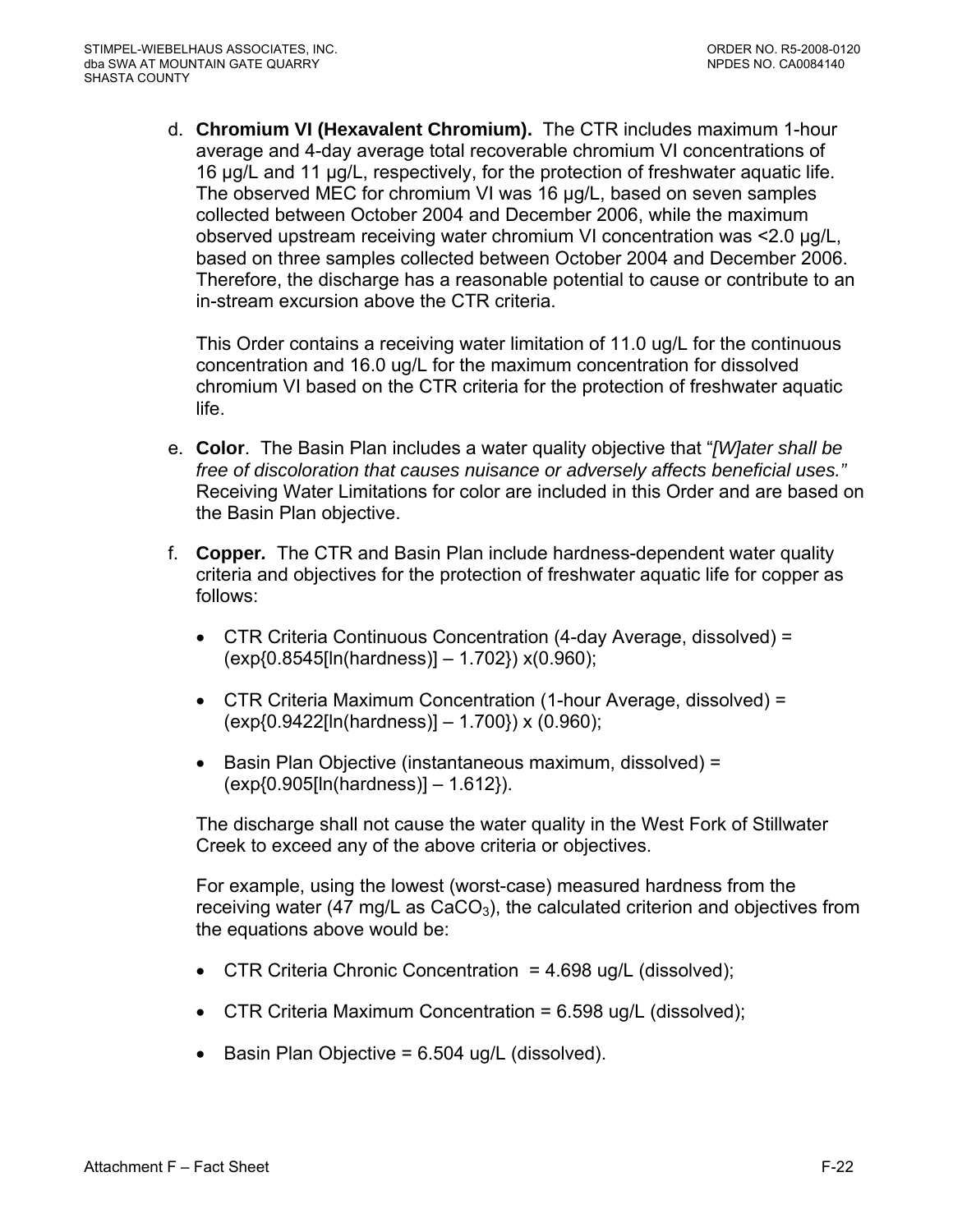The criteria for copper are presented in dissolved concentrations. The USEPA default conversion factors for copper in freshwater are 0.96 for both the acute and the chronic criteria.

The observed MEC for dissolved copper (using the USEPA default conversion factors for copper in freshwater) is 6.72 µg/L for both the acute and chronic criteria, based on seven samples collected between October 2004 and December 2006, while the maximum observed upstream receiving water dissolved copper concentration is 1.06 µg/L, based on three samples collected between October 2004 2002 and December 2006. Therefore, the discharge has a reasonable potential to cause or contribute to an in-stream excursion above the CTR criteria for copper.

- g. **Cyanide**: Cyanide was analyzed for in samples collected on 10/19/2004, 12/1/2005, and 12/14/2006. All cyanide results were below the method detection limit of 2 ug/L. For freshwater aquatic life protection, the CTR 4-day average continuous cyanide concentration criterion is 5.2 ug/L. Therefore, receiving water limitations for cyanide are not included in this Order.
- h. **Dissolved Oxygen.** The West Fork of Stillwater Creek has been designated as having the beneficial use of cold freshwater aquatic habitat (COLD). For water bodies designated as having COLD as a beneficial use, the Basin Plan includes a water quality objective of maintaining a minimum of 7.0 mg/L of dissolved oxygen. Since the beneficial use of COLD does apply to the West Fork of Stillwater Creek, a receiving water limitation of 7.0 mg/L for dissolved oxygen was included in this Order.
- i. **Floating Material**. The Basin Plan includes a water quality objective that *"[W]ater shall not contain floating material in amounts that cause nuisance or adversely affect beneficial uses."* Receiving Water Limitations for floating material are included in this Order and are based on the Basin Plan objective.
- j. **Iron***.* The Secondary MCL Consumer Acceptance Limit for iron is 300 µg/L. The MEC for iron was 8,790 µg/L, based on seven samples collected between October 2004 and December2006, while the maximum observed upstream receiving water iron concentration was 1,520 µg/L, based on five samples collected between October 2004 and December 2006. Therefore, the discharge has a reasonable potential to cause or contribute to an in-stream excursion above the Secondary MCL for iron. The receiving water has exceeded the Secondary MCL for iron. Therefore, assimilative capacity may not be available in the receiving water for iron. A receiving water limitation of 300 µg/L for iron is included in this Order based on the Basin Plan's narrative chemical constituents objective.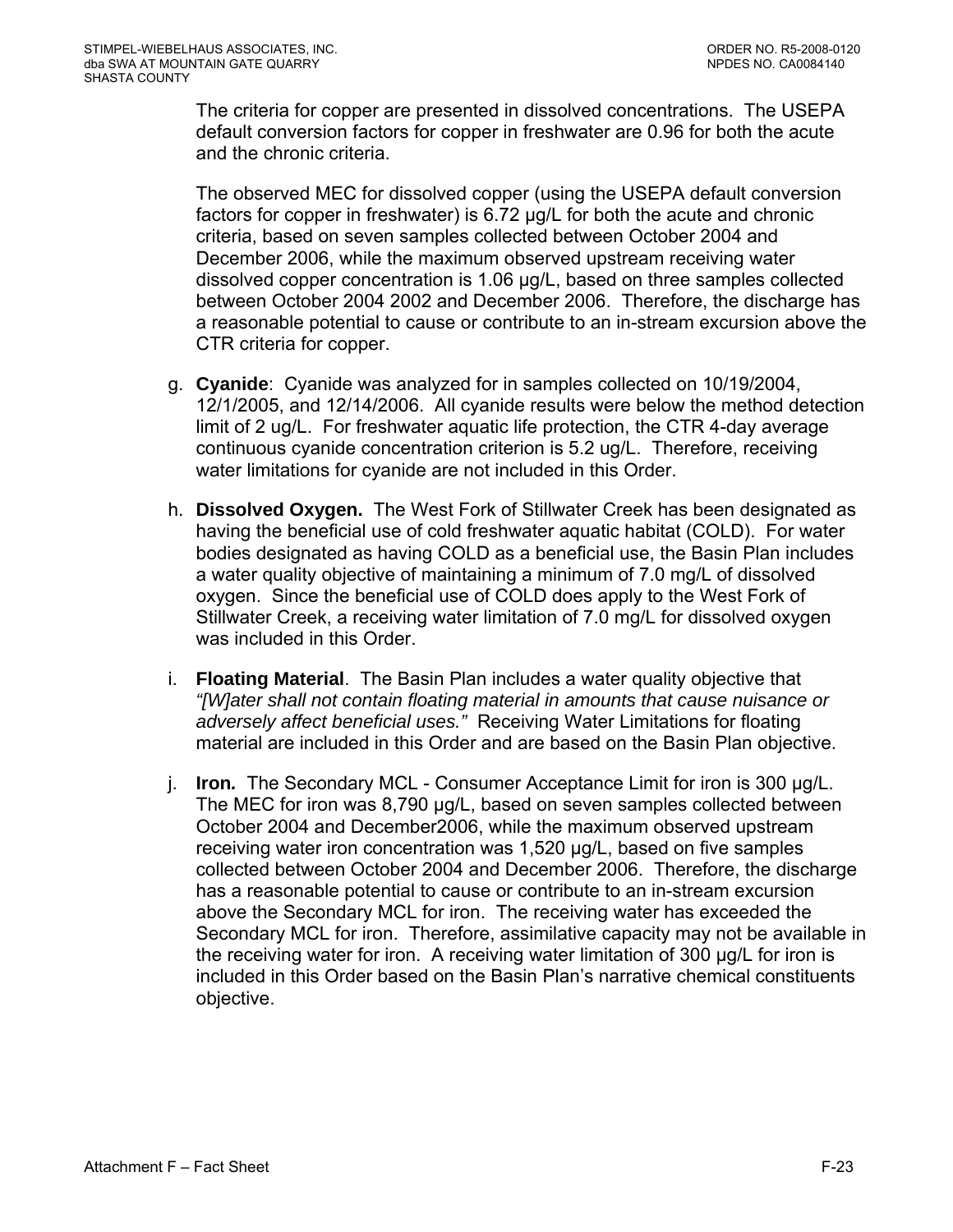- k. **Lead.** The CTR includes hardness-dependent standards for the protection of freshwater aquatic life for lead. The standards for metals are presented in dissolved concentrations as follows:
	- CTR Criteria Continuous Concentration (4-day Average, dissolved) = (exp{1.273[ln(hardness)] – 4.705}) x (1.46203 - {[ln(hardness)] x [0.145712]}); and
	- CTR Criteria Maximum Concentration (1-hour Average, dissolved = (exp{1.273[ln(hardness)] – 1.460}) x (1.46203 - {[ln(hardness)] x [0.145712]}).

The discharge shall not cause the water quality in the West Fork of Stillwater Creek to exceed any of the above criteria or objectives.

For example, using the lowest (worst-case) measured hardness from the receiving water (47 mg/L as  $CaCO<sub>3</sub>$ ), the calculated criterion and objectives from the equations above would be:

- CTR Criteria Chronic Concentration = 1.096 ug/L (dissolved);
- CTR Criteria Maximum Concentration = 28.135 ug/L (dissolved);

The criteria for Lead are presented in dissolved concentrations. The USEPA default conversion factors for lead in freshwater are 0.791 for both the acute and the chronic criteria.

The observed MEC for dissolved lead (using the USEPA default conversion factors for lead in freshwater) is 3.96 ug/L for both the acute and the chronic criteria, based on seven samples collected between October 2004 and December 2006. The maximum observed upstream receiving water concentration for dissolved lead is 2.37 ug/L for both the acute and the chronic criteria, based on three samples collected between October 2004 and December 2006. Therefore, the discharge has a reasonable potential to cause or contribute to an in-stream excursion above the CTR criteria for copper.

l. **Manganese**. The Secondary MCL - Consumer Acceptance Limit for manganese is 50 µg/L. The MEC for manganese was 259 µg/L, based on seven samples collected between October 2004 and December 2006, while the maximum observed upstream receiving water manganese concentration was 32 µg/L, based on three samples collected between October 2004 and December 2006. Therefore, the discharge has a reasonable potential to cause or contribute to an in-stream excursion above the Secondary MCL for manganese. The receiving water has exceeded the Secondary MCL for manganese. Therefore, assimilative capacity may not be available in the receiving water for manganese. A receiving water limitation of 50 µg/L for manganese is included in this Order based on protection of the Basin Plan's narrative chemical constituents objective.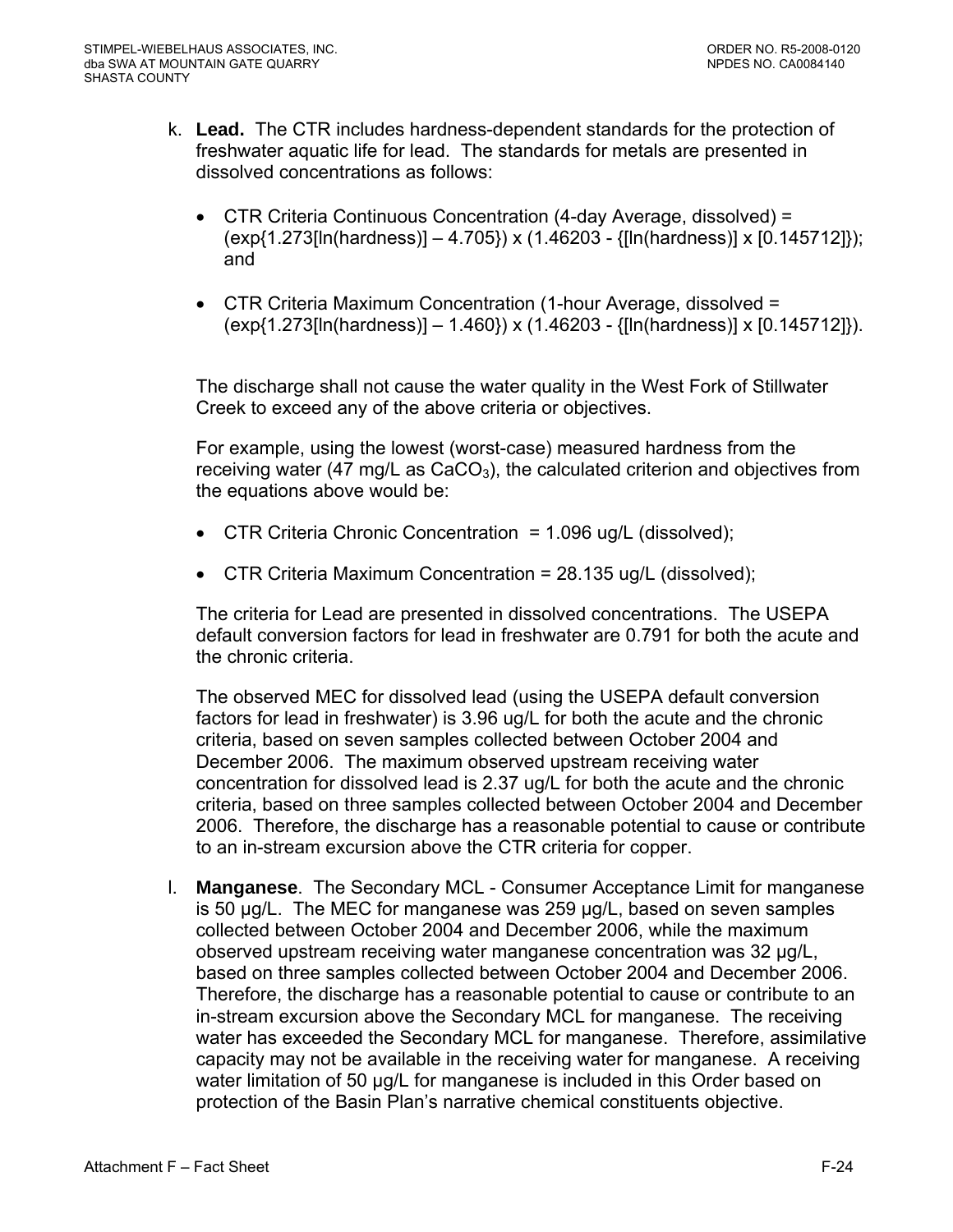- m. **Oil and Grease**. The Basin Plan includes a water quality objective that *"[W]aters shall not contain oils, greases, waxes, or other materials in concentrations that cause nuisance, result in a visible film or coating on the surface of the water or on objects in the water, or otherwise adversely affect beneficial uses."* Receiving Water Limitations for oil and grease are included in this Order and are based on the Basin Plan objective.
- n. **pH.** The Basin Plan includes water quality objective that *"[T]he pH shall not be depressed below 6.5 nor raised above 8.5. Changes in normal ambient pH levels shall not exceed 0.5 in fresh waters with designated COLD or WARM beneficial uses*" This Order includes receiving water limitations for both pH range and pH change.

The Basin Plan allows an appropriate averaging period for pH change in the receiving stream. Since there is no technical information available that indicates that aquatic organisms are adversely affected by shifts in pH within the 6.5 to 8.5 range, an averaging period is considered appropriate and a monthly averaging period for determining compliance with the 0.5 receiving water pH limitation is included in this Order.

- o. **Pesticides.** The Basin Plan includes a water quality objective for pesticides beginning on page III-6.00. Receiving Water Limitations for pesticides are included in this Order and are based on the Basin Plan objective.
- p. **Salinity and Electrical Conductivity (EC)**.The Regional Water Board, with cooperation of the State Water Board, has begun the process to develop a new policy for the regulation of salinity in the Central Valley. In a statement issued at the 16 March 2006, Regional Water Board meeting, Board Member Dr. Karl Longley recommended that the Regional Water Board continue to exercise its authority to regulate discharges of salt to minimize salinity increases within the Central Valley. Dr. Longley stated, "*The process of developing new salinity control policies does not, therefore, mean that we should stop regulating salt discharges until a salinity Policy is developed. In the meantime, the Board should consider all possible interim approaches to continue controlling and regulating salts in a reasonable manner, and encourage all stakeholder groups that may be affected by the Regional Board's policy to actively participate in policy development.*"

This Order requires the Discharger to implement measures to evaluate the sources of and reduce the salinity of the storm water discharge to the West Fork of Stillwater Creek. The Antidegradation Policy (Resolution No. 68-16) requires that the Discharger implement best practicable treatment or control (BPTC) of its discharge. [Special Provision VII.B.2.b](#page-0-0) of this Order requires the Discharger to prepare a salinity evaluation and minimization plan. Implementation measures to reduce salt loading may include source control and best management practices modifications. Compliance with these requirements may result in a salinity reduction in the storm water discharged to the receiving water.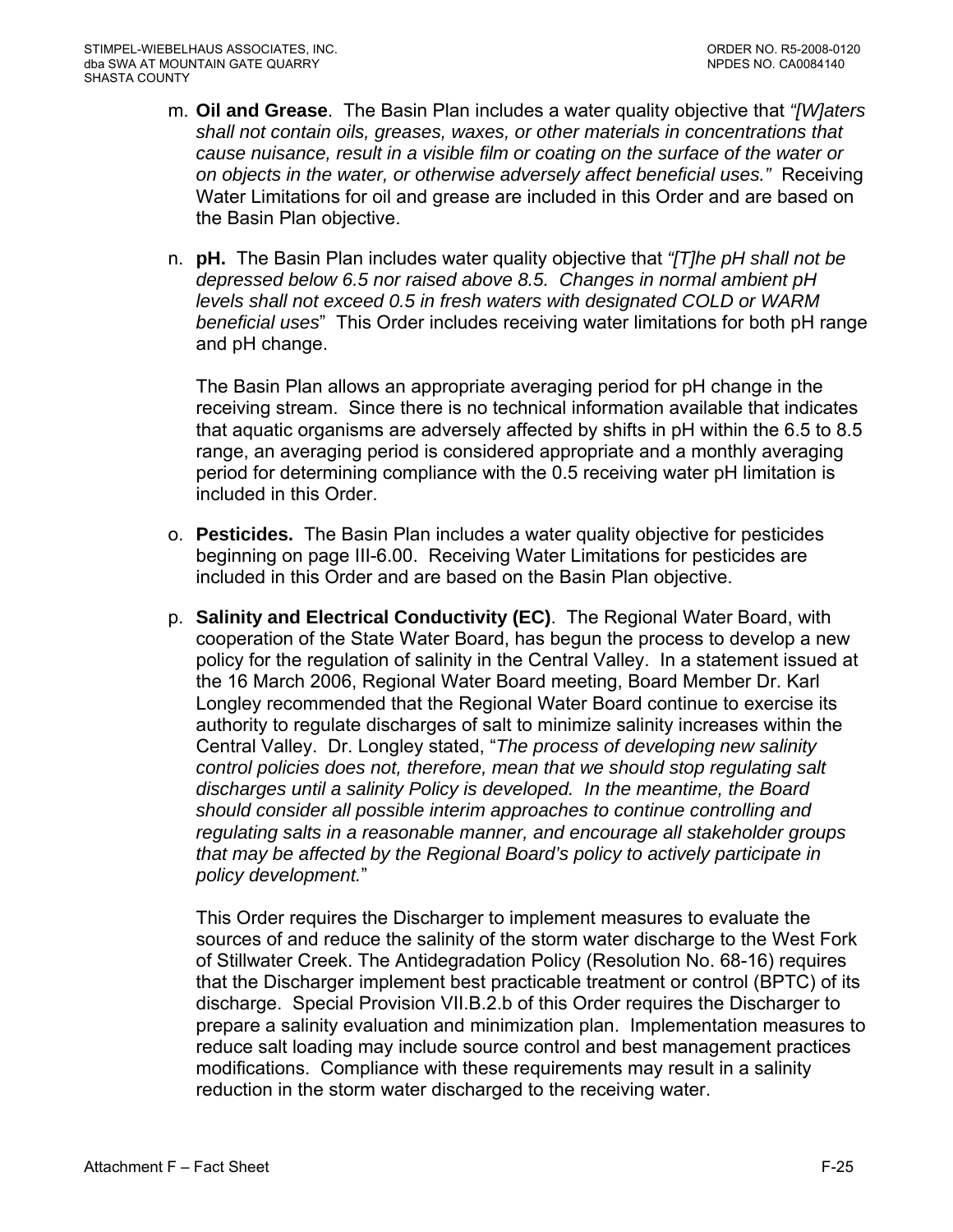The secondary MCL for EC is 900 umhos/cm as a recommended level, 1600 umhos/cm as an upper level, and 2200 umhos/cm as a short-term maximum. The agricultural water quality goal, that would apply the narrative chemical constituents objective, is 700 umhos/cm as a long-term average based on Water Quality for Agriculture, Food and Agriculture Organization of the United Nations—Irrigation and Drainage Paper No. 29, Rev. 1 (R.S. Ayers and D.W. Westcot, Rome, 1985). The 700 umhos/cm agricultural water quality goal is intended to prevent reduction in crop yield, i.e., a restriction on use of water, for salt-sensitive crops, such as beans, carrots, turnips, and strawberries. Most other crops can tolerate higher EC concentrations without harm, however, as the salinity of the irrigation water increases, more crops are potentially harmed by the EC, or extra measures must be taken by the farmer to minimize or eliminate any harmful impacts.

A receiving water limitation of 900 umhos/cm as a monthly average for electrical conductivity is included in this Order based on Water Quality for Agriculture, Food, and Agriculture Organization of the United Nations—Irrigation and Drainage Paper No. 29, Rev. 1 (R.S. Ayers and D.W. Westcot, Rome, 1985). If a lower concentration is required to protect salt sensitive crops, then this Order may be reopened and the EC limitation adjusted, as necessary.

A review of the Discharger's monitoring reports from October 2004 through December 2006 shows an average effluent EC concentration of 197 umhos/cm, with a range from 150 umhos/cm to 243 umhos/cm for eight samples. None of these results exceeded the most stringent objective of 700 umhos/cm. As a long-term average condition, the storm water discharge meets the most limiting EC objective of 700 umhos/cm. One background receiving water EC sample was collected by the Discharger in October 2004. The background EC concentration was 258 umhos/cm. This EC characterization is for the storm water discharge only.

- q. **Suspended Sediment.** The Basin Plan includes a water quality objective that *"[T]he suspended sediment load and suspended sediment discharge rate of surface waters shall not be altered in such a manner as to cause nuisance or adversely affect beneficial uses"* Receiving Water Limitations for suspended sediments are included in this Order and are based on the Basin Plan objective.
- r. **Settleable Material.** The Basin Plan includes a water quality objective that *"[W]aters shall not contain substances in concentrations that result in the deposition of material that causes nuisance or adversely affects beneficial uses."* Receiving Water Limitations for settleable material are included in this Order and are based on the Basin Plan objective.
- s. **Suspended Material.** The Basin Plan includes a water quality objective that *"[W]aters shall not contain suspended material in concentrations that cause nuisance or adversely affect beneficial uses."* Receiving Water Limitations for suspended material are included in this Order and are based on the Basin Plan objective.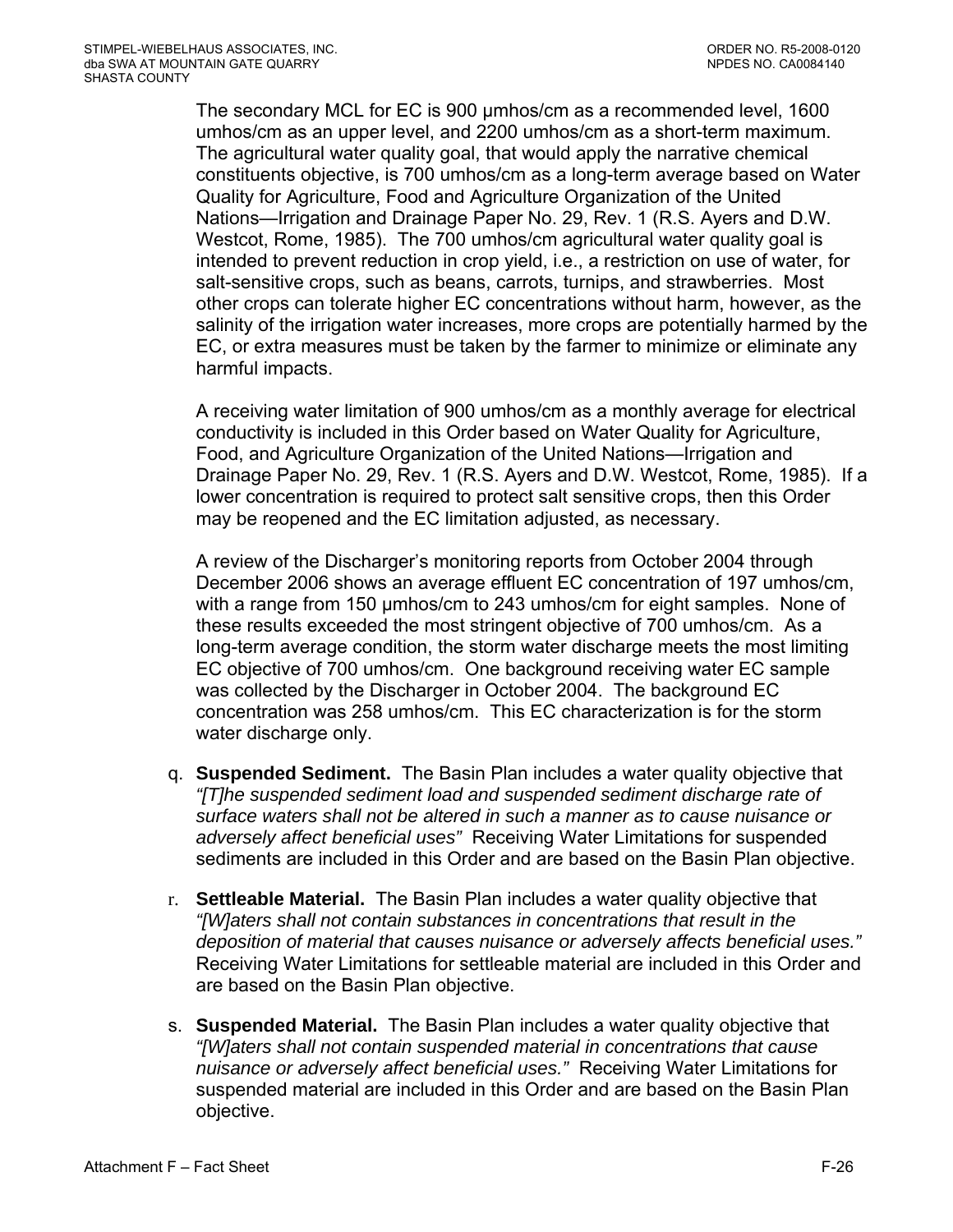- t. **Taste and Odors**. The Basin Plan includes a water quality objective that *"[W]ater shall not contain taste- or odor-producing substances in concentrations that impart undesirable tastes or odors to domestic or municipal water supplies or to fish flesh or other edible products of aquatic origin, or that cause nuisance, or otherwise adversely affect beneficial uses."* Receiving Water Limitations for tasteor odor-producing substances are included in this Order and are based on the Basin Plan objective.
- u. **Temperature.** The West Fork of Stillwater Creek has the beneficial uses of both COLD and WARM. The Basin Plan includes the objective that "[a]*t no time or place shall the temperature of COLD or WARM intrastate waters be increased more than 5ºF above natural receiving water temperature*." This Order includes a receiving water limitation based on this objective.
- v. **Thallium.** The CTR Human Health (30-day average), Drinking water sources is 1.7 ug/L. The MEC for thallium was 157 µg/L, based on seven samples collected between October 2004 and December 2006, while the maximum observed upstream receiving water manganese concentration was 5 µg/L, based on three samples collected between October 2004 and December 2006. Therefore, the discharge has a reasonable potential to cause or contribute to an in-stream excursion above the CTR Human Health (30-day average). A limitation of 1.7 ug/L for total thallium is included in this Order based on protection of Human Health (30-day average).
- w. **Toxicity**. The Basin Plan includes a water quality objective that *"[A]ll waters shall be maintained free of toxic substances in concentrations that produce detrimental physiological responses in human, plant, animal, or aquatic life."* Receiving Water Limitations for toxicity are included in this Order and are based on the Basin Plan objective.
- x. **Turbidity.** The Basin Plan includes a water quality objective that "*[I]ncreases in turbidity attributable to controllable water quality factors shall not exceed the following limits:* 
	- i. *Where natural turbidity is between 0 and 5 Nephelometric Turbidity Units (NTUs), increases shall not exceed 1 NTU.*
	- ii. *Where natural turbidity is between 5 and 50 NTUs, increases shall not exceed 20 percent.*
	- iii. *Where natural turbidity is between 50 and 100 NTUs, increases shall not exceed 10 NTUs.*
	- iv. *Where natural turbidity is greater than 100 NTUs, increases shall not exceed 10 percent*."

A numeric Receiving Surface Water Limitation for turbidity is included in this Order and is based on the Basin Plan objective for turbidity.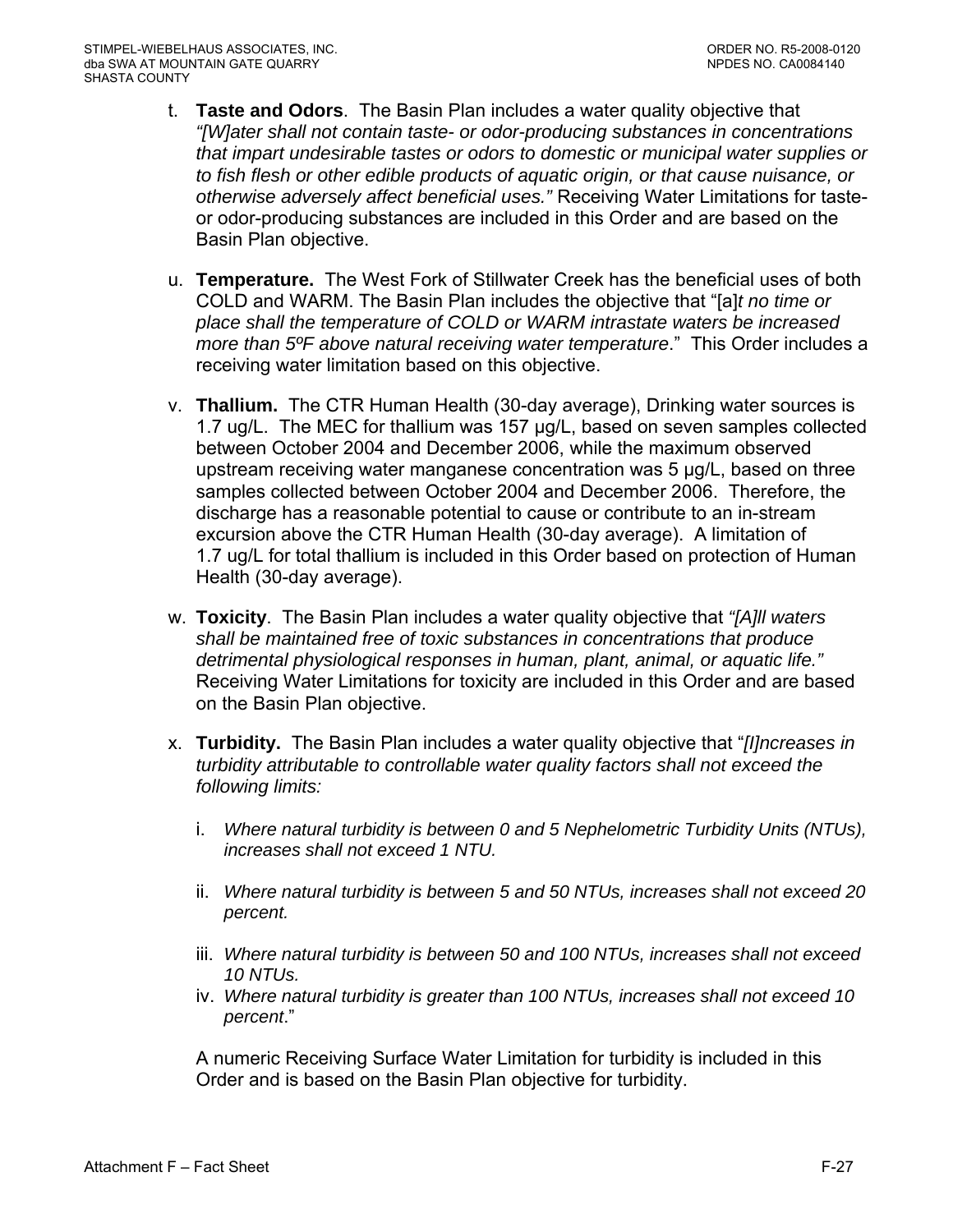- y. **Zinc.** The CTR and Basin Plan include hardness-dependent water quality criteria and objectives for the protection of freshwater aquatic life for zinc as follows:
	- CTR Criteria Continuous Concentration (4-day Average, dissolved) = (exp{0.8473[ln(hardness)] + 0.884}) x (0.986);
	- CTR Criteria Maximum Concentration (1-hour Average, dissolved = (exp{0.8473[ln(hardness)] + 0.884}) x (0.978);
	- Basin Plan Objective (instantaneous maximum, dissolved) = (exp{0.830[ln(hardness)] – 0.289}).

The discharge shall not cause the water quality in West Fork of Stillwater Creek to exceed any of the above criteria or objectives.

For example, using the lowest (worst-case) measured hardness from the upstream receiving water,  $(47 \text{ mg/L} \text{ as } \text{CaCO}_3)$ , the calculated criteria and objectives from the equations above would be:

- CTR Chronic Continuous Criterion =  $62.311$  ug/L (dissolved);
- CTR Criteria Maximum criterion =  $61.805$  ug/L (dissolved); and
- Basin Plan Objective = 18.295 ug/L (dissolved).

The criteria for zinc are presented in dissolved concentrations. The USEPA default conversion factors for zinc in freshwater are 0.978 for the acute and 0.986 for the chronic criteria.

The observed MEC for dissolved zinc (using the USEPA default conversion factors for zinc in freshwater of 0.986 for the chronic criteria and 0.978 for the acute criteria) are 61.61 ug/L and 62.12 ug/L respectively, based on seven samples collected between October 2004 and December 2006. The Maximum observed upstream receiving water concentration for dissolved zinc is 5.13 ug/L and 5.09 ug/L, based on three samples collected between October 2004 and December 2006. Therefore, the discharge has a reasonable potential to cause or contribute to an in-stream excursion above the CTR criteria for copper.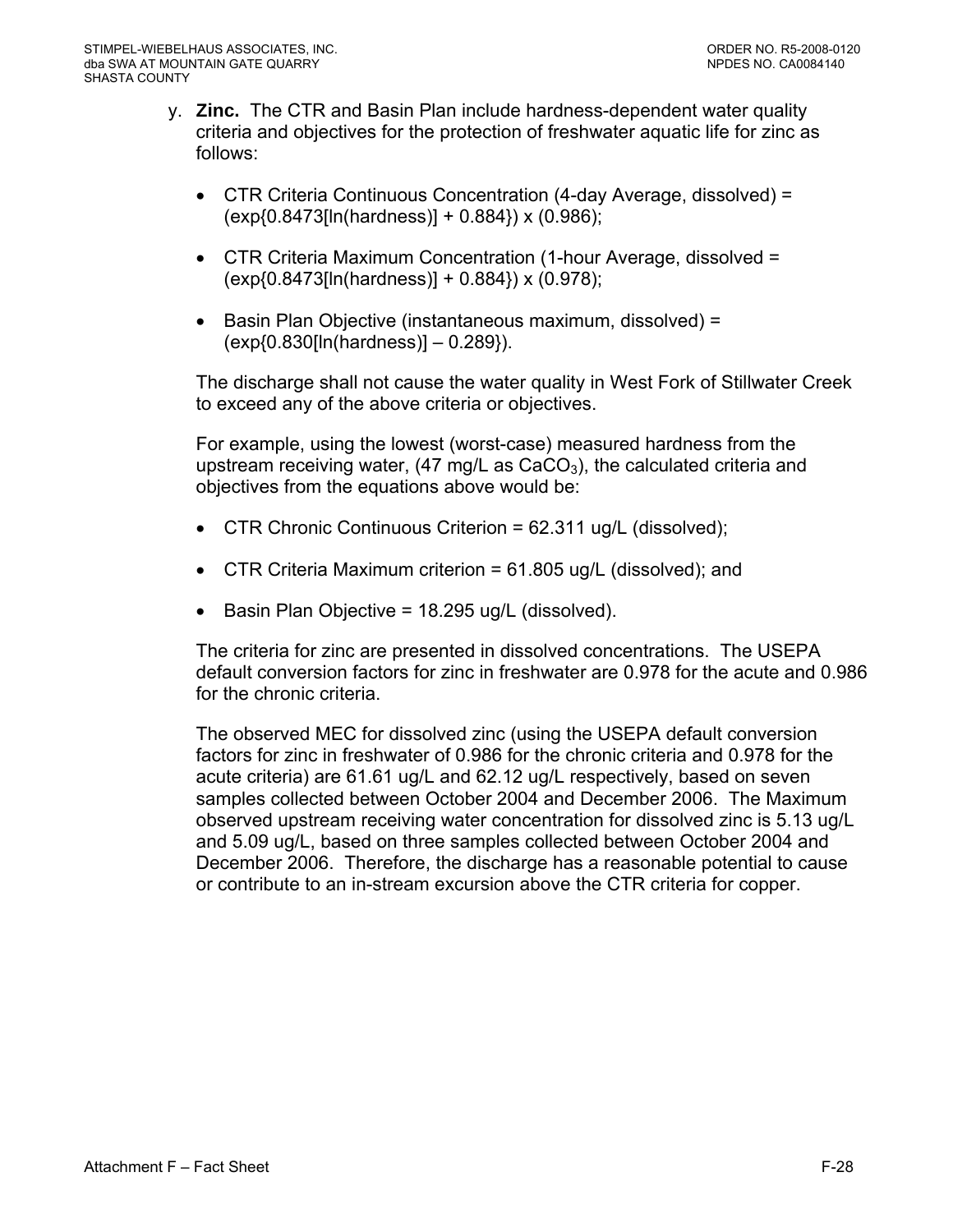| <b>Parameter</b>                            | <b>Units</b>      | <b>Basin Plan</b> | <b>CTR Acute</b> | <b>CTR Chronic</b> |
|---------------------------------------------|-------------------|-------------------|------------------|--------------------|
| pH                                          | Standard<br>Units | $6.5 - 8.5$       | N/A              | N/A                |
| Electrical Conductivity @<br>$25^{\circ}$ C | umhos/cm          | 900               | N/A              | N/A                |
| Turbidity                                   | <b>NTU</b>        | Variable          | N/A              | N/A                |
| Aluminum                                    | ug/L              | 200               | N/A              | N/A                |
| Arsenic, dissolved                          | ug/L              | 10                | N/A              | N/A                |
| Chromium VI, dissolved                      | ug/L              | N/A               | 11.0             | 16.0               |
| Copper, dissolved                           | ug/L              | Calculate         | Calculate        | Calculate          |
| <i>Iron</i>                                 | ug/L              | 300               | N/A              | N/A                |
| Lead, dissolved                             | ug/L              | Calculate         | Calculate        | Calculate          |
| Manganese                                   | ug/L              | 50                | N/A              | N/A                |
| Thallium, Total                             | ug/L              |                   |                  |                    |
| Zinc, dissolved                             | ug/L              | Calculate         | Calculate        | Calculate          |

| Table F-7. Summary of Receiving Water Limitations (partial list). |  |  |  |  |  |
|-------------------------------------------------------------------|--|--|--|--|--|
|-------------------------------------------------------------------|--|--|--|--|--|

### **B. Groundwater.**

- 1. The beneficial uses of the underlying ground water are municipal and domestic supply, industrial service supply, industrial process supply, and agricultural supply.
- 2. Basin Plan water quality objectives include narrative objectives for chemical constituents, tastes and odors, and toxicity of groundwater. The toxicity objective requires that groundwater be maintained free of toxic substances in concentrations that produce detrimental physiological responses in humans, plants, animals, or aquatic life. The chemical constituent objective states groundwater shall not contain chemical constituents in concentrations that adversely affect any beneficial use. The tastes and odors objective prohibits taste- or odor-producing substances in concentrations that cause nuisance or adversely affect beneficial uses. The Basin Plan also establishes numerical water quality objectives for chemical constituents and radioactivity in groundwaters designated as municipal supply. These include, at a minimum, compliance with MCLs in Title 22 of the CCR. The bacteria objective prohibits coliform organisms at or above 2.2 MPN/100 ml. The Basin Plan requires the application of the most stringent objective necessary to ensure that waters do not contain chemical constituents, toxic substances, radionuclides, taste- or odorproducing substances, or bacteria in concentrations that adversely affect municipal or domestic supply, agricultural supply, industrial supply or some other beneficial use.
- **3.** Groundwater limitations are not required for the storm water discharge regulated by this Order. The discharge as permited herein is consistant with the provisions of Resolution No. 68-16. Domestic wastewater is retained in portable toilets that are periodically pumped for off-site disposal. In addition, the unlined basins are used to settle out sediments which are retained by the soil and do not pass to groundwater.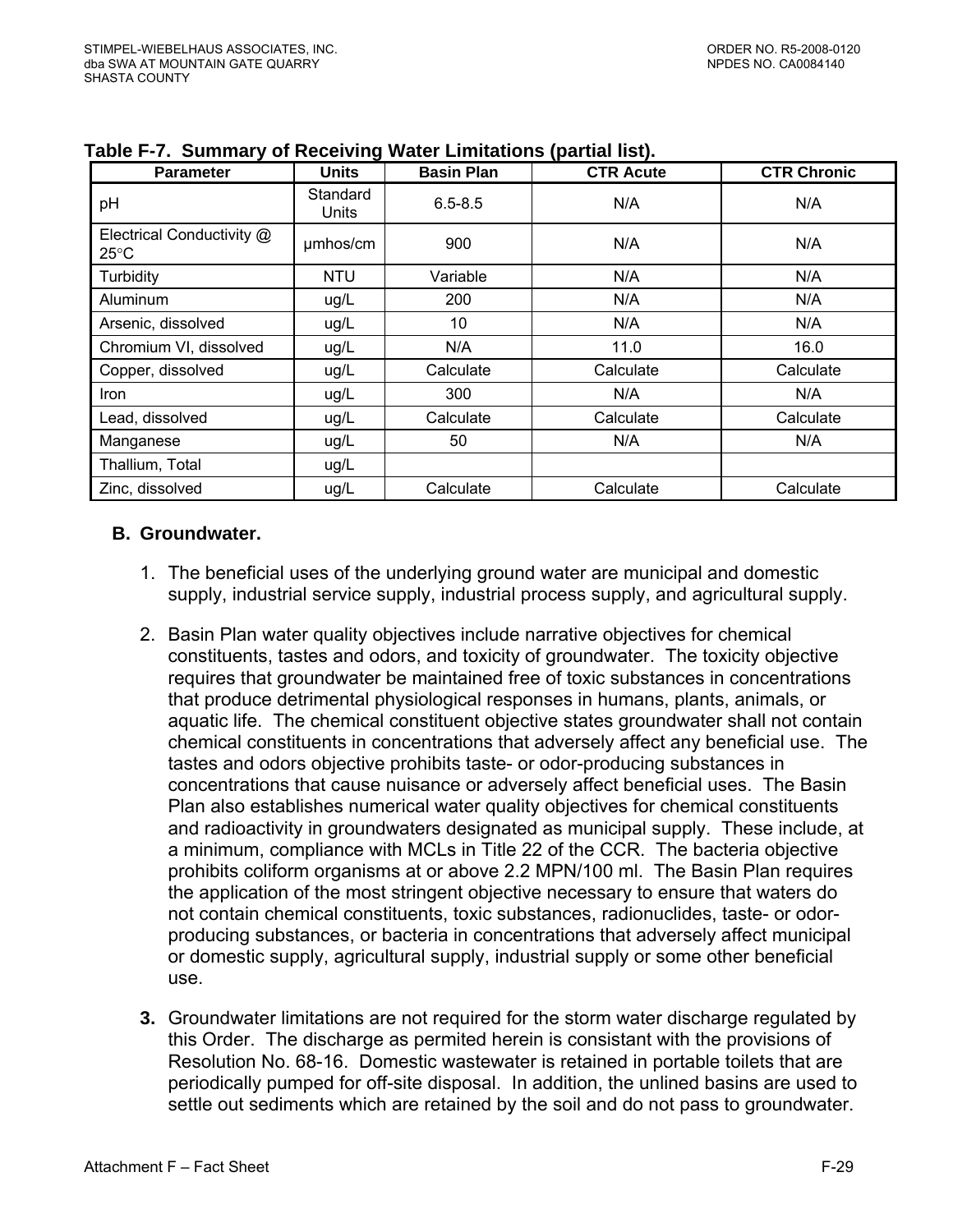# **VI. RATIONALE FOR MONITORING AND REPORTING REQUIREMENTS**

Section 122.48 requires that all NPDES permits specify requirements for recording and reporting monitoring results. Water Code sections 13267 and 13383 authorizes the Regional Water Board to require technical and monitoring reports. The Monitoring and Reporting Program (MRP), Attachment E of this Order, establishes monitoring and reporting requirements to implement federal and state requirements. The following provides the rationale for the monitoring and reporting requirements contained in the MRP for this facility.

### **A. Influent Monitoring.** Not Applicable

### **B. Effluent Monitoring**

1. Pursuant to the requirements of 40 CFR §122.44(i)(2) effluent monitoring is required for all constituents with effluent limitations. Effluent monitoring is necessary to assess compliance with effluent limitations, assess the effectiveness of the treatment process, and to assess the impacts of the discharge on the receiving stream.

### **C. Whole Effluent Toxicity Testing Requirements**

The Basin Plan states that "[a]*ll waters shall be maintained free of toxic substances in concentrations that produce detrimental physiological responses in human, plant, animal, or aquatic life. This objective applies regardless of whether the toxicity is caused by a single substance or the interactive effect of multiple substances*." The Basin Plan requires that "[a]*s a minimum, compliance with this objective…shall be evaluated with a 96-hour bioassay*." This Order requires both acute and chronic toxicity monitoring to evaluate compliance with this water quality objective.

The receiving surface water for the Facility is the Sacramento River, an inland surface water providing freshwater aquatic habitat. Beneficial uses of the Sacramento River include cold freshwater habitat (COLD); cold spawning, reproduction, and/or early development (SPWN); and wildlife habitat (WILD). Given that the receiving stream has beneficial uses of cold freshwater habitat, cold migration of aquatic organisms, and cold spawning, reproduction, and/or early development, it is appropriate to use a cold/warmwater species such as *Pimephales promelas* (fathead minnows) for aquatic toxicity bioassays.

USEPA has approved test methods for of *Pimephales promelas*, *Selenastrum capricornutum*, and *Ceriodaphnia dubia* for assessing chronic toxicity in freshwater organisms.

1. **Acute Toxicity.** Annually 96-hour bioassay testing is required to demonstrate compliance with the effluent limitation for acute toxicity.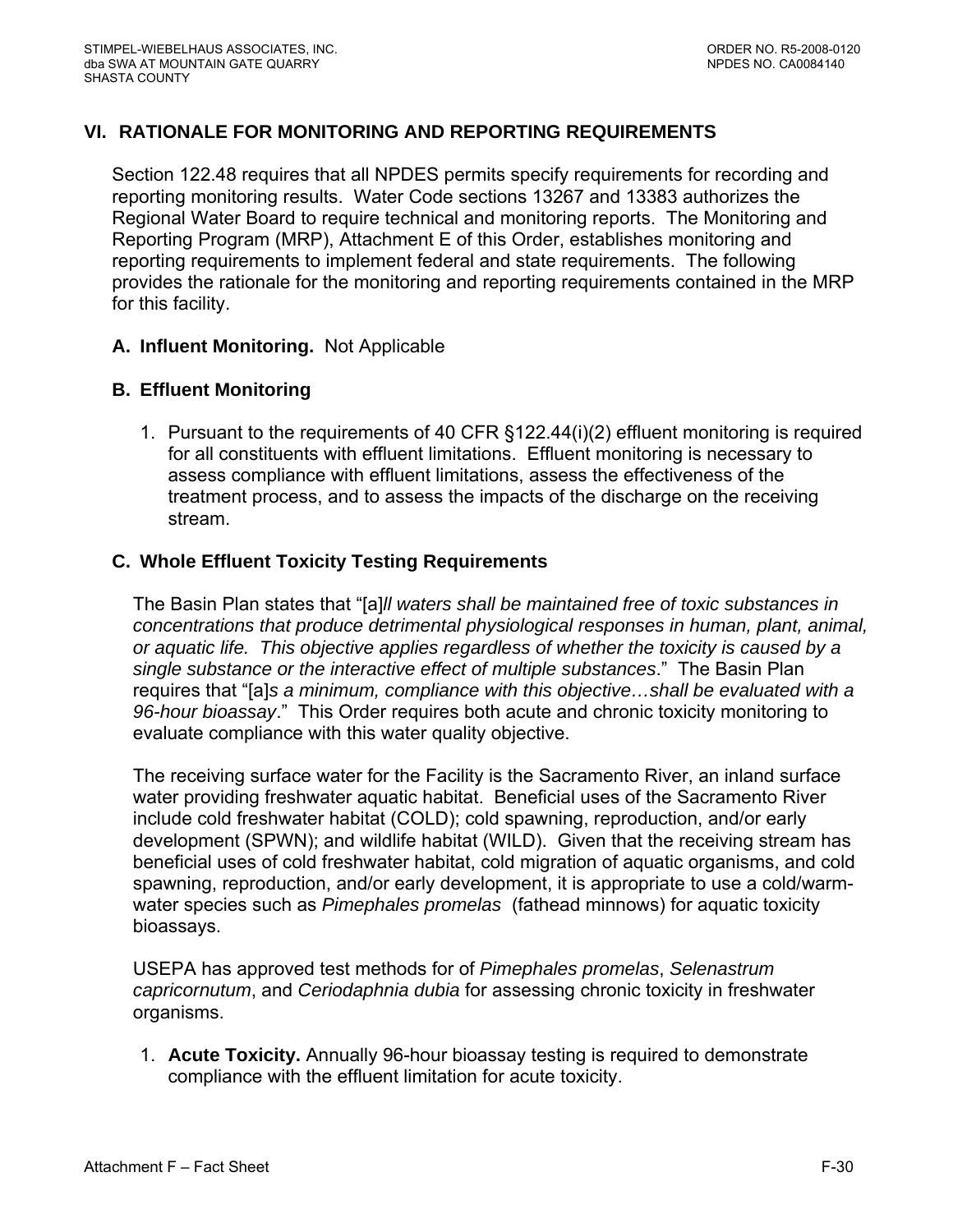2. **Chronic Toxicity.** Annually chronic whole effluent toxicity testing is required in order to demonstrate compliance with the Basin Plan's narrative toxicity objective.

## **D. Receiving Water Monitoring**

### **1. Surface Water**

- a. Receiving water monitoring is necessary to assess compliance with receiving water limitations and to assess the impacts of the discharge on the receiving stream.
- **2. Groundwater.** Not Applicable

### **E. Other Monitoring Requirements**

### **1. Storm Water monitoring**

Federal Regulations for storm water discharges were promulgated by USEPA on 16 November 1990 (40 CFR Parts 122,123, and 124). The regulations require specific categories of facilities, which discharge storm water associated with industrial activity (storm water), to obtain NPDES permits and to implement Best Available Technology Economically Achievable and Best Conventional Pollutant Control Technology to reduce or eliminate industrial storm water pollution. This order implements the regulations, and relieves the Discharger from obtaining coverage under the general industrial storm water permit.

#### **2. Priority Pollutants**

The Discharger shall conduct monitoring as specified in Attachment E of this Order to determine if the discharge from 00X, 001A, 001B, 002A, 002B, 003A, and 003B contains priority pollutants identified in the California Toxics Rule and National Toxics Rule.

### **VII. RATIONALE FOR PROVISIONS**

### **A. Standard Provisions**

Standard Provisions, which apply to all NPDES permits in accordance with section 122.41, and additional conditions applicable to specified categories of permits in accordance with section 122.42, are provided in Attachment D. The discharger must comply with all standard provisions and with those additional conditions that are applicable under section 122.42.

Section 122.41(a)(1) and (b) through (n) establish conditions that apply to all Stateissued NPDES permits. These conditions must be incorporated into the permits either expressly or by reference. If incorporated by reference, a specific citation to the regulations must be included in the Order. Section 123.25(a)(12) allows the state to omit or modify conditions to impose more stringent requirements. In accordance with section 123.25, this Order omits federal conditions that address enforcement authority specified in sections 122.41(j)(5) and (k)(2) because the enforcement authority under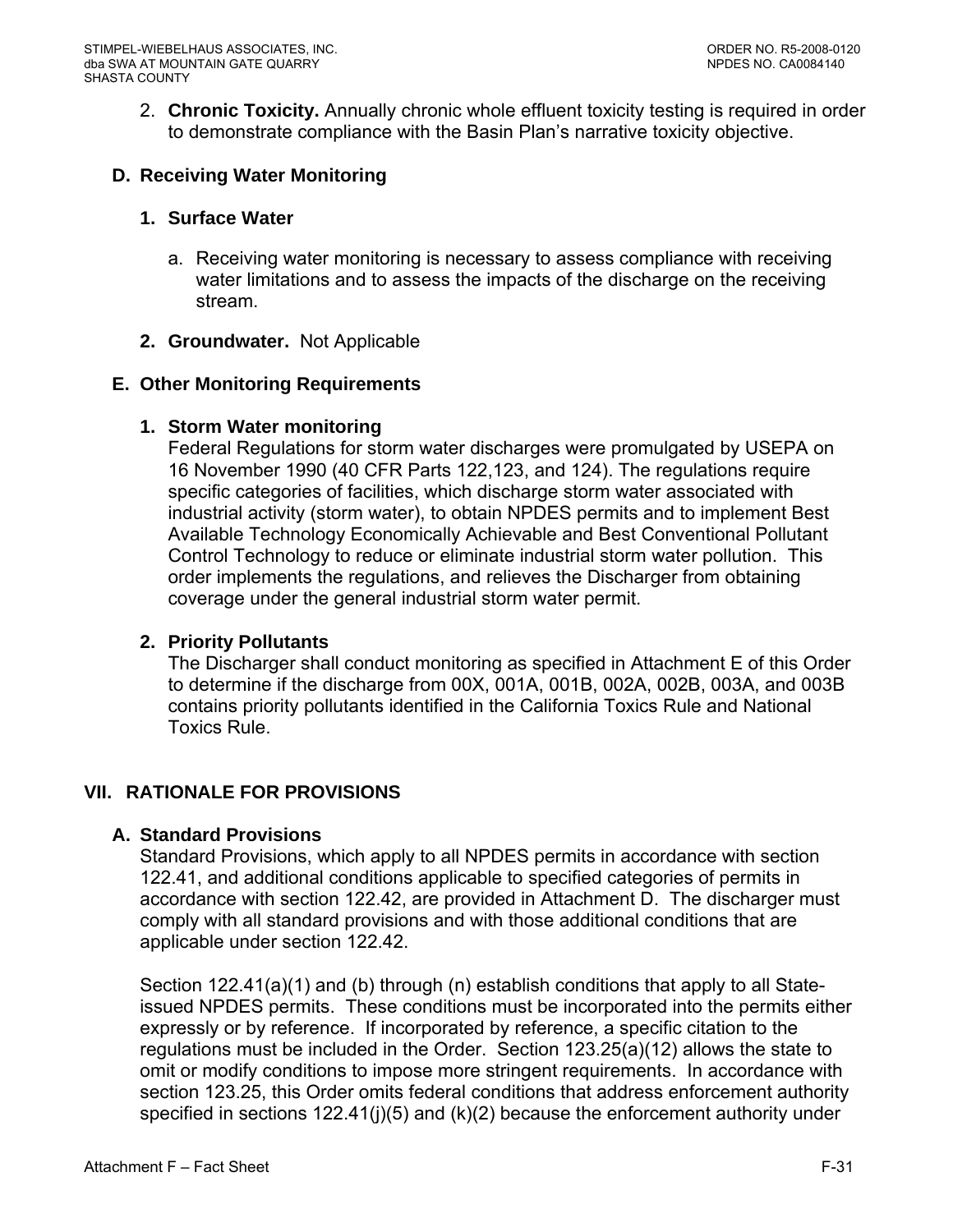the Water Code is more stringent. In lieu of these conditions, this Order incorporates by reference Water Code section 13387(e).

## **B. Special Provisions**

### **1. Reopener Provisions**

- a. This Order may be reopened for modification, or revocation and reissuance, as a result of the detection of a reportable priority pollutant generated by special conditions included in this Order. These special conditions may be, but are not limited to, fish tissue sampling, whole effluent toxicity, monitoring requirements on internal waste stream(s), and monitoring for surrogate parameters. Additional requirements may be included in this Order as a result of the special condition monitoring data.
- b. Conditions that necessitate a major modification of a permit are described in 40 CFR section 122.62, including:
	- i. If new or amended applicable water quality standards are promulgated or approved pursuant to Section 303 of the CWA, or amendments thereto, this permit may be reopened and modified in accordance with the new or amended standards.
	- ii. When new information, that was not available at the time of permit issuance, would have justified different permit conditions at the time of issuance.
- c. **Aluminum**. A chronic receiving water limitation for aluminum of as low as 87 ug/L (total recoverable) may be appropriate based on the U.S. EPA, National Ambient Water Quality Criteria for the protection of aquatic life. For pH between 6.5 and 9.0 use of water-effects ratios might be appropriate because: (1) aluminum is less toxic at higher pH and hardness but relationship not well quantified; (2) aluminum associated with clay particles may be less toxic than that associated with aluminum hydroxide particles; and (3) many high quality waters in U.S. exceed 87 ug/L as total or dissolved. If the Regional Board determines that implementation of this water quality objective is appropriate and necessary, this Order may be reopened.
- d. **Electrical Conductivity.** If the Regional Board determines that a receiving water quality objective for electrical conductivity of less than 900 umhos/cm is required to protect agricultural activities, then this Order may be reopened and limitations added or modified to provide such protection.
- e. **Mixing Zone and Dilution Studies.** Section 1.4 of the SIP established procedures for calculating effluent limitations. Included in the procedures is determination of a dilution credit, which the Regional Water Board may approve or disapprove at its discretion. However, the Discharger has not developed the information needed to determine a dilution credit. Consequently, this Order establishes final effluent limitations based on zero dilution. This Order also has a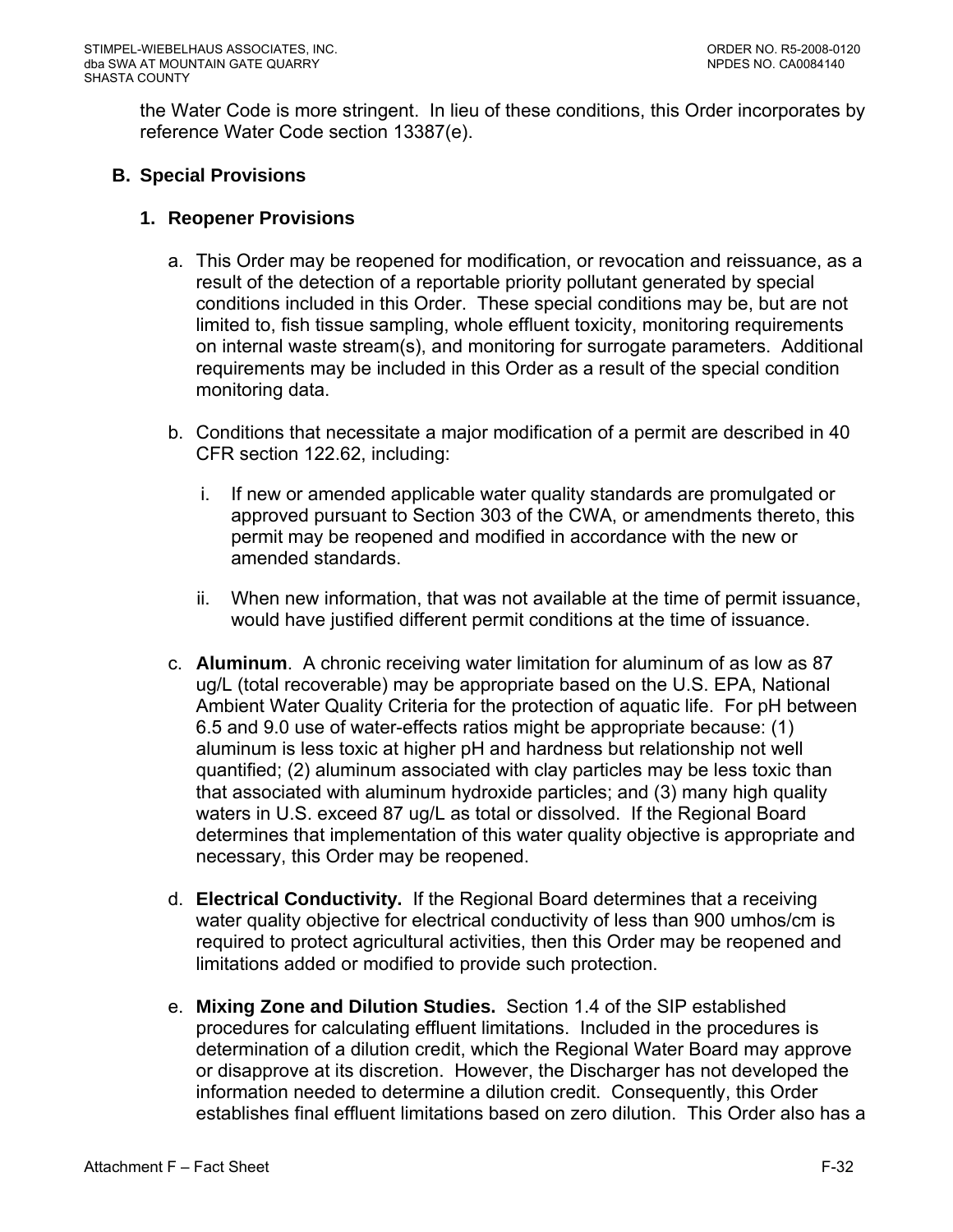reopener that allows new effluent limitations to be adopted if a mixing zone and dilution study demonstrates that dilution credits are appropriate.

- f. **Water Effects Ratio (WER) and Metal Translators.** A default WER of 1.0 has been used in this Order for calculating CTR criteria for applicable priority pollutant inorganic constituents.In addition, default dissolved-to-total metal translators have been used to convert water quality objectives from dissolved to total recoverable when developing effluent limitations for cadmium, cooper, lead, silver, and zinc. If the Discharger performs studies to determine site-specific WERs and/or site-specific dissolved-to-total metal translators, this Order may be reopened to modify the effluent limitations for the applicable inorganic constituents.
- g. **Whole Effluent Toxicity.** As a result of a Toxicity Reduction Evaluation (TRE), this Order may be reopened to include a chronic toxicity limitation, a new acute toxicity limitation, and/or a limitation for a specific toxicant identified in the TRE. Additionally, if the State Water Board revises the SIP's toxicity control provisions that would require the establishment of numeric chronic toxicity effluent limitations, this Order may be reopened to include a numeric chronic toxicity effluent limitation based on the new provisions.

# **2. Special Studies and Additional Monitoring Requirements**

- a. **Salinity Evaluation and Minimization Plan**. The Discharger shall prepare a salinity evaluation and minimization plan to address sources of salinity from the Facility. The plan shall be completed and submitted to the Regional Water Board within 1 year of the effective date of this Order for the approval by the Executive Officer.
- **b. Chronic Whole Effluent Toxicity Requirements.** The Basin Plan contains a narrative toxicity objective that states, "*All waters shall be maintained free of toxic substances in concentrations that produce detrimental physiological responses in human, plant, animal, or aquatic life.*" (Basin Plan at III-8.00.) Based on annual whole effluent chronic toxicity testing performed by the Discharger from October 2001 through November 2005, the discharge did not demonstrate a reasonable potential to cause or contribute to an to an in-stream excursion above of the Basin Plan's narrative toxicity objective.

This provision requires the Discharger to develop a Toxicity Reduction Evaluation (TRE) Work Plan in accordance with EPA guidance. In addition, the provision provides a numeric toxicity monitoring trigger and requirements for accelerated monitoring, as well as, requirements for TRE initiation if a pattern of toxicity has been demonstrated.

i. **Monitoring Trigger.** A numeric toxicity monitoring trigger of > 1 TUc (where TUc = 100/NOEC) is applied in the provision, because this Order does not allow any dilution for the chronic condition. Therefore, a TRE is triggered when the effluent exhibits a pattern of toxicity at 100% effluent.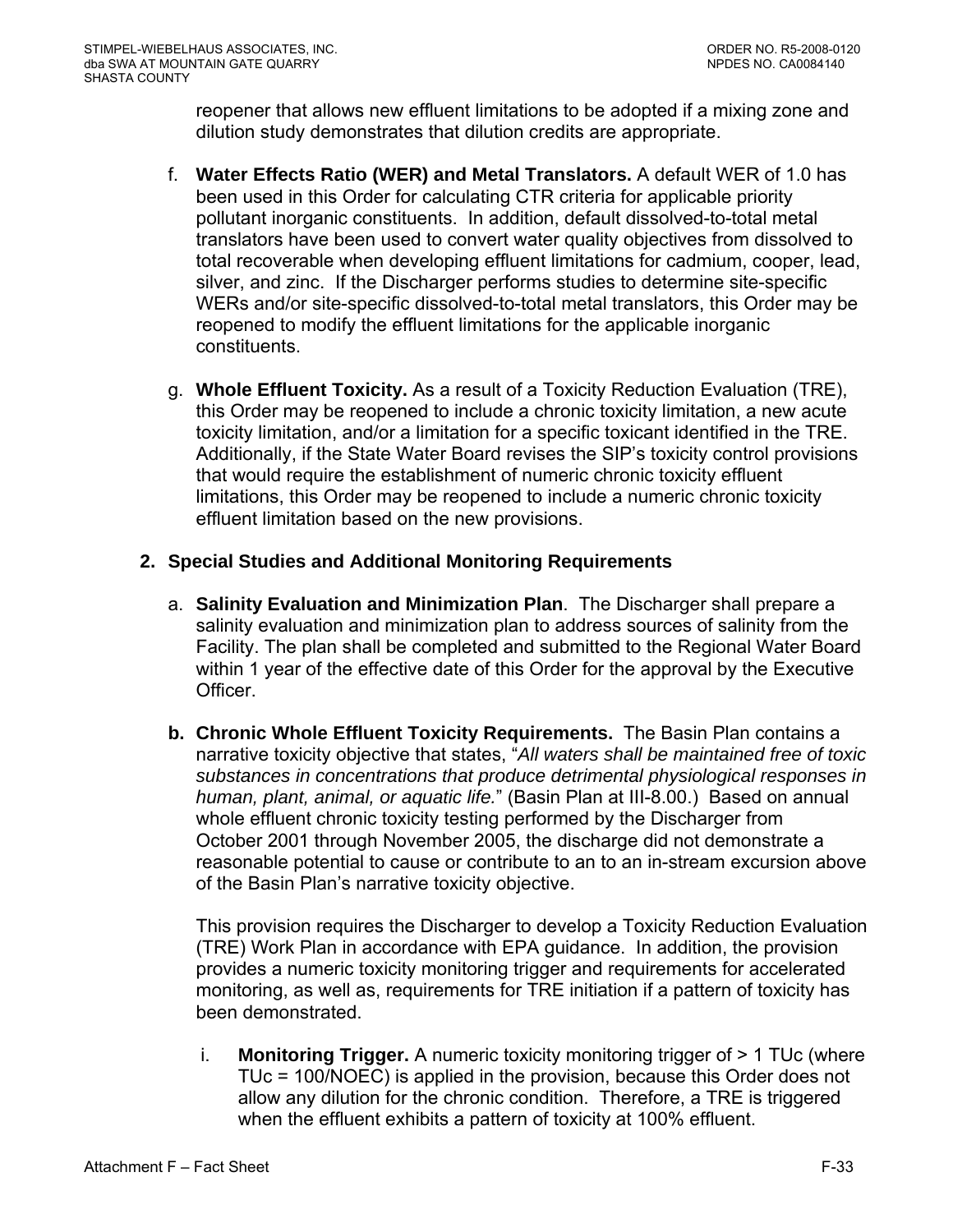ii. **Accelerated Monitoring.** The provision requires accelerated WET testing when a regular WET test result exceeds the monitoring trigger. The purpose of accelerated monitoring is to determine, in an expedient manner, whether there is a pattern of toxicity before requiring the implementation of a TRE. Due to possible seasonality of the toxicity, the accelerated monitoring should be performed in a timely manner, preferably taking no more than 2 to 3 months to complete.

The provision requires accelerated monitoring consisting of four chronic toxicity tests every two weeks using the species that exhibited toxicity. Guidance regarding accelerated monitoring and TRE initiation is provided in the *Technical Support Document for Water Quality-based Toxics Control, EPA/505/2-90-001, March 1991* (TSD)*.* The TSD at page 118 states, "EPA recommends if toxicity is repeatedly or periodically present at levels above effluent limits more than 20 percent of the time, a TRE should be required." Therefore, four accelerated monitoring tests are required in this provision. If no toxicity is demonstrated in the four accelerated tests, then it demonstrates that toxicity is not present at levels above the monitoring trigger more than 20 percent of the time (only 1 of 5 tests are toxic, including the initial test). However, notwithstanding the accelerated monitoring results, if there is adequate evidence of a pattern of effluent toxicity (i.e. toxicity present exceeding the monitoring trigger more than 20 percent of the time), the Executive Officer may require that the Discharger initiate a TRE.

See the WET Accelerated Monitoring Flow Chart (Figure F-1), below, for further clarification of the accelerated monitoring requirements and for the decision points for determining the need for TRE initiation.

- iii. **TRE** Guidance**.** The Discharger is required to prepare a TRE Work Plan in accordance with USEPA guidance. Numerous guidance documents are available, as identified below:
	- *Toxicity Reduction Evaluation Guidance for Municipal Wastewater Treatment Plants,* (EPA/833B-99/002), August 1999.
	- Generalized Methodology for Conducting Industrial TREs*, (EPA/600/2- 88/070), April 1989.*
	- *Methods for Aquatic Toxicity Identification Evaluations: Phase I Toxicity Characterization Procedures,* Second Edition, EPA 600/6-91/005F, February 1991.
	- *Toxicity Identification Evaluation: Characterization of Chronically Toxic Effluents, Phase I*, EPA 600/6-91/005F, May 1992.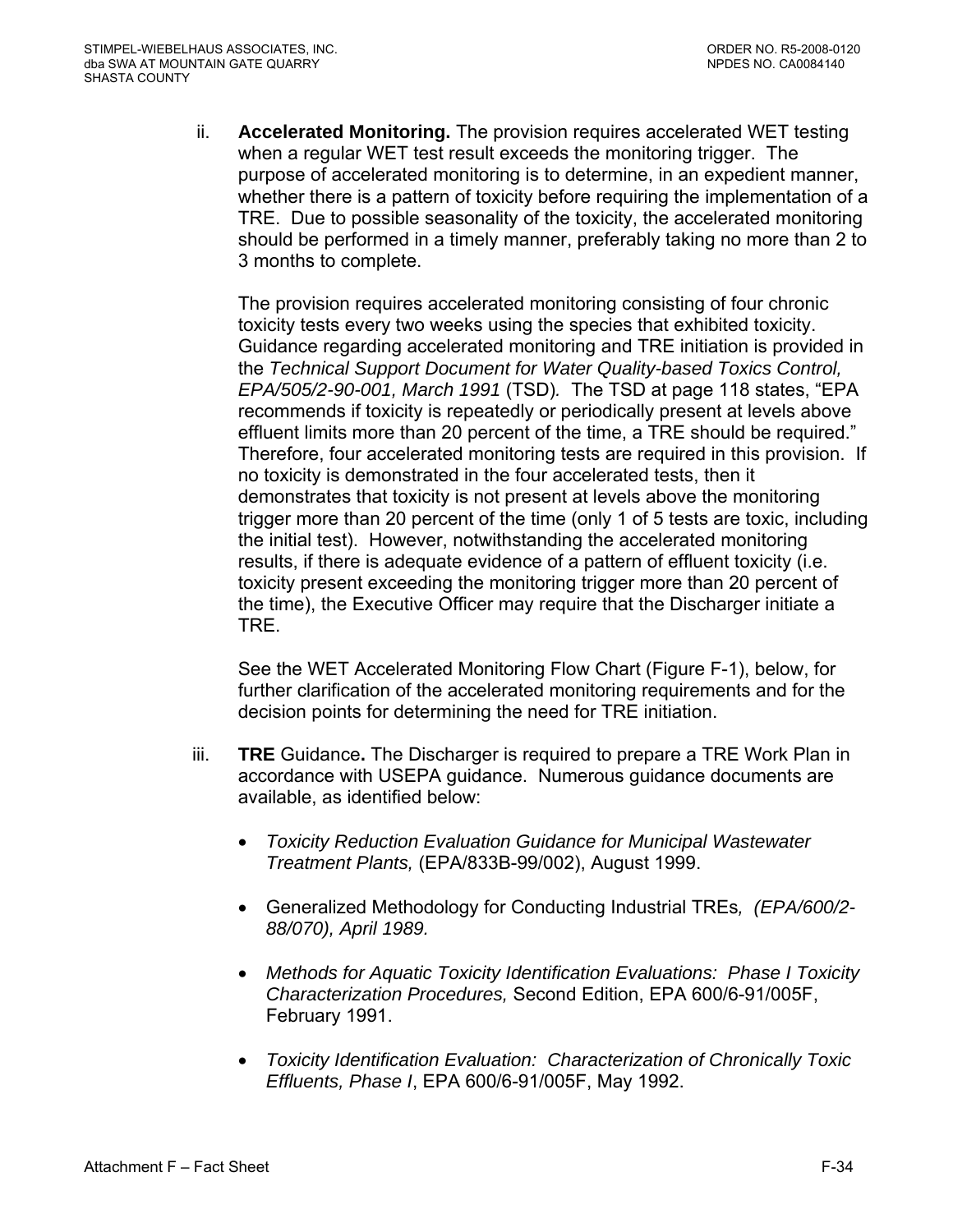- *Methods for Aquatic Toxicity Identification Evaluations: Phase II Toxicity Identification Procedures for Samples Exhibiting acute and Chronic Toxicity,* Second Edition, EPA 600/R-92/080, September 1993.
- *Methods for Aquatic Toxicity Identification Evaluations: Phase III Toxicity Confirmation Procedures for Samples Exhibiting Acute and Chronic Toxicity*, Second Edition, EPA 600/R-92/081, September 1993.
- *Methods for Measuring the Acute Toxicity of Effluents and Receiving Waters to Freshwater and Marine Organisms*, Fifth Edition, EPA-821-R-02-012, October 2002.
- *Short-term Methods for Estimating the Chronic Toxicity of Effluents and Receiving Waters to Freshwater Organisms*, Fourth Edition, EPA-821-R-02-013, October 2002.
- *Technical Support Document for Water Quality-based Toxics Control, EPA/505/2-90-001, March 1991*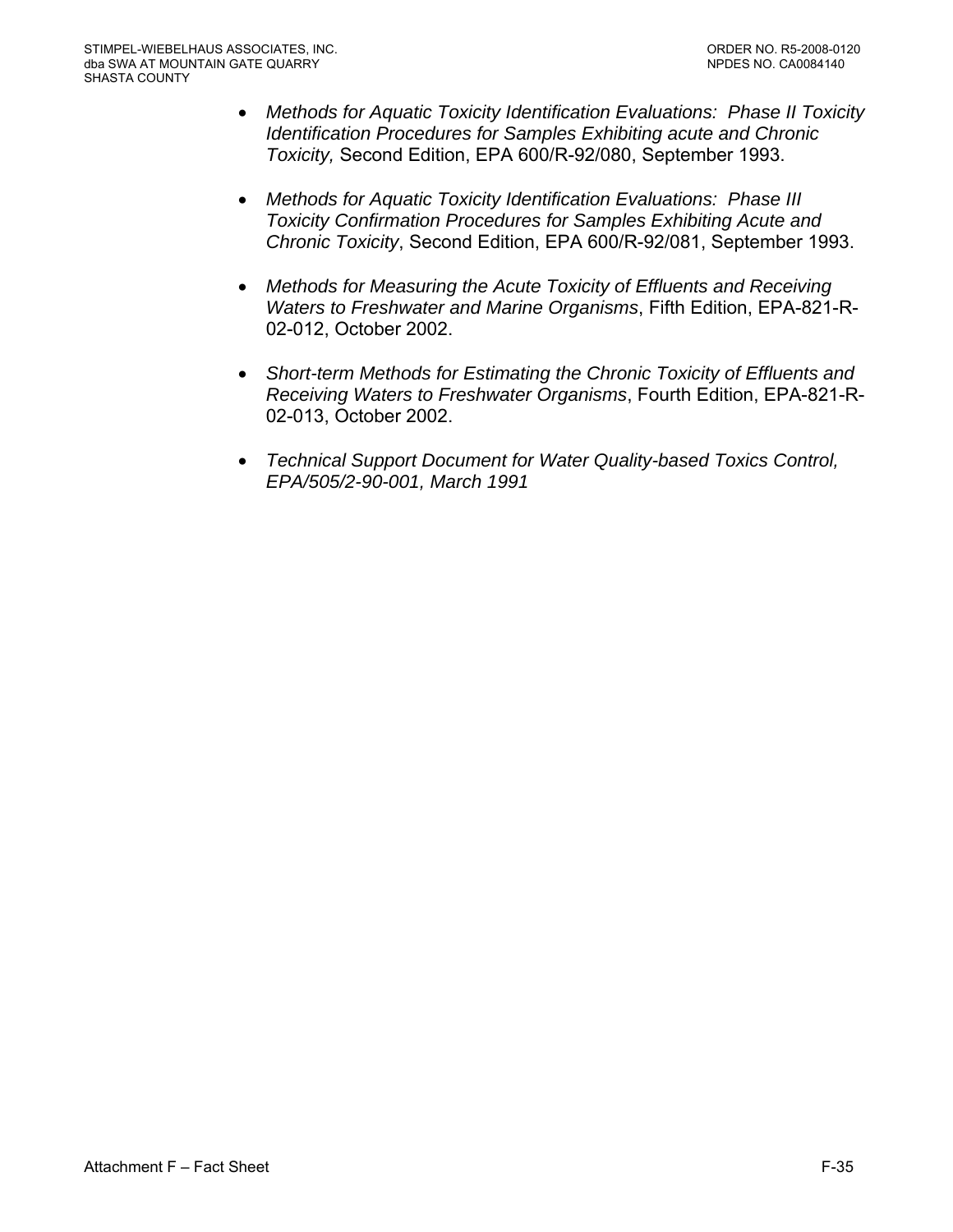

**Figure F-1 WET Accelerated Monitoring Flow Chart**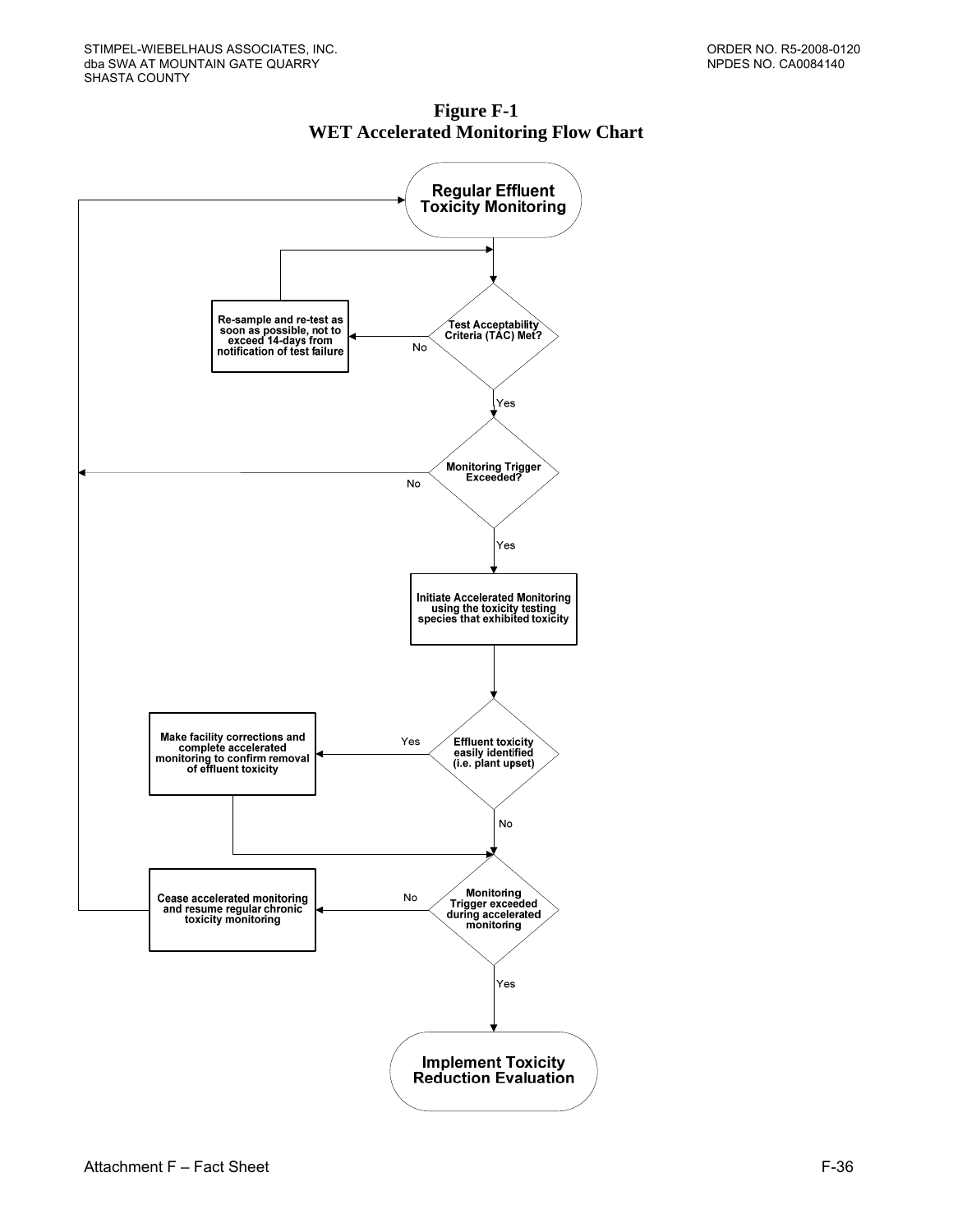## c. **Storm Water Pollution Controls.**

- i. Prior to **15 October** of each year, the Discharger shall implement necessary erosion control measures and any necessary construction, maintenance, or repairs of drainage and erosion control facilities.
- ii. The Discharger has prepared a Storm Water Pollution Prevention Plan (SWPPP) containing best management practices to reduce pollutants in the storm water discharges. The Discharger shall review and amend as appropriate the SWPPP whenever there are changes that may affect the discharge of significant quantities of pollutants to surface water, if there are violations of this permit, or if the general objective of controlling pollutants in the storm water discharges has not been achieved. The amended SWPPP shall be submitted prior to **15 October** in the year in which it was prepared.
- iii. By **1 July** of each year, the Discharger shall submit a Storm Water Annual Report for the previous fiscal year (1 July to 30 June). The report shall be signed in accordance with Standard Provisions V.B and may be submitted using the General Industrial Storm Water Annual Report Form, provided by the State Water Resources Control Board, or in a format that contains equivalent information.

### **3. Best Management Practices and Pollution Prevention**

This permit is for the discharge of storm water only. The SIP states in footnote number 1 of the introduction, "This Policy does not apply to regulation of storm water discharges. The SWRCB has adopted precedential decisions addressing regulation of municipal storm water discharges in Orders WQ 91-03, 91-04, 96-13, 98-01, and 99-05. The SWRCB has also adopted two statewide general permits regulating the discharge of pollutants contained in storm water from industrial and construction activities." Therefore the SIP provisions for establishment of effluent limitations are not applicable. Effluent limitations for priority pollutants have not been established, however receiving water limitations and BMPs ensure that beneficial uses of the receiving water are protected and water quality standards are not exceeded. Storm water discharges could be regulated under the existing State Water Board general industrial storm water permit (Order No. 97-03-DWQ, NPDES No. CAS000001). However, due to the complexity of the Facility, the Regional Water Board has elected to regulate this Facility with an individual NPDES permit.

Applicable water quality objectives and criteria have been used as receiving water limitations, and are also utilized as benchmark values to evaluate BMPs. Direct comparison of pollutant concentrations in the West Fork of Stillwater Creek at RSW-001 and RSW-002 and the discharge at, SW-001, SW-002, and SW-003 will be used to ensure that water quality standards are not exceeded.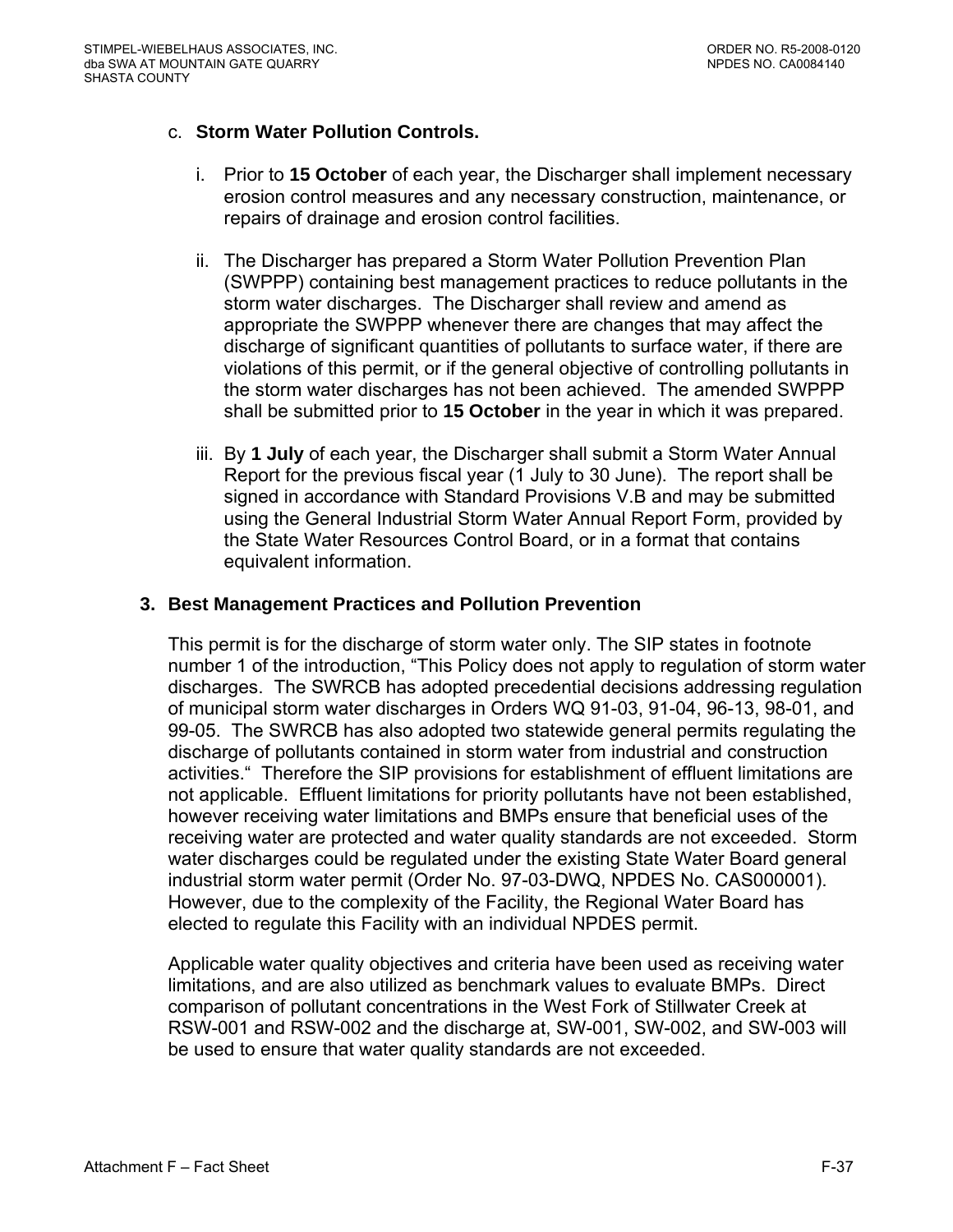If any receiving water limitations are exceeded, the Discharger must conduct a BMPs Improvement Evaluation and implement BMP improvements to eliminate the receiving water violations.

The BMPs improvement evaluation and proposed BMPs improvements must be submitted to the Regional Water Board for comment within 60 days of the violation date. The BMPs improvements must be implemented as soon as practicable thereafter.

### **4. Construction, Operation, and Maintenance Specifications**

- a. Ponds shall be managed to prevent breeding of mosquitoes. In particular:
	- i. An erosion control program should assure that small coves and irregularities are not created around the perimeter of the water surface.
	- ii. Weeds shall be minimized.
	- iii. Dead algae, vegetation, and debris shall not accumulate on the water surface.
- b. Freeboard shall never be less than two feet (measured vertically to the lowest point of overflow.
- **5. Special Provisions for Municipal Facilities (POTWs Only).** Not Applicable

### **6. Other Special Provisions**

- a. All technical reports required herein that involve planning, investigation, evaluation, or design, or other work requiring interpretation and proper application of engineering or geologic sciences, shall be prepared by or under the direction of persons registered to practice in California pursuant to California Business and Professions Code, Sections 6735, 7835, and 7835.1. To demonstrate compliance with Title 16, CCR, Sections 415 and 3065, all technical reports must contain a statement of the qualifications of the responsible registered professional(s). As required by these laws, completed technical reports must bear the signature(s) and seal(s) of the registered professional(s) in a manner such that all work can be clearly attributed to the professional responsible for the work.
- b. In the event the Discharger does not comply or will be unable to comply for any reason, with any prohibition or limitation contained in this Order, this Order requires the Discharger to notify the Regional Water Board by telephone (916) 464-3291 (or to the Regional Water Board staff engineer assigned to the facility) within 24 hours of having knowledge of such noncompliance, and shall confirm this notification in writing within five days, unless the Regional Water Board waives confirmation. The written notification shall include the information required by Federal Standard Provision [*40 CFR §122.41(l)(6)(i)*].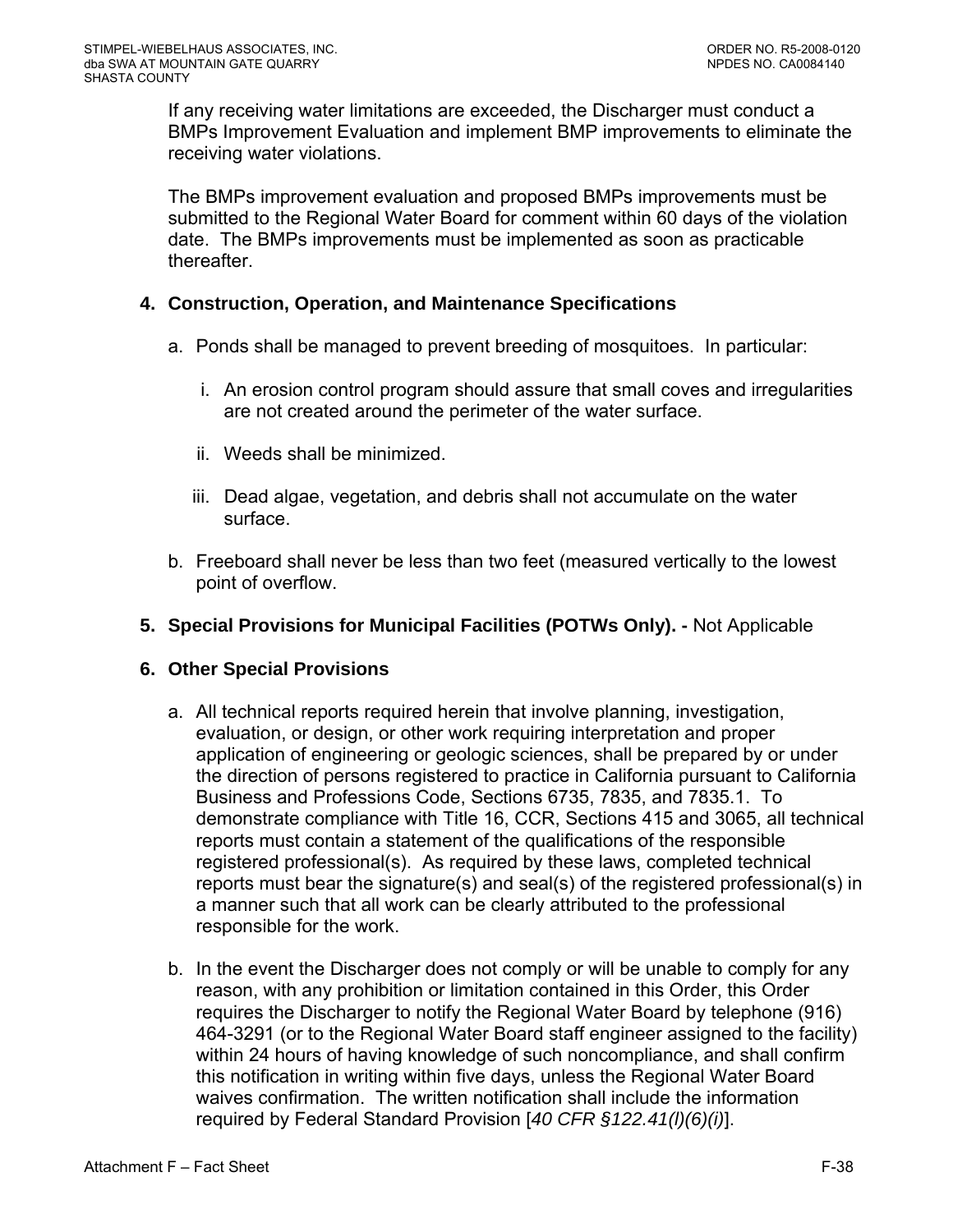c. Prior to making any change in the discharge point, place of use, or purpose of use of the storm water, the Discharger must obtain approval of, or clearance from the State Water Resources Control Board (Division of Water Rights).

In the event of any change in control or ownership of land or facilities presently owned or controlled by the Discharger, the Discharger shall notify the succeeding owner or operator of the existence of this Order by letter, a copy of which shall be immediately forwarded to this office.

To assume operation under this Order, the succeeding owner or operator must apply in writing to the Executive Officer requesting transfer of the Order. The request must contain the requesting entity's full legal name, the State of incorporation if a corporation, address and telephone number of the persons responsible for contact with the Regional Water Board and a statement. The statement shall comply with the signatory paragraph of Federal Standard Provision V.B.5 and state that the new owner or operator assumes full responsibility for compliance with this Order. Failure to submit the request shall be considered a discharge without requirements, a violation of the California Water Code. Transfer shall be approved or disapproved in writing by the Executive Officer.

## **7. Process Water Discharges**

- a. **Within 6 months of the effective date of this Order**, the Discharger shall submit a workplan and time schedule to eliminate the offsite surface water discharge of process water from the equipment wash.
- b. **Within 12 months of the effective date of this Order** the Discharger shall eliminate the offsite surface water discharge of process water from the equipment wash.

# **VIII. PUBLIC PARTICIPATION**

The California Regional Water Quality Control Board, Central Valley Region (Regional Water Board) is considering the issuance of waste discharge requirements (WDRs) that will serve as a National Pollutant Discharge Elimination System (NPDES) permit for Fawndale Rock and Asphalt. As a step in the WDR adoption process, the Regional Water Board staff has developed tentative WDRs. The Regional Water Board encourages public participation in the WDR adoption process.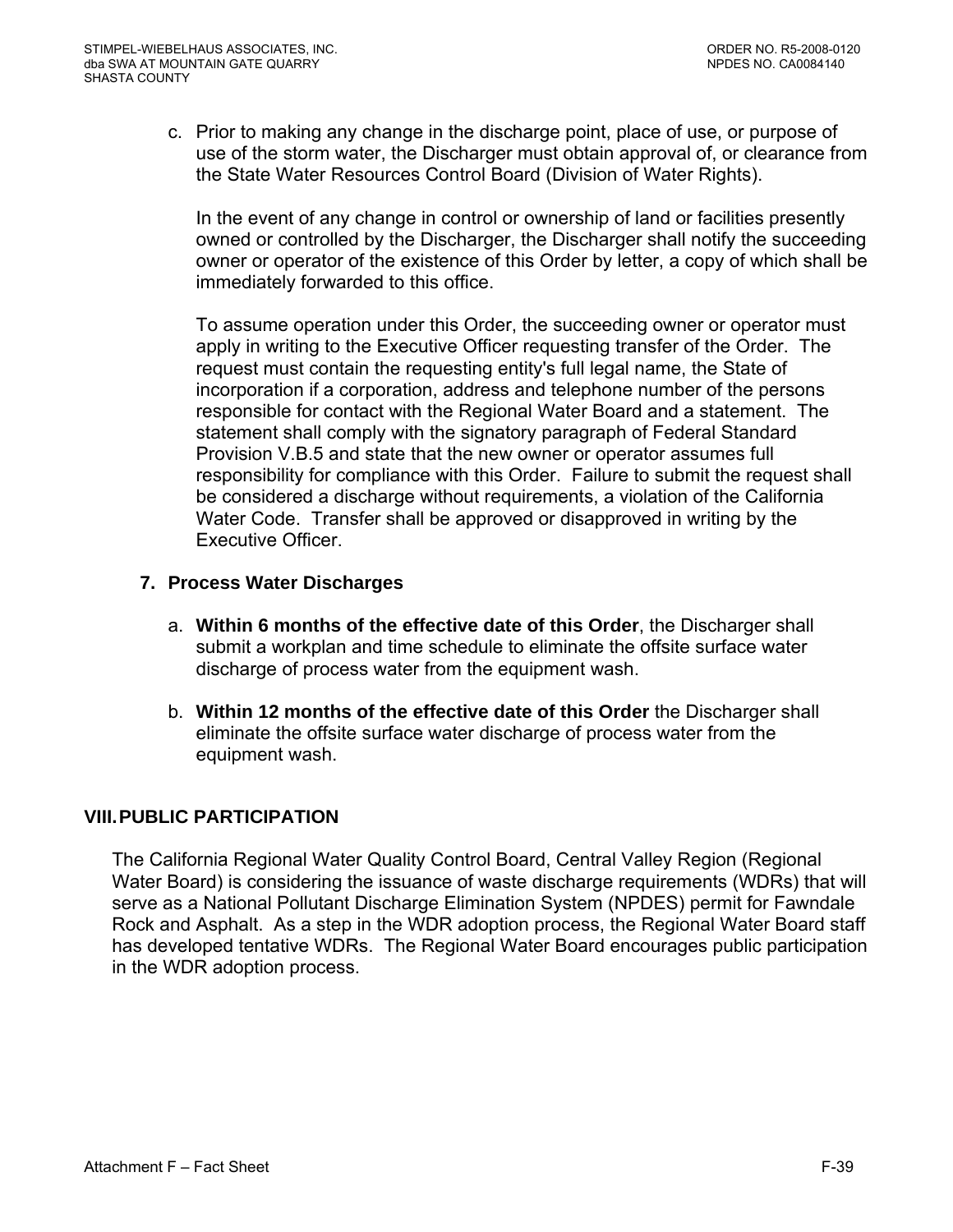### **A. Notification of Interested Parties**

The Regional Water Board has notified the Discharger and interested agencies and persons of its intent to prescribe waste discharge requirements for the discharge and has provided them with an opportunity to submit their written comments and recommendations. Notification was provided through physical posting, mailing, and internet posting.

### **B. Written Comments**

The staff determinations are tentative. Interested persons are invited to submit written comments concerning these tentative WDRs. Comments must be submitted either in person or by mail to the Executive Office at the Regional Water Board at the address above on the cover page of this Order.

To be fully responded to by staff and considered by the Regional Water Board, written comments should be received at the Regional Water Board offices by noon on **14 May 2008**.

#### **C. Public Hearing**

The Regional Water Board will hold a public hearing on the tentative WDRs during its regular Board meeting on the following date and time and at the following location:

| Date:     | 12/13 June 2008                                             |
|-----------|-------------------------------------------------------------|
| Time:     | $8:30 \text{ am}$                                           |
| Location: | Regional Water Quality Control Board, Central Valley Region |
|           | 11020 Sun Center Dr., Suite #200                            |
|           | Rancho Cordova, CA 95670                                    |

Interested persons are invited to attend. At the public hearing, the Regional Water Board will hear testimony, if any, pertinent to the discharge, WDRs, and permit. Oral testimony will be heard; however, for accuracy of the record, important testimony should be in writing.

Please be aware that dates and venues may change. Our Web address is http://www.waterboards.ca.gov/centralvalley/ where you can access the current agenda for changes in dates and locations.